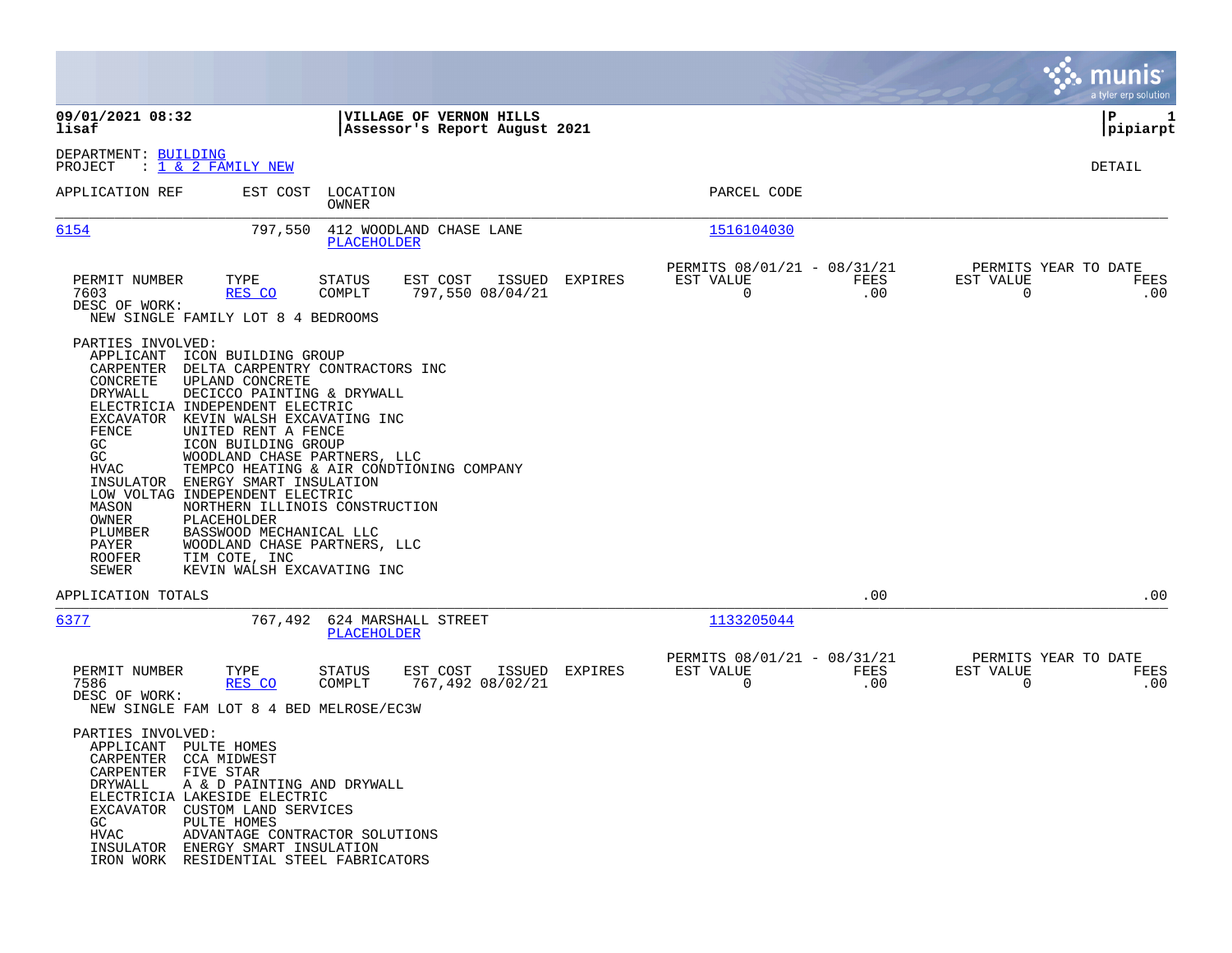|                                                                                                                                                                                                                                                                                                                                                                                                                                                                                                        |                                                                             |                                                                        | munis<br>a tyler erp solution                                   |
|--------------------------------------------------------------------------------------------------------------------------------------------------------------------------------------------------------------------------------------------------------------------------------------------------------------------------------------------------------------------------------------------------------------------------------------------------------------------------------------------------------|-----------------------------------------------------------------------------|------------------------------------------------------------------------|-----------------------------------------------------------------|
| 09/01/2021 08:32<br>lisaf                                                                                                                                                                                                                                                                                                                                                                                                                                                                              | <b>VILLAGE OF VERNON HILLS</b><br>Assessor's Report August 2021             |                                                                        | $\overline{\mathbf{2}}$<br>l P<br> pipiarpt                     |
| DEPARTMENT: BUILDING<br>: <u>1 &amp; 2 FAMILY NEW</u><br>PROJECT                                                                                                                                                                                                                                                                                                                                                                                                                                       |                                                                             |                                                                        | <b>DETAIL</b>                                                   |
| EST COST<br>APPLICATION REF<br>LOW VOLTAG PROCOM<br>MASON<br>PRO BROTHERS MASONRY<br>OWNER<br>PLACEHOLDER<br>S3 PLUMBING AND MECHANICAL<br>PLUMBER<br>SCHALL DEVELOPEMENT CORP<br><b>ROOFER</b><br>SEWER<br>HOLIDAY SEWER & WATER                                                                                                                                                                                                                                                                      | LOCATION<br>OWNER                                                           | PARCEL CODE                                                            |                                                                 |
| APPLICATION TOTALS                                                                                                                                                                                                                                                                                                                                                                                                                                                                                     |                                                                             | .00                                                                    | .00                                                             |
| 6398<br>667,219                                                                                                                                                                                                                                                                                                                                                                                                                                                                                        | 660 INSULL DRIVE<br>PLACEHOLDER                                             | 1133216014                                                             |                                                                 |
| PERMIT NUMBER<br>TYPE<br>7585<br>RES CO<br>DESC OF WORK:<br>NEW SINGLE FAM 3 BED BELFORT/EC3X LOT 88<br>PARTIES INVOLVED:<br>CARPENTER CCA MIDWEST                                                                                                                                                                                                                                                                                                                                                     | STATUS<br>EST COST<br>ISSUED EXPIRES<br>COMPLT<br>667,219 08/02/21          | PERMITS 08/01/21 - 08/31/21<br>FEES<br>EST VALUE<br>$\Omega$<br>.00    | PERMITS YEAR TO DATE<br>EST VALUE<br>FEES<br>$\Omega$<br>.00    |
| CONCRETE<br>FIVE STAR<br>DRYWALL<br>A&D HOME IMPROVEMENT LLC<br>ELECTRICIA LAKESIDE ELECTRIC<br>EXCAVATOR CUSTOM LAND SERVICES<br>GC<br>PULTE HOMES<br><b>HVAC</b><br>ADVANTAGE CONTRACTOR SOLUTIONS<br>INSULATOR ENERGY SMART INSULATION<br>IRON WORK RESIDENTIAL STEEL FABRICATORS<br>LOW VOLTAG PROCOM<br>MASON<br>PRO BROTHERS MASONRY<br>OWNER<br>PLACEHOLDER<br>PLUMBER<br>S3 PLUMBING AND MECHANICAL<br>PULTE HOMES<br>PAYER<br><b>ROOFER</b><br>RABY ROOFING<br>HOLIDAY SEWER & WATER<br>SEWER |                                                                             |                                                                        |                                                                 |
| APPLICATION TOTALS                                                                                                                                                                                                                                                                                                                                                                                                                                                                                     |                                                                             | .00                                                                    | .00                                                             |
| 6400                                                                                                                                                                                                                                                                                                                                                                                                                                                                                                   | 663,574 1324 MANSION ROAD<br><b>PLACEHOLDER</b>                             | 1133205100                                                             |                                                                 |
| PERMIT NUMBER<br>TYPE<br>RES TCO<br>MU7717<br>DESC OF WORK:<br>NEW SINGLE FAM 2 BED LYON/EC3T LOT 61                                                                                                                                                                                                                                                                                                                                                                                                   | EST COST<br>STATUS<br>ISSUED EXPIRES<br>663,574 08/30/21 08/30/22<br>ISSUED | PERMITS 08/01/21 - 08/31/21<br>EST VALUE<br>FEES<br>$\Omega$<br>100.00 | PERMITS YEAR TO DATE<br>EST VALUE<br>FEES<br>$\Omega$<br>100.00 |
| PARTIES INVOLVED:<br>APPLICANT<br>PULTE HOMES<br>CARPENTER<br>CCA MIDWEST<br>CONCRETE<br>FIVE STAR<br>DRYWALL<br>A&D HOME IMPROVEMENT LLC                                                                                                                                                                                                                                                                                                                                                              |                                                                             |                                                                        |                                                                 |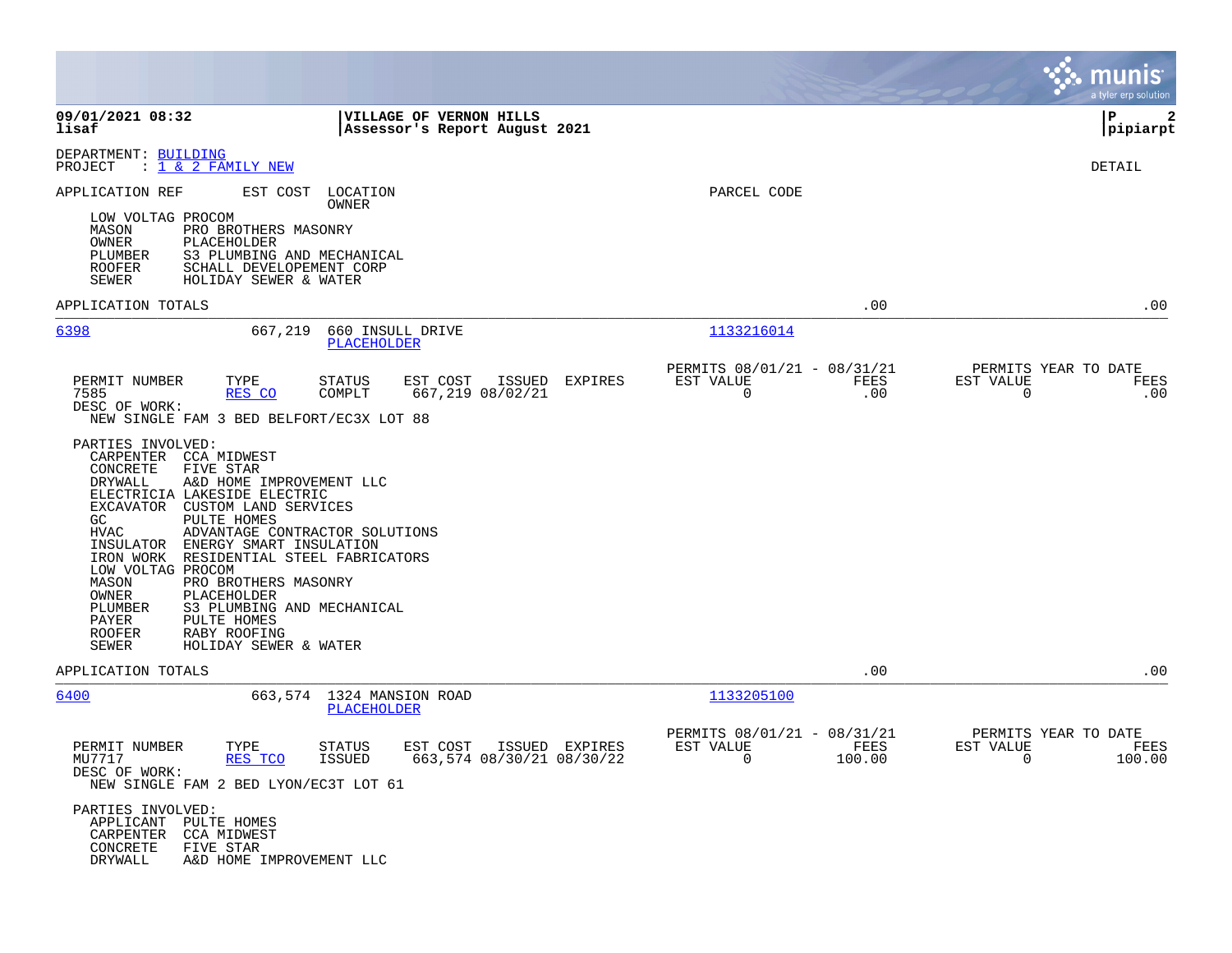|                                                                                                                                                                                                                                                                                                                                                                                                                                                                                                                                                                 |                                                                        | munis<br>a tyler erp solution                                   |
|-----------------------------------------------------------------------------------------------------------------------------------------------------------------------------------------------------------------------------------------------------------------------------------------------------------------------------------------------------------------------------------------------------------------------------------------------------------------------------------------------------------------------------------------------------------------|------------------------------------------------------------------------|-----------------------------------------------------------------|
| 09/01/2021 08:32<br><b>VILLAGE OF VERNON HILLS</b><br>lisaf<br>Assessor's Report August 2021                                                                                                                                                                                                                                                                                                                                                                                                                                                                    |                                                                        | l P<br>3<br> pipiarpt                                           |
| DEPARTMENT: BUILDING<br>: $\overline{1}$ & 2 FAMILY NEW<br>PROJECT                                                                                                                                                                                                                                                                                                                                                                                                                                                                                              |                                                                        | <b>DETAIL</b>                                                   |
| APPLICATION REF<br>EST COST LOCATION<br>OWNER<br>ELECTRICIA LAKESIDE ELECTRIC<br>GC<br>PULTE HOMES<br><b>HVAC</b><br>ADVANTAGE CONTRACTOR SOLUTIONS<br>INSULATOR ENERGY SMART INSULATION<br>IRON WORK RESIDENTIAL STEEL FABRICATORS<br>LOW VOLTAG PROCOM<br>PRO BROTHERS MASONRY<br>MASON<br>OWNER<br>PLACEHOLDER<br>S3 PLUMBING AND MECHANICAL<br>PLUMBER<br>RABY ROOFING<br><b>ROOFER</b><br>SEWER<br>HOLIDAY SEWER & WATER                                                                                                                                   | PARCEL CODE                                                            |                                                                 |
| APPLICATION TOTALS                                                                                                                                                                                                                                                                                                                                                                                                                                                                                                                                              | 100.00                                                                 | 100.00                                                          |
| 6446<br>684,949<br>1300 MANSION ROAD<br>PLACEHOLDER                                                                                                                                                                                                                                                                                                                                                                                                                                                                                                             | 1133205106                                                             |                                                                 |
| PERMIT NUMBER<br>TYPE<br>STATUS<br>EST COST<br>ISSUED EXPIRES<br>RES TCO<br>684,949 08/17/21 08/17/22<br>MU7656<br><b>ISSUED</b><br>DESC OF WORK:<br>NEW SINGLE FAM STRAUSBOUG/CT3G 3 BED LOT 67<br>PARTIES INVOLVED:<br>APPLICANT PULTE HOMES<br>CARPENTER CCA MIDWEST<br>CONCRETE<br>FIVE STAR<br>A&D HOME IMPROVEMENT LLC<br>DRYWALL<br>ELECTRICIA LAKESIDE ELECTRIC<br>EXCAVATOR CUSTOM LAND SERVICES<br>PULTE HOMES<br>GC<br><b>HVAC</b><br>ADVANTAGE CONTRACTOR SOLUTIONS<br>INSULATOR ENERGY SMART INSULATION<br>IRON WORK RESIDENTIAL STEEL FABRICATORS | PERMITS 08/01/21 - 08/31/21<br>EST VALUE<br>FEES<br>$\Omega$<br>100.00 | PERMITS YEAR TO DATE<br>EST VALUE<br>FEES<br>$\Omega$<br>100.00 |
| LOW VOLTAG PROCOM<br>MASON<br>PRO BROTHERS MASONRY<br>OWNER<br>PLACEHOLDER<br>S3 PLUMBING AND MECHANICAL<br>PLUMBER<br>PAYER<br>PULTE HOMES<br><b>ROOFER</b><br>RABY ROOFING<br>HOLIDAY SEWER & WATER<br>SEWER                                                                                                                                                                                                                                                                                                                                                  |                                                                        |                                                                 |
| APPLICATION TOTALS                                                                                                                                                                                                                                                                                                                                                                                                                                                                                                                                              | 100.00                                                                 | 100.00                                                          |
| 742,282<br>548 COUNCIL CIRCLE<br>6505<br><b>PLACEHOLDER</b>                                                                                                                                                                                                                                                                                                                                                                                                                                                                                                     | 1133205040                                                             |                                                                 |
| EST COST<br>PERMIT NUMBER<br>TYPE<br>STATUS<br>ISSUED<br>EXPIRES<br>RES CO<br>COMPLT<br>742,282 08/02/21<br>7584<br>DESC OF WORK:<br>NEW SINGLE FAM 5 BED LOT 12 WILLWOOD/CR3G                                                                                                                                                                                                                                                                                                                                                                                  | PERMITS 08/01/21 - 08/31/21<br>EST VALUE<br>FEES<br>$\mathbf 0$<br>.00 | PERMITS YEAR TO DATE<br>EST VALUE<br>FEES<br>$\Omega$<br>.00    |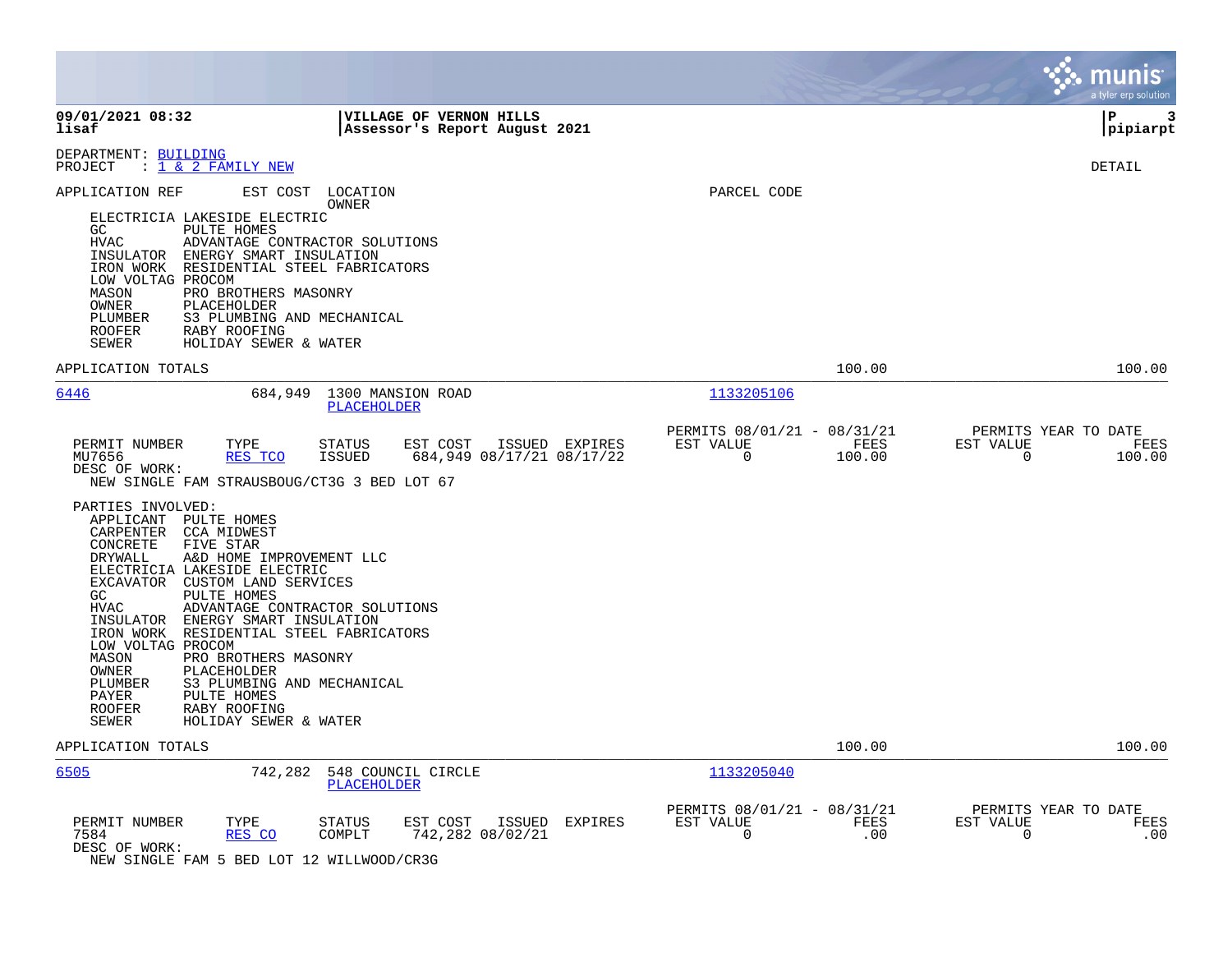|                                                                                                                                                                                               |                                                                                                                                                                                                                                                                                                                                                                    |                                          |                                                          |                |                                                     |                   |                                              | munis<br>a tyler erp solution |
|-----------------------------------------------------------------------------------------------------------------------------------------------------------------------------------------------|--------------------------------------------------------------------------------------------------------------------------------------------------------------------------------------------------------------------------------------------------------------------------------------------------------------------------------------------------------------------|------------------------------------------|----------------------------------------------------------|----------------|-----------------------------------------------------|-------------------|----------------------------------------------|-------------------------------|
| 09/01/2021 08:32<br>lisaf                                                                                                                                                                     |                                                                                                                                                                                                                                                                                                                                                                    |                                          | VILLAGE OF VERNON HILLS<br>Assessor's Report August 2021 |                |                                                     |                   |                                              | P<br>4<br> pipiarpt           |
| DEPARTMENT: BUILDING<br>PROJECT                                                                                                                                                               | : 1 & 2 FAMILY NEW                                                                                                                                                                                                                                                                                                                                                 |                                          |                                                          |                |                                                     |                   |                                              | DETAIL                        |
| APPLICATION REF<br>PARTIES INVOLVED:<br>APPLICANT PULTE HOMES<br>CARPENTER CCA MIDWEST<br>CONCRETE<br>DRYWALL<br>GC<br><b>HVAC</b><br>MASON<br>OWNER<br>PLUMBER<br><b>ROOFER</b><br>SEWER     | FIVE STAR<br>A&D HOME IMPROVEMENT LLC<br>ELECTRICIA LAKESIDE ELECTRIC<br>EXCAVATOR CUSTOM LAND SERVICES<br>PULTE HOMES<br>ADVANTAGE CONTRACTOR SOLUTIONS<br>PRO BROTHERS MASONRY<br>PLACEHOLDER<br>S3 PLUMBING AND MECHANICAL<br>RABY ROOFING<br>HOLIDAY SEWER & WATER                                                                                             | EST COST LOCATION<br>OWNER               |                                                          |                | PARCEL CODE                                         |                   |                                              |                               |
| APPLICATION TOTALS                                                                                                                                                                            |                                                                                                                                                                                                                                                                                                                                                                    |                                          |                                                          |                |                                                     | .00               |                                              | .00                           |
| 7118                                                                                                                                                                                          |                                                                                                                                                                                                                                                                                                                                                                    | 824,906 1336 MANSION ROAD<br>PLACEHOLDER |                                                          |                | 1133205097                                          |                   |                                              |                               |
| PERMIT NUMBER<br>MU7582<br>DESC OF WORK:                                                                                                                                                      | TYPE<br>$1&2$ FAM<br>NEW SINGLE FAM Strasbourg/CT3G 3 BED LOT 58                                                                                                                                                                                                                                                                                                   | STATUS<br>WTHDRW                         | EST COST<br>824,906 08/02/21 08/02/22                    | ISSUED EXPIRES | PERMITS 08/01/21 - 08/31/21<br>EST VALUE<br>824,906 | FEES<br>13,166.94 | PERMITS YEAR TO DATE<br>EST VALUE<br>824,906 | FEES<br>13,166.94             |
| PARTIES INVOLVED:<br>APPLICANT PULTE HOMES<br>CARPENTER<br>CARPENTER<br>DRYWALL<br>GC<br><b>HVAC</b><br>IRON WORK<br>LOW VOLTAG PROCOM<br>MASON<br>OWNER<br>PLUMBER<br><b>ROOFER</b><br>SEWER | <b>CCA MIDWEST</b><br>FIVE STAR<br>A&D HOME IMPROVEMENT LLC<br>ELECTRICIA LAKESIDE ELECTRIC<br>EXCAVATOR CUSTOM LAND SERVICES<br>PULTE HOMES<br>ADVANTAGE CONTRACTOR SOLUTIONS<br>INSULATOR ENERGY SMART INSULATION<br>RESIDENTIAL STEEL FABRICATORS<br>PRO BROTHERS MASONRY<br>PLACEHOLDER<br>S3 PLUMBING AND MECHANICAL<br>RABY ROOFING<br>HOLIDAY SEWER & WATER |                                          |                                                          |                |                                                     |                   |                                              |                               |
| APPLICATION TOTALS                                                                                                                                                                            |                                                                                                                                                                                                                                                                                                                                                                    |                                          |                                                          |                |                                                     | 13,166.94         |                                              | 13,166.94                     |
| 7304                                                                                                                                                                                          | 714,512                                                                                                                                                                                                                                                                                                                                                            | 1308 MANSION ROAD<br><b>PLACEHOLDER</b>  |                                                          |                | 1133205104                                          |                   |                                              |                               |
| PERMIT NUMBER                                                                                                                                                                                 | TYPE                                                                                                                                                                                                                                                                                                                                                               | <b>STATUS</b>                            | EST COST                                                 | ISSUED EXPIRES | PERMITS 08/01/21 - 08/31/21<br>EST VALUE            | FEES              | PERMITS YEAR TO DATE<br>EST VALUE            | FEES                          |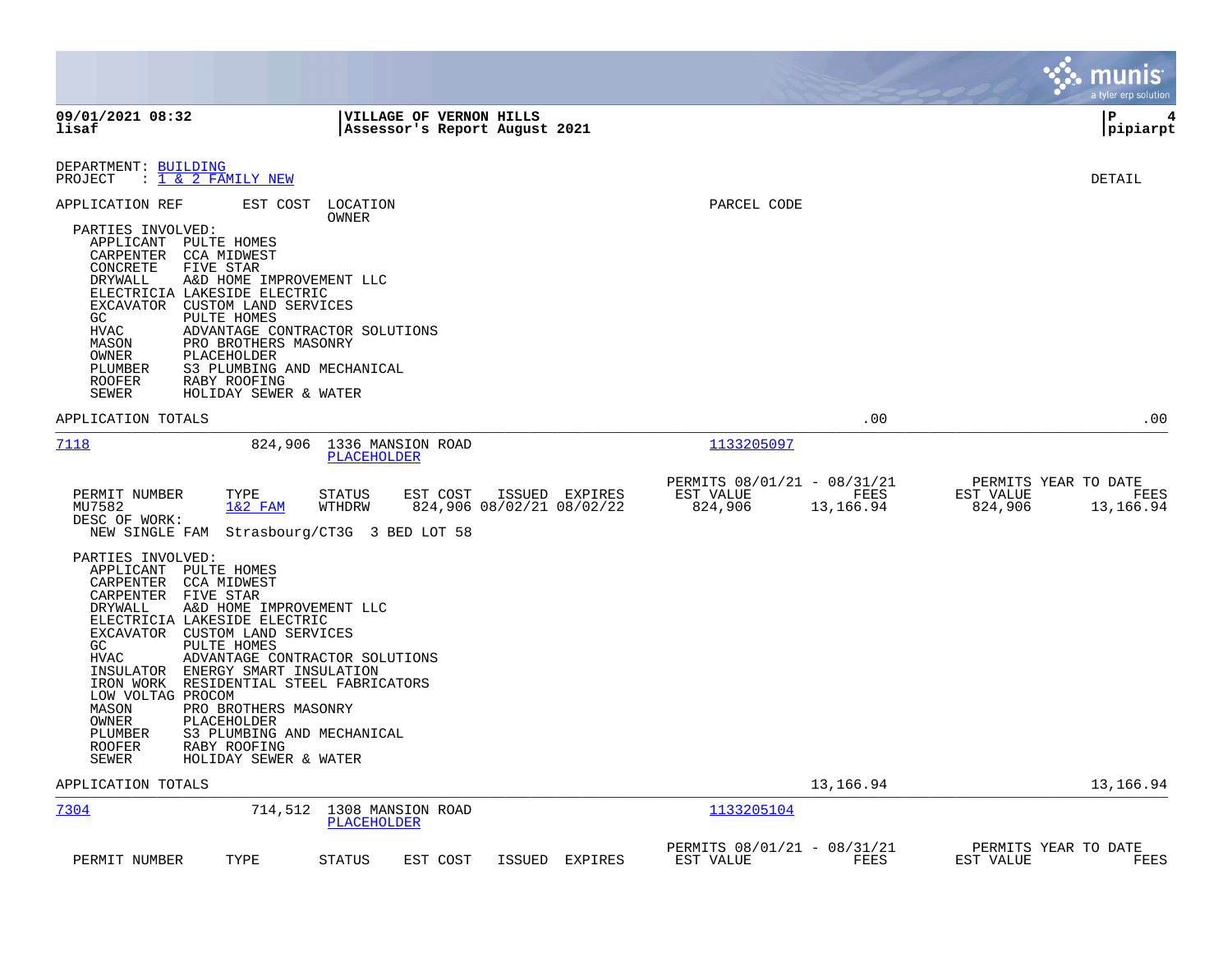|                                                                                                                                                                                  |                                                                                                                                                                                                                                                                                                                                                                                                               |                                 |                                                                 |                |                                                     |                   |                      | munis<br>a tyler erp solution             |
|----------------------------------------------------------------------------------------------------------------------------------------------------------------------------------|---------------------------------------------------------------------------------------------------------------------------------------------------------------------------------------------------------------------------------------------------------------------------------------------------------------------------------------------------------------------------------------------------------------|---------------------------------|-----------------------------------------------------------------|----------------|-----------------------------------------------------|-------------------|----------------------|-------------------------------------------|
| 09/01/2021 08:32<br>lisaf                                                                                                                                                        |                                                                                                                                                                                                                                                                                                                                                                                                               |                                 | <b>VILLAGE OF VERNON HILLS</b><br>Assessor's Report August 2021 |                |                                                     |                   |                      | ∣P<br>5<br> pipiarpt                      |
| DEPARTMENT: BUILDING<br>PROJECT                                                                                                                                                  | $: 1 \& 2$ FAMILY NEW                                                                                                                                                                                                                                                                                                                                                                                         |                                 |                                                                 |                |                                                     |                   |                      | DETAIL                                    |
| APPLICATION REF                                                                                                                                                                  | EST COST                                                                                                                                                                                                                                                                                                                                                                                                      | LOCATION<br>OWNER               |                                                                 |                | PARCEL CODE                                         |                   |                      |                                           |
| MU7599<br>DESC OF WORK:                                                                                                                                                          | $1&2$ FAM<br>NEW SINGLE FAM 3 BED BELFORT/CT3M LOT 65                                                                                                                                                                                                                                                                                                                                                         | <b>ISSUED</b>                   | 714,512 08/03/21 08/03/22                                       |                | 714,512                                             | 13,630.14         | 714,512              | 13,630.14                                 |
| PARTIES INVOLVED:<br>APPLICANT<br>CONCRETE<br>DRYWALL<br>GC<br><b>HVAC</b><br>IRON WORK<br>LOW VOLTAG PROCOM<br>MASON<br>OWNER<br>PLUMBER<br>ROOFER<br>SEWER                     | APPLICANT PULTE HOMES<br>PULTE HOMES<br>CARPENTER CCA MIDWEST<br>FIVE STAR<br>A&D HOME IMPROVEMENT LLC<br>ELECTRICIA LAKESIDE ELECTRIC<br>EXCAVATOR CUSTOM LAND SERVICES<br>PULTE HOMES<br>ADVANTAGE CONTRACTOR SOLUTIONS<br>INSULATOR ENERGY SMART INSULATION<br>RESIDENTIAL STEEL FABRICATORS<br>PRO BROTHERS MASONRY<br>PLACEHOLDER<br>S3 PLUMBING AND MECHANICAL<br>RABY ROOFING<br>HOLIDAY SEWER & WATER |                                 |                                                                 |                |                                                     |                   |                      |                                           |
| APPLICATION TOTALS                                                                                                                                                               |                                                                                                                                                                                                                                                                                                                                                                                                               |                                 |                                                                 |                |                                                     | 13,630.14         |                      | 13,630.14                                 |
| 7305                                                                                                                                                                             | 768,641                                                                                                                                                                                                                                                                                                                                                                                                       | 709 INSULL DRIVE<br>PLACEHOLDER |                                                                 |                | 1133205112                                          |                   |                      |                                           |
| PERMIT NUMBER<br>MU7622<br>DESC OF WORK:                                                                                                                                         | TYPE<br>$1&2$ FAM<br>NEW SINGLE FAM 54 BED BOURGES/CR3G                                                                                                                                                                                                                                                                                                                                                       | <b>STATUS</b><br><b>ISSUED</b>  | EST COST<br>768,641 08/10/21 08/10/22<br>LOT 81                 | ISSUED EXPIRES | PERMITS 08/01/21 - 08/31/21<br>EST VALUE<br>768,641 | FEES<br>15,156.48 | EST VALUE<br>768,641 | PERMITS YEAR TO DATE<br>FEES<br>15,156.48 |
| PARTIES INVOLVED:<br>CARPENTER<br>CONCRETE<br>DRYWALL<br>EXCAVATOR<br>GC<br><b>HVAC</b><br>IRON WORK<br>LOW VOLTAG PROCOM<br>MASON<br>OWNER<br>PLUMBER<br>PAYER<br><b>ROOFER</b> | APPLICANT PULTE HOMES<br>CCA MIDWEST<br>FIVE STAR<br>A&D HOME IMPROVEMENT LLC<br>ELECTRICIA LAKESIDE ELECTRIC<br>CUSTOM LAND SERVICES<br>PULTE HOMES<br>ADVANTAGE CONTRACTOR SOLUTIONS<br>INSULATOR ENERGY SMART INSULATION<br>RESIDENTIAL STEEL FABRICATORS<br>PRO BROTHERS MASONRY<br>PLACEHOLDER<br>S3 PLUMBING AND MECHANICAL<br>HOLIDAY SEWER & WATER<br>RABY ROOFING                                    |                                 |                                                                 |                |                                                     |                   |                      |                                           |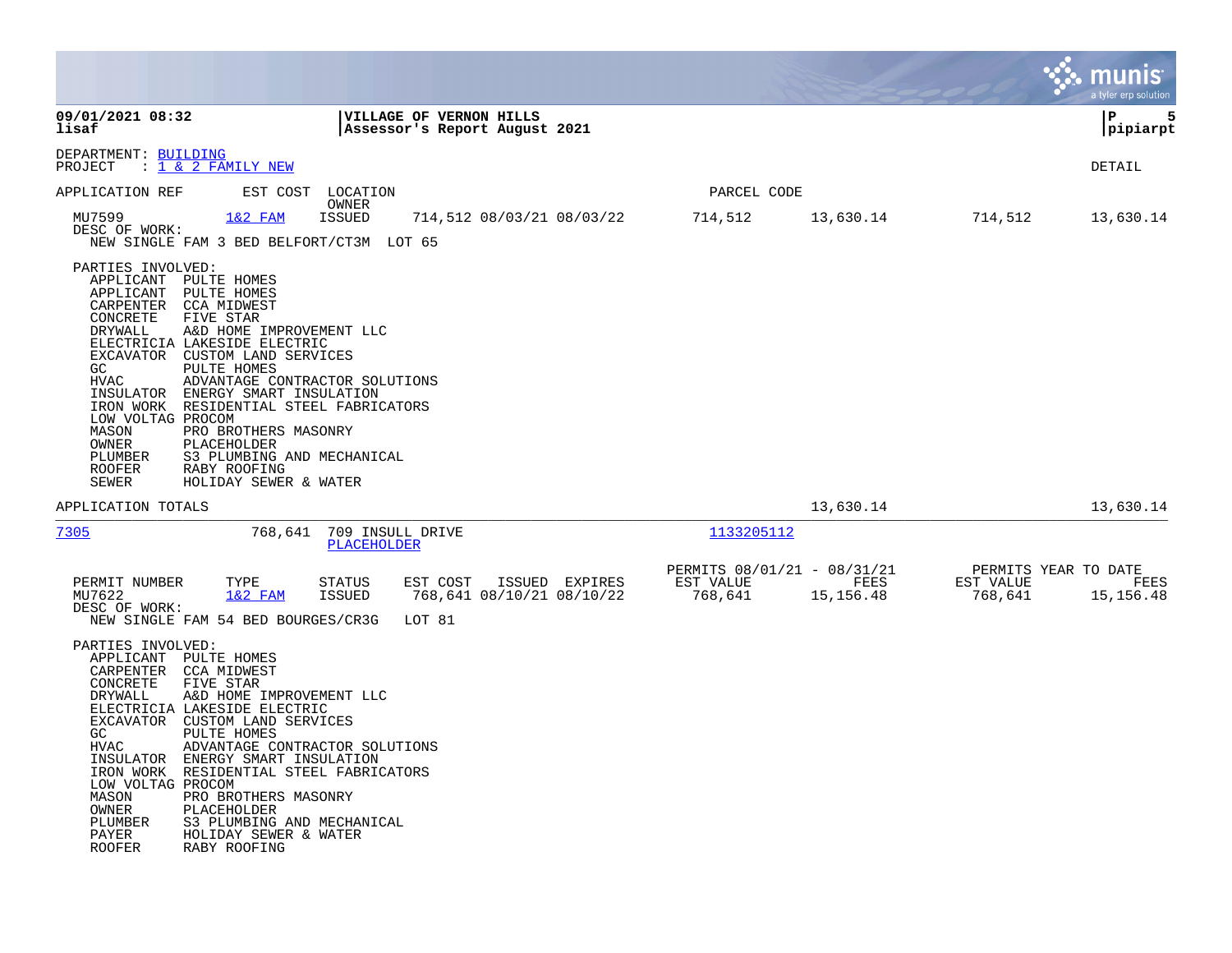|                                                                                                                                                                                                                                                                                                                                                                                                                                                                                                                                                                                                                                          |                                                                                                                   |                                                     |                   | munıs<br>a tyler erp solution                                     |
|------------------------------------------------------------------------------------------------------------------------------------------------------------------------------------------------------------------------------------------------------------------------------------------------------------------------------------------------------------------------------------------------------------------------------------------------------------------------------------------------------------------------------------------------------------------------------------------------------------------------------------------|-------------------------------------------------------------------------------------------------------------------|-----------------------------------------------------|-------------------|-------------------------------------------------------------------|
| 09/01/2021 08:32<br>lisaf<br>APPLICATION TOTALS                                                                                                                                                                                                                                                                                                                                                                                                                                                                                                                                                                                          | VILLAGE OF VERNON HILLS<br>Assessor's Report August 2021                                                          |                                                     | 15, 156. 48       | P<br>6<br> pipiarpt<br>15,156.48                                  |
| DEPARTMENT: BUILDING<br>: 1 & 2 FAMILY NEW<br>PROJECT                                                                                                                                                                                                                                                                                                                                                                                                                                                                                                                                                                                    |                                                                                                                   |                                                     |                   | DETAIL                                                            |
| EST COST<br>APPLICATION REF                                                                                                                                                                                                                                                                                                                                                                                                                                                                                                                                                                                                              | LOCATION<br>OWNER                                                                                                 | PARCEL CODE                                         |                   |                                                                   |
| 7509<br>672,919                                                                                                                                                                                                                                                                                                                                                                                                                                                                                                                                                                                                                          | 402 SISLOW LANE<br>PLACEHOLDER                                                                                    | 1509320007                                          |                   |                                                                   |
| PERMIT NUMBER<br>TYPE<br>MU7651<br>$1&2$ FAM<br>DESC OF WORK:<br>NEW SINGLE FAM LOT 27 4 BEDROOMS                                                                                                                                                                                                                                                                                                                                                                                                                                                                                                                                        | EST COST<br>STATUS<br>ISSUED EXPIRES<br><b>ISSUED</b><br>672,919 08/17/21 08/17/22                                | PERMITS 08/01/21 - 08/31/21<br>EST VALUE<br>672,919 | FEES<br>17,773.95 | PERMITS YEAR TO DATE<br>EST VALUE<br>FEES<br>672,919<br>17,773.95 |
| PARTIES INVOLVED:<br>APPLICANT<br>WOODLAND CHASE PARTNERS, LLC<br>CARPENTER<br>DELTA CARPENTRY CONTRACTORS INC<br>CONCRETE<br>UPLAND CONCRETE<br>DRYWALL<br>DECICCO PAINTING & DRYWALL<br>ELECTRICIA INDEPENDENT ELECTRIC<br>EXCAVATOR<br>UNITED RENT A FENCE<br>FENCE<br>UNITED RENT A FENCE<br>GC<br>ICON BUILDING GROUP<br>HVAC<br>INSULATOR<br>ENERGY SMART INSULATION<br>LOW VOLTAG INDEPENDENT ELECTRIC<br>MASON<br>NORTHERN ILLINOIS CONSTRUCTION<br>OWNER<br>PLACEHOLDER<br>PLUMBER<br>BASSWOOD MECHANICAL LLC<br>PAYER<br>WOODLAND CHASE PARTNERS, LLC<br><b>ROOFER</b><br>TIM COTE, INC<br>SEWER<br>KEVIN WALSH EXCAVATING INC | TEMPCO HEATING & AIR CONDTIONING COMPANY                                                                          |                                                     |                   |                                                                   |
| APPLICATION TOTALS                                                                                                                                                                                                                                                                                                                                                                                                                                                                                                                                                                                                                       |                                                                                                                   |                                                     | 17,773.95         | 17,773.95                                                         |
| 7515<br>726,448                                                                                                                                                                                                                                                                                                                                                                                                                                                                                                                                                                                                                          | 1325 MANSION ROAD<br>PLACEHOLDER                                                                                  | 1133205119                                          |                   |                                                                   |
| PERMIT NUMBER<br>TYPE<br>$1&2$ FAM<br>MU7710<br>DESC OF WORK:<br>NEW SINGLE FAM                                                                                                                                                                                                                                                                                                                                                                                                                                                                                                                                                          | STATUS<br>EST COST<br>ISSUED EXPIRES<br>726,448 08/26/21 08/26/22<br><b>ISSUED</b><br>STRASBOUG/EC3G LOT 74 3 BED | PERMITS 08/01/21 - 08/31/21<br>EST VALUE<br>726,448 | FEES<br>13,166.94 | PERMITS YEAR TO DATE<br>EST VALUE<br>FEES<br>726,448<br>13,166.94 |
| PARTIES INVOLVED:<br>APPLICANT PULTE HOMES<br>CARPENTER CCA MIDWEST<br>CONCRETE<br>FIVE STAR<br>DRYWALL<br>A&D HOME IMPROVEMENT LLC<br>ELECTRICIA LAKESIDE ELECTRIC<br>EXCAVATOR CUSTOM LAND SERVICES<br>PULTE HOMES<br>GC<br>HVAC<br>ADVANTAGE CONTRACTOR SOLUTIONS<br>INSULATOR ENERGY SMART INSULATION<br>IRON WORK RESIDENTIAL STEEL FABRICATORS                                                                                                                                                                                                                                                                                     |                                                                                                                   |                                                     |                   |                                                                   |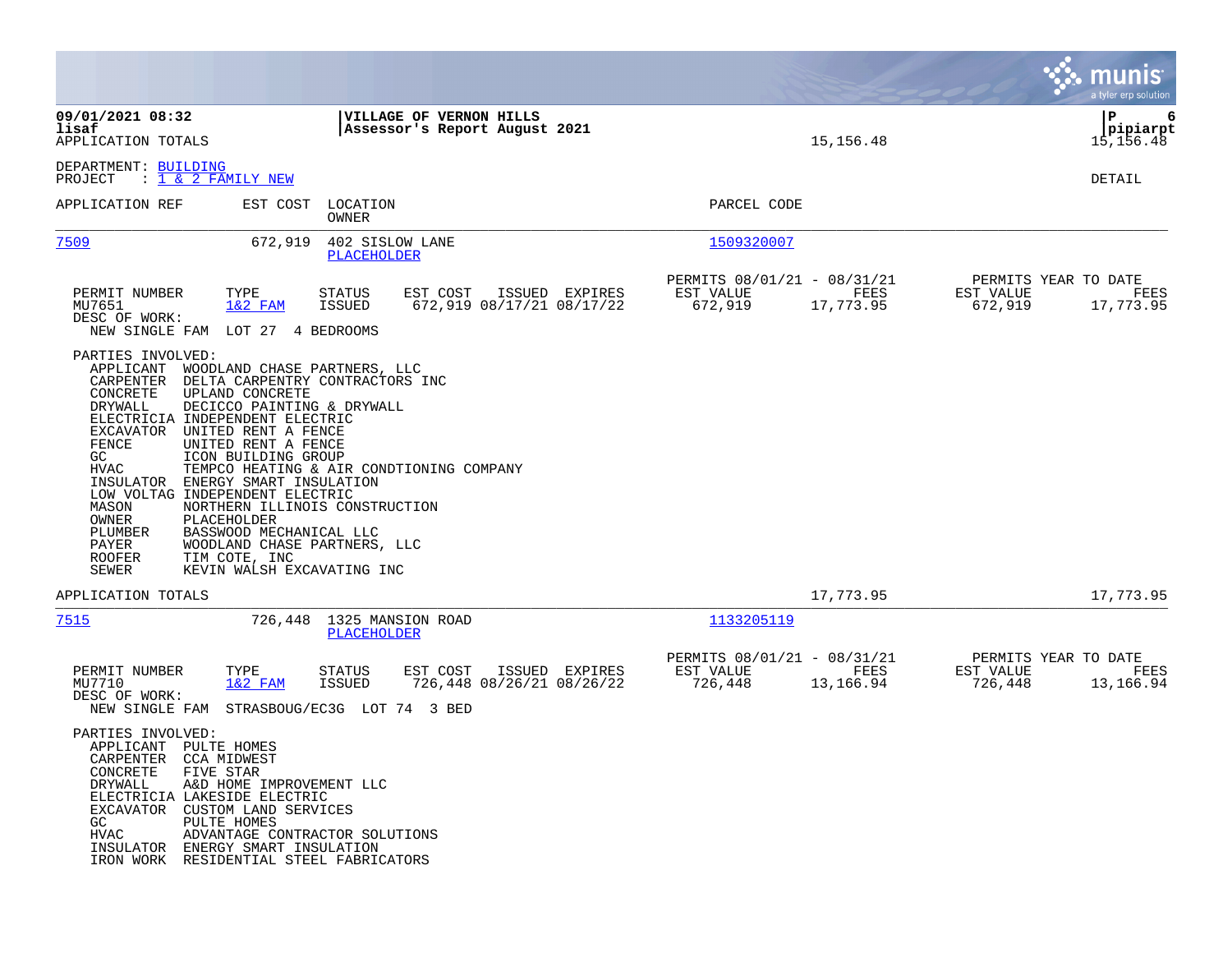|                                                                                                                                                                                                                                                                                                                                                                                                                                                                                                                                                        |                                                                                           |                                                     |                   | munis<br>a tyler erp solution                                     |
|--------------------------------------------------------------------------------------------------------------------------------------------------------------------------------------------------------------------------------------------------------------------------------------------------------------------------------------------------------------------------------------------------------------------------------------------------------------------------------------------------------------------------------------------------------|-------------------------------------------------------------------------------------------|-----------------------------------------------------|-------------------|-------------------------------------------------------------------|
| 09/01/2021 08:32<br>lisaf                                                                                                                                                                                                                                                                                                                                                                                                                                                                                                                              | VILLAGE OF VERNON HILLS<br>Assessor's Report August 2021                                  |                                                     |                   | l P<br>7<br> pipiarpt                                             |
| DEPARTMENT: BUILDING<br>: 1 & 2 FAMILY NEW<br>PROJECT                                                                                                                                                                                                                                                                                                                                                                                                                                                                                                  |                                                                                           |                                                     |                   | DETAIL                                                            |
| APPLICATION REF<br>LOW VOLTAG PROCOM<br>MASON<br>PRO BROTHERS MASONRY<br>OWNER<br>PLACEHOLDER<br>PLUMBER<br>S3 PLUMBING AND MECHANICAL<br>PAYER<br>PULTE HOMES<br><b>ROOFER</b><br>RABY ROOFING<br>SEWER<br>HOLIDAY SEWER & WATER                                                                                                                                                                                                                                                                                                                      | EST COST LOCATION<br>OWNER                                                                | PARCEL CODE                                         |                   |                                                                   |
| APPLICATION TOTALS                                                                                                                                                                                                                                                                                                                                                                                                                                                                                                                                     |                                                                                           |                                                     | 13,166.94         | 13,166.94                                                         |
| 7518<br>851,143                                                                                                                                                                                                                                                                                                                                                                                                                                                                                                                                        | 701 INSULL DRIVE<br><b>PLACEHOLDER</b>                                                    | 1133205094                                          |                   |                                                                   |
| PERMIT NUMBER<br>TYPE<br>MU7712<br>$1&2$ FAM<br>DESC OF WORK:<br>NEW SINGLE FAM LOT 57 3 BED STRASBOUG/CT3G                                                                                                                                                                                                                                                                                                                                                                                                                                            | <b>STATUS</b><br>EST COST ISSUED EXPIRES<br>851,143 08/26/21 08/26/22<br><b>ISSUED</b>    | PERMITS 08/01/21 - 08/31/21<br>EST VALUE<br>851,143 | FEES<br>13,166.94 | PERMITS YEAR TO DATE<br>EST VALUE<br>FEES<br>851,143<br>13,166.94 |
| PARTIES INVOLVED:<br>APPLICANT PULTE HOMES<br>CARPENTER CCA MIDWEST<br>FIVE STAR<br>CONCRETE<br>DRYWALL<br>A&D HOME IMPROVEMENT LLC<br>ELECTRICIA LAKESIDE ELECTRIC<br>EXCAVATOR CUSTOM LAND SERVICES<br>GC.<br>PULTE HOMES<br><b>HVAC</b><br>ADVANTAGE CONTRACTOR SOLUTIONS<br>INSULATOR ENERGY SMART INSULATION<br>IRON WORK RESIDENTIAL STEEL FABRICATORS<br>LOW VOLTAG PROCOM<br>MASON<br>PRO BROTHERS MASONRY<br>OWNER<br>PLACEHOLDER<br>PLUMBER<br>S3 PLUMBING AND MECHANICAL<br><b>ROOFER</b><br>RABY ROOFING<br>HOLIDAY SEWER & WATER<br>SEWER |                                                                                           |                                                     |                   |                                                                   |
| APPLICATION TOTALS                                                                                                                                                                                                                                                                                                                                                                                                                                                                                                                                     |                                                                                           |                                                     | 13,166.94         | 13,166.94                                                         |
| 7520<br>828,741                                                                                                                                                                                                                                                                                                                                                                                                                                                                                                                                        | 1341 MANSION ROAD<br>PLACEHOLDER                                                          | 1133205115                                          |                   |                                                                   |
| PERMIT NUMBER<br>TYPE<br>$1&2$ FAM<br>MU7709<br>DESC OF WORK:<br>NEW SING FAM LOT 78 3 BED BOURGES/CT3G                                                                                                                                                                                                                                                                                                                                                                                                                                                | <b>STATUS</b><br>EST COST<br>ISSUED EXPIRES<br>828,741 08/26/21 08/26/22<br><b>ISSUED</b> | PERMITS 08/01/21 - 08/31/21<br>EST VALUE<br>828,741 | FEES<br>13,630.14 | PERMITS YEAR TO DATE<br>EST VALUE<br>FEES<br>828,741<br>13,630.14 |
| PARTIES INVOLVED:<br>APPLICANT PULTE HOMES<br>CCA MIDWEST<br>CARPENTER<br>CONCRETE<br>FIVE STAR                                                                                                                                                                                                                                                                                                                                                                                                                                                        |                                                                                           |                                                     |                   |                                                                   |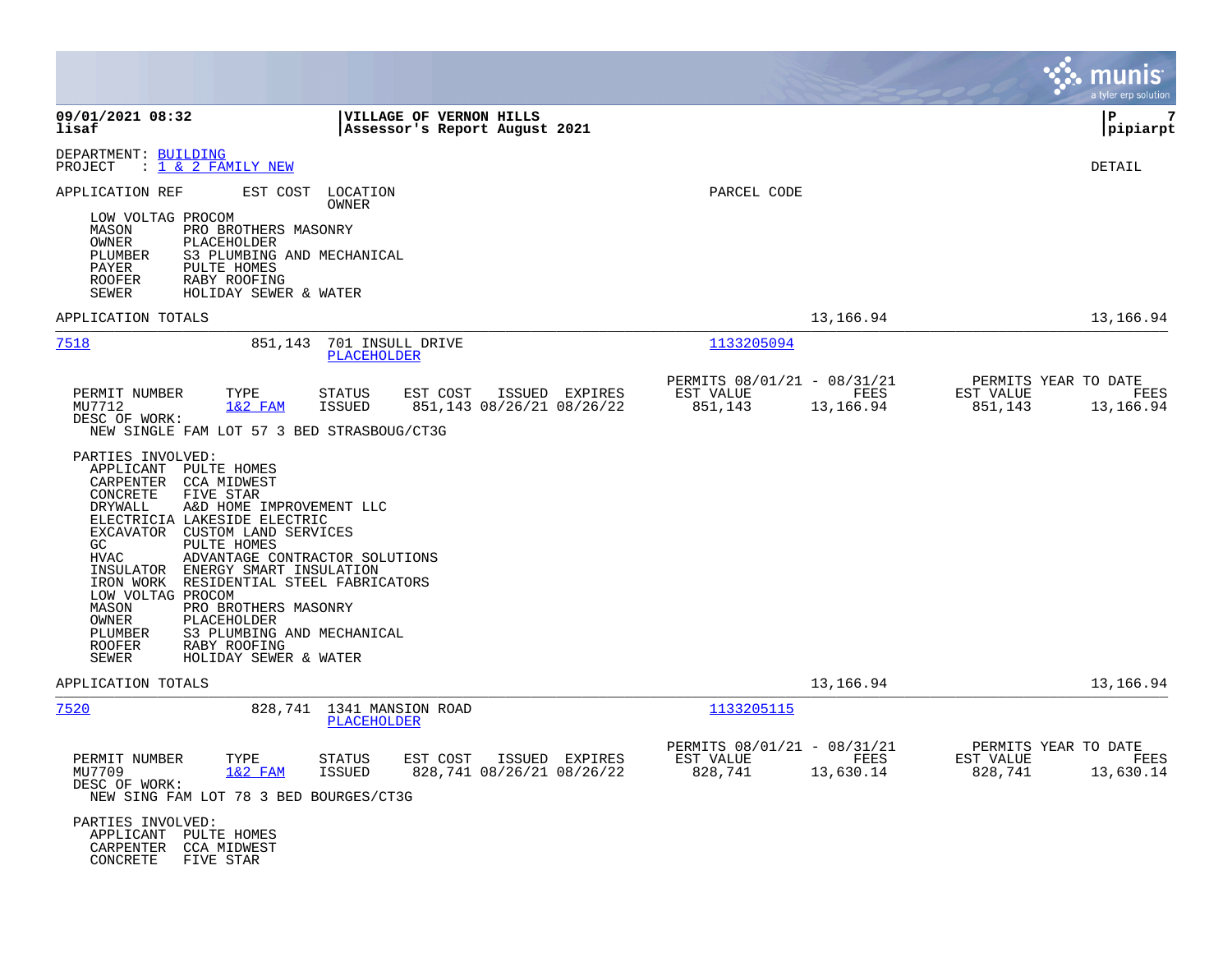|                                                                                                                                                                                                                                                                                                                                                                                                                                                                                                                                                 |                                                                       | munis<br>a tyler erp solution                                                          |
|-------------------------------------------------------------------------------------------------------------------------------------------------------------------------------------------------------------------------------------------------------------------------------------------------------------------------------------------------------------------------------------------------------------------------------------------------------------------------------------------------------------------------------------------------|-----------------------------------------------------------------------|----------------------------------------------------------------------------------------|
| 09/01/2021 08:32<br>VILLAGE OF VERNON HILLS<br>Assessor's Report August 2021<br>lisaf                                                                                                                                                                                                                                                                                                                                                                                                                                                           |                                                                       | 8<br>ΙP<br>pipiarpt                                                                    |
| DEPARTMENT: BUILDING<br>: <u>1 &amp; 2 FAMILY NEW</u><br>PROJECT                                                                                                                                                                                                                                                                                                                                                                                                                                                                                |                                                                       | DETAIL                                                                                 |
| EST COST LOCATION<br>APPLICATION REF<br>OWNER<br>DRYWALL<br>A&D HOME IMPROVEMENT LLC<br>ELECTRICIA LAKESIDE ELECTRIC<br>EXCAVATOR CUSTOM LAND SERVICES<br>PULTE HOMES<br>GC<br><b>HVAC</b><br>ADVANTAGE CONTRACTOR SOLUTIONS<br>INSULATOR ENERGY SMART INSULATION<br>IRON WORK RESIDENTIAL STEEL FABRICATORS<br>LOW VOLTAG PROCOM<br>PRO BROTHERS MASONRY<br>MASON<br>OWNER<br>PLACEHOLDER<br>PLUMBER<br>S3 PLUMBING AND MECHANICAL<br>PAYER<br>PULTE HOMES<br>HOLIDAY SEWER & WATER<br>SEWER                                                   | PARCEL CODE                                                           |                                                                                        |
| APPLICATION TOTALS                                                                                                                                                                                                                                                                                                                                                                                                                                                                                                                              |                                                                       | 13,630.14<br>13,630.14                                                                 |
| 7537<br>824,906 1336 MANSION ROAD<br><b>PLACEHOLDER</b>                                                                                                                                                                                                                                                                                                                                                                                                                                                                                         | 1133205097                                                            |                                                                                        |
| TYPE<br>EST COST<br>PERMIT NUMBER<br><b>STATUS</b><br>MU7595<br>$1&2$ FAM<br><b>ISSUED</b><br>824,906 08/03/21 08/25/22<br>DESC OF WORK:<br>NEW SINGLE FAM STRASBOURG CT3G 3 BDR LOT 58                                                                                                                                                                                                                                                                                                                                                         | PERMITS 08/01/21 - 08/31/21<br>ISSUED EXPIRES<br>EST VALUE<br>824,906 | PERMITS YEAR TO DATE<br>FEES<br>EST VALUE<br>FEES<br>13,166.94<br>824,906<br>13,166.94 |
| PARTIES INVOLVED:<br>APPLICANT PULTE HOMES<br>CARPENTER CCA MIDWEST<br>CARPENTER FIVE STAR<br>A&D HOME IMPROVEMENT LLC<br>DRYWALL<br>ELECTRICIA LAKESIDE ELECTRIC<br>EXCAVATOR CUSTOM LAND SERVICES<br>PULTE HOMES<br>GC<br><b>HVAC</b><br>ADVANTAGE CONTRACTOR SOLUTIONS<br>INSULATOR ENERGY SMART INSULATION<br>RESIDENTIAL STEEL FABRICATORS<br>IRON WORK<br>LOW VOLTAG PROCOM<br>MASON<br>PRO BROTHERS MASONRY<br>OWNER<br>PLACEHOLDER<br>PLUMBER<br>S3 PLUMBING AND MECHANICAL<br>RABY ROOFING<br>ROOFER<br>SEWER<br>HOLIDAY SEWER & WATER |                                                                       |                                                                                        |
| APPLICATION TOTALS                                                                                                                                                                                                                                                                                                                                                                                                                                                                                                                              |                                                                       | 13,166.94<br>13,166.94                                                                 |
| 7559<br>762,930 1349 MANSION ROAD<br>PLACEHOLDER                                                                                                                                                                                                                                                                                                                                                                                                                                                                                                | 1133205113                                                            |                                                                                        |
| PERMIT NUMBER<br>TYPE<br>EST COST<br>STATUS<br>$1&2$ FAM<br>ISSUED<br>762,930 08/26/21 08/26/22<br>MU7711<br>DESC OF WORK:                                                                                                                                                                                                                                                                                                                                                                                                                      | PERMITS 08/01/21 - 08/31/21<br>ISSUED EXPIRES<br>EST VALUE<br>762,930 | PERMITS YEAR TO DATE<br>FEES<br>EST VALUE<br>FEES<br>13,637.34<br>762,930<br>13,637.34 |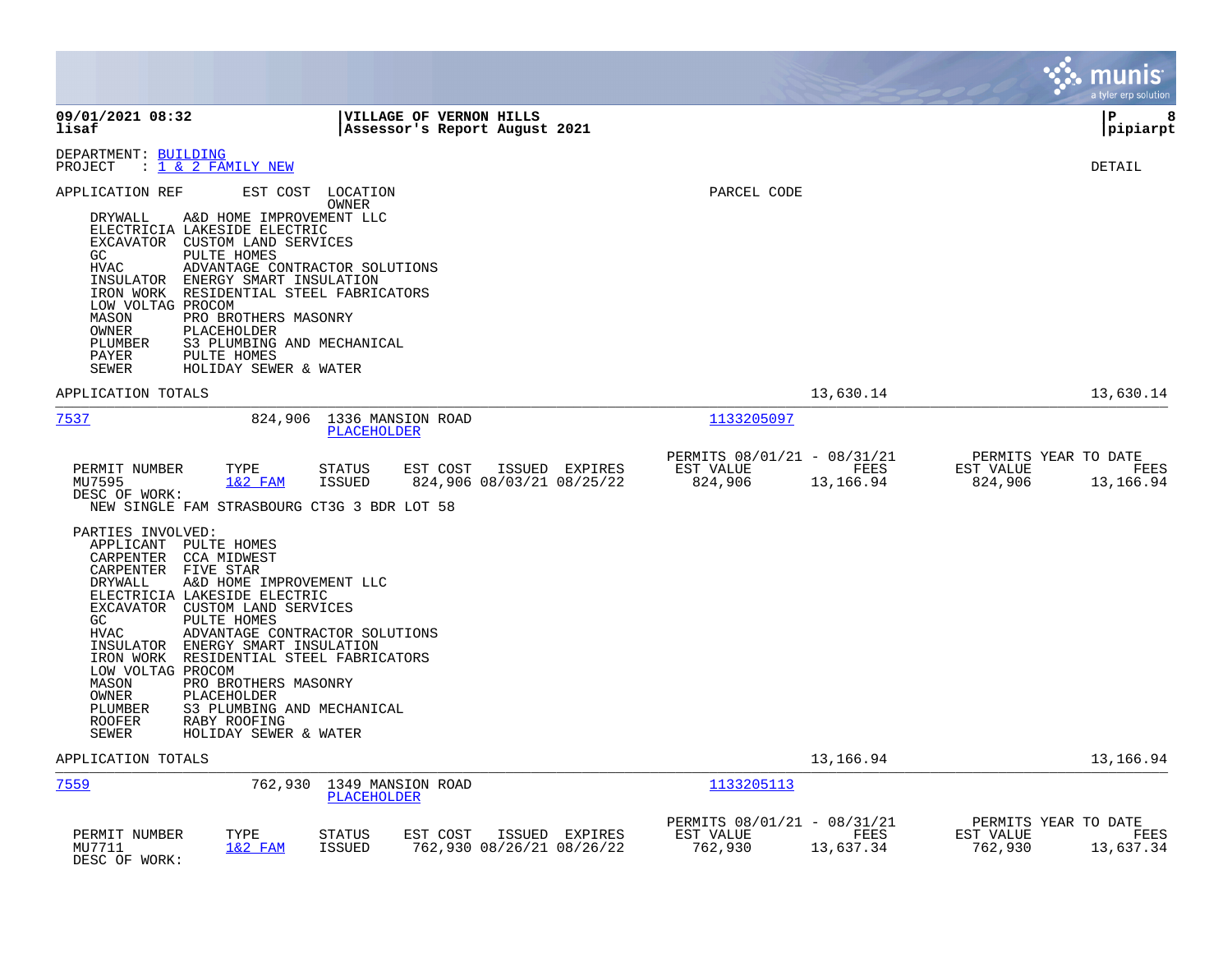|                                                                                                                                                                                                                                                                                                                               |             |                         |           | $\sim$ munis<br>a tyler erp solution |
|-------------------------------------------------------------------------------------------------------------------------------------------------------------------------------------------------------------------------------------------------------------------------------------------------------------------------------|-------------|-------------------------|-----------|--------------------------------------|
| 09/01/2021 08:32<br><b>VILLAGE OF VERNON HILLS</b><br>lisaf<br>Assessor's Report August 2021<br>LOT 80 3 BED<br>NEW SINGLE FAM LYON/CT3G                                                                                                                                                                                      |             |                         |           | ∣P<br>9<br> pipiarpt                 |
| DEPARTMENT: BUILDING<br>: 1 & 2 FAMILY NEW<br>PROJECT                                                                                                                                                                                                                                                                         |             |                         |           | DETAIL                               |
| APPLICATION REF<br>EST COST<br>LOCATION<br>OWNER<br>PARTIES INVOLVED:<br>APPLICANT<br>PULTE HOMES<br>CARPENTER<br><b>CCA MIDWEST</b><br>CONCRETE<br>FIVE STAR<br>DRYWALL<br>A&D HOME IMPROVEMENT LLC<br>ELECTRICIA LAKESIDE ELECTRIC<br>CUSTOM LAND SERVICES<br>EXCAVATOR<br>GC<br>PULTE HOMES                                | PARCEL CODE |                         |           |                                      |
| <b>HVAC</b><br>ADVANTAGE CONTRACTOR SOLUTIONS<br>INSULATOR<br>ENERGY SMART INSULATION<br>IRON WORK<br>RESIDENTIAL STEEL FABRICATORS<br>LOW VOLTAG PROCOM<br>MASON<br>PRO BROTHERS MASONRY<br>OWNER<br>PLACEHOLDER<br>PLUMBER<br>S3 PLUMBING AND MECHANICAL<br><b>ROOFER</b><br>RABY ROOFING<br>SEWER<br>HOLIDAY SEWER & WATER |             |                         |           |                                      |
| APPLICATION TOTALS<br>PROJECT TOTALS                                                                                                                                                                                                                                                                                          | 6,975,146   | 13,637.34<br>126,695.81 | 6,975,146 | 13,637.34<br>126,695.81              |

 $\sim$   $\sim$   $\sim$   $\sim$   $\sim$   $\sim$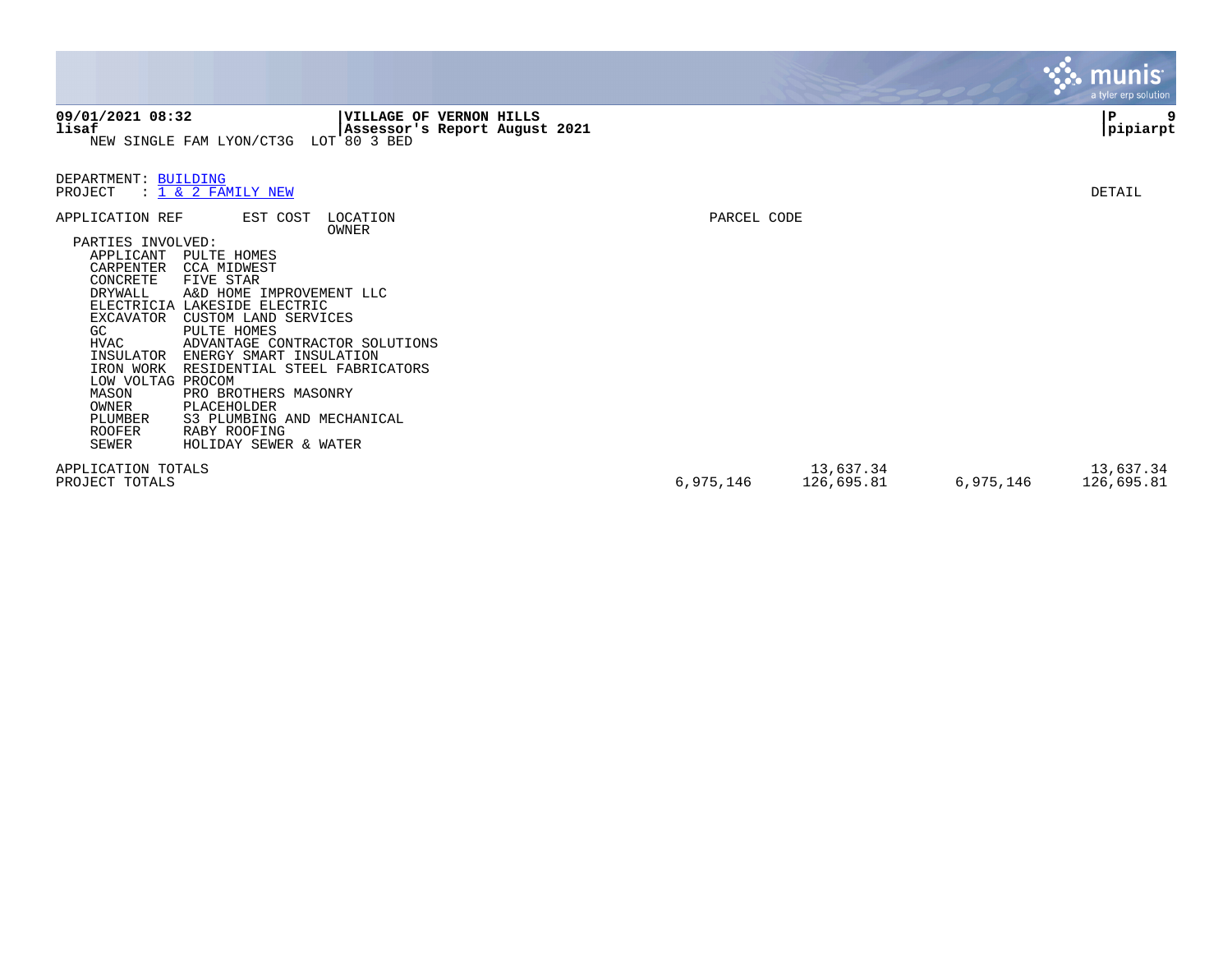|                                                                                                                                                                                                                                                                                                      |                                                                                           |                                                                                | munis<br>a tyler erp solution                                    |
|------------------------------------------------------------------------------------------------------------------------------------------------------------------------------------------------------------------------------------------------------------------------------------------------------|-------------------------------------------------------------------------------------------|--------------------------------------------------------------------------------|------------------------------------------------------------------|
| 09/01/2021 08:32<br>lisaf                                                                                                                                                                                                                                                                            | VILLAGE OF VERNON HILLS<br>Assessor's Report August 2021                                  |                                                                                | l P<br>10<br> pipiarpt                                           |
| DEPARTMENT: BUILDING<br>: COMMERCIAL ALTERATION<br>PROJECT                                                                                                                                                                                                                                           |                                                                                           |                                                                                | <b>DETAIL</b>                                                    |
| APPLICATION REF<br>EST COST                                                                                                                                                                                                                                                                          | LOCATION<br>OWNER                                                                         | PARCEL CODE                                                                    |                                                                  |
| 4899<br>80,000                                                                                                                                                                                                                                                                                       | 701 NORTH MILWAUKEE AVE 128<br>INLAND REAL ESTATE CORPORATION                             | 1503102018                                                                     |                                                                  |
| TYPE<br>PERMIT NUMBER<br>MU7724<br>COM ALT<br>DESC OF WORK:<br>INTERIOR ALTERATION                                                                                                                                                                                                                   | EST COST<br><b>STATUS</b><br>ISSUED EXPIRES<br>ISSUED<br>80,000 08/30/21 08/30/22         | PERMITS 08/01/21 - 08/31/21<br>EST VALUE<br>FEES<br>80,000<br>1,000.00         | PERMITS YEAR TO DATE<br>EST VALUE<br>FEES<br>80,000<br>1,000.00  |
| PARTIES INVOLVED:<br>APPLICANT DXU ARCHITECTS<br>ELECTRICIA FRANK PAINTER<br>BILL BECKWITH BUILDERS<br>GC<br>FIVE GUYS<br><b>OCCUPANT</b><br>OWNER<br>DEPENDABLE PLUMBING<br>PLUMBER<br>PAYER<br>DXU ARCHITECTS                                                                                      | INLAND REAL ESTATE CORPORATION                                                            |                                                                                |                                                                  |
| APPLICATION TOTALS                                                                                                                                                                                                                                                                                   |                                                                                           | 1,000.00                                                                       | 1,000.00                                                         |
| 7088<br>500,000                                                                                                                                                                                                                                                                                      | 555 EAST TOWNLINE RD 30<br>WALMART STORES INC                                             | 1504201019                                                                     |                                                                  |
| PERMIT NUMBER<br>TYPE<br>COM ALT<br>MU7672<br>DESC OF WORK:<br>COMMERCIAL ALTERATION, PARKING LOT AND SIGNAGE                                                                                                                                                                                        | <b>STATUS</b><br>EST COST<br>ISSUED EXPIRES<br>500,000 08/20/21 08/20/22<br><b>ISSUED</b> | PERMITS 08/01/21 - 08/31/21<br>EST VALUE<br>FEES<br>500,000<br>5,200.00        | PERMITS YEAR TO DATE<br>EST VALUE<br>FEES<br>500,000<br>5,200.00 |
| PARTIES INVOLVED:<br>APPLICANT<br>CARPENTER<br>SCARLET CONSTRUCTION<br>SCARLET CONSTRUCTION<br>DRYWALL<br>ELECTRICIA CPI POWER & CONTROL<br>GC<br>BOWA CONSTRUCTION<br><b>HVAC</b><br>DENNING INC<br>PBS PLASTERING<br>MASON<br><b>OCCUPANT</b><br>WALMART<br>OWNER<br>WALMART STORES INC<br>PLUMBER | PB2 ARCHITECTURE & ENGINEERING<br>HARTWIG PLUMBING AND HEATING                            |                                                                                |                                                                  |
| APPLICATION TOTALS                                                                                                                                                                                                                                                                                   |                                                                                           | 5,200.00                                                                       | 5,200.00                                                         |
| 7342<br>488,000                                                                                                                                                                                                                                                                                      | 313 EAST TOWNLINE RD<br>TARGET CORPORATION T-0833                                         | 1504110008                                                                     |                                                                  |
| PERMIT NUMBER<br>TYPE<br><b>COM ALT</b><br>MU7680<br>DESC OF WORK:<br>INTERIOR ALTERATION                                                                                                                                                                                                            | EST COST<br>ISSUED EXPIRES<br><b>STATUS</b><br>488,000 08/23/21 09/01/22<br><b>ISSUED</b> | PERMITS 08/01/21 - 08/31/21<br>EST VALUE<br><b>FEES</b><br>488,000<br>5,080.00 | PERMITS YEAR TO DATE<br>EST VALUE<br>FEES<br>488,000<br>5,080.00 |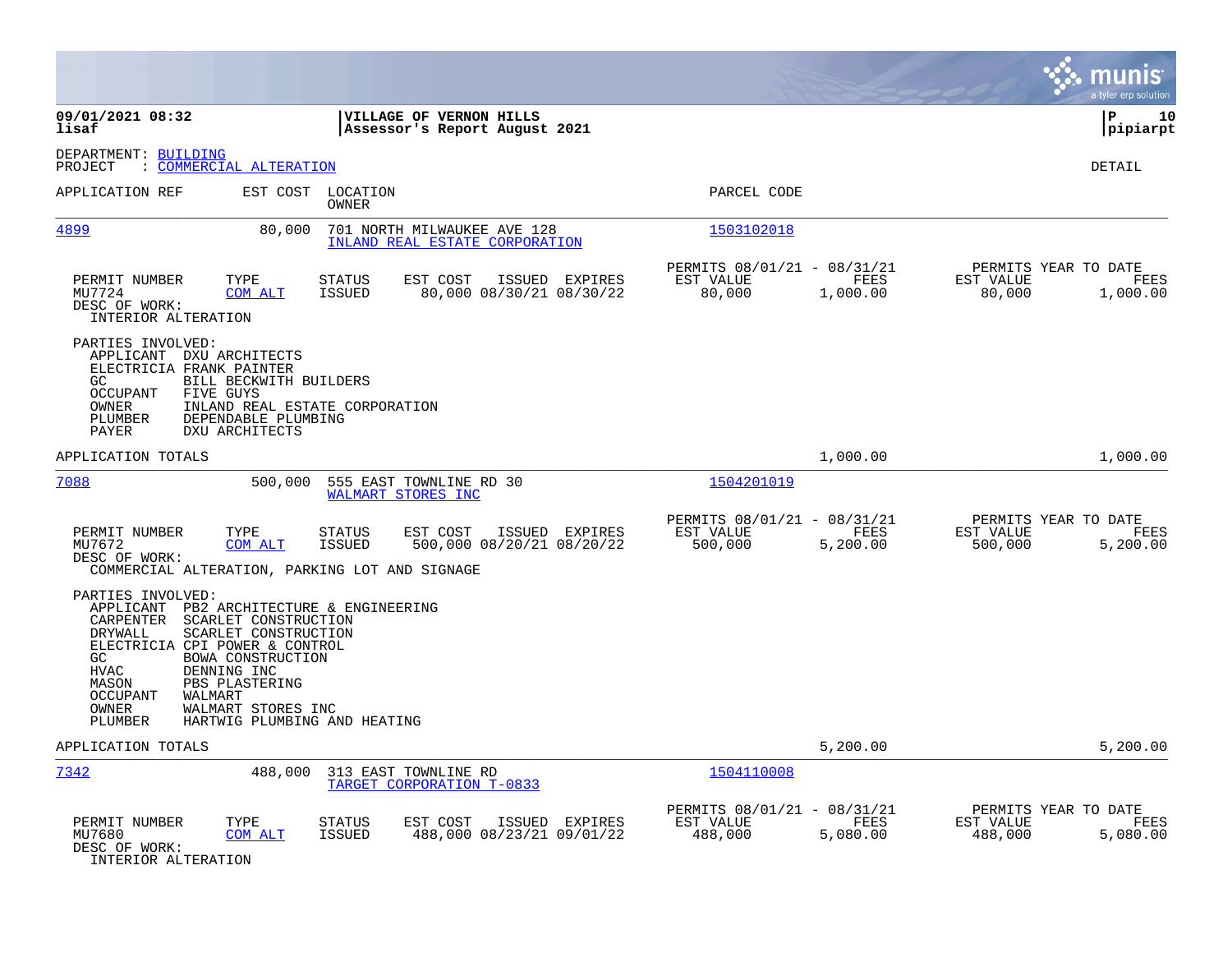|                                                                                                                                                                                                                                                                                                                                                                                                                                                                           |                                                                                    |                                                                         | munis<br>a tyler erp solution                                    |
|---------------------------------------------------------------------------------------------------------------------------------------------------------------------------------------------------------------------------------------------------------------------------------------------------------------------------------------------------------------------------------------------------------------------------------------------------------------------------|------------------------------------------------------------------------------------|-------------------------------------------------------------------------|------------------------------------------------------------------|
| 09/01/2021 08:32<br>lisaf                                                                                                                                                                                                                                                                                                                                                                                                                                                 | VILLAGE OF VERNON HILLS<br>Assessor's Report August 2021                           |                                                                         | l P<br>11<br> pipiarpt                                           |
| DEPARTMENT: BUILDING<br>PROJECT<br>: COMMERCIAL ALTERATION                                                                                                                                                                                                                                                                                                                                                                                                                |                                                                                    |                                                                         | DETAIL                                                           |
| APPLICATION REF<br>EST COST<br>PARTIES INVOLVED:<br>MAP STRATEGIES<br>APPLICANT<br>CARPENTER<br>PRIME BUILDERS<br>CONCRETE<br>FORGARTY<br>DRYWALL<br>PRIME BUILDERS<br>ELECTRICIA PEAK<br>GC<br>TAYLOR BROS CONSTRUCTION<br>HVAC<br>SUN RAY HEATING<br>IRON WORK<br>OCCUPANT<br>TARGET CORPORATION T-0833<br>OWNER<br>TARGET CORPORATION T-0833<br>PLUMBER<br>MARTIN PETERSEN COMPANY<br>PAYER<br>SARGENTI CORPORATION<br><b>ROOFER</b><br>SOLARIS ROOFING SOLUTIONS, INC | LOCATION<br>OWNER<br>MECHANICAL AND INDUSTRIAL STEEL SERVICES                      | PARCEL CODE                                                             |                                                                  |
| APPLICATION TOTALS                                                                                                                                                                                                                                                                                                                                                                                                                                                        |                                                                                    | 5,080.00                                                                | 5,080.00                                                         |
| 7505<br>310,000                                                                                                                                                                                                                                                                                                                                                                                                                                                           | 300 CENTER DR 109<br><b>HOME STATE BANK</b>                                        | 1133302040                                                              |                                                                  |
| TYPE<br>PERMIT NUMBER<br>MU7684<br>COM ALT<br>DESC OF WORK:<br>INTERIOR BUILDOUT<br>PARTIES INVOLVED:<br>APPLICANT<br>TINA KHOURY DMD<br>CARPENTER<br>THE COUNTERTOP FACTORY MIDWEST<br>DRYWALL<br>TP LASER CONSTRUCTION<br>ELECTRICIA VOLTICOO APD ELECTRIC<br>GC.<br>ON POINT DESIGN AND BUILD<br>CSL CLIMATE CONTROL<br>HVAC<br>DR TINA KHOURT DMD<br>OCCUPANT<br>OWNER<br>HOME STATE BANK<br>PLUMBER<br>PRIME PLUMBING<br>2 POINT PERSPECTIVE INC<br>PAYER            | EST COST<br>ISSUED EXPIRES<br>STATUS<br><b>ISSUED</b><br>310,000 08/24/21 08/24/22 | PERMITS 08/01/21 - 08/31/21<br>EST VALUE<br>FEES<br>310,000<br>3,300.00 | PERMITS YEAR TO DATE<br>EST VALUE<br>FEES<br>310,000<br>3,300.00 |
| APPLICATION TOTALS                                                                                                                                                                                                                                                                                                                                                                                                                                                        |                                                                                    | 3,300.00                                                                | 3,300.00                                                         |
| 7507<br>4,800                                                                                                                                                                                                                                                                                                                                                                                                                                                             | 1101 SOUTH MILWAUKEE AVE 105<br>DEMONTE BUILDERS INC                               | 1515201005                                                              |                                                                  |
| TYPE<br>PERMIT NUMBER<br>MU7621<br>COM ALT<br>DESC OF WORK:<br>COMMEERCIAL ALTERATION<br>PARTIES INVOLVED:<br>APPLICANT DEMONTE BUILDERS INC                                                                                                                                                                                                                                                                                                                              | ISSUED EXPIRES<br>STATUS<br>EST COST<br>ISSUED<br>4,800 08/10/21 08/10/22          | PERMITS 08/01/21 - 08/31/21<br>EST VALUE<br>FEES<br>4,800<br>405.00     | PERMITS YEAR TO DATE<br>EST VALUE<br>FEES<br>4,800<br>405.00     |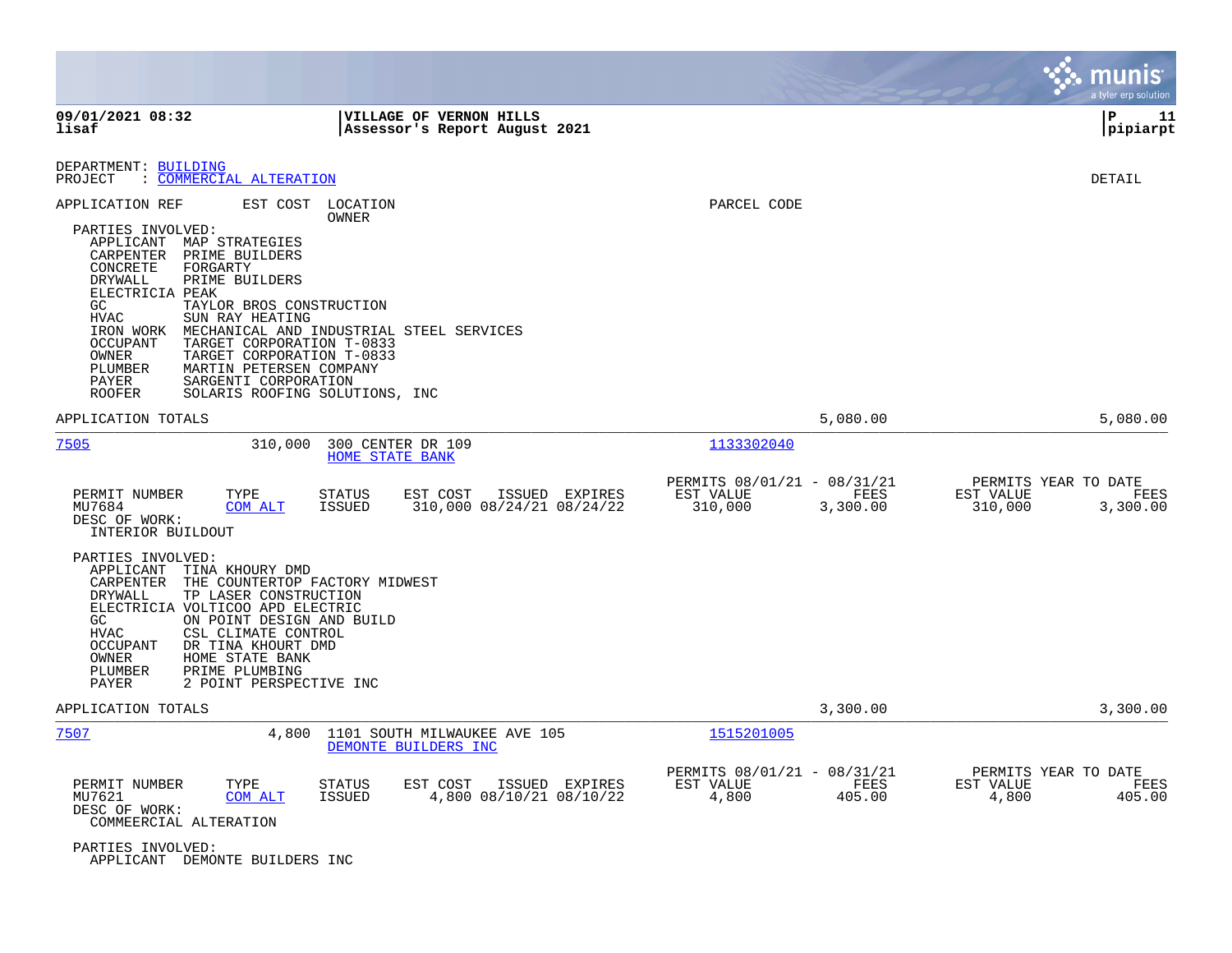|                                                                                                                                                                                                                |                                                          |             |                     | <b>munis</b><br>a tyler erp solution |
|----------------------------------------------------------------------------------------------------------------------------------------------------------------------------------------------------------------|----------------------------------------------------------|-------------|---------------------|--------------------------------------|
| 09/01/2021 08:32<br>lisaf                                                                                                                                                                                      | VILLAGE OF VERNON HILLS<br>Assessor's Report August 2021 |             |                     | 12<br>P<br> pipiarpt                 |
| DEPARTMENT: BUILDING<br>: COMMERCIAL ALTERATION<br>PROJECT                                                                                                                                                     |                                                          |             |                     | DETAIL                               |
| APPLICATION REF<br>EST COST<br><b>CARPENTER</b><br>DEMONTE BUILDERS INC<br>ELECTRICIA<br>WHITE EAGLE ELECTRIC<br>DEMONTE BUILDERS INC<br>GC.<br>OWNER<br>DEMONTE BUILDERS INC<br>PAYER<br>DEMONTE BUILDERS INC | LOCATION<br>OWNER                                        | PARCEL CODE |                     |                                      |
| APPLICATION TOTALS<br>PROJECT TOTALS                                                                                                                                                                           |                                                          | 1,382,800   | 405.00<br>14,985.00 | 405.00<br>1,382,800<br>14,985.00     |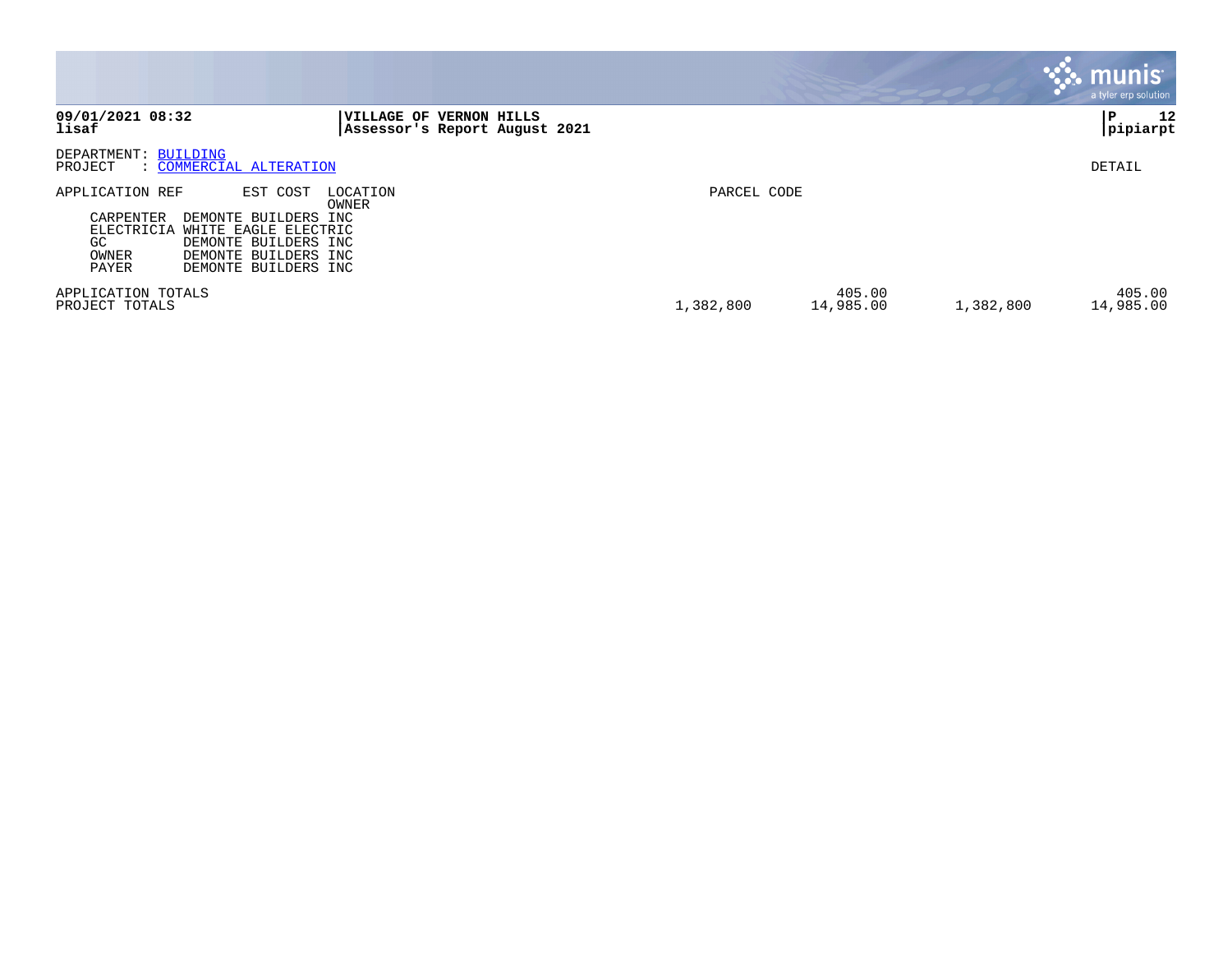|                                                                                                                                                                                                                        |                                                                          |                                               |             |           | <b>munis</b><br>a tyler erp solution |
|------------------------------------------------------------------------------------------------------------------------------------------------------------------------------------------------------------------------|--------------------------------------------------------------------------|-----------------------------------------------|-------------|-----------|--------------------------------------|
| 09/01/2021 08:32<br>lisaf                                                                                                                                                                                              | VILLAGE OF VERNON HILLS<br>Assessor's Report August 2021                 |                                               |             |           | ∣P<br>13<br> pipiarpt                |
| DEPARTMENT: BUILDING<br>PROJECT<br>: COMMERCIAL NEW                                                                                                                                                                    |                                                                          |                                               |             |           | DETAIL                               |
| APPLICATION REF<br>EST COST                                                                                                                                                                                            | LOCATION<br>OWNER                                                        | PARCEL CODE                                   |             |           |                                      |
| 6047<br>13,967,500                                                                                                                                                                                                     | 700 DARLING DRIVE<br>CP LOGISTICS VERNON HILLS, LLC                      | 1510300002                                    |             |           |                                      |
| PERMIT NUMBER<br>TYPE<br>MU7693<br>COMM TCO<br>DESC OF WORK:<br>355,643 SQ FT BUILDING - D                                                                                                                             | EST COST<br>STATUS<br>ISSUED<br>EXPIRES<br>ISSUED<br>13,967,500 08/26/21 | PERMITS 08/01/21 - 08/31/21<br>EST VALUE<br>0 | FEES<br>.00 | EST VALUE | PERMITS YEAR TO DATE<br>FEES<br>.00  |
| PARTIES INVOLVED:<br>ELECTRICIA ABCO ELECTRICAL CONSTRUCTION<br><b>ALSTON</b><br>GC<br><b>HVAC</b><br>MK INDUSTRIES, INC<br>OCCUPANT<br>OWNER<br>PLUMBER<br>MVP PLUMBING CORP<br><b>ROOFER</b><br>ALL AMERICAN ROOFING | SOUTHLAKE INDUSTRIAL CENTER<br>CP LOGISTICS VERNON HILLS, LLC            |                                               |             |           |                                      |
| APPLICATION TOTALS<br>PROJECT TOTALS                                                                                                                                                                                   |                                                                          | 0                                             | .00<br>.00  | $\Omega$  | .00<br>.00                           |

**Contract**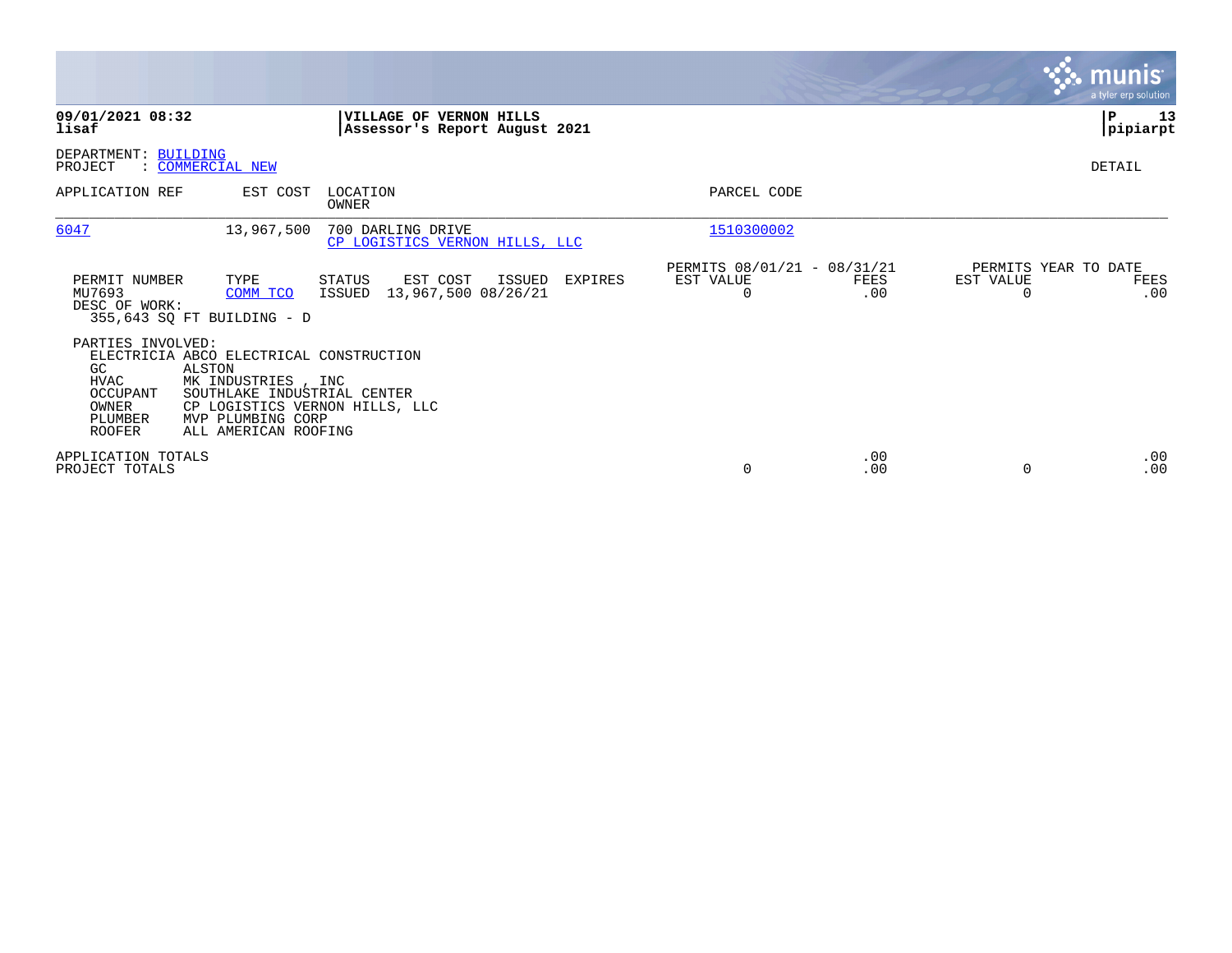|                                                                                           |                                                                                                          |                                                          |                                                         |               |                                                  | munis<br>a tyler erp solution |
|-------------------------------------------------------------------------------------------|----------------------------------------------------------------------------------------------------------|----------------------------------------------------------|---------------------------------------------------------|---------------|--------------------------------------------------|-------------------------------|
| 09/01/2021 08:32<br>lisaf                                                                 |                                                                                                          | VILLAGE OF VERNON HILLS<br>Assessor's Report August 2021 |                                                         |               |                                                  | lР<br>14<br> pipiarpt         |
| DEPARTMENT: BUILDING<br>: AC/FURNACE<br>PROJECT                                           |                                                                                                          |                                                          |                                                         |               |                                                  | <b>DETAIL</b>                 |
| APPLICATION REF                                                                           | EST COST<br>LOCATION<br>OWNER                                                                            |                                                          | PARCEL CODE                                             |               |                                                  |                               |
| 7584                                                                                      | 6,800<br>1248 MAIDSTONE DR                                                                               | DAVID J & STACEY B ZENN                                  | 1132107026                                              |               |                                                  |                               |
| PERMIT NUMBER<br>TYPE<br>MU7625<br>DESC OF WORK:<br>A/C                                   | <b>STATUS</b><br><b>AC/FURN</b><br>COMPLT                                                                | EST COST<br>ISSUED EXPIRES<br>6,800 08/10/21 08/12/22    | PERMITS 08/01/21 - 08/31/21<br>EST VALUE<br>$\mathbf 0$ | FEES<br>68.00 | PERMITS YEAR TO DATE<br>EST VALUE<br>$\mathbf 0$ | FEES<br>68.00                 |
| PARTIES INVOLVED:<br>APPLICANT<br>GC<br>OWNER<br>PAYER                                    | LIFELINE PLUMBING<br>LIFELINE PLUMBING<br>DAVID J & STACEY B ZENN<br>LIFELINE PLUMBING                   |                                                          |                                                         |               |                                                  |                               |
| APPLICATION TOTALS                                                                        |                                                                                                          |                                                          |                                                         | 68.00         |                                                  | 68.00                         |
| 7586                                                                                      | 4,987                                                                                                    | 336 SHADOW CREEK DR<br>KEVIN & KATHY HANRAHAN            | 1129212046                                              |               |                                                  |                               |
| PERMIT NUMBER<br>TYPE<br>MU7627<br>DESC OF WORK:<br>A/C                                   | STATUS<br><b>ISSUED</b><br>AC/FURN                                                                       | EST COST<br>ISSUED EXPIRES<br>4,987 08/10/21 08/10/22    | PERMITS 08/01/21 - 08/31/21<br>EST VALUE<br>0           | FEES<br>50.00 | PERMITS YEAR TO DATE<br>EST VALUE<br>$\mathbf 0$ | FEES<br>50.00                 |
| PARTIES INVOLVED:<br>APPLICANT ALLIED AIR CONDITIONING & HEATING<br>GC.<br>OWNER<br>PAYER | ALLIED AIR CONDITIONING & HEATING<br>KEVIN & KATHY HANRAHAN<br>ALLIED AIR CONDITIONING & HEATING         |                                                          |                                                         |               |                                                  |                               |
| APPLICATION TOTALS                                                                        |                                                                                                          |                                                          |                                                         | 50.00         |                                                  | 50.00                         |
| 7592                                                                                      | 4,100<br>43 SOUTHFIELD DR                                                                                | CALVIN & LINDA SAULNIER                                  | 1506417010                                              |               |                                                  |                               |
| PERMIT NUMBER<br>TYPE<br>MU7629<br>DESC OF WORK:<br>AC/FURNACE                            | <b>STATUS</b><br>AC/FURN<br>ISSUED                                                                       | EST COST<br>ISSUED EXPIRES<br>4,100 08/11/21 08/11/22    | PERMITS 08/01/21 - 08/31/21<br>EST VALUE<br>0           | FEES<br>50.00 | PERMITS YEAR TO DATE<br>EST VALUE<br>$\mathbf 0$ | FEES<br>50.00                 |
| PARTIES INVOLVED:<br>APPLICANT<br>AIR MECHANICAL<br>GC.<br>GC<br>OWNER<br>PAYER           | CALVIN & LINDA SAULNIER<br>CALVIN & LINDA SAULNIER<br>CALVIN & LINDA SAULNIER<br>CALVIN & LINDA SAULNIER |                                                          |                                                         |               |                                                  |                               |
| APPLICATION TOTALS                                                                        |                                                                                                          |                                                          |                                                         | 50.00         |                                                  | 50.00                         |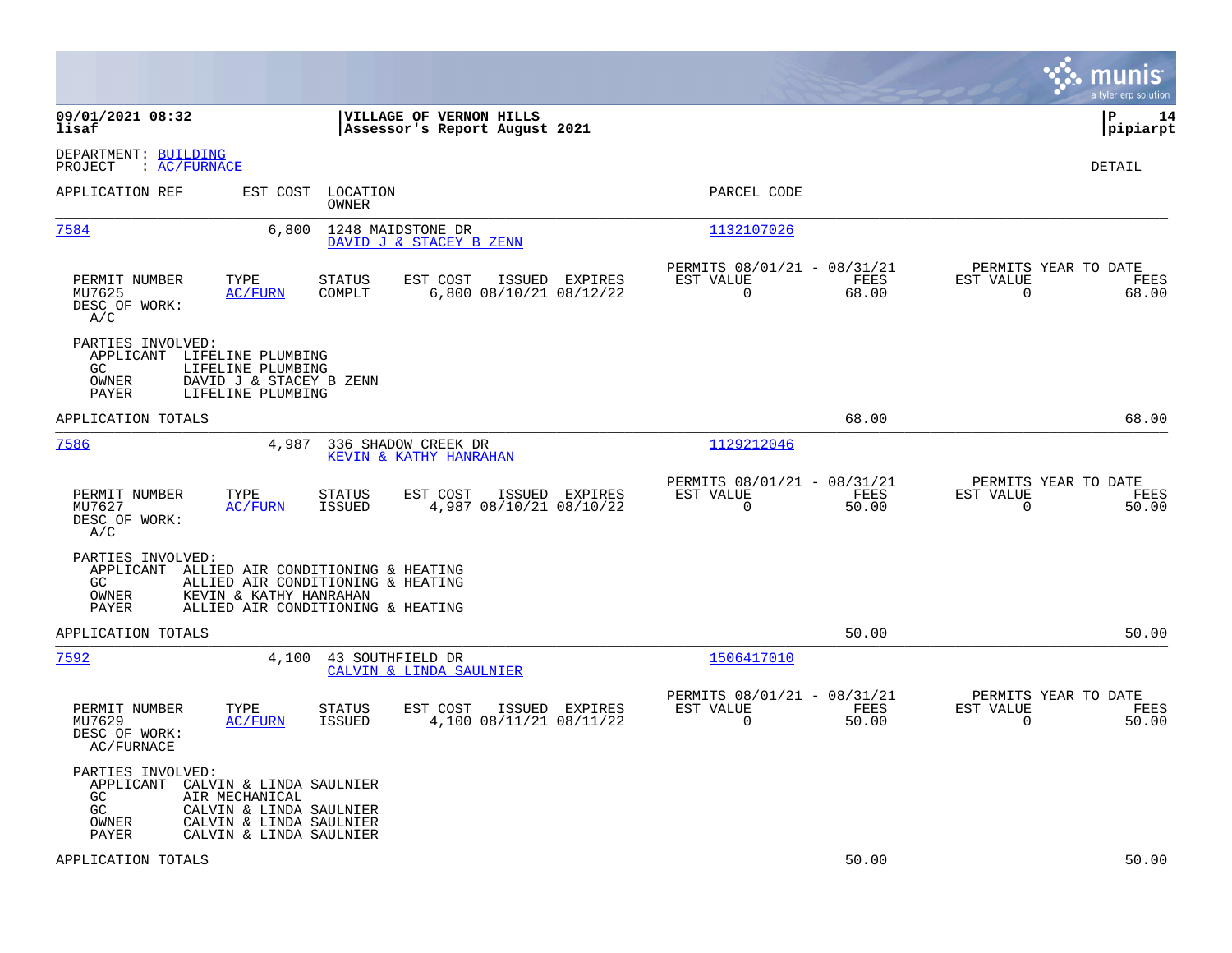|                                                                                                                                                                                                                          |                                            |                                                         |                |                                                  | munis<br>a tyler erp solution |
|--------------------------------------------------------------------------------------------------------------------------------------------------------------------------------------------------------------------------|--------------------------------------------|---------------------------------------------------------|----------------|--------------------------------------------------|-------------------------------|
| 09/01/2021 08:32<br>VILLAGE OF VERNON HILLS<br>lisaf<br>Assessor's Report August 2021                                                                                                                                    |                                            |                                                         |                |                                                  | P<br>15<br> pipiarpt          |
| DEPARTMENT: BUILDING<br>PROJECT<br>: AC/FURNACE                                                                                                                                                                          |                                            |                                                         |                |                                                  | <b>DETAIL</b>                 |
| APPLICATION REF<br>EST COST LOCATION<br>OWNER                                                                                                                                                                            |                                            | PARCEL CODE                                             |                |                                                  |                               |
| 7606<br>6,595<br>512 VALHALLA TER<br>DOM MONTANANO                                                                                                                                                                       |                                            | 1129311070                                              |                |                                                  |                               |
| PERMIT NUMBER<br>TYPE<br>EST COST<br><b>STATUS</b><br>MU7642<br>AC/FURN<br>ISSUED<br>DESC OF WORK:<br>AC/FURNACE                                                                                                         | ISSUED EXPIRES<br>6,595 08/13/21 08/13/22  | PERMITS 08/01/21 - 08/31/21<br>EST VALUE<br>$\mathbf 0$ | FEES<br>65.95  | PERMITS YEAR TO DATE<br>EST VALUE<br>$\mathbf 0$ | FEES<br>65.95                 |
| PARTIES INVOLVED:<br>APPLICANT TOPTEC HEATING, COOLING, PLUMBING & ELEC<br>GC.<br>TOPTEC HEATING, COOLING, PLUMBING & ELEC<br><b>HVAC</b><br>TOPTEC HEATING, COOLING, PLUMBING & ELEC<br>OWNER<br>DOM MONTANANO          |                                            |                                                         |                |                                                  |                               |
| PAYER<br>TOPTEC HEATING, COOLING, PLUMBING & ELEC                                                                                                                                                                        |                                            |                                                         |                |                                                  |                               |
| APPLICATION TOTALS                                                                                                                                                                                                       |                                            |                                                         | 65.95          |                                                  | 65.95                         |
| 7607<br>10,490 1238 GEORGETOWN WAY<br>PLACEHOLDER                                                                                                                                                                        |                                            | 1515102067                                              |                |                                                  |                               |
| PERMIT NUMBER<br>TYPE<br><b>STATUS</b><br>EST COST<br>MU7643<br>AC/FURN<br>ISSUED<br>DESC OF WORK:<br>AC/FURNACE                                                                                                         | ISSUED EXPIRES<br>10,490 08/13/21 08/13/22 | PERMITS 08/01/21 - 08/31/21<br>EST VALUE<br>$\Omega$    | FEES<br>104.90 | PERMITS YEAR TO DATE<br>EST VALUE<br>$\Omega$    | FEES<br>104.90                |
| PARTIES INVOLVED:<br>APPLICANT FOUR SEASONS HEATING & AIR<br>GC<br>FOUR SEASONS HEATING & AIR<br>HVAC<br>FOUR SEASONS HEATING & AIR<br>PLACEHOLDER<br>OWNER<br>FOUR SEASONS HEATING & AIR<br>PAYER                       |                                            |                                                         |                |                                                  |                               |
| APPLICATION TOTALS                                                                                                                                                                                                       |                                            |                                                         | 104.90         |                                                  | 104.90                        |
| 7614<br>7,057<br>1703 SAINT ANDREW DR<br>NAZARO & STEPHANIE A PROPATI                                                                                                                                                    |                                            | 1129312009                                              |                |                                                  |                               |
| PERMIT NUMBER<br>TYPE<br><b>STATUS</b><br>EST COST<br>MU7650<br>AC/FURN<br>ISSUED<br>DESC OF WORK:<br>REMOVE AND REPLACE AC                                                                                              | ISSUED EXPIRES<br>7,057 08/16/21 08/16/22  | PERMITS 08/01/21 - 08/31/21<br>EST VALUE<br>0           | FEES<br>70.57  | PERMITS YEAR TO DATE<br>EST VALUE<br>0           | FEES<br>70.57                 |
| PARTIES INVOLVED:<br>APPLICANT ABC PLUMBING, HEATING, COOLING, ELECTRIC<br>ABC PLUMBING, HEATING, COOLING, ELECTRIC<br>GC.<br>OWNER<br>NAZARO & STEPHANIE A PROPATI<br>ABC PLUMBING, HEATING, COOLING, ELECTRIC<br>PAYER |                                            |                                                         |                |                                                  |                               |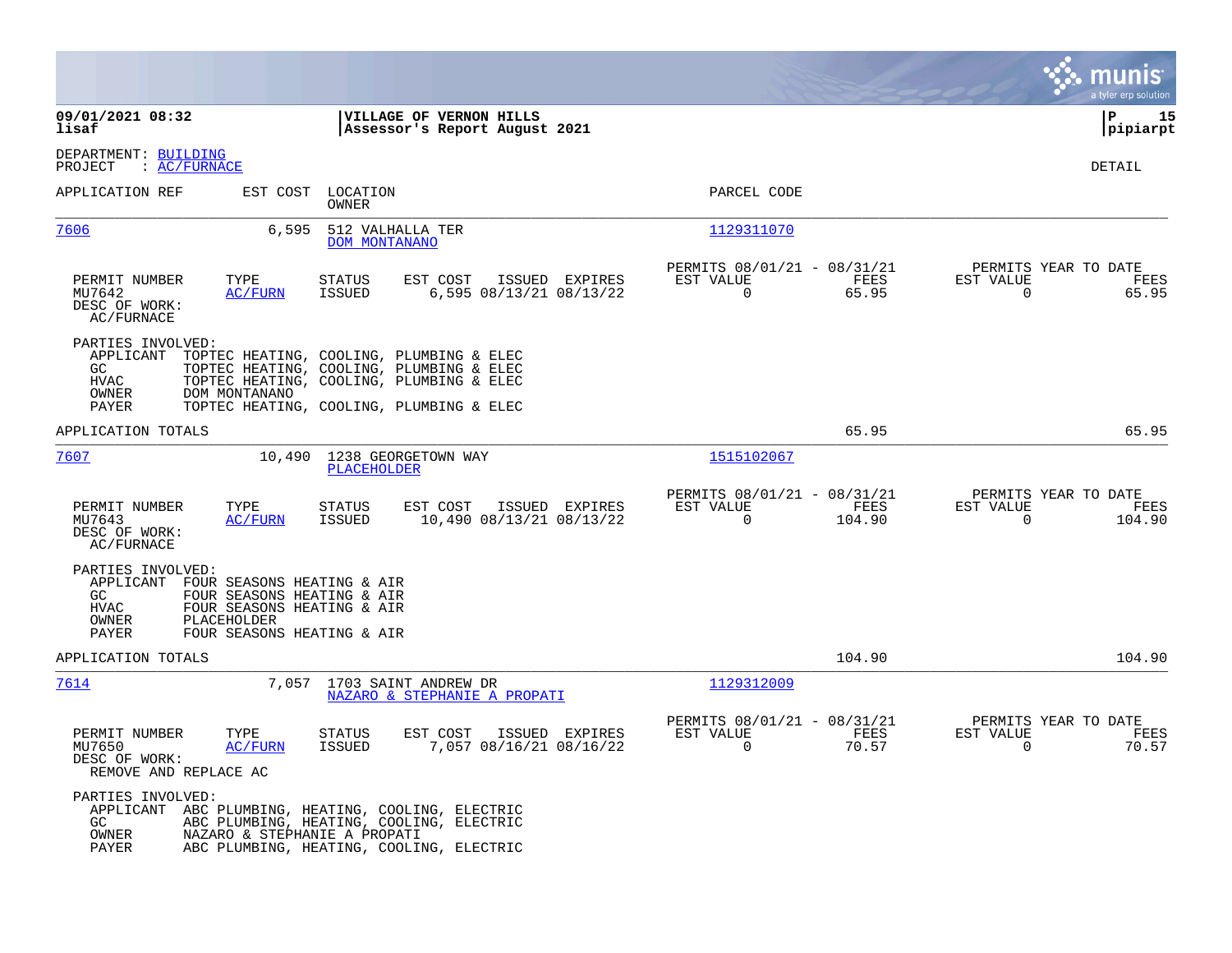|                                                                                                                                                                                                                                                                                 |                                                                          | a tyler erp solution                                               |
|---------------------------------------------------------------------------------------------------------------------------------------------------------------------------------------------------------------------------------------------------------------------------------|--------------------------------------------------------------------------|--------------------------------------------------------------------|
| 09/01/2021 08:32<br><b>VILLAGE OF VERNON HILLS</b><br>lisaf<br>Assessor's Report August 2021<br>APPLICATION TOTALS                                                                                                                                                              | 70.57                                                                    | l P<br>16<br> pipiarpt<br>70.57                                    |
| DEPARTMENT: BUILDING<br>PROJECT : AC/FURNACE                                                                                                                                                                                                                                    |                                                                          | DETAIL                                                             |
| APPLICATION REF<br>EST COST LOCATION<br>OWNER                                                                                                                                                                                                                                   | PARCEL CODE                                                              |                                                                    |
| 7619<br>7,057<br>1703 SAINT ANDREW DR<br>NAZARO & STEPHANIE A PROPATI                                                                                                                                                                                                           | 1129312009                                                               |                                                                    |
| TYPE<br>EST COST<br>PERMIT NUMBER<br><b>STATUS</b><br>ISSUED EXPIRES<br><b>ISSUED</b><br>7,057 08/18/21 08/18/22<br>MU7660<br>AC/FURN<br>DESC OF WORK:<br>A/C                                                                                                                   | PERMITS 08/01/21 - 08/31/21<br>FEES<br>EST VALUE<br>$\Omega$<br>70.57    | PERMITS YEAR TO DATE<br>EST VALUE<br>FEES<br>$\mathbf 0$<br>70.57  |
| PARTIES INVOLVED:<br>APPLICANT ABC PLUMBING, HEATING, COOLING, ELECTRIC<br>ABC PLUMBING, HEATING, COOLING, ELECTRIC<br>GC.<br>NAZARO & STEPHANIE A PROPATI<br>OWNER<br>ABC PLUMBING, HEATING, COOLING, ELECTRIC<br>PAYER                                                        |                                                                          |                                                                    |
| APPLICATION TOTALS                                                                                                                                                                                                                                                              | 70.57                                                                    | 70.57                                                              |
| 7624<br>17,786<br>600 CORPORATE WOODS PARKWAY<br>SJJ PROPERTIES II LLC                                                                                                                                                                                                          | 1509401047                                                               |                                                                    |
| TYPE<br>EST COST<br>PERMIT NUMBER<br><b>STATUS</b><br>ISSUED EXPIRES<br>17,786 08/19/21 08/19/22<br>MU7665<br>AC/FURN<br>ISSUED<br>DESC OF WORK:<br>ROOF TOP UNITS                                                                                                              | PERMITS 08/01/21 - 08/31/21<br>EST VALUE<br>FEES<br>$\Omega$<br>177.86   | PERMITS YEAR TO DATE<br>EST VALUE<br>FEES<br>$\mathbf 0$<br>177.86 |
| PARTIES INVOLVED:<br>APPLICANT<br>FLADER PLUMBING & HEATING CO<br>GC.<br>FLADER PLUMBING & HEATING CO<br>OWNER<br>SJJ PROPERTIES II LLC<br>FLADER PLUMBING & HEATING CO<br>PAYER                                                                                                |                                                                          |                                                                    |
| APPLICATION TOTALS                                                                                                                                                                                                                                                              | 177.86                                                                   | 177.86                                                             |
| 7640<br>8,500<br>329 ADRIAN COURT<br>ARKADY ERIC & OLGA TANNENBAUM                                                                                                                                                                                                              | 1506402020                                                               |                                                                    |
| PERMIT NUMBER<br>TYPE<br><b>STATUS</b><br>EST COST<br>ISSUED EXPIRES<br>MU7678<br><b>AC/FURN</b><br>COMPLT<br>8,500 08/23/21 08/27/22<br>DESC OF WORK:<br>AC/FURNACE                                                                                                            | PERMITS 08/01/21 - 08/31/21<br>EST VALUE<br>FEES<br>$\mathbf 0$<br>85.00 | PERMITS YEAR TO DATE<br>EST VALUE<br>FEES<br>$\mathbf 0$<br>85.00  |
| PARTIES INVOLVED:<br>APPLICANT<br>ABC PLUMBING, HEATING, COOLING, ELECTRIC<br>ABC PLUMBING, HEATING, COOLING, ELECTRIC<br>GC<br>ABC PLUMBING, HEATING, COOLING, ELECTRIC<br>HVAC<br>OWNER<br>ARKADY ERIC & OLGA TANNENBAUM<br>ABC PLUMBING, HEATING, COOLING, ELECTRIC<br>PAYER |                                                                          |                                                                    |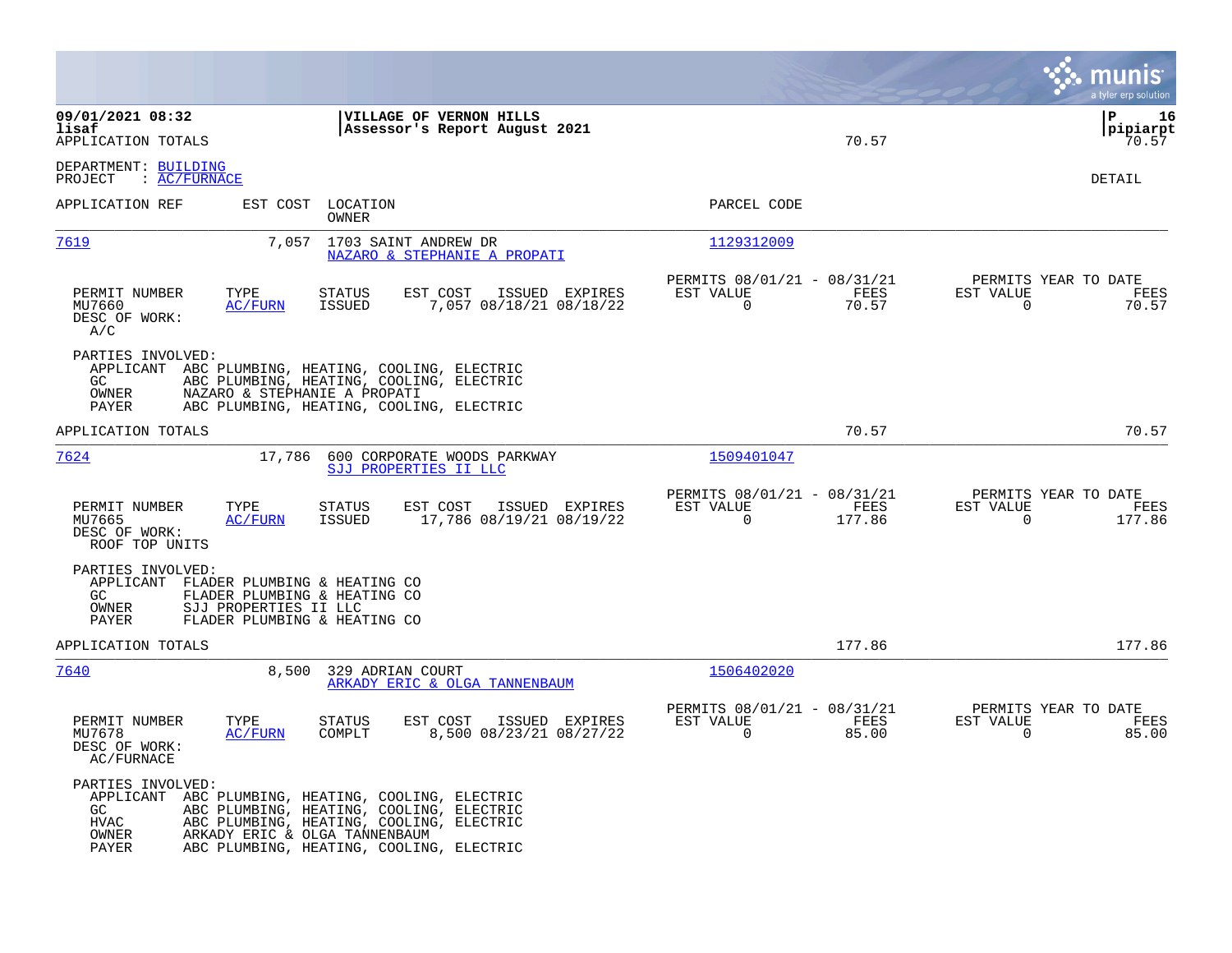|                                                                                                                                                                                                         |                                                                                 | munis<br>a tyler erp solution                                            |
|---------------------------------------------------------------------------------------------------------------------------------------------------------------------------------------------------------|---------------------------------------------------------------------------------|--------------------------------------------------------------------------|
| 09/01/2021 08:32<br><b>VILLAGE OF VERNON HILLS</b><br>lisaf<br>Assessor's Report August 2021<br>APPLICATION TOTALS                                                                                      | 85.00                                                                           | ΙP<br>17<br> pipiarpt<br>85.00                                           |
| DEPARTMENT: BUILDING<br>PROJECT<br>: AC/FURNACE                                                                                                                                                         |                                                                                 | DETAIL                                                                   |
| APPLICATION REF<br>EST COST LOCATION<br><b>OWNER</b>                                                                                                                                                    | PARCEL CODE                                                                     |                                                                          |
| 7667<br>5,270 1914 TURTLE BAY RD<br>DEBRA S RIZZO & KEVIN R DODDRELL                                                                                                                                    | 1129401003                                                                      |                                                                          |
| PERMIT NUMBER<br>TYPE<br>EST COST<br>ISSUED EXPIRES<br>STATUS<br>ISSUED<br>5,270 08/27/21 08/27/22<br>MU7714<br>AC/FURN<br>DESC OF WORK:<br>A/C                                                         | PERMITS 08/01/21 - 08/31/21<br>FEES<br>EST VALUE<br>52.70<br>$\Omega$           | PERMITS YEAR TO DATE<br><b>EST VALUE</b><br>FEES<br>$\Omega$<br>52.70    |
| PARTIES INVOLVED:<br>APPLICANT<br>FOUR SEASONS HEATING & AIR<br>FOUR SEASONS HEATING & AIR<br>GC.<br>DEBRA S RIZZO & KEVIN R DODDRELL<br>OWNER<br>PAYER<br>FOUR SEASONS HEATING & AIR                   |                                                                                 |                                                                          |
| APPLICATION TOTALS                                                                                                                                                                                      | 52.70                                                                           | 52.70                                                                    |
| 7686<br>6,441 307 GREENBRIER LN<br>LUIS LOPEZ                                                                                                                                                           | 1508109010                                                                      |                                                                          |
| PERMIT NUMBER<br>TYPE<br><b>STATUS</b><br>EST COST<br>ISSUED EXPIRES<br>MU7725<br>6,441 08/30/21 08/30/22<br>AC/FURN<br>ISSUED<br>DESC OF WORK:<br><b>AC/FURNACE</b>                                    | PERMITS 08/01/21 - 08/31/21<br><b>EST VALUE</b><br>FEES<br>$\mathbf 0$<br>64.41 | PERMITS YEAR TO DATE<br><b>EST VALUE</b><br>FEES<br>$\mathbf 0$<br>64.41 |
| PARTIES INVOLVED:<br>ABC PLUMBING, HEATING, COOLING, ELECTRIC<br>APPLICANT<br>GC<br>ABC PLUMBING, HEATING, COOLING, ELECTRIC<br>ABC PLUMBING, HEATING, COOLING, ELECTRIC<br>HVAC<br>OWNER<br>LUIS LOPEZ |                                                                                 |                                                                          |
| PAYER<br>ABC PLUMBING, HEATING, COOLING, ELECTRIC                                                                                                                                                       |                                                                                 |                                                                          |
| APPLICATION TOTALS<br>PROJECT TOTALS                                                                                                                                                                    | 64.41<br>$\Omega$<br>859.96                                                     | 64.41<br>$\Omega$<br>859.96                                              |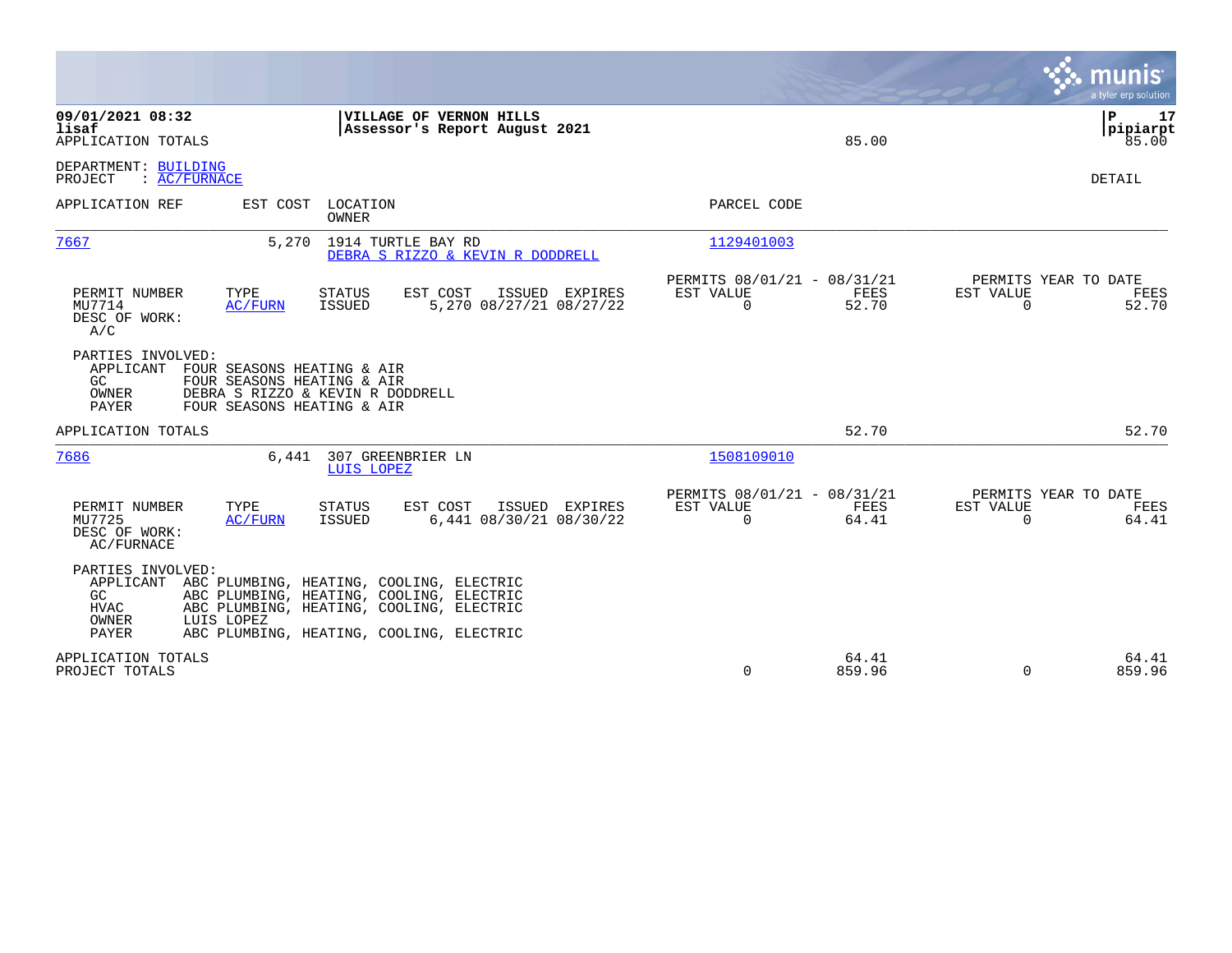|                                                                                                                                      |                                    |                                                          |         |                                                      |                  |           | <b>munis</b><br>a tyler erp solution   |
|--------------------------------------------------------------------------------------------------------------------------------------|------------------------------------|----------------------------------------------------------|---------|------------------------------------------------------|------------------|-----------|----------------------------------------|
| 09/01/2021 08:32<br>lisaf                                                                                                            |                                    | VILLAGE OF VERNON HILLS<br>Assessor's Report August 2021 |         |                                                      |                  |           | ∣P<br>18<br> pipiarpt                  |
| DEPARTMENT: BUILDING<br>PROJECT<br>: ANTENNA                                                                                         |                                    |                                                          |         |                                                      |                  |           | DETAIL                                 |
| APPLICATION REF                                                                                                                      | EST COST<br>LOCATION<br>OWNER      |                                                          |         | PARCEL CODE                                          |                  |           |                                        |
| 6837                                                                                                                                 | 740 LAKEVIEW PKY<br>12,000         | VILLAGE OF VERNON HILLS                                  |         | 1504111030                                           |                  |           |                                        |
| TYPE<br>PERMIT NUMBER<br>MU7617<br>DESC OF WORK:<br>DECOMMISSIONING/DECONSTRUCTION OF WIRELESS SITE                                  | STATUS<br><b>ANTENNA</b><br>ISSUED | EST COST<br>ISSUED<br>12,000 08/09/21 08/09/22           | EXPIRES | PERMITS 08/01/21 - 08/31/21<br>EST VALUE<br>$\Omega$ | FEES<br>120.00   | EST VALUE | PERMITS YEAR TO DATE<br>FEES<br>120.00 |
| PARTIES INVOLVED:<br>APPLICANT<br>VELEX INC<br>ELECTRICIA VELEX INC<br>VELEX INC<br>GC.<br>OWNER<br>VILLAGE OF<br>PAYER<br>VELEX INC | VERNON HILLS                       |                                                          |         |                                                      |                  |           |                                        |
| APPLICATION TOTALS<br>PROJECT TOTALS                                                                                                 |                                    |                                                          |         | $\mathbf 0$                                          | 120.00<br>120.00 |           | 120.00<br>120.00                       |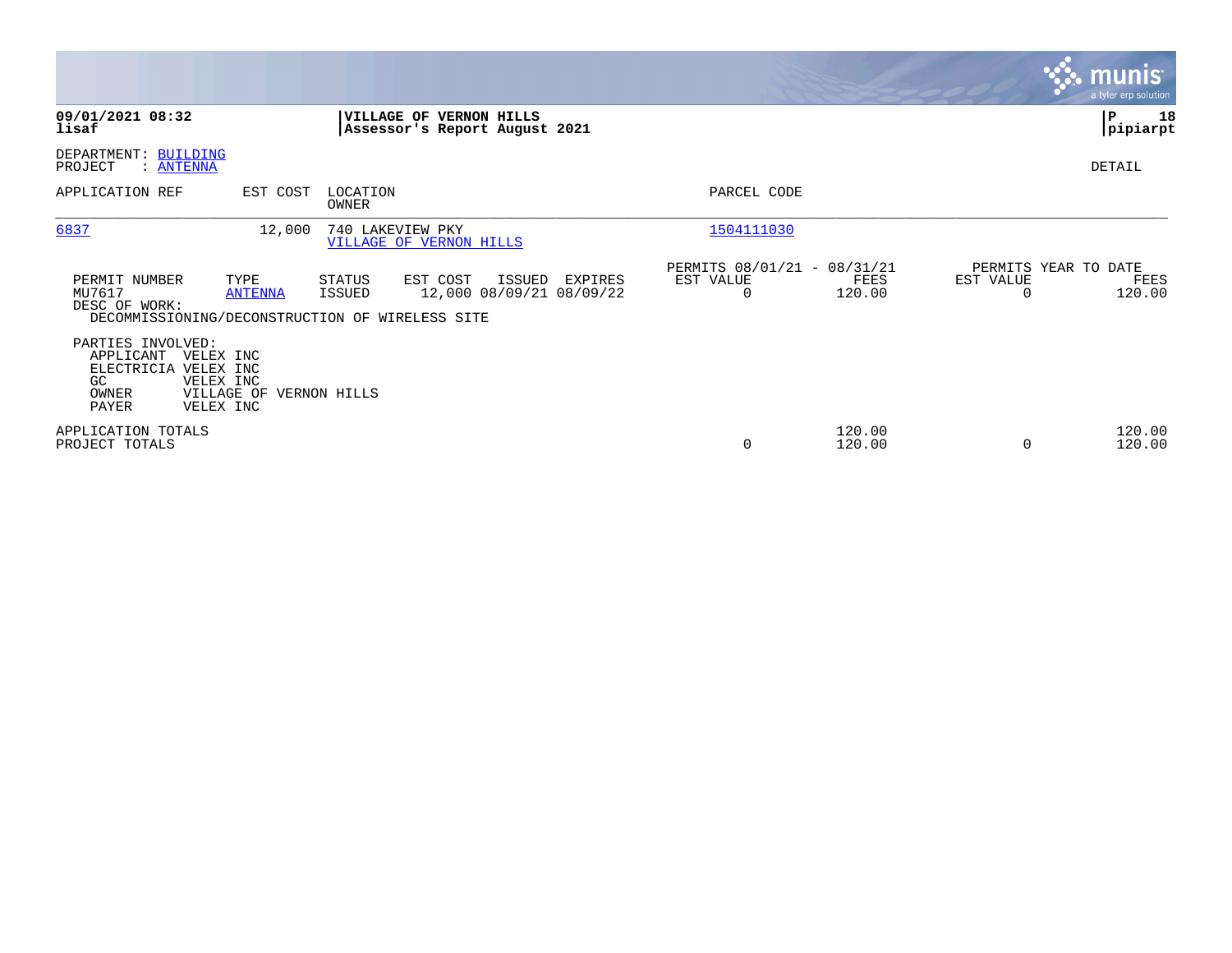|                                                                                                                              |                                                           |                                                                              |                                                                        |                    |                                                                 | munis<br>a tyler erp solution |
|------------------------------------------------------------------------------------------------------------------------------|-----------------------------------------------------------|------------------------------------------------------------------------------|------------------------------------------------------------------------|--------------------|-----------------------------------------------------------------|-------------------------------|
| 09/01/2021 08:32<br>lisaf                                                                                                    |                                                           | VILLAGE OF VERNON HILLS<br>Assessor's Report August 2021                     |                                                                        |                    |                                                                 | ΙP<br>19<br> pipiarpt         |
| DEPARTMENT: BUILDING<br>: <u>NEW BUSINESS NO REMODEL</u><br>PROJECT                                                          |                                                           |                                                                              |                                                                        |                    |                                                                 | DETAIL                        |
| APPLICATION REF                                                                                                              | EST COST LOCATION<br>OWNER                                |                                                                              | PARCEL CODE                                                            |                    |                                                                 |                               |
| 7406                                                                                                                         | 325 HAWTHORN CTR<br>0<br>CENTENNIAL                       |                                                                              | 1133401086                                                             |                    |                                                                 |                               |
| PERMIT NUMBER<br>TYPE<br>MU7644<br>DESC OF WORK:<br>CO - RHYTHM OF LEARINING INC                                             | <b>STATUS</b><br>CO NO FEE<br>COMPLT                      | EST COST<br>ISSUED EXPIRES<br>$0$ 08/13/21 08/13/22                          | PERMITS 08/01/21 - 08/31/21<br>EST VALUE<br>$\mathbf 0$                | FEES<br>.00        | PERMITS YEAR TO DATE<br>EST VALUE<br>$\mathbf 0$                | FEES<br>.00                   |
| PARTIES INVOLVED:<br>APPLICANT RHYTHM OF LEARNING INC<br>GC<br>OWNER<br>CENTENNIAL<br>PAYER                                  | RHYTHM OF LEARNING INC<br>ALARM SPECIALTIES               |                                                                              |                                                                        |                    |                                                                 |                               |
| APPLICATION TOTALS                                                                                                           |                                                           |                                                                              |                                                                        | .00                |                                                                 | .00                           |
| 7567                                                                                                                         | 304 HAWTHORN CTR<br>$\Omega$<br>CENTENNIAL                |                                                                              | 1133401086                                                             |                    |                                                                 |                               |
| PERMIT NUMBER<br>TYPE<br>MU7607<br>MU7623<br>DESC OF WORK:<br>NEW CERT OF OCC - WOODY                                        | <b>STATUS</b><br>NO REMODEL COMPLT<br>CO NO FEE<br>COMPLT | EST COST<br>ISSUED EXPIRES<br>$0$ 08/05/21 08/10/22<br>$0$ 08/10/21 08/10/22 | PERMITS 08/01/21 - 08/31/21<br>EST VALUE<br>$\mathbf 0$<br>$\mathbf 0$ | FEES<br>.00<br>.00 | PERMITS YEAR TO DATE<br>EST VALUE<br>$\mathbf 0$<br>$\mathbf 0$ | FEES<br>.00<br>.00            |
| PARTIES INVOLVED:<br>APPLICANT<br>WOODY'S<br>GC<br>WOODY'S<br>OCCUPANT<br>WOODY'S<br>CENTENNIAL<br>OWNER<br>PAYER<br>WOODY'S |                                                           |                                                                              |                                                                        |                    |                                                                 |                               |
| APPLICATION TOTALS                                                                                                           |                                                           |                                                                              |                                                                        | .00                |                                                                 | .00                           |
| 7598                                                                                                                         | $\Omega$                                                  | 413 NORTH MILWAUKEE AVE 100<br>MID-AMERICA ASSET MANAGEMENT INC              | 1503102020                                                             |                    |                                                                 |                               |
| PERMIT NUMBER<br>TYPE<br>MU7638<br>DESC OF WORK:<br>CO - HALWEEN CITY                                                        | <b>STATUS</b><br>NO REMODEL ISSUED                        | EST COST<br>ISSUED EXPIRES<br>$0$ 08/12/21 08/30/22                          | PERMITS 08/01/21 - 08/31/21<br>EST VALUE<br>$\mathbf 0$                | FEES<br>150.00     | PERMITS YEAR TO DATE<br>EST VALUE<br>$\mathbf 0$                | FEES<br>150.00                |
| PARTIES INVOLVED:<br>APPLICANT HALLOWEEN CITY<br>GC<br>HALLOWEEN CITY<br>OWNER<br>PAYER                                      | MID-AMERICA ASSET MANAGEMENT INC<br>FLAMINGO KID SIGNS    |                                                                              |                                                                        |                    |                                                                 |                               |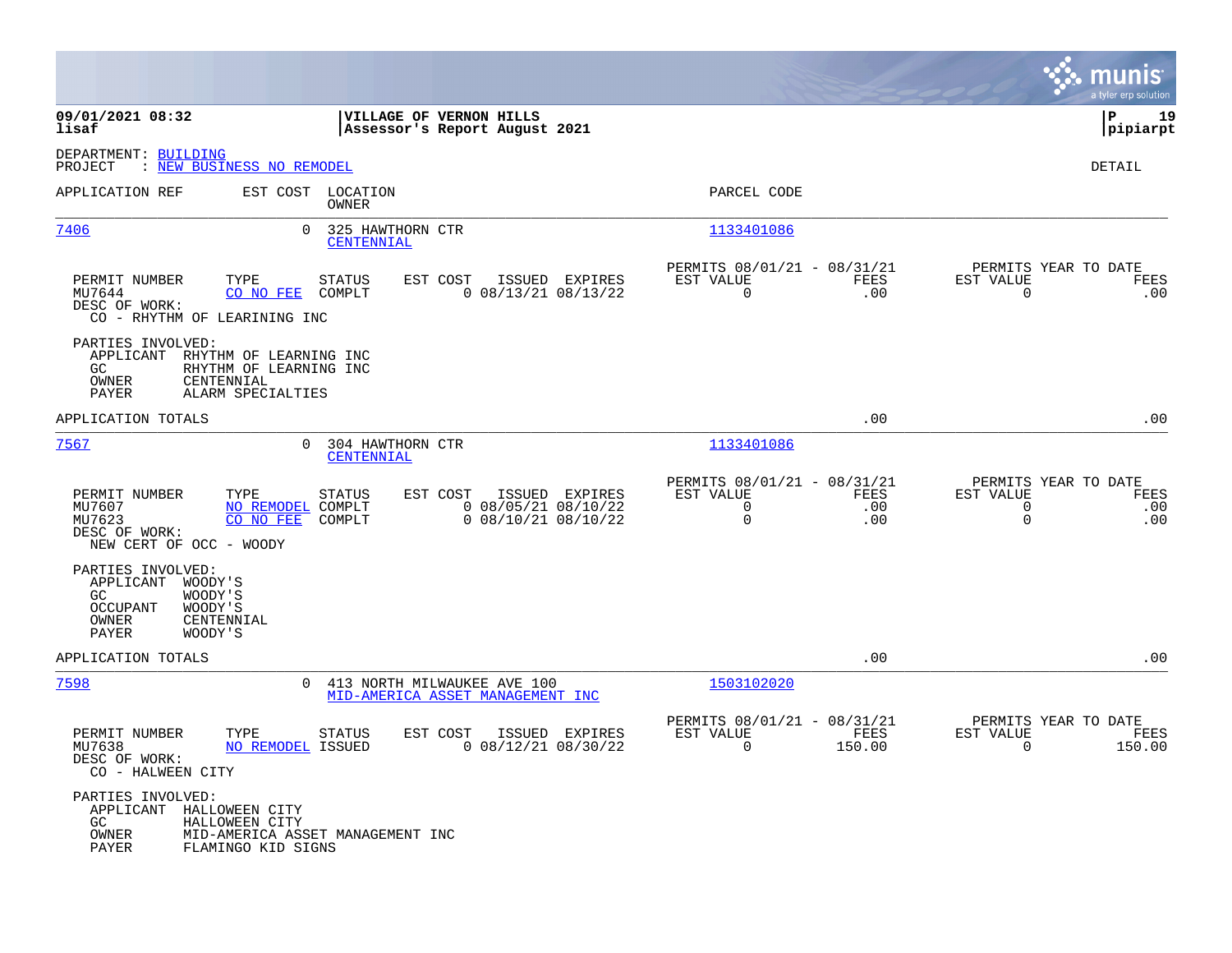|                                                                                                                                                                                  |                                                                      |                                                                              | munis<br>a tyler erp solution                                         |
|----------------------------------------------------------------------------------------------------------------------------------------------------------------------------------|----------------------------------------------------------------------|------------------------------------------------------------------------------|-----------------------------------------------------------------------|
| 09/01/2021 08:32<br>lisaf<br>APPLICATION TOTALS                                                                                                                                  | VILLAGE OF VERNON HILLS<br>Assessor's Report August 2021             | 150.00                                                                       | ΙP<br>20<br> pipiarpt<br>150.00                                       |
| DEPARTMENT: BUILDING<br>PROJECT<br>: NEW BUSINESS NO REMODEL                                                                                                                     |                                                                      |                                                                              | DETAIL                                                                |
| APPLICATION REF                                                                                                                                                                  | EST COST LOCATION<br>OWNER                                           | PARCEL CODE                                                                  |                                                                       |
| 7652                                                                                                                                                                             | 9214 HAWTHORN CTR<br>$\Omega$<br>CENTENNIAL                          | 1133401086                                                                   |                                                                       |
| PERMIT NUMBER<br>TYPE<br>MU7688<br>NO REMODEL ISSUED<br>DESC OF WORK:<br>NEW BUSINESS CERT OF OCC                                                                                | EST COST<br>STATUS<br>ISSUED EXPIRES<br>$0$ 08/25/21 08/25/22        | PERMITS 08/01/21 - 08/31/21<br>FEES<br>EST VALUE<br>0<br>100.00              | PERMITS YEAR TO DATE<br>EST VALUE<br>FEES<br>0<br>100.00              |
| PARTIES INVOLVED:<br>APPLICANT TIKTOPOPS<br>GC.<br>TIKTOPOPS<br>OCCUPANT<br>TIKTOPOPS<br>OWNER<br>CENTENNIAL<br>PAYER<br>TIKTOPOPS                                               |                                                                      |                                                                              |                                                                       |
| APPLICATION TOTALS                                                                                                                                                               |                                                                      | 100.00                                                                       | 100.00                                                                |
| 7653                                                                                                                                                                             | 623 HAWTHORN CTR<br>$\Omega$<br><b>CENTENNIAL</b>                    | 1133401086                                                                   |                                                                       |
| PERMIT NUMBER<br>TYPE<br>MU7689<br>NO REMODEL ISSUED<br>DESC OF WORK:<br>NEW BUSINESS CERT OF OCC                                                                                | EST COST<br>STATUS<br>ISSUED EXPIRES<br>$0$ 08/25/21 08/25/22        | PERMITS 08/01/21 - 08/31/21<br>FEES<br>EST VALUE<br>0<br>150.00              | PERMITS YEAR TO DATE<br>EST VALUE<br>FEES<br>$\overline{0}$<br>150.00 |
| PARTIES INVOLVED:<br>APPLICANT T-SHIRT STATION<br>T-SHIRT STATION<br>GC.<br>OCCUPANT<br>T-SHIRT STATION<br>OWNER<br>CENTENNIAL<br>PAYER<br>T-SHIRT STATION                       |                                                                      |                                                                              |                                                                       |
| APPLICATION TOTALS                                                                                                                                                               |                                                                      | 150.00                                                                       | 150.00                                                                |
| 7663                                                                                                                                                                             | 209 BUTTERFIELD RD<br>$\Omega$<br>FRANK & CHRISTINE GIEGER           | 1505308139                                                                   |                                                                       |
| PERMIT NUMBER<br>TYPE<br>MU7694<br>NO REMODEL ISSUED<br>DESC OF WORK:<br>NEW BUSINESS - CERT OF OCC                                                                              | EST COST<br>ISSUED EXPIRES<br><b>STATUS</b><br>$0$ 08/26/21 08/26/22 | PERMITS 08/01/21 - 08/31/21<br>EST VALUE<br>FEES<br>150.00<br>$\overline{a}$ | PERMITS YEAR TO DATE<br>EST VALUE<br>FEES<br>150.00<br>$\overline{0}$ |
| PARTIES INVOLVED:<br>APPLICANT HUMMINGBIRD NOVETY & FLOWER<br>GC<br>MARK J & ELIZABETH SEBASTIAN<br>OCCUPANT<br>HUMMINGBIRD NOVETY & FLOWER<br>OWNER<br>FRANK & CHRISTINE GIEGER |                                                                      |                                                                              |                                                                       |

and the contract of the contract of the contract of the contract of the contract of the contract of the contract of

the contract of the contract of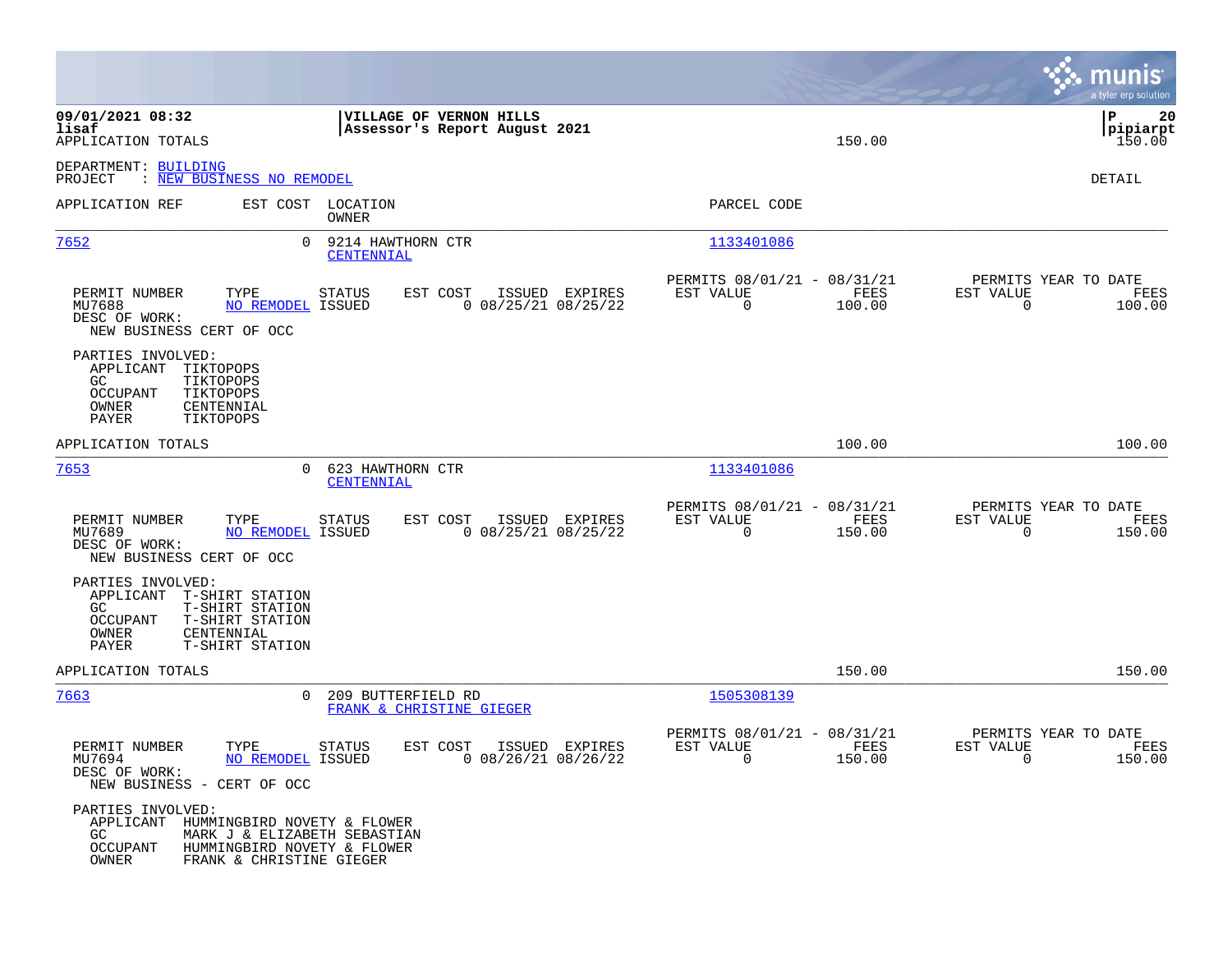|                                                                                                                                                              |                                                                            |                                                                 |                  | <b>munis</b><br>a tyler erp solution                            |
|--------------------------------------------------------------------------------------------------------------------------------------------------------------|----------------------------------------------------------------------------|-----------------------------------------------------------------|------------------|-----------------------------------------------------------------|
| 09/01/2021 08:32<br>lisaf                                                                                                                                    | VILLAGE OF VERNON HILLS<br>Assessor's Report August 2021                   |                                                                 |                  | ${\bf P}$<br>21<br> pipiarpt                                    |
| DEPARTMENT: BUILDING<br>PROJECT<br>: NEW BUSINESS NO REMODEL                                                                                                 |                                                                            |                                                                 |                  | DETAIL                                                          |
| APPLICATION REF<br>EST COST<br>PAYER                                                                                                                         | LOCATION<br><b>OWNER</b><br>HUMMINGBIRD NOVETY & FLOWER                    | PARCEL CODE                                                     |                  |                                                                 |
| APPLICATION TOTALS                                                                                                                                           |                                                                            |                                                                 | 150.00           | 150.00                                                          |
| 7688                                                                                                                                                         | 905 HAWTHORN CTR<br>$\Omega$<br><b>CENTENNIAL</b>                          | 1133401086                                                      |                  |                                                                 |
| PERMIT NUMBER<br>TYPE<br>MU7728<br>DESC OF WORK:<br>CO - AISHA'S KITCHEN                                                                                     | EST COST<br>ISSUED<br>STATUS<br>NO REMODEL ISSUED<br>$0$ 08/31/21 08/31/22 | PERMITS 08/01/21 - 08/31/21<br>EST VALUE<br>EXPIRES<br>$\Omega$ | FEES<br>150.00   | PERMITS YEAR TO DATE<br>EST VALUE<br>FEES<br>150.00<br>$\Omega$ |
| PARTIES INVOLVED:<br>APPLICANT<br>AISHA'S KITCHEN<br>GC<br>AISHA'S KITCHEN<br>AISHA'S KITCHEN<br>OCCUPANT<br>OWNER<br>CENTENNIAL<br>PAYER<br>AISHA'S KITCHEN |                                                                            |                                                                 |                  |                                                                 |
| APPLICATION TOTALS<br>PROJECT TOTALS                                                                                                                         |                                                                            | 0                                                               | 150.00<br>700.00 | 150.00<br>700.00<br>$\Omega$                                    |

 $\sim$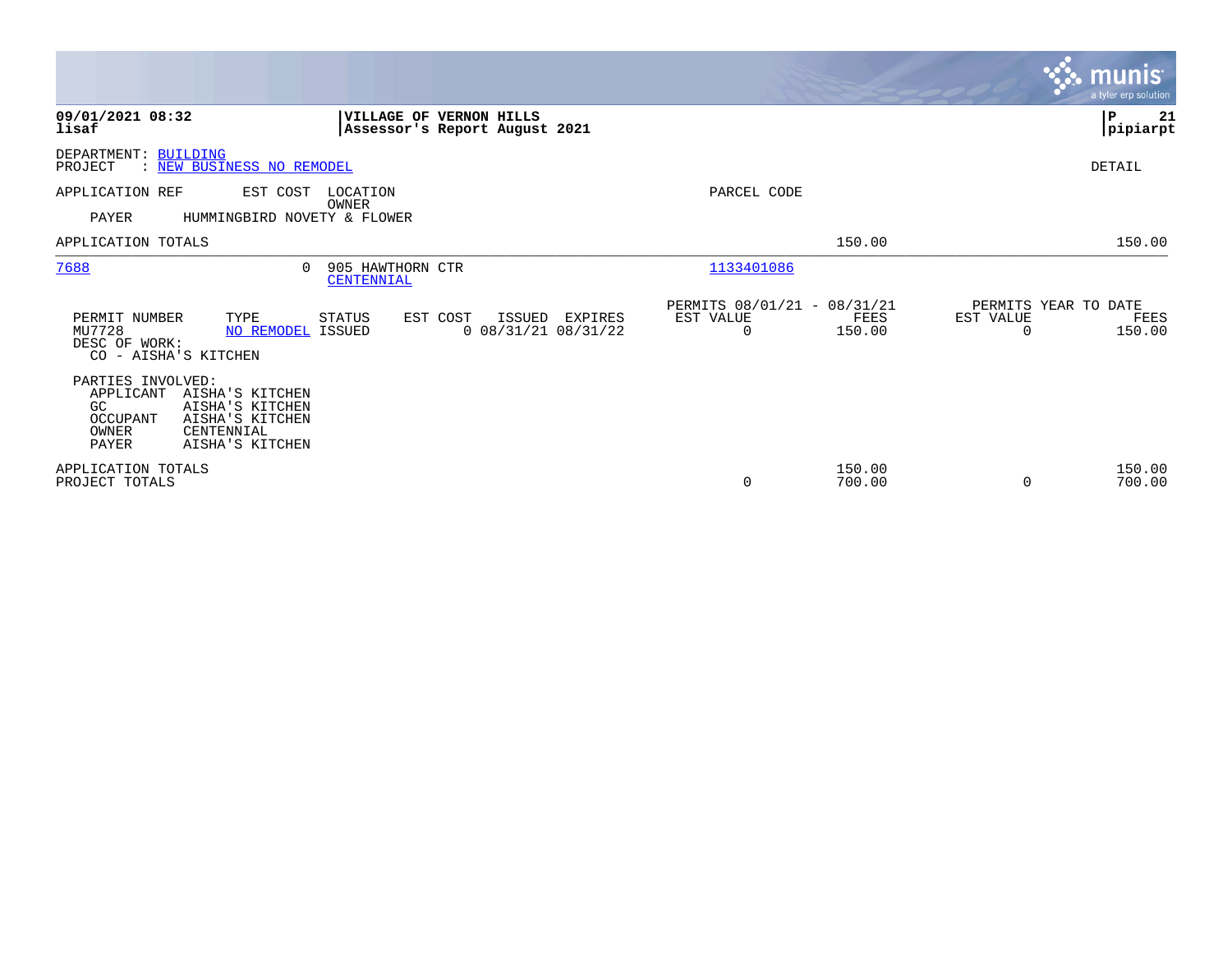|                                                                                                                                                                                                                                                                                                                   |                                                                          | munis<br>a tyler erp solution                                     |
|-------------------------------------------------------------------------------------------------------------------------------------------------------------------------------------------------------------------------------------------------------------------------------------------------------------------|--------------------------------------------------------------------------|-------------------------------------------------------------------|
| 09/01/2021 08:32<br>VILLAGE OF VERNON HILLS<br>lisaf<br>Assessor's Report August 2021                                                                                                                                                                                                                             |                                                                          | ΙP<br>22<br> pipiarpt                                             |
| DEPARTMENT: BUILDING<br>: COMMERCIAL ROOFTOP HVAC<br>PROJECT                                                                                                                                                                                                                                                      |                                                                          | <b>DETAIL</b>                                                     |
| EST COST LOCATION<br>APPLICATION REF<br>OWNER                                                                                                                                                                                                                                                                     | PARCEL CODE                                                              |                                                                   |
| 5,779<br>7535<br>702 NORTH DEERPATH DR<br>EOUITRUST LIFE INSURANCE COMPANY                                                                                                                                                                                                                                        | 1505211002                                                               |                                                                   |
| TYPE<br>EST COST<br>ISSUED EXPIRES<br>PERMIT NUMBER<br><b>STATUS</b><br>MU7583<br>5,779 08/02/21 08/02/22<br>RFTP HVAC<br>ISSUED<br>DESC OF WORK:<br>HVAC REPLACEMEMNT                                                                                                                                            | PERMITS 08/01/21 - 08/31/21<br>EST VALUE<br>FEES<br>$\mathbf 0$<br>57.79 | PERMITS YEAR TO DATE<br>EST VALUE<br>FEES<br>57.79<br>$\Omega$    |
| PARTIES INVOLVED:<br>APPLICANT<br>MECHANICAL SERVICE INDUSTRIES INC<br>GC.<br>MECHANICAL SERVICE INDUSTRIES INC<br><b>HVAC</b><br>MECHANICAL SERVICE INDUSTRIES INC<br>BEST DEDICATED SOLUTIONS LLC<br>OCCUPANT<br>OWNER<br>EQUITRUST LIFE INSURANCE COMPANY<br><b>PAYER</b><br>MECHANICAL SERVICE INDUSTRIES INC |                                                                          |                                                                   |
| APPLICATION TOTALS                                                                                                                                                                                                                                                                                                | 57.79                                                                    | 57.79                                                             |
| 7646<br>8,216<br>701 NORTH MILWAUKEE AVE 358<br>GMRI INC                                                                                                                                                                                                                                                          | 1503102001                                                               |                                                                   |
| PERMIT NUMBER<br>TYPE<br><b>STATUS</b><br>EST COST<br>ISSUED EXPIRES<br>MU7683<br>8,216 08/23/21 08/23/22<br>RFTP HVAC<br>ISSUED<br>DESC OF WORK:<br>ROOFTOP UNIT REPLACEMENT                                                                                                                                     | PERMITS 08/01/21 - 08/31/21<br>EST VALUE<br>FEES<br>$\Omega$<br>82.16    | PERMITS YEAR TO DATE<br>EST VALUE<br>FEES<br>$\mathbf 0$<br>82.16 |
| PARTIES INVOLVED:<br>APPLICANT<br>GREAT LAKES SERVICE<br>GREAT LAKES SERVICE<br>GC<br>GREAT LAKES SERVICE<br>HVAC<br>OLIVE GARDEN<br>OCCUPANT<br>OWNER<br>GMRI INC<br>PAYER<br>GREAT LAKES SERVICE                                                                                                                |                                                                          |                                                                   |
| APPLICATION TOTALS<br>PROJECT TOTALS                                                                                                                                                                                                                                                                              | 82.16<br>$\Omega$<br>139.95                                              | 82.16<br>139.95<br>$\Omega$                                       |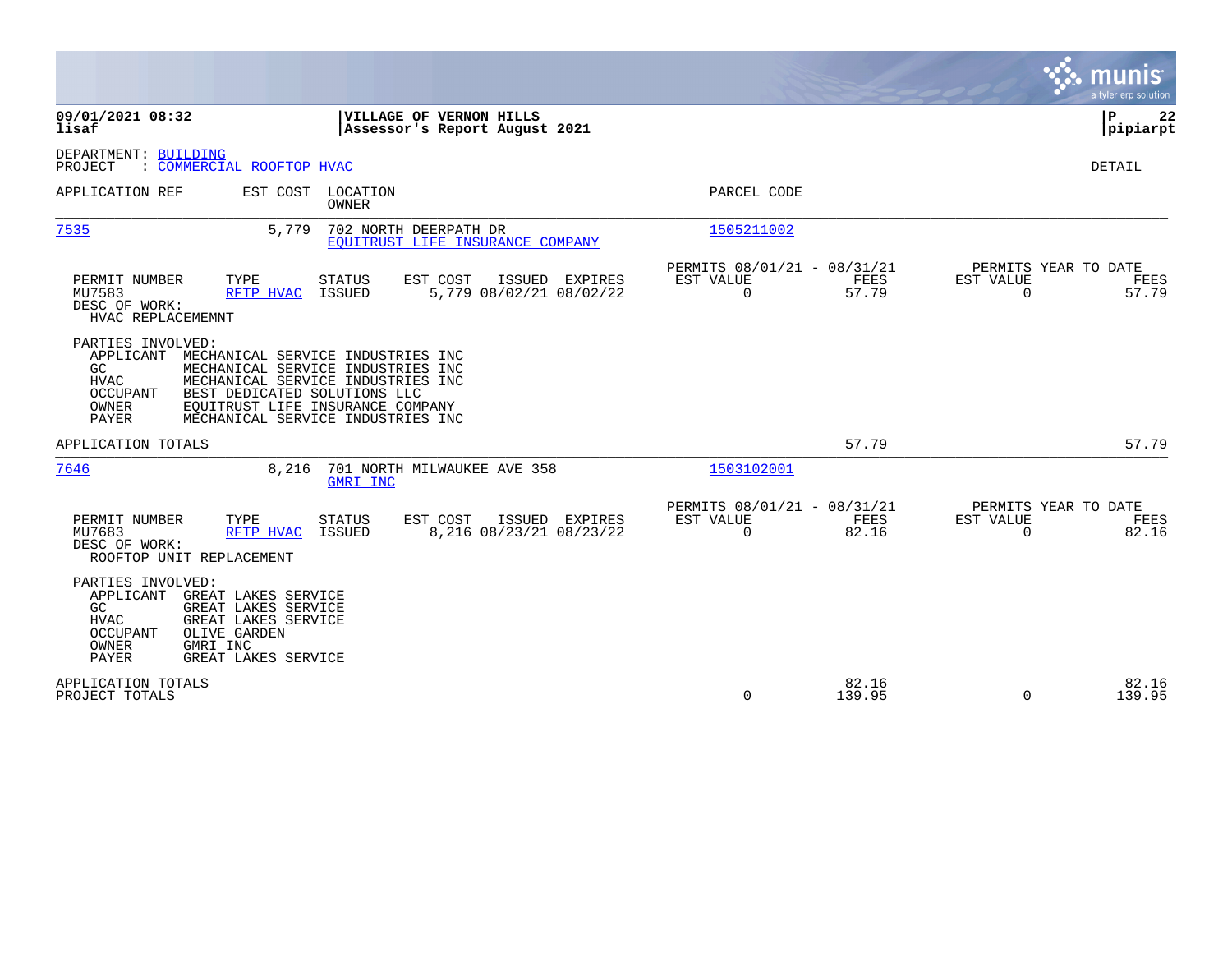|                                                                                 |                                                                                |                                           |                                                          |         |                                               |                  |                | munis <sup>®</sup><br>a tyler erp solution |
|---------------------------------------------------------------------------------|--------------------------------------------------------------------------------|-------------------------------------------|----------------------------------------------------------|---------|-----------------------------------------------|------------------|----------------|--------------------------------------------|
| 09/01/2021 08:32<br>lisaf                                                       |                                                                                |                                           | VILLAGE OF VERNON HILLS<br>Assessor's Report August 2021 |         |                                               |                  |                | P<br>23<br> pipiarpt                       |
| DEPARTMENT: BUILDING<br>PROJECT<br>$\therefore$ DECK                            |                                                                                |                                           |                                                          |         |                                               |                  |                | DETAIL                                     |
| APPLICATION REF                                                                 | EST COST                                                                       | LOCATION<br>OWNER                         |                                                          |         | PARCEL CODE                                   |                  |                |                                            |
| 7516                                                                            | 15,000                                                                         | 1699 PEBBLE BEACH WAY<br>FRANCINE J BOBER |                                                          |         | 1129402035                                    |                  |                |                                            |
| PERMIT NUMBER<br>MU7653<br>DESC OF WORK:<br>NEW DECK, USING EXISTING DECK POSTS | TYPE<br><b>DECK</b>                                                            | STATUS<br>ISSUED                          | EST COST<br>ISSUED<br>15,000 08/17/21 08/17/22           | EXPIRES | PERMITS 08/01/21 - 08/31/21<br>EST VALUE<br>0 | FEES<br>150.00   | EST VALUE<br>0 | PERMITS YEAR TO DATE<br>FEES<br>150.00     |
| PARTIES INVOLVED:<br>APPLICANT<br>GC<br>OWNER<br>PAYER                          | FRANCINE J BOBER<br>TOM'S CONSTRUCTION<br>FRANCINE J BOBER<br>FRANCINE J BOBER |                                           |                                                          |         |                                               |                  |                |                                            |
| APPLICATION TOTALS<br>PROJECT TOTALS                                            |                                                                                |                                           |                                                          |         | 0                                             | 150.00<br>150.00 | 0              | 150.00<br>150.00                           |

**Contract**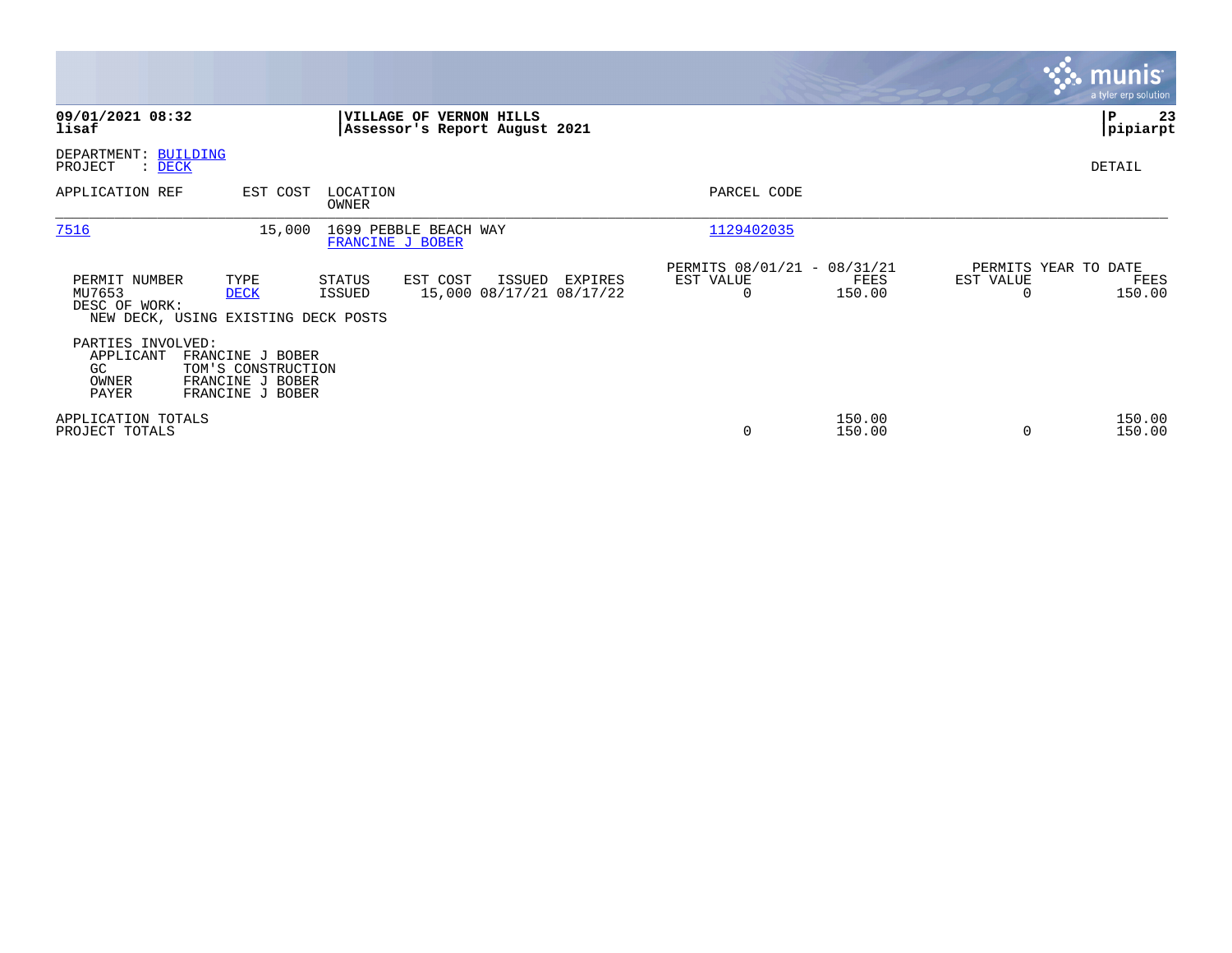|                                                                                                                                                                                                             |                                                                          | munis<br>a tyler erp solution                                     |
|-------------------------------------------------------------------------------------------------------------------------------------------------------------------------------------------------------------|--------------------------------------------------------------------------|-------------------------------------------------------------------|
| 09/01/2021 08:32<br>VILLAGE OF VERNON HILLS<br>lisaf<br>Assessor's Report August 2021                                                                                                                       |                                                                          | ΙP<br>24<br> pipiarpt                                             |
| DEPARTMENT: BUILDING<br>PROJECT<br>: DRIVEWAY                                                                                                                                                               |                                                                          | DETAIL                                                            |
| APPLICATION REF<br>EST COST<br>LOCATION<br>OWNER                                                                                                                                                            | PARCEL CODE                                                              |                                                                   |
| 7434<br>2,350<br>1101 DEARBORN LN<br>NARENDRA S & RAJASHREE N PATEL                                                                                                                                         | 1506403006                                                               |                                                                   |
| PERMIT NUMBER<br>TYPE<br><b>STATUS</b><br>EST COST<br>ISSUED EXPIRES<br>MU7589<br>COMPLT<br>2,350 08/03/21 08/26/22<br><b>DRVWY</b><br>DESC OF WORK:<br>ASPHALT DRIVEWAY W/PAVER BORDER                     | PERMITS 08/01/21 - 08/31/21<br>EST VALUE<br>FEES<br>$\Omega$<br>50.00    | PERMITS YEAR TO DATE<br>EST VALUE<br>FEES<br>$\Omega$<br>50.00    |
| PARTIES INVOLVED:<br>APPLICANT<br>UNITED ASPHALT SERVICES<br>GC.<br>UNITED ASPHALT SERVICES<br>OWNER<br>NARENDRA S & RAJASHREE N PATEL<br>PAYER<br>UNITED ASPHALT SERVICES                                  |                                                                          |                                                                   |
| APPLICATION TOTALS                                                                                                                                                                                          | 50.00                                                                    | 50.00                                                             |
| 7442<br>6,900<br>363S SYCAMORE ST<br>MIKE J & LILLY ANNE S KUCZYNSKI                                                                                                                                        | 1132216005                                                               |                                                                   |
| PERMIT NUMBER<br>TYPE<br>EST COST<br>ISSUED EXPIRES<br>STATUS<br>MU7590<br><b>ISSUED</b><br>6,900 08/03/21 08/03/22<br><b>DRVWY</b><br>DESC OF WORK:<br>CONCRETE DRIVEWAY                                   | PERMITS 08/01/21 - 08/31/21<br>FEES<br>EST VALUE<br>$\mathbf 0$<br>69.00 | PERMITS YEAR TO DATE<br>EST VALUE<br>FEES<br>$\mathbf 0$<br>69.00 |
| PARTIES INVOLVED:<br>APPLICANT<br>MIKE J & LILLY ANNE S KUCZYNSKI<br>RAS CONCRETE<br>CONCRETE<br>GC<br>RAS CONCRETE<br>OWNER<br>MIKE J & LILLY ANNE S KUCZYNSKI<br>MIKE J & LILLY ANNE S KUCZYNSKI<br>PAYER |                                                                          |                                                                   |
| APPLICATION TOTALS                                                                                                                                                                                          | 69.00                                                                    | 69.00                                                             |
| 7443<br>280 NOBLE CIR<br>3,198<br>MICHAEL HYAMS                                                                                                                                                             | 1508401056                                                               |                                                                   |
| PERMIT NUMBER<br>STATUS<br>EST COST<br>ISSUED EXPIRES<br>TYPE<br>3,198 08/03/21 08/26/22<br>MU7587<br><b>DRVWY</b><br>COMPLT<br>DESC OF WORK:<br>ASPHALT DRIVEWAY                                           | PERMITS 08/01/21 - 08/31/21<br>EST VALUE<br>FEES<br>$\Omega$<br>50.00    | PERMITS YEAR TO DATE<br>EST VALUE<br>FEES<br>$\mathbf 0$<br>50.00 |
| PARTIES INVOLVED:<br>APPLICANT KAPLAN PAVING LLC<br>GC<br>KAPLAN PAVING LLC<br>OWNER<br>MICHAEL HYAMS<br>PAYER<br>KAPLAN PAVING LLC                                                                         |                                                                          |                                                                   |
| APPLICATION TOTALS                                                                                                                                                                                          | 50.00                                                                    | 50.00                                                             |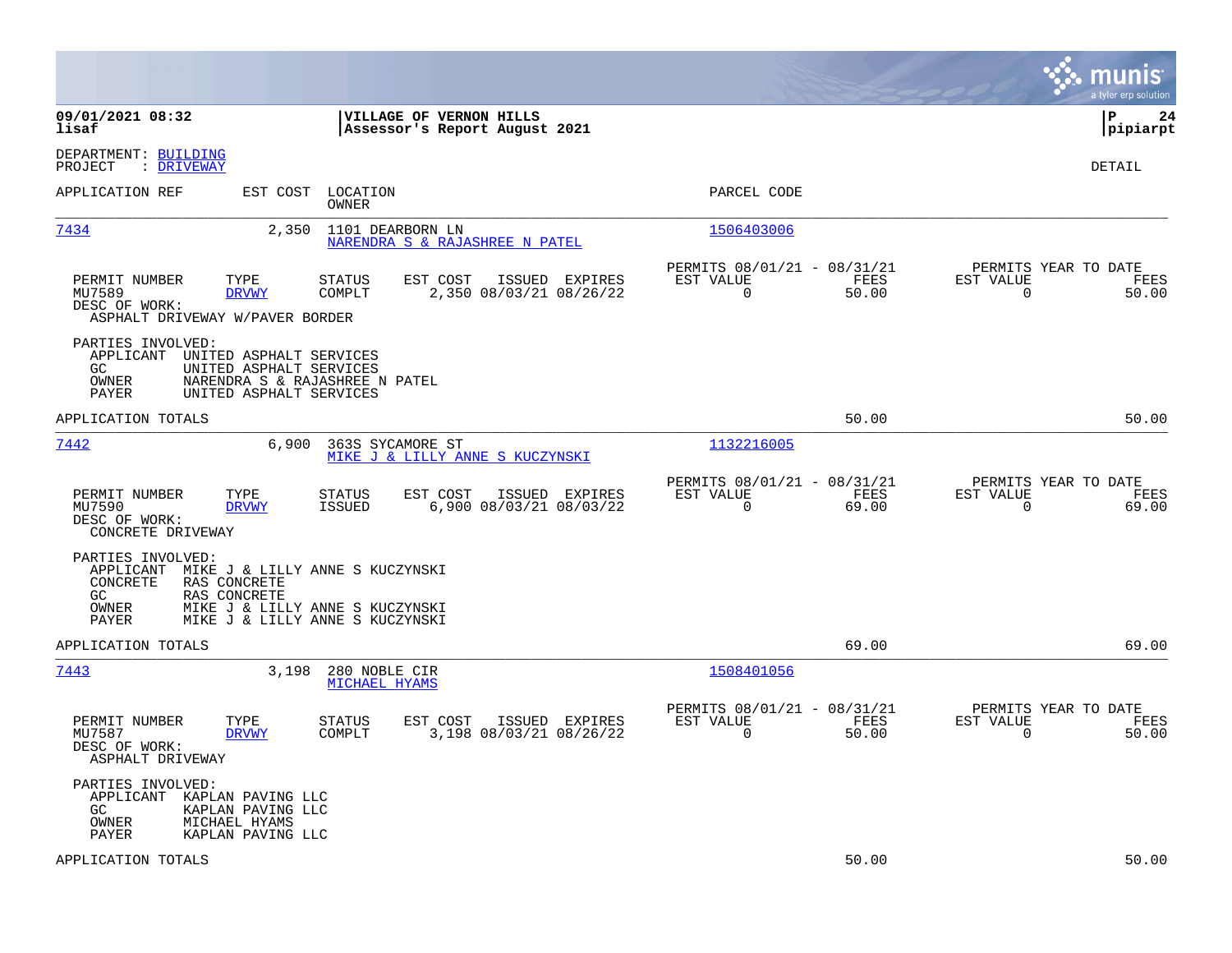|                                                                                                                                                                         |                                                                                                                                                             |                                                                          | munis<br>a tyler erp solution                                  |
|-------------------------------------------------------------------------------------------------------------------------------------------------------------------------|-------------------------------------------------------------------------------------------------------------------------------------------------------------|--------------------------------------------------------------------------|----------------------------------------------------------------|
| 09/01/2021 08:32<br>lisaf                                                                                                                                               | VILLAGE OF VERNON HILLS<br>Assessor's Report August 2021                                                                                                    |                                                                          | l P<br>25<br> pipiarpt                                         |
| DEPARTMENT: BUILDING<br>: DRIVEWAY<br>PROJECT                                                                                                                           |                                                                                                                                                             |                                                                          | DETAIL                                                         |
| APPLICATION REF<br>EST COST                                                                                                                                             | LOCATION<br>OWNER                                                                                                                                           | PARCEL CODE                                                              |                                                                |
| 7478<br>2,700                                                                                                                                                           | 627 WILLIAMS WAY<br>SRICHARAN DEVINENI & JYOTHI PUNUKOLLU                                                                                                   | 1508104043                                                               |                                                                |
| PERMIT NUMBER<br>TYPE<br>MU7588<br><b>DRVWY</b><br>DESC OF WORK:<br>DRIVEWAY                                                                                            | EST COST<br>ISSUED EXPIRES<br>STATUS<br>2,700 08/03/21 08/03/22<br>ISSUED                                                                                   | PERMITS 08/01/21 - 08/31/21<br>EST VALUE<br>FEES<br>$\mathbf 0$<br>50.00 | PERMITS YEAR TO DATE<br>EST VALUE<br>FEES<br>$\Omega$<br>50.00 |
| PARTIES INVOLVED:<br>APPLICANT<br>GC.<br>OWNER<br>PAYER                                                                                                                 | SRICHARAN DEVINENI & JYOTHI PUNUKOLLU<br>AMERICAN ASPHALT MAINTENANCE INC<br>SRICHARAN DEVINENI & JYOTHI PUNUKOLLU<br>SRICHARAN DEVINENI & JYOTHI PUNUKOLLU |                                                                          |                                                                |
| APPLICATION TOTALS                                                                                                                                                      |                                                                                                                                                             | 50.00                                                                    | 50.00                                                          |
| 7487<br>9,230                                                                                                                                                           | 597 QUAKER RIDGE CT<br>E FORTMAN K LUM-FORTMAN                                                                                                              | 1132107022                                                               |                                                                |
| PERMIT NUMBER<br>TYPE<br>MU7612<br><b>DRVWY</b><br>DESC OF WORK:<br>DRIVEWAY & RIBBONS                                                                                  | STATUS<br>EST COST<br>ISSUED EXPIRES<br>9,230 08/05/21 08/18/22<br>ISSUED                                                                                   | PERMITS 08/01/21 - 08/31/21<br>EST VALUE<br>FEES<br>$\Omega$<br>92.30    | PERMITS YEAR TO DATE<br>EST VALUE<br>FEES<br>$\Omega$<br>92.30 |
| PARTIES INVOLVED:<br>APPLICANT<br>E FORTMAN K LUM-FORTMAN<br>CONCRETE<br>SUPERIOR PAVING<br>GC.<br>OWNER<br>E FORTMAN K LUM-FORTMAN<br>E FORTMAN K LUM-FORTMAN<br>PAYER | COUNTRY BRICK PAVING LANDSCAPING                                                                                                                            |                                                                          |                                                                |
| APPLICATION TOTALS                                                                                                                                                      |                                                                                                                                                             | 92.30                                                                    | 92.30                                                          |
| <u>7491</u><br>3,000                                                                                                                                                    | 561 CROOKED STICK CT<br><b>JOHN BILSKI</b>                                                                                                                  | 1132310008                                                               |                                                                |
| PERMIT NUMBER<br>TYPE<br>MU7637<br><b>DRVWY</b><br>DESC OF WORK:<br>DRIVEWAY                                                                                            | <b>STATUS</b><br>EST COST<br>ISSUED EXPIRES<br><b>ISSUED</b><br>3,000 08/12/21 08/12/22                                                                     | PERMITS 08/01/21 - 08/31/21<br>EST VALUE<br>FEES<br>0<br>50.00           | PERMITS YEAR TO DATE<br>EST VALUE<br>FEES<br>0<br>50.00        |
| PARTIES INVOLVED:<br>APPLICANT<br>JOHN BILSKI<br>GC.<br>GRADE A ASPHALT<br>JOHN BILSKI<br>OWNER<br><b>PAYER</b><br>JOHN BILSKI                                          |                                                                                                                                                             |                                                                          |                                                                |
| APPLICATION TOTALS                                                                                                                                                      |                                                                                                                                                             | 50.00                                                                    | 50.00                                                          |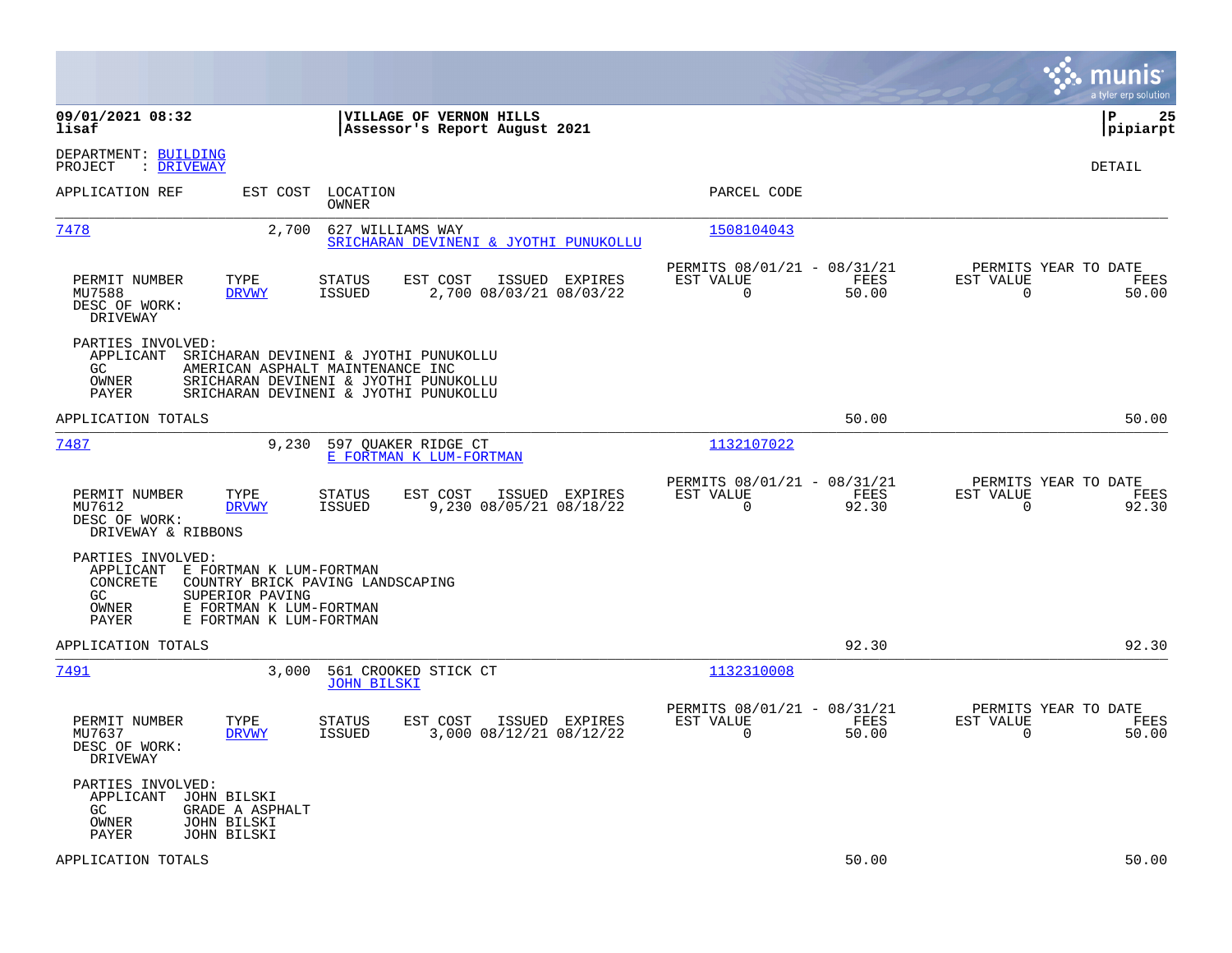|                                                                                                                                                                                                        |                                                                                          |                                                                          | munis<br>a tyler erp solution                                     |
|--------------------------------------------------------------------------------------------------------------------------------------------------------------------------------------------------------|------------------------------------------------------------------------------------------|--------------------------------------------------------------------------|-------------------------------------------------------------------|
| 09/01/2021 08:32<br>lisaf                                                                                                                                                                              | VILLAGE OF VERNON HILLS<br>Assessor's Report August 2021                                 |                                                                          | l P<br>26<br> pipiarpt                                            |
| DEPARTMENT: BUILDING<br>: DRIVEWAY<br>PROJECT                                                                                                                                                          |                                                                                          |                                                                          | DETAIL                                                            |
| APPLICATION REF                                                                                                                                                                                        | EST COST LOCATION<br><b>OWNER</b>                                                        | PARCEL CODE                                                              |                                                                   |
| 7497<br>8,600                                                                                                                                                                                          | 800 WILLIAMS WAY<br>ROBERT A & JOANNE J JONES                                            | 1508114001                                                               |                                                                   |
| TYPE<br>PERMIT NUMBER<br>MU7641<br><b>DRVWY</b><br>DESC OF WORK:<br>DRIVEWAY AND SIDEWALK                                                                                                              | EST COST<br>ISSUED EXPIRES<br>STATUS<br>8,600 08/13/21 08/17/22<br><b>ISSUED</b>         | PERMITS 08/01/21 - 08/31/21<br>EST VALUE<br>FEES<br>$\mathbf 0$<br>86.00 | PERMITS YEAR TO DATE<br>EST VALUE<br>FEES<br>$\mathbf 0$<br>86.00 |
| PARTIES INVOLVED:<br>APPLICANT ROBERT A & JOANNE J JONES<br>CONCRETE<br>RAS CONCRETE<br>RAS CONCRETE<br>GC.<br>ROBERT A & JOANNE J JONES<br>OWNER<br>ROBERT A & JOANNE J JONES<br>PAYER                |                                                                                          |                                                                          |                                                                   |
| APPLICATION TOTALS                                                                                                                                                                                     |                                                                                          | 86.00                                                                    | 86.00                                                             |
| 7503<br>91,500                                                                                                                                                                                         | WESTWOOD COURT<br>Westwood Unit 2 HOA                                                    | 1505428070                                                               |                                                                   |
| PERMIT NUMBER<br>TYPE<br>MU7633<br><b>DRVWY</b><br>DESC OF WORK:<br>R & R DRIVEWAYS                                                                                                                    | <b>STATUS</b><br>EST COST<br>ISSUED EXPIRES<br><b>ISSUED</b><br>91,500 08/12/21 08/16/22 | PERMITS 08/01/21 - 08/31/21<br>EST VALUE<br>FEES<br>$\Omega$<br>915.00   | PERMITS YEAR TO DATE<br>EST VALUE<br>FEES<br>$\Omega$<br>915.00   |
| PARTIES INVOLVED:<br>APPLICANT J & J PAVEMENT REPAIRS<br>GC.<br>J & J PAVEMENT REPAIRS<br>WESTWOOD UMBRELLA ASSOCIATION<br>OCCUPANT<br>OWNER<br>Westwood Unit 2 HOA<br>PAYER<br>J & J PAVEMENT REPAIRS |                                                                                          |                                                                          |                                                                   |
| APPLICATION TOTALS                                                                                                                                                                                     |                                                                                          | 915.00                                                                   | 915.00                                                            |
| 7596<br>2,530                                                                                                                                                                                          | 354 HOBBLE BUSH LN<br>ALLEN & SHIRLEY G FAUCETT, JR                                      | 1509105022                                                               |                                                                   |
| PERMIT NUMBER<br>TYPE<br>MU7696<br><b>DRVWY</b><br>DESC OF WORK:<br>ASPHALT DRIVEWAY                                                                                                                   | <b>STATUS</b><br>EST COST<br>ISSUED EXPIRES<br>2,530 08/26/21 08/26/22<br>ISSUED         | PERMITS 08/01/21 - 08/31/21<br>EST VALUE<br>FEES<br>0<br>50.00           | PERMITS YEAR TO DATE<br>EST VALUE<br>FEES<br>$\mathbf 0$<br>50.00 |
| PARTIES INVOLVED:<br>APPLICANT ALLEN FAUCETT<br>GC<br>ABC PAVING<br>OWNER<br>ALLEN & SHIRLEY G FAUCETT, JR<br>PAYER<br>ALLEN FAUCETT                                                                   |                                                                                          |                                                                          |                                                                   |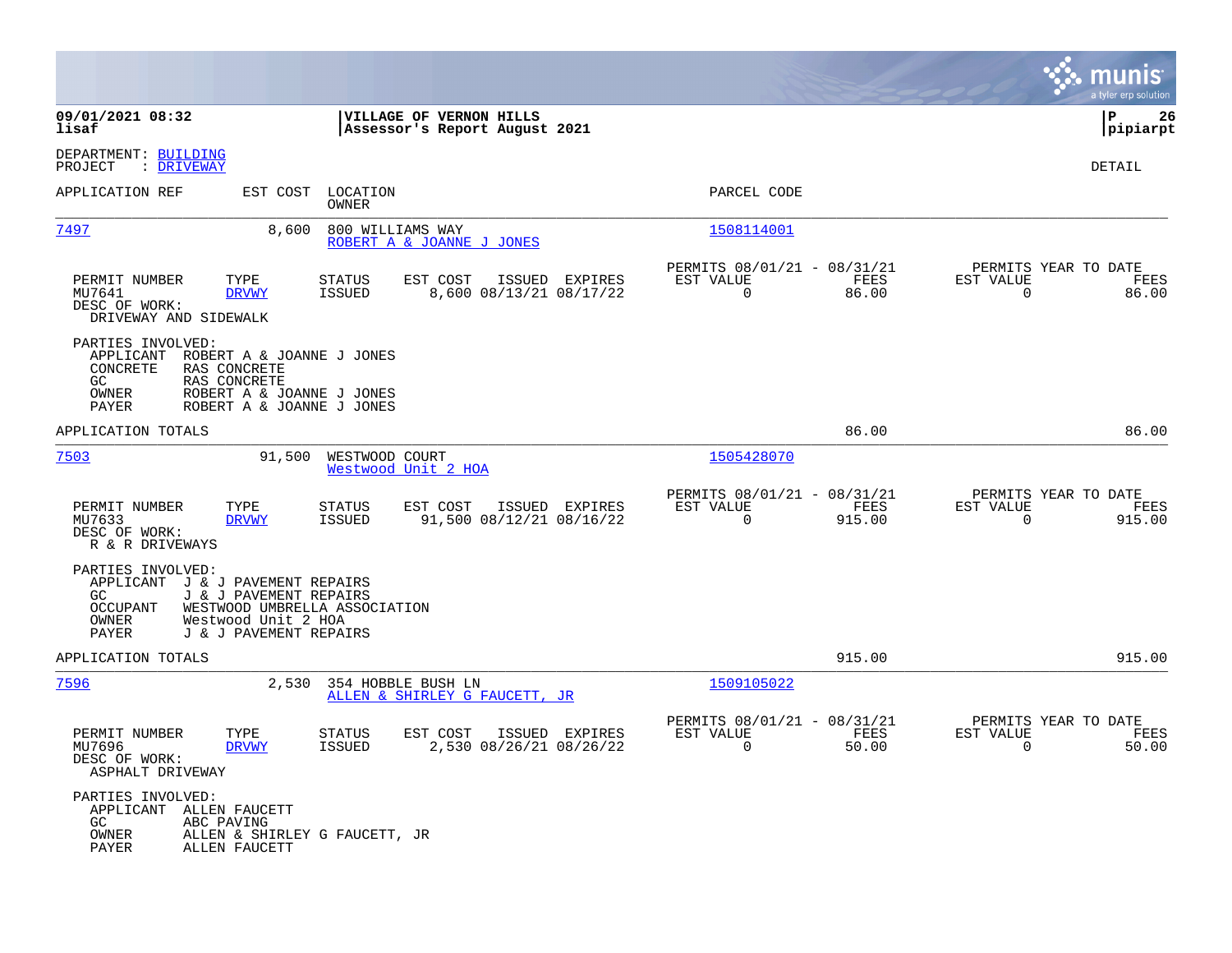|                                                              |                                                                                                                             |                                  |                                                          |         |                                               |                   |           | <b>munis</b><br>a tyler erp solution  |
|--------------------------------------------------------------|-----------------------------------------------------------------------------------------------------------------------------|----------------------------------|----------------------------------------------------------|---------|-----------------------------------------------|-------------------|-----------|---------------------------------------|
| 09/01/2021 08:32<br>lisaf<br>APPLICATION TOTALS              |                                                                                                                             |                                  | VILLAGE OF VERNON HILLS<br>Assessor's Report August 2021 |         |                                               | 50.00             |           | 27<br>P<br>pipiarpt<br>50.00          |
| DEPARTMENT: BUILDING<br>PROJECT                              | : DRIVEWAY                                                                                                                  |                                  |                                                          |         |                                               |                   |           | DETAIL                                |
| APPLICATION REF                                              | EST COST                                                                                                                    | LOCATION<br>OWNER                |                                                          |         | PARCEL CODE                                   |                   |           |                                       |
| 7608                                                         | 3,350                                                                                                                       | 288 HUNTER CT<br>Munkhbayar Bold |                                                          |         | 1506405013                                    |                   |           |                                       |
| PERMIT NUMBER<br>MU7705<br>DESC OF WORK:<br>ASPHALT DRIVEWAY | TYPE<br><b>DRVWY</b>                                                                                                        | STATUS<br>ISSUED                 | EST COST<br>ISSUED<br>3,350 08/26/21 08/26/22            | EXPIRES | PERMITS 08/01/21 - 08/31/21<br>EST VALUE<br>O | FEES<br>50.00     | EST VALUE | PERMITS YEAR TO DATE<br>FEES<br>50.00 |
| PARTIES INVOLVED:<br>APPLICANT<br>GC<br>OWNER<br>PAYER       | AMERICAN ASPHALT MAINTENANCE INC<br>AMERICAN ASPHALT MAINTENANCE INC<br>Munkhbayar Bold<br>AMERICAN ASPHALT MAINTENANCE INC |                                  |                                                          |         |                                               |                   |           |                                       |
| APPLICATION TOTALS<br>PROJECT TOTALS                         |                                                                                                                             |                                  |                                                          |         | 0                                             | 50.00<br>1,462.30 | 0         | 50.00<br>1,462.30                     |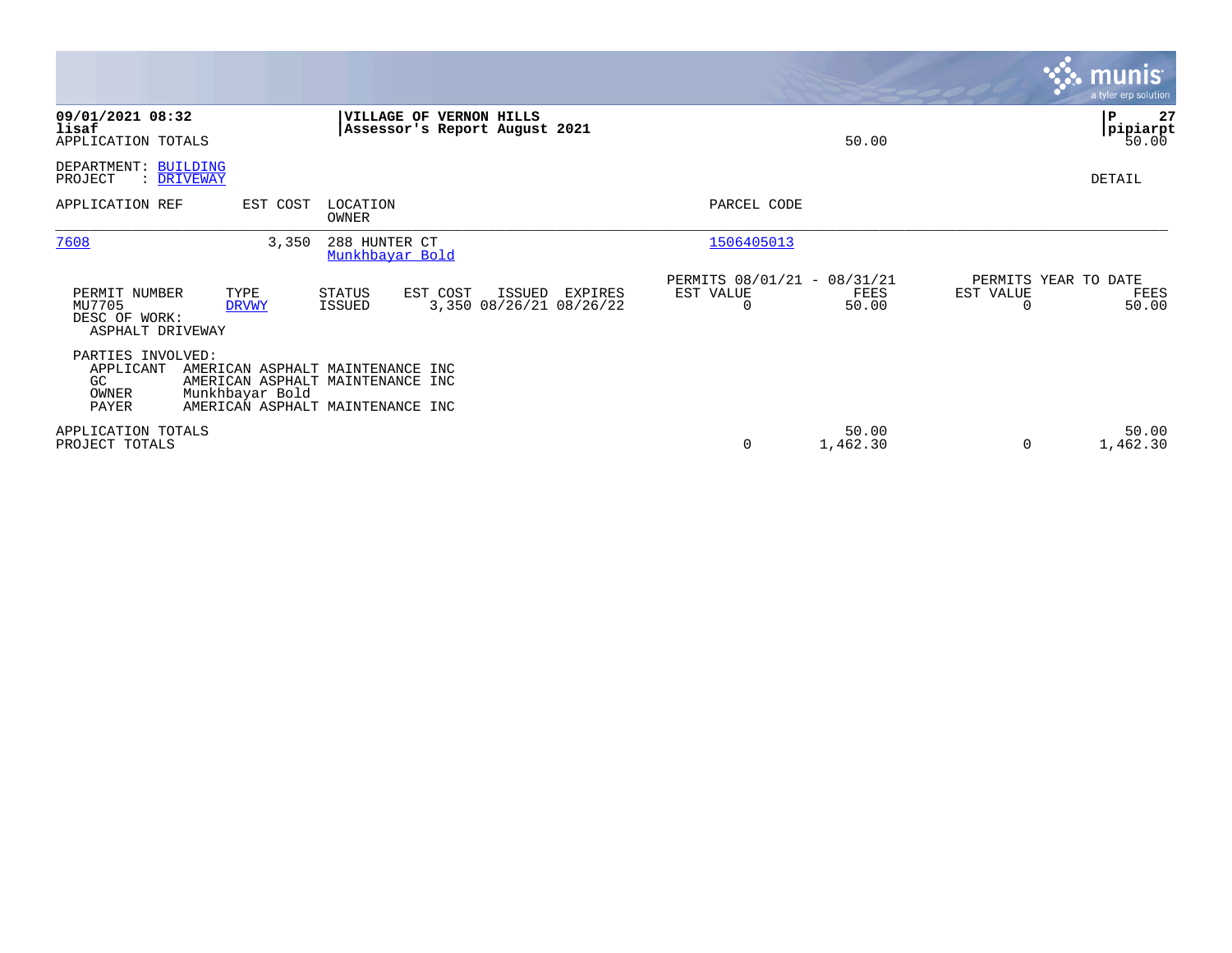|                                                                                  |                                                                                    |                                        |                                                          |                                           |                                                         |                      |                                                  | munis<br>a tyler erp solution |
|----------------------------------------------------------------------------------|------------------------------------------------------------------------------------|----------------------------------------|----------------------------------------------------------|-------------------------------------------|---------------------------------------------------------|----------------------|--------------------------------------------------|-------------------------------|
| 09/01/2021 08:32<br>lisaf                                                        |                                                                                    |                                        | VILLAGE OF VERNON HILLS<br>Assessor's Report August 2021 |                                           |                                                         |                      |                                                  | P<br>28<br> pipiarpt          |
| DEPARTMENT: BUILDING<br>PROJECT<br>: FENCE                                       |                                                                                    |                                        |                                                          |                                           |                                                         |                      |                                                  | DETAIL                        |
| APPLICATION REF                                                                  |                                                                                    | EST COST LOCATION<br>OWNER             |                                                          |                                           | PARCEL CODE                                             |                      |                                                  |                               |
| 7340                                                                             | 6,412                                                                              | 1113 REVERE PL<br><b>ALYSSA WILSON</b> |                                                          |                                           | 1132204001                                              |                      |                                                  |                               |
| PERMIT NUMBER<br>MU7655<br>DESC OF WORK:<br>FENCE                                | TYPE<br><b>FENCE</b>                                                               | STATUS<br><b>ISSUED</b>                | EST COST                                                 | ISSUED EXPIRES<br>6,412 08/17/21 08/17/22 | PERMITS 08/01/21 - 08/31/21<br>EST VALUE<br>$\mathbf 0$ | FEES<br>64.12        | PERMITS YEAR TO DATE<br>EST VALUE<br>$\Omega$    | FEES<br>64.12                 |
| PARTIES INVOLVED:<br>APPLICANT ASHLEY SULLIVAN<br>FENCE<br>GC<br>OWNER<br>PAYER  | PEERLESS FENCE GROUP<br>PEERLESS FENCE GROUP<br>ALYSSA WILSON<br>ALYSSA WILSON     |                                        |                                                          |                                           |                                                         |                      |                                                  |                               |
| APPLICATION TOTALS                                                               |                                                                                    |                                        |                                                          |                                           |                                                         | 64.12                |                                                  | 64.12                         |
| 7530                                                                             | 7,590                                                                              | 82 DEPOT ST<br>TOM TOKOLY              |                                                          |                                           | 1509301007                                              |                      |                                                  |                               |
| PERMIT NUMBER<br>MU7635<br>DESC OF WORK:<br>FENCE                                | TYPE<br><b>FENCE</b>                                                               | <b>STATUS</b><br>ISSUED                | EST COST                                                 | ISSUED EXPIRES<br>7,590 08/12/21 08/12/22 | PERMITS 08/01/21 - 08/31/21<br>EST VALUE<br>$\mathbf 0$ | <b>FEES</b><br>75.90 | PERMITS YEAR TO DATE<br>EST VALUE<br>$\mathbf 0$ | FEES<br>75.90                 |
| PARTIES INVOLVED:<br>APPLICANT<br>FENCE<br>GC<br>OWNER<br>PAYER                  | TOM TOKOLY<br>FENCE SOLUTIONS CO<br>FENCE SOLUTIONS CO<br>TOM TOKOLY<br>TOM TOKOLY |                                        |                                                          |                                           |                                                         |                      |                                                  |                               |
| APPLICATION TOTALS                                                               |                                                                                    |                                        |                                                          |                                           |                                                         | 75.90                |                                                  | 75.90                         |
| 7536                                                                             | 3,600                                                                              | HUMBERTO G REYES                       | 704 NORTH LAKESIDE DR                                    |                                           | 1508104012                                              |                      |                                                  |                               |
| PERMIT NUMBER<br>MU7646<br>DESC OF WORK:<br>FENCE                                | TYPE<br><b>FENCE</b>                                                               | STATUS<br>ISSUED                       | EST COST                                                 | ISSUED EXPIRES<br>3,600 08/16/21 08/16/22 | PERMITS 08/01/21 - 08/31/21<br>EST VALUE<br>0           | FEES<br>50.00        | PERMITS YEAR TO DATE<br>EST VALUE<br>0           | FEES<br>50.00                 |
| PARTIES INVOLVED:<br>APPLICANT HUMBERTO G REYES<br>FENCE<br>GC<br>OWNER<br>PAYER | HUMBERTO G REYES<br>HUMBERTO G REYES<br>HUMBERTO G REYES<br>HUMBERTO G REYES       |                                        |                                                          |                                           |                                                         |                      |                                                  |                               |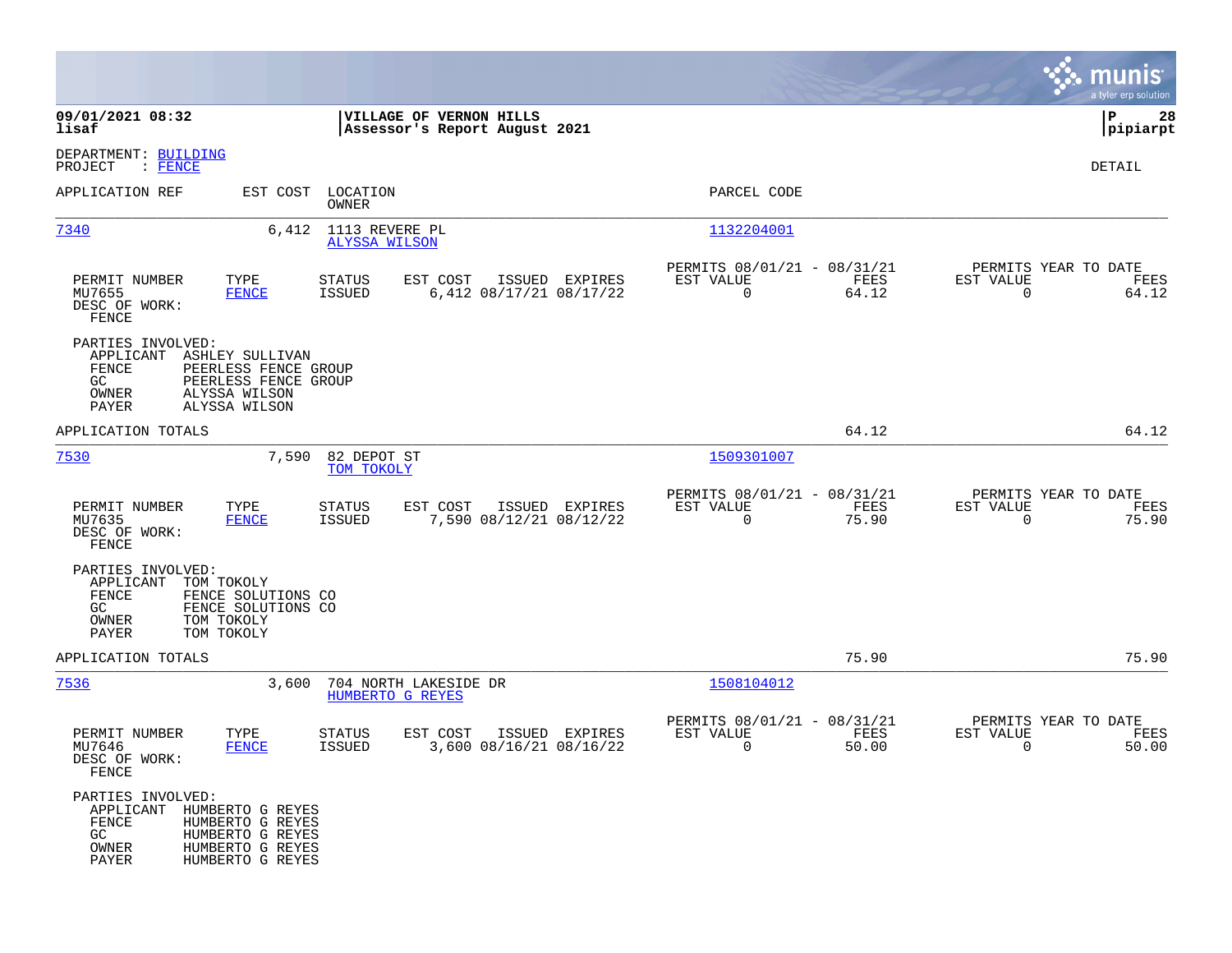|                                                                                                                                                               |                                                                                         |                                                                          | munis<br>a tyler erp solution                                     |
|---------------------------------------------------------------------------------------------------------------------------------------------------------------|-----------------------------------------------------------------------------------------|--------------------------------------------------------------------------|-------------------------------------------------------------------|
| 09/01/2021 08:32<br>lisaf                                                                                                                                     | VILLAGE OF VERNON HILLS<br>Assessor's Report August 2021                                |                                                                          | 29<br> P<br> pipiarpt                                             |
| DEPARTMENT: BUILDING<br>PROJECT<br>$\therefore$ FENCE                                                                                                         |                                                                                         |                                                                          | DETAIL                                                            |
| APPLICATION REF<br>EST COST                                                                                                                                   | LOCATION<br>OWNER                                                                       | PARCEL CODE                                                              |                                                                   |
| APPLICATION TOTALS                                                                                                                                            |                                                                                         | 50.00                                                                    | 50.00                                                             |
| 7541<br>2,044                                                                                                                                                 | 310 WESTMORELAND DR<br>SHELDON & JANICE LADIN                                           | 1508109018                                                               |                                                                   |
| PERMIT NUMBER<br>TYPE<br>MU7636<br><b>FENCE</b><br>DESC OF WORK:<br>FENCE                                                                                     | <b>STATUS</b><br>EST COST<br>ISSUED EXPIRES<br><b>ISSUED</b><br>2,044 08/12/21 08/12/22 | PERMITS 08/01/21 - 08/31/21<br>FEES<br>EST VALUE<br>$\mathbf 0$<br>50.00 | PERMITS YEAR TO DATE<br>EST VALUE<br>FEES<br>0<br>50.00           |
| PARTIES INVOLVED:<br>APPLICANT<br>PREMIER FENCE<br>FENCE<br>PREMIER FENCE<br>GC<br>PREMIER FENCE<br>OWNER<br>SHELDON & JANICE LADIN<br>PAYER<br>PREMIER FENCE |                                                                                         |                                                                          |                                                                   |
| APPLICATION TOTALS                                                                                                                                            |                                                                                         | 50.00                                                                    | 50.00                                                             |
| 7563<br>5,250                                                                                                                                                 | 108 ALEXANDRIA DR<br><b>SUSAN SMITH</b>                                                 | 1505405052                                                               |                                                                   |
| PERMIT NUMBER<br>TYPE<br>MU7697<br><b>FENCE</b><br>DESC OF WORK:<br>FENCE                                                                                     | <b>STATUS</b><br>EST COST<br>ISSUED EXPIRES<br><b>ISSUED</b><br>5,250 08/26/21 08/26/22 | PERMITS 08/01/21 - 08/31/21<br>FEES<br>EST VALUE<br>$\Omega$<br>52.50    | PERMITS YEAR TO DATE<br>EST VALUE<br>FEES<br>$\Omega$<br>52.50    |
| PARTIES INVOLVED:<br>APPLICANT<br>SUSAN SMITH<br>FENCE<br>AZTEC FENCE COMPANY<br>AZTEC FENCE COMPANY<br>GC.<br>SUSAN SMITH<br>OWNER<br>SUSAN SMITH<br>PAYER   |                                                                                         |                                                                          |                                                                   |
| APPLICATION TOTALS                                                                                                                                            |                                                                                         | 52.50                                                                    | 52.50                                                             |
| <u>7594</u><br>5,740                                                                                                                                          | 249 NOBLE CIR<br><b>CARA FERNANDEZ</b>                                                  | 1508401068                                                               |                                                                   |
| PERMIT NUMBER<br>TYPE<br>MU7691<br><b>FENCE</b><br>DESC OF WORK:<br>FENCE                                                                                     | STATUS<br>EST COST<br>ISSUED EXPIRES<br>ISSUED<br>5,740 08/25/21 08/30/22               | PERMITS 08/01/21 - 08/31/21<br>EST VALUE<br>FEES<br>$\mathbf 0$<br>57.40 | PERMITS YEAR TO DATE<br>EST VALUE<br>FEES<br>$\mathbf 0$<br>57.40 |
| PARTIES INVOLVED:<br>APPLICANT<br>CARA FERNANDEZ<br>FENCE<br><b>ACTION FENCE</b><br>GC<br><b>ACTION FENCE</b>                                                 |                                                                                         |                                                                          |                                                                   |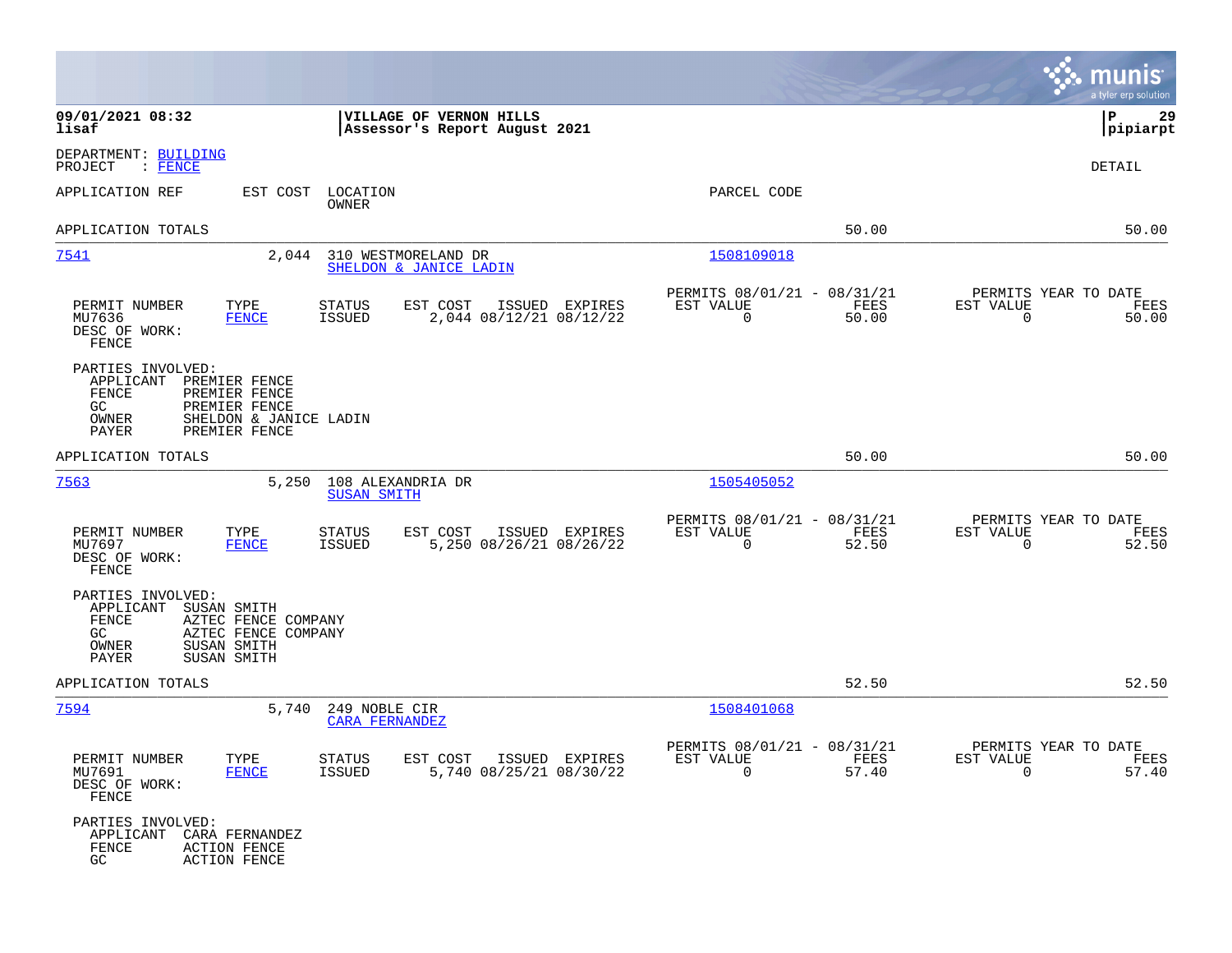|                                                                               |                                                                                                                                  |                                             |                                                                 |         |                                               |                 |                                   | <b>munis</b><br>a tyler erp solution |
|-------------------------------------------------------------------------------|----------------------------------------------------------------------------------------------------------------------------------|---------------------------------------------|-----------------------------------------------------------------|---------|-----------------------------------------------|-----------------|-----------------------------------|--------------------------------------|
| 09/01/2021 08:32<br>lisaf                                                     |                                                                                                                                  |                                             | <b>VILLAGE OF VERNON HILLS</b><br>Assessor's Report August 2021 |         |                                               |                 |                                   | 30<br>∣₽<br> pipiarpt                |
| DEPARTMENT: BUILDING<br>PROJECT<br>$:$ FENCE                                  |                                                                                                                                  |                                             |                                                                 |         |                                               |                 |                                   | DETAIL                               |
| APPLICATION REF                                                               | EST COST                                                                                                                         | LOCATION<br>OWNER                           |                                                                 |         | PARCEL CODE                                   |                 |                                   |                                      |
| OWNER<br><b>PAYER</b>                                                         | CARA FERNANDEZ<br>CARA FERNANDEZ                                                                                                 |                                             |                                                                 |         |                                               |                 |                                   |                                      |
| APPLICATION TOTALS                                                            |                                                                                                                                  |                                             |                                                                 |         |                                               | 57.40           |                                   | 57.40                                |
| 7609                                                                          | 4,250                                                                                                                            | 1103 WHITMAN PL<br>RONALD S & LAURA I JUREY |                                                                 |         | 1132404001                                    |                 |                                   |                                      |
| PERMIT NUMBER<br>MU7704<br>DESC OF WORK:<br><b>FENCE</b>                      | TYPE<br><b>FENCE</b>                                                                                                             | STATUS<br><b>ISSUED</b>                     | EST COST<br>ISSUED<br>4,250 08/26/21 08/26/22                   | EXPIRES | PERMITS 08/01/21 - 08/31/21<br>EST VALUE<br>0 | FEES<br>50.00   | PERMITS YEAR TO DATE<br>EST VALUE | FEES<br>50.00                        |
| PARTIES INVOLVED:<br>APPLICANT<br><b>FENCE</b><br>GC<br>OWNER<br><b>PAYER</b> | RONALD S & LAURA I JUREY<br>PEERLESS FENCE GROUP<br>PEERLESS FENCE GROUP<br>RONALD S & LAURA I JUREY<br>RONALD S & LAURA I JUREY |                                             |                                                                 |         |                                               |                 |                                   |                                      |
| APPLICATION TOTALS<br>PROJECT TOTALS                                          |                                                                                                                                  |                                             |                                                                 |         | 0                                             | 50.00<br>399.92 | $\Omega$                          | 50.00<br>399.92                      |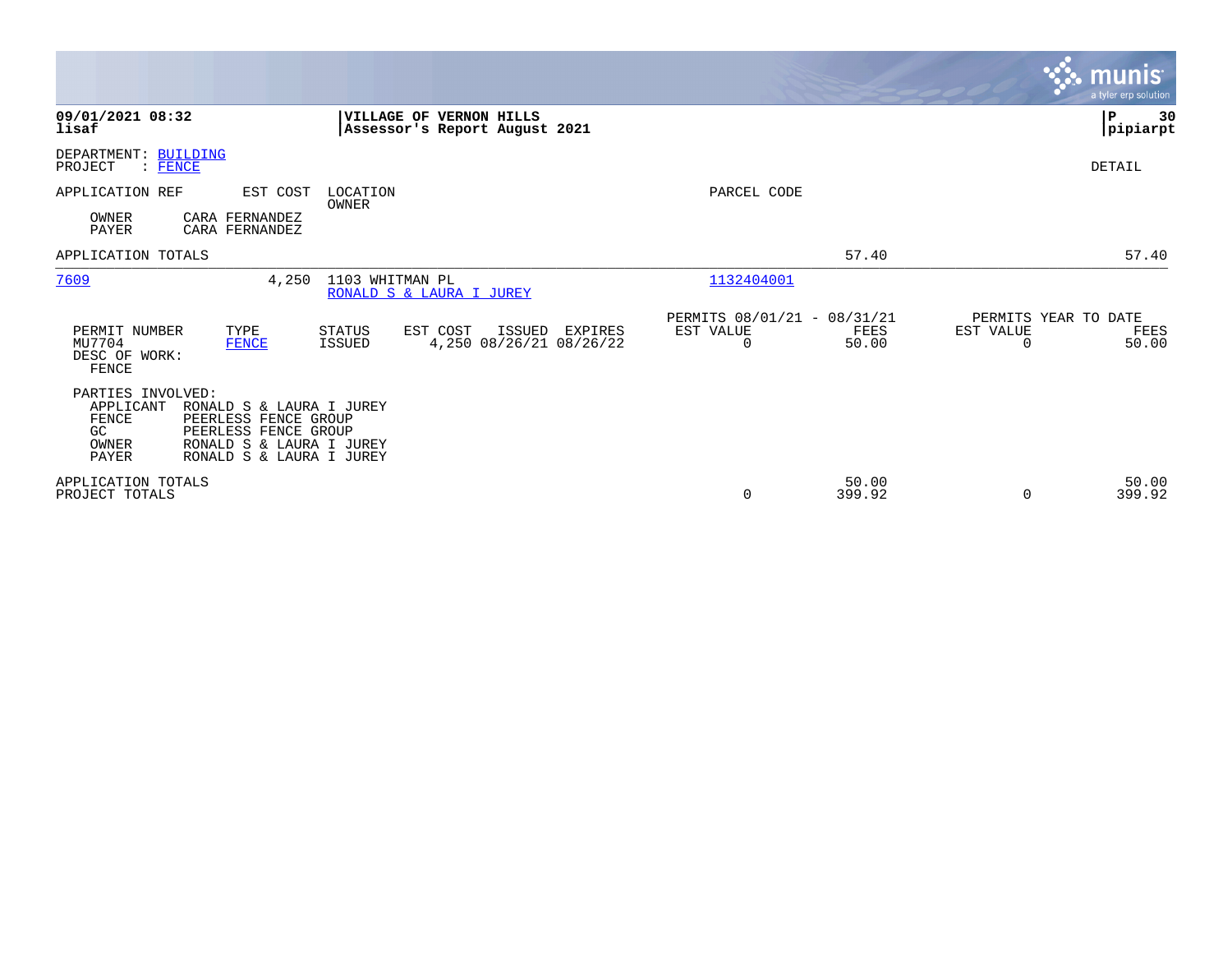|                                                                                                                                  |                                                                                                                                                                                  |                |                                                         |                       |                                                  | munis<br>a tyler erp solution |
|----------------------------------------------------------------------------------------------------------------------------------|----------------------------------------------------------------------------------------------------------------------------------------------------------------------------------|----------------|---------------------------------------------------------|-----------------------|--------------------------------------------------|-------------------------------|
| 09/01/2021 08:32<br>lisaf                                                                                                        | VILLAGE OF VERNON HILLS<br>Assessor's Report August 2021                                                                                                                         |                |                                                         |                       |                                                  | ∣P<br>-31<br> pipiarpt        |
| DEPARTMENT: BUILDING<br>: FIRE ALARM<br>PROJECT                                                                                  |                                                                                                                                                                                  |                |                                                         |                       |                                                  | DETAIL                        |
| APPLICATION REF                                                                                                                  | EST COST LOCATION<br>OWNER                                                                                                                                                       |                | PARCEL CODE                                             |                       |                                                  |                               |
| 7424                                                                                                                             | 9,905<br>780 CORPORATE WOODS PKY<br>VAN VLISSINGEN & CO                                                                                                                          |                | 1509401065                                              |                       |                                                  |                               |
| PERMIT NUMBER<br>MU7610<br>DESC OF WORK:<br>FIRE ALARM                                                                           | TYPE<br>EST COST<br><b>STATUS</b><br>FIRE ALARM ISSUED<br>9,905 08/05/21 08/05/22                                                                                                | ISSUED EXPIRES | PERMITS 08/01/21 - 08/31/21<br>EST VALUE<br>$\Omega$    | FEES<br>380.00        | PERMITS YEAR TO DATE<br>EST VALUE<br>$\Omega$    | FEES<br>380.00                |
| PARTIES INVOLVED:<br>ALARM<br>APPLICANT<br>GC<br><b>OCCUPANT</b><br>OWNER<br>PAYER                                               | INTELLIGENT SYSTEMS SERVICES<br>INTELLIGENT SYSTEMS SERVICES<br>INTELLIGENT SYSTEMS SERVICES<br>DRAKE CAPITAL INVESTMENTS<br>VAN VLISSINGEN & CO<br>INTELLIGENT SYSTEMS SERVICES |                |                                                         |                       |                                                  |                               |
| APPLICATION TOTALS                                                                                                               |                                                                                                                                                                                  |                |                                                         | 380.00                |                                                  | 380.00                        |
| 7604                                                                                                                             | 4,328<br>650 EAST TOWNLINE ROAD<br>BONSTORES REALTY TWO, LLC                                                                                                                     |                | 1133401006                                              |                       |                                                  |                               |
| PERMIT NUMBER<br>MU7716<br>DESC OF WORK:<br>FIRE ALARM                                                                           | EST COST<br>TYPE<br><b>STATUS</b><br>FIRE ALARM ISSUED<br>4,328 08/27/21 08/27/22                                                                                                | ISSUED EXPIRES | PERMITS 08/01/21 - 08/31/21<br>EST VALUE<br>$\mathbf 0$ | FEES<br>335.00        | PERMITS YEAR TO DATE<br>EST VALUE<br>$\mathbf 0$ | FEES<br>335.00                |
| PARTIES INVOLVED:<br>ALARM<br>RJL GROUP<br>APPLICANT<br>RJL GROUP<br>GC.<br>RJL GROUP<br>OCCUPANT<br>OWNER<br>PAYER<br>RJL GROUP | SLEEP NUMBER<br>BONSTORES REALTY TWO, LLC                                                                                                                                        |                |                                                         |                       |                                                  |                               |
| APPLICATION TOTALS                                                                                                               |                                                                                                                                                                                  |                |                                                         | 335.00                |                                                  | 335.00                        |
| 7631                                                                                                                             | 10,600<br>701 NORTH MILWAUKEE AVE 300<br>INLAND REAL ESTATE CORPORATION                                                                                                          |                | 1503102018                                              |                       |                                                  |                               |
| PERMIT NUMBER<br>MU7715<br>DESC OF WORK:<br>FIRE ALARM                                                                           | TYPE<br>STATUS<br>EST COST<br>FIRE ALARM ISSUED<br>10,600 08/27/21 08/27/22                                                                                                      | ISSUED EXPIRES | PERMITS 08/01/21 - 08/31/21<br>EST VALUE<br>$\mathbf 0$ | <b>FEES</b><br>476.00 | PERMITS YEAR TO DATE<br>EST VALUE<br>$\mathbf 0$ | FEES<br>476.00                |
| PARTIES INVOLVED:<br>ALARM<br>APPLICANT<br>GC                                                                                    | CHICAGO METROPOLITAN FIRE PREVENTION<br>CHICAGO METROPOLITAN FIRE PREVENTION<br>CHICAGO METROPOLITAN FIRE PREVENTION                                                             |                |                                                         |                       |                                                  |                               |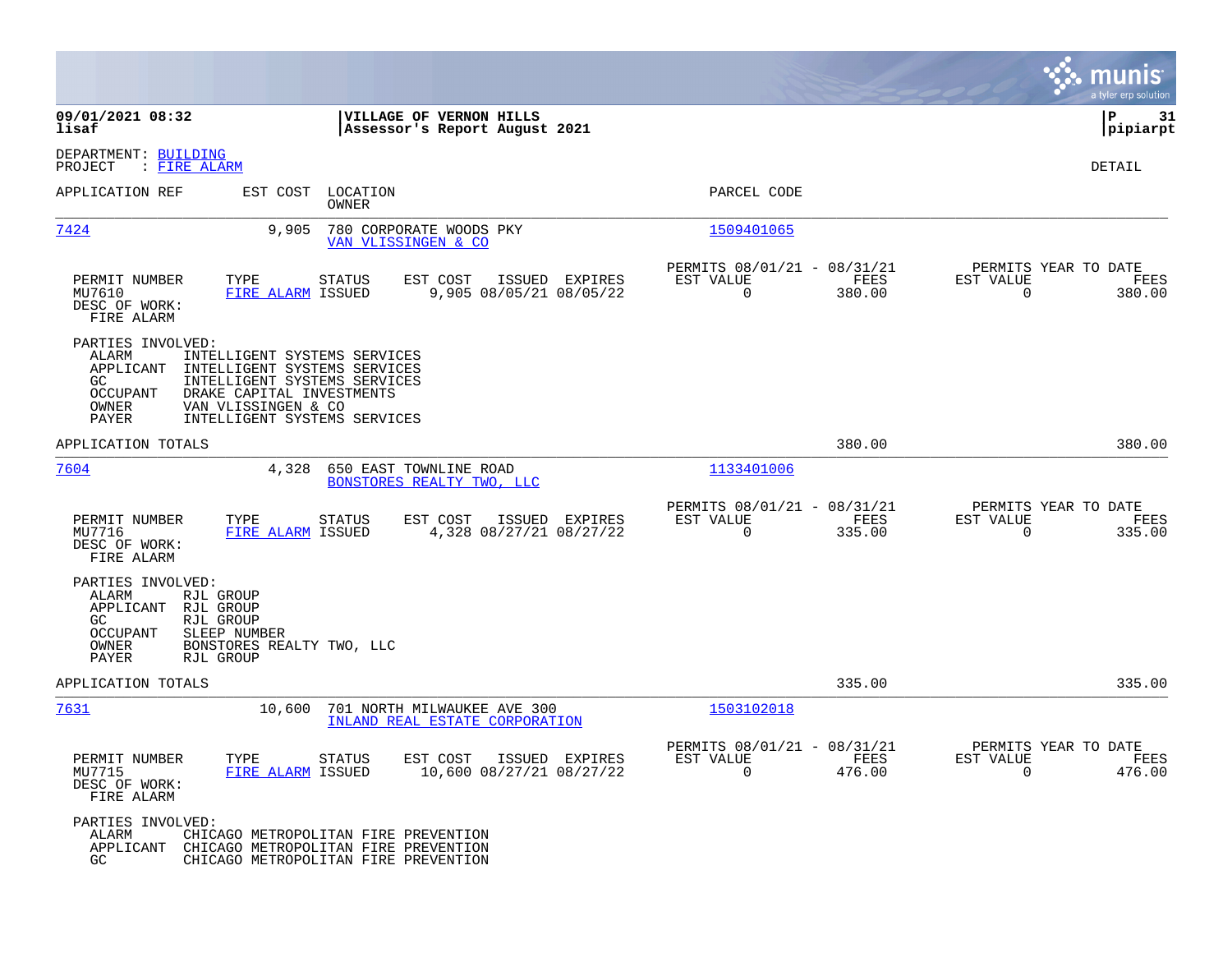|                                                                         |                                                                                             |             |                    | <b>munis</b><br>a tyler erp solution |
|-------------------------------------------------------------------------|---------------------------------------------------------------------------------------------|-------------|--------------------|--------------------------------------|
| 09/01/2021 08:32<br>lisaf                                               | <b> VILLAGE OF VERNON HILLS</b><br>Assessor's Report August 2021                            |             |                    | 32<br>P<br> pipiarpt                 |
| DEPARTMENT: BUILDING<br>PROJECT<br>: FIRE ALARM                         |                                                                                             |             |                    | DETAIL                               |
| APPLICATION REF<br>EST COST<br>OCCUPANT<br>BURLINGTON<br>OWNER<br>PAYER | LOCATION<br>OWNER<br>INLAND REAL ESTATE CORPORATION<br>CHICAGO METROPOLITAN FIRE PREVENTION | PARCEL CODE |                    |                                      |
| APPLICATION TOTALS<br>PROJECT TOTALS                                    |                                                                                             |             | 476.00<br>1,191.00 | 476.00<br>1,191.00                   |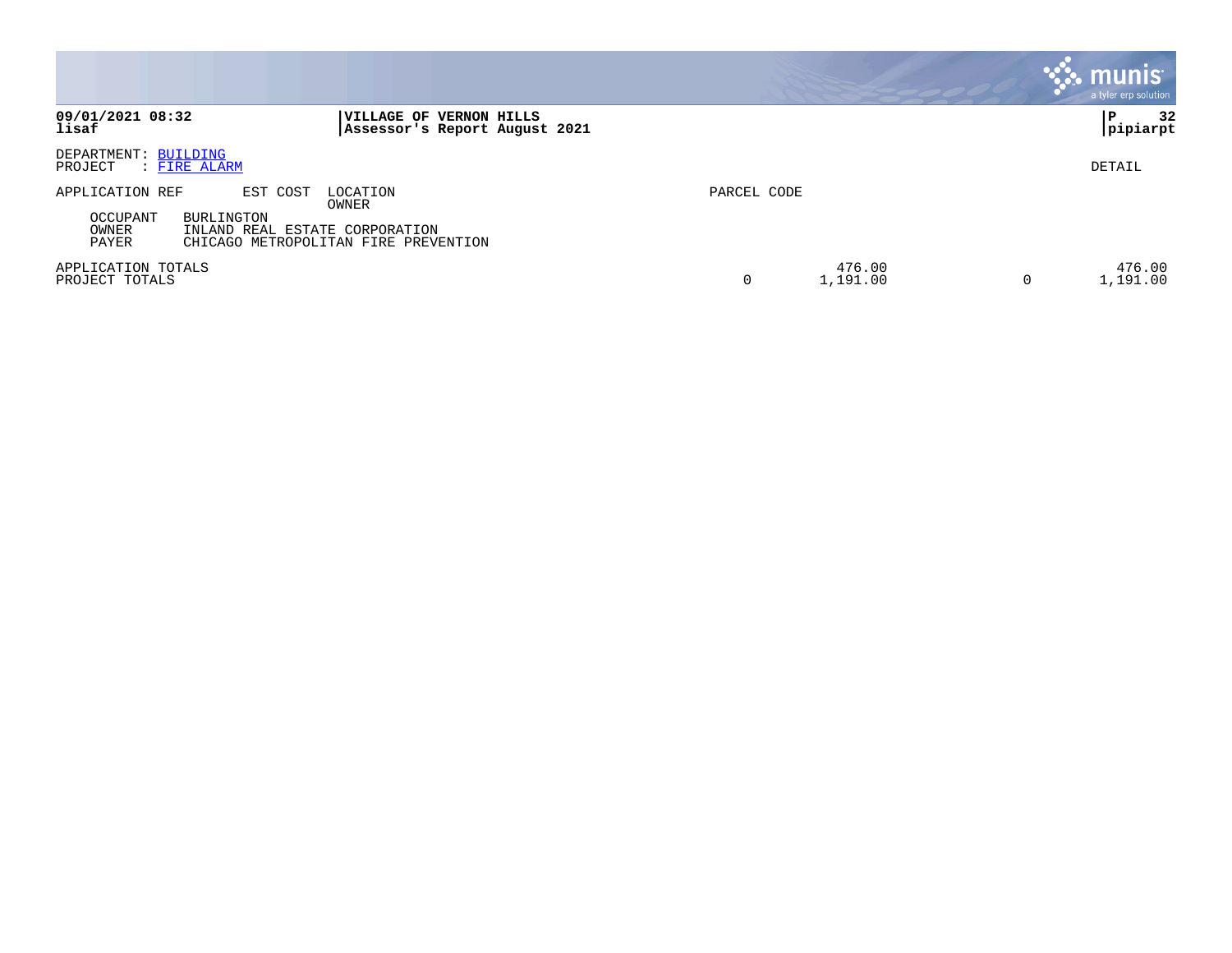|                                                                                                                                                                                                                        |                                                                                                      |                                                                              | munis<br>a tyler erp solution                                         |
|------------------------------------------------------------------------------------------------------------------------------------------------------------------------------------------------------------------------|------------------------------------------------------------------------------------------------------|------------------------------------------------------------------------------|-----------------------------------------------------------------------|
| 09/01/2021 08:32<br>lisaf                                                                                                                                                                                              | VILLAGE OF VERNON HILLS<br>Assessor's Report August 2021                                             |                                                                              | ΙP<br>33<br> pipiarpt                                                 |
| DEPARTMENT: BUILDING<br>: FIRE SPRINKLER<br>PROJECT                                                                                                                                                                    |                                                                                                      |                                                                              | DETAIL                                                                |
| APPLICATION REF                                                                                                                                                                                                        | EST COST LOCATION<br>OWNER                                                                           | PARCEL CODE                                                                  |                                                                       |
| 7316<br>700,000                                                                                                                                                                                                        | 555 LAKEVIEW PKY<br>AMERICAN MULTI-CINEMA, INC                                                       | 1504201049                                                                   |                                                                       |
| PERMIT NUMBER<br>TYPE<br>MU7657<br>FIRE SPR<br>DESC OF WORK:<br>FIRE SPRINKLER                                                                                                                                         | <b>STATUS</b><br>EST COST<br>ISSUED EXPIRES<br>700,000 08/17/21 08/17/22<br>ISSUED                   | PERMITS 08/01/21 - 08/31/21<br>EST VALUE<br>FEES<br>16,220.00<br>$\mathbf 0$ | PERMITS YEAR TO DATE<br>EST VALUE<br>FEES<br>$\mathbf 0$<br>16,220.00 |
| PARTIES INVOLVED:<br>APPLICANT NOVA FIRE PROTECTION<br>FIRE SPRIN NOVA FIRE PROTECTION<br>GC.<br>NOVA FIRE PROTECTION<br>OCCUPANT<br>EVERLEIGH<br>AMERICAN MULTI-CINEMA, INC<br>OWNER<br>NOVA FIRE PROTECTION<br>PAYER |                                                                                                      |                                                                              |                                                                       |
| APPLICATION TOTALS                                                                                                                                                                                                     |                                                                                                      | 16,220.00                                                                    | 16,220.00                                                             |
| 7499<br>42,000                                                                                                                                                                                                         | 701 NORTH MILWAUKEE AVE 300<br>INLAND REAL ESTATE CORPORATION                                        | 1503102018                                                                   |                                                                       |
| PERMIT NUMBER<br>TYPE<br>FIRE SPR<br>MU7620<br>DESC OF WORK:<br>FIRE SPRINKLER                                                                                                                                         | <b>STATUS</b><br>EST COST<br>ISSUED EXPIRES<br>42,000 08/10/21 08/10/22<br>ISSUED                    | PERMITS 08/01/21 - 08/31/21<br>EST VALUE<br>FEES<br>0<br>973.00              | PERMITS YEAR TO DATE<br>EST VALUE<br>FEES<br>$\mathbf 0$<br>973.00    |
| PARTIES INVOLVED:<br>APPLICANT METROPOLITAN FIRE PREVENTION CO<br>FIRE SPRIN METROPOLITAN FIRE PREVENTION CO<br>GC.<br><b>BURLINGTON</b><br>OCCUPANT<br>OWNER<br>PAYER                                                 | METROPOLITAN FIRE PREVENTION CO<br>INLAND REAL ESTATE CORPORATION<br>METROPOLITAN FIRE PREVENTION CO |                                                                              |                                                                       |
| APPLICATION TOTALS                                                                                                                                                                                                     |                                                                                                      | 973.00                                                                       | 973.00                                                                |
| 7534<br>9,243                                                                                                                                                                                                          | 658 CUNEO BOULEVARD<br><b>PLACEHOLDER</b>                                                            | 1133215012                                                                   |                                                                       |
| PERMIT NUMBER<br>TYPE<br>MU7703<br>FIRE SPR<br>DESC OF WORK:<br>FIRE SPRINKLERS                                                                                                                                        | <b>STATUS</b><br>EST COST<br>ISSUED EXPIRES<br><b>ISSUED</b><br>9,243 08/23/21 08/23/22              | PERMITS 08/01/21 - 08/31/21<br>EST VALUE<br>FEES<br>$\Omega$<br>250.00       | PERMITS YEAR TO DATE<br>EST VALUE<br>FEES<br>$\Omega$<br>250.00       |
| PARTIES INVOLVED:<br>APPLICANT NOVA FIRE PROTECTION<br>FIRE SPRIN NOVA FIRE PROTECTION<br>GC.<br>NOVA FIRE PROTECTION                                                                                                  |                                                                                                      |                                                                              |                                                                       |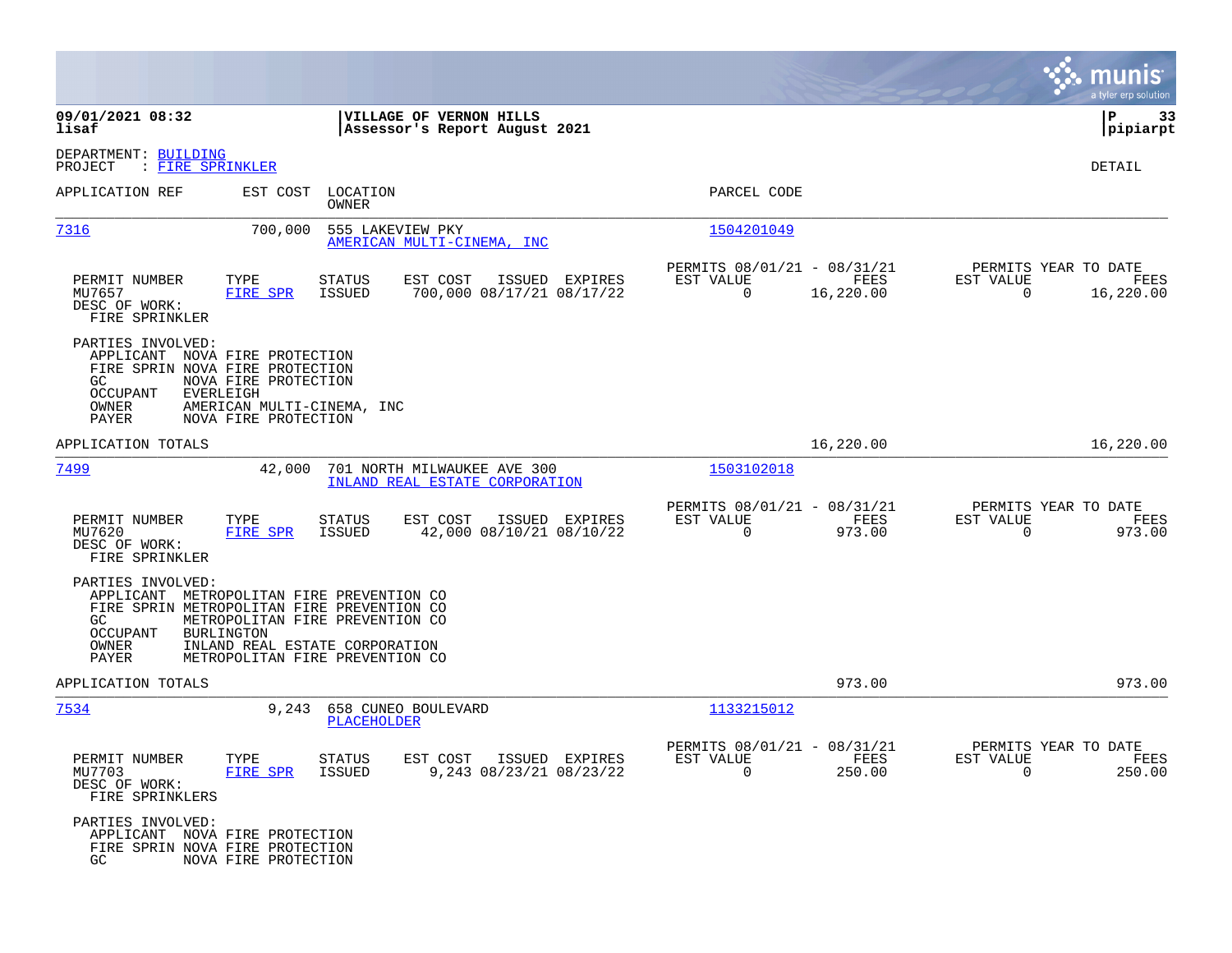|                                                                                                                                |                                                     |                                            |                                                         |                | munis<br>a tyler erp solution                                      |
|--------------------------------------------------------------------------------------------------------------------------------|-----------------------------------------------------|--------------------------------------------|---------------------------------------------------------|----------------|--------------------------------------------------------------------|
| 09/01/2021 08:32<br>lisaf                                                                                                      | VILLAGE OF VERNON HILLS                             | Assessor's Report August 2021              |                                                         |                | ΙP<br>34<br> pipiarpt                                              |
| DEPARTMENT: BUILDING<br>: FIRE SPRINKLER<br>PROJECT                                                                            |                                                     |                                            |                                                         |                | DETAIL                                                             |
| APPLICATION REF                                                                                                                | EST COST<br>LOCATION<br>OWNER                       |                                            | PARCEL CODE                                             |                |                                                                    |
| OWNER<br>PLACEHOLDER<br>PAYER                                                                                                  | NOVA FIRE PROTECTION                                |                                            |                                                         |                |                                                                    |
| APPLICATION TOTALS                                                                                                             |                                                     |                                            |                                                         | 250.00         | 250.00                                                             |
| 7543                                                                                                                           | 10,800<br>1304 MANSION ROAD<br>PLACEHOLDER          |                                            | 1133205105                                              |                |                                                                    |
| PERMIT NUMBER<br>TYPE<br>MU7701<br>FIRE SPR<br>DESC OF WORK:<br>FIRE SPRINKLERS                                                | <b>STATUS</b><br>EST COST<br><b>ISSUED</b>          | ISSUED EXPIRES<br>10,800 08/23/21 08/23/22 | PERMITS 08/01/21 - 08/31/21<br>EST VALUE<br>$\mathbf 0$ | FEES<br>250.00 | PERMITS YEAR TO DATE<br>EST VALUE<br>FEES<br>0<br>250.00           |
| PARTIES INVOLVED:<br>APPLICANT NOVA FIRE PROTECTION<br>FIRE SPRIN NOVA FIRE PROTECTION<br>GC.<br>OWNER<br>PLACEHOLDER<br>PAYER | NOVA FIRE PROTECTION<br>NOVA FIRE PROTECTION        |                                            |                                                         |                |                                                                    |
| APPLICATION TOTALS                                                                                                             |                                                     |                                            |                                                         | 250.00         | 250.00                                                             |
| 7544                                                                                                                           | 11,651<br>663 MARSHALL STREET<br><b>PLACEHOLDER</b> |                                            | 1133215005                                              |                |                                                                    |
| PERMIT NUMBER<br>TYPE<br>MU7700<br>FIRE SPR<br>DESC OF WORK:<br>FIRE SPRINKLERS                                                | <b>STATUS</b><br>EST COST<br>ISSUED                 | ISSUED EXPIRES<br>11,651 08/23/21 08/23/22 | PERMITS 08/01/21 - 08/31/21<br>EST VALUE<br>$\mathbf 0$ | FEES<br>250.00 | PERMITS YEAR TO DATE<br>EST VALUE<br>FEES<br>$\mathbf 0$<br>250.00 |
| PARTIES INVOLVED:<br>APPLICANT NOVA FIRE PROTECTION<br>FIRE SPRIN NOVA FIRE PROTECTION<br>GC<br>OWNER<br>PLACEHOLDER<br>PAYER  | NOVA FIRE PROTECTION<br>NOVA FIRE PROTECTION        |                                            |                                                         |                |                                                                    |
| APPLICATION TOTALS                                                                                                             |                                                     |                                            |                                                         | 250.00         | 250.00                                                             |
| 7572                                                                                                                           | 15,000<br>451 WOODLAND CHASE LANE<br>PLACEHOLDER    |                                            | 1516106016                                              |                |                                                                    |
| PERMIT NUMBER<br>TYPE<br>MU7702<br>FIRE SPR<br>DESC OF WORK:<br>FIRE SPRINKLERS                                                | STATUS<br>EST COST<br><b>ISSUED</b>                 | ISSUED EXPIRES<br>15,000 08/23/21 08/23/22 | PERMITS 08/01/21 - 08/31/21<br>EST VALUE<br>$\mathbf 0$ | FEES<br>575.00 | PERMITS YEAR TO DATE<br>EST VALUE<br>FEES<br>575.00<br>0           |
| PARTIES INVOLVED:<br>APPLICANT NOVA FIRE PROTECTION                                                                            |                                                     |                                            |                                                         |                |                                                                    |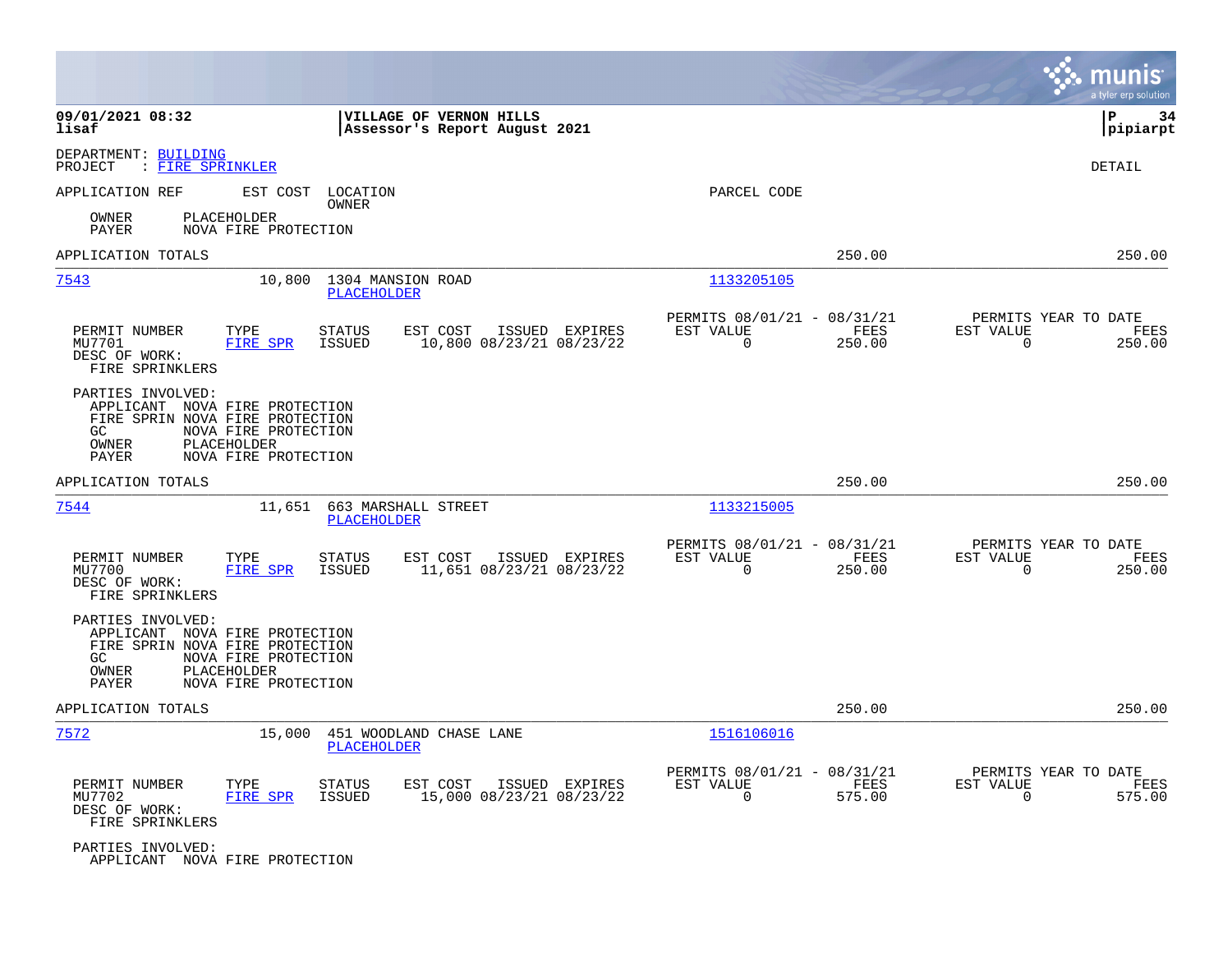|                                                                                                                                                                             |                               |             |                     | <b>munis</b><br>a tyler erp solution |
|-----------------------------------------------------------------------------------------------------------------------------------------------------------------------------|-------------------------------|-------------|---------------------|--------------------------------------|
| 09/01/2021 08:32<br>VILLAGE OF VERNON HILLS<br>lisaf                                                                                                                        | Assessor's Report August 2021 |             |                     | 35<br>P<br> pipiarpt                 |
| DEPARTMENT: BUILDING<br>: FIRE SPRINKLER<br>PROJECT                                                                                                                         |                               |             |                     | DETAIL                               |
| APPLICATION REF<br>EST COST<br>LOCATION<br>OWNER<br>FIRE SPRIN NOVA FIRE PROTECTION<br>GC.<br>NOVA FIRE PROTECTION<br>OWNER<br>PLACEHOLDER<br>NOVA FIRE PROTECTION<br>PAYER |                               | PARCEL CODE |                     |                                      |
| APPLICATION TOTALS<br>PROJECT TOTALS                                                                                                                                        |                               |             | 575.00<br>18,518.00 | 575.00<br>18,518.00                  |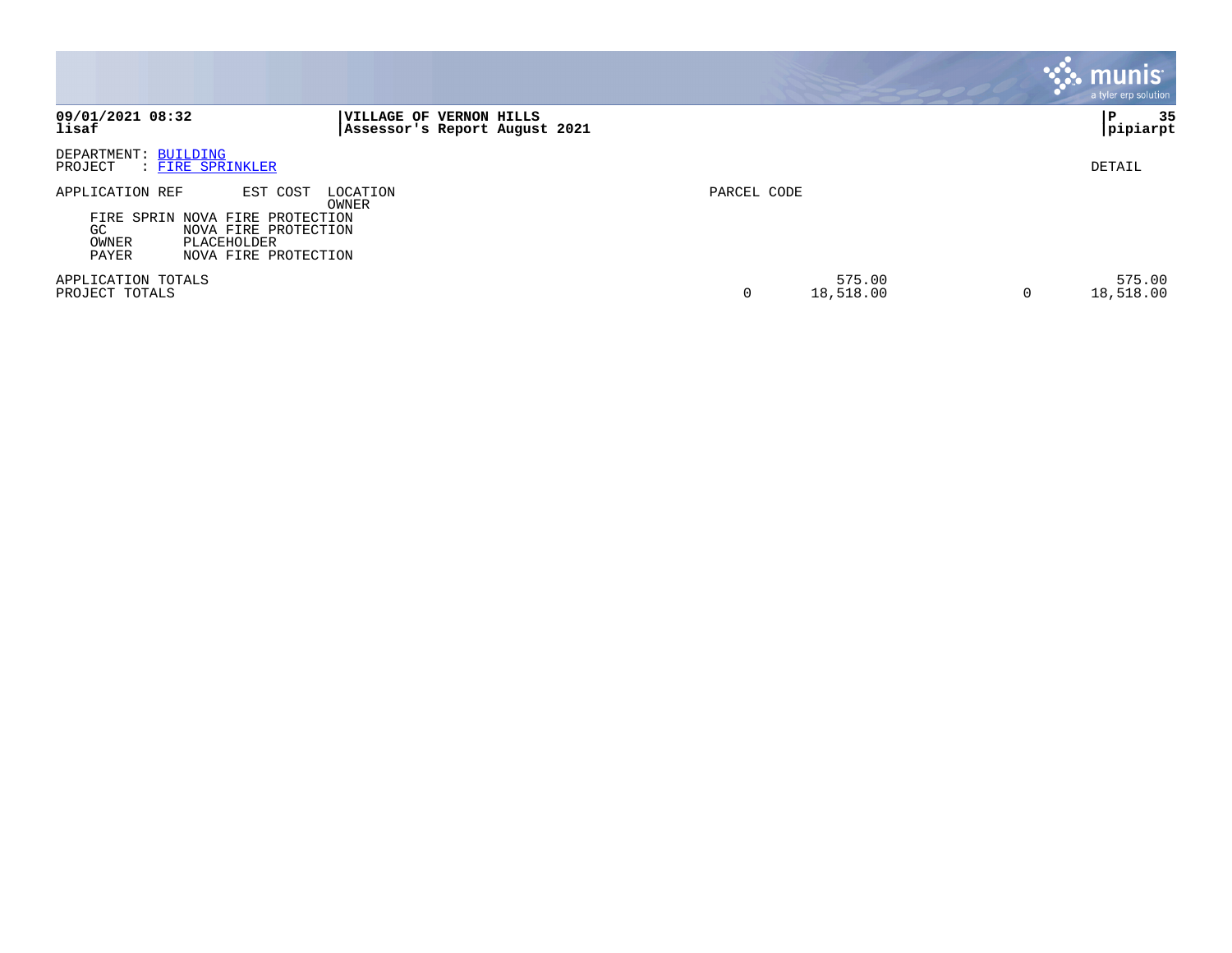|                                                                              |                           |                                                                                                                            |                                                          |                |                                                      |                 |                       | munis<br>a tyler erp solution         |
|------------------------------------------------------------------------------|---------------------------|----------------------------------------------------------------------------------------------------------------------------|----------------------------------------------------------|----------------|------------------------------------------------------|-----------------|-----------------------|---------------------------------------|
| 09/01/2021 08:32<br>lisaf                                                    |                           |                                                                                                                            | VILLAGE OF VERNON HILLS<br>Assessor's Report August 2021 |                |                                                      |                 |                       | P<br>36<br> pipiarpt                  |
| DEPARTMENT: BUILDING<br>: LAWN SPRINKLER<br>PROJECT                          |                           |                                                                                                                            |                                                          |                |                                                      |                 |                       | <b>DETAIL</b>                         |
| APPLICATION REF                                                              | EST COST                  | LOCATION<br>OWNER                                                                                                          |                                                          |                | PARCEL CODE                                          |                 |                       |                                       |
| 7636                                                                         | 5,000                     | 652 INSULL DRIVE<br>PLACEHOLDER                                                                                            |                                                          |                | 1133216013                                           |                 |                       |                                       |
| PERMIT NUMBER<br>MU7673<br>DESC OF WORK:<br>LAWN SPRINKLERS                  | TYPE<br>LAWN IRRIG ISSUED | STATUS                                                                                                                     | EST COST<br>5,000 08/20/21 08/20/22                      | ISSUED EXPIRES | PERMITS 08/01/21 - 08/31/21<br>EST VALUE<br>$\Omega$ | FEES<br>50.00   | EST VALUE<br>$\Omega$ | PERMITS YEAR TO DATE<br>FEES<br>50.00 |
| PARTIES INVOLVED:<br>APPLICANT<br>GC<br>PLACEHOLDER<br>OWNER<br><b>PAYER</b> |                           | D & D LANDSCAPE AND SPRINKLER SERVICES<br>D & D LANDSCAPE AND SPRINKLER SERVICES<br>D & D LANDSCAPE AND SPRINKLER SERVICES |                                                          |                |                                                      |                 |                       |                                       |
| APPLICATION TOTALS                                                           |                           |                                                                                                                            |                                                          |                |                                                      | 50.00           |                       | 50.00                                 |
| 7666                                                                         | 5,400                     | 533 COUNCIL CIRCLE<br><b>PLACEHOLDER</b>                                                                                   |                                                          |                | 1133213009                                           |                 |                       |                                       |
| PERMIT NUMBER<br>MU7713<br>DESC OF WORK:<br>LAWN SPRINKLERS                  | TYPE<br>LAWN IRRIG ISSUED | <b>STATUS</b>                                                                                                              | EST COST<br>5,400 08/26/21 08/26/22                      | ISSUED EXPIRES | PERMITS 08/01/21 - 08/31/21<br>EST VALUE<br>$\Omega$ | FEES<br>54.00   | EST VALUE<br>$\Omega$ | PERMITS YEAR TO DATE<br>FEES<br>54.00 |
| PARTIES INVOLVED:<br>APPLICANT<br>GC<br>OWNER<br>PLACEHOLDER<br><b>PAYER</b> |                           | D & D LANDSCAPE AND SPRINKLER SERVICES<br>D & D LANDSCAPE AND SPRINKLER SERVICES<br>D & D LANDSCAPE AND SPRINKLER SERVICES |                                                          |                |                                                      |                 |                       |                                       |
| APPLICATION TOTALS<br>PROJECT TOTALS                                         |                           |                                                                                                                            |                                                          |                | $\Omega$                                             | 54.00<br>104.00 | $\Omega$              | 54.00<br>104.00                       |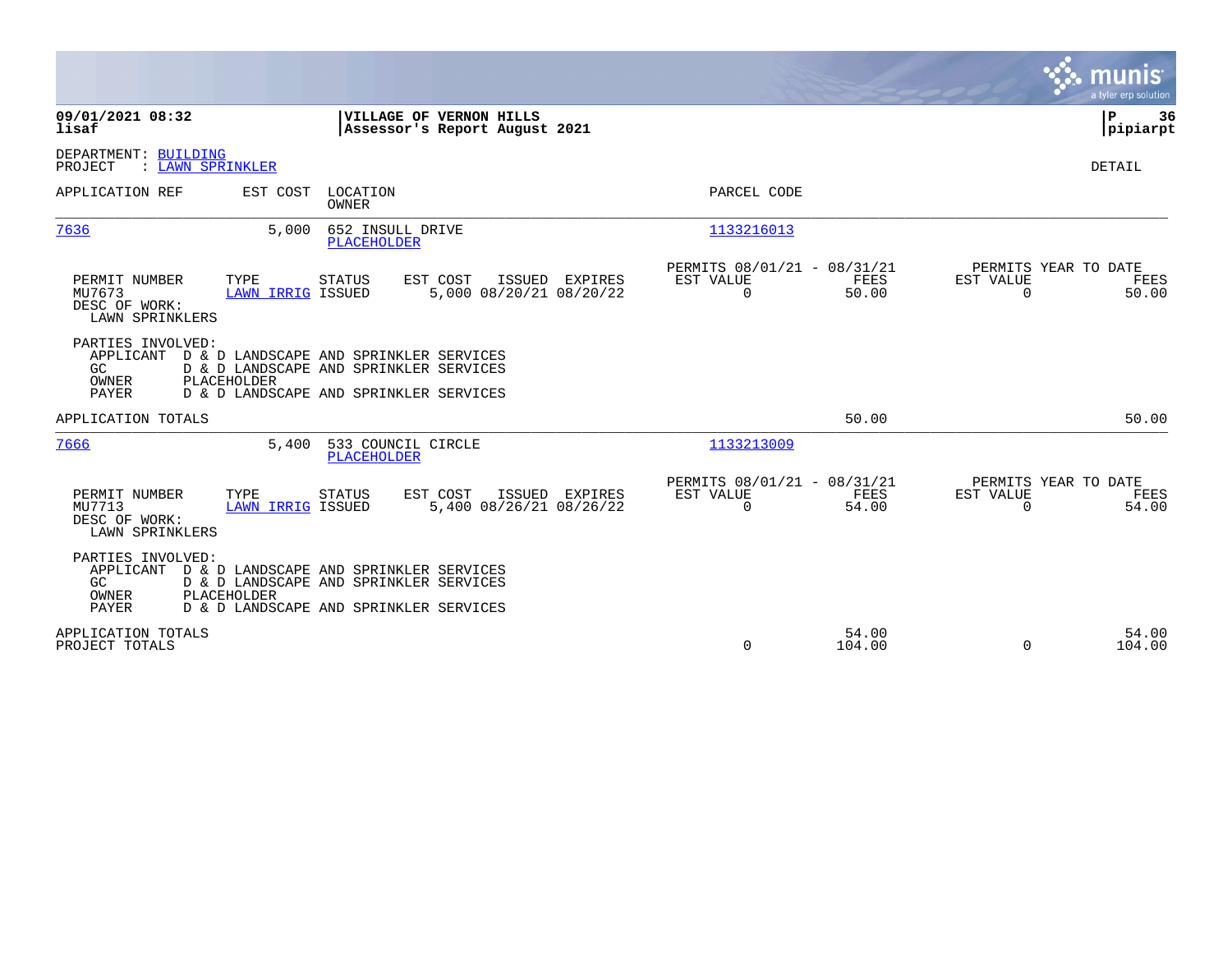|                                                                                                                                                                                      |                                                                                               | <b>munis</b><br>a tyler erp solution                                              |
|--------------------------------------------------------------------------------------------------------------------------------------------------------------------------------------|-----------------------------------------------------------------------------------------------|-----------------------------------------------------------------------------------|
| 09/01/2021 08:32<br><b>VILLAGE OF</b><br>lisaf                                                                                                                                       | <b>VERNON HILLS</b><br>Assessor's Report August 2021                                          | 37<br>P<br> pipiarpt                                                              |
| DEPARTMENT: BUILDING<br>PROJECT<br>: MECHANICAL HOOD                                                                                                                                 |                                                                                               | DETAIL                                                                            |
| APPLICATION REF<br>EST COST<br>LOCATION<br>OWNER                                                                                                                                     | PARCEL CODE                                                                                   |                                                                                   |
| 6792<br>5,800<br>294 EAST TOWNLINE RD<br>BUCHANAN ENERGY (N), LLC                                                                                                                    | 1133302066                                                                                    |                                                                                   |
| EST COST<br>PERMIT NUMBER<br>TYPE<br>STATUS<br>MU7639<br>MECH HOOD<br>COMPLT<br>DESC OF WORK:<br>MECHANICAL HOOD                                                                     | PERMITS 08/01/21 - 08/31/21<br>ISSUED<br>EXPIRES<br>EST VALUE<br>5,800 08/12/21 08/18/22<br>0 | PERMITS YEAR TO DATE<br>EST VALUE<br>FEES<br>FEES<br>755.00<br>755.00<br>$\Omega$ |
| PARTIES INVOLVED:<br>APPLICANT<br>CESO INC<br>GC.<br>SOUTHWEST MECHANICAL INC<br>BUCKY'S MOBIL<br>OCCUPANT<br>OWNER<br>BUCHANAN ENERGY (N), LLC<br>PAYER<br>SOUTHWEST MECHANICAL INC |                                                                                               |                                                                                   |
| APPLICATION TOTALS<br>PROJECT TOTALS                                                                                                                                                 | 0                                                                                             | 755.00<br>755.00<br>755.00<br>$\Omega$<br>755.00                                  |

 $\mathcal{L}^{\text{max}}$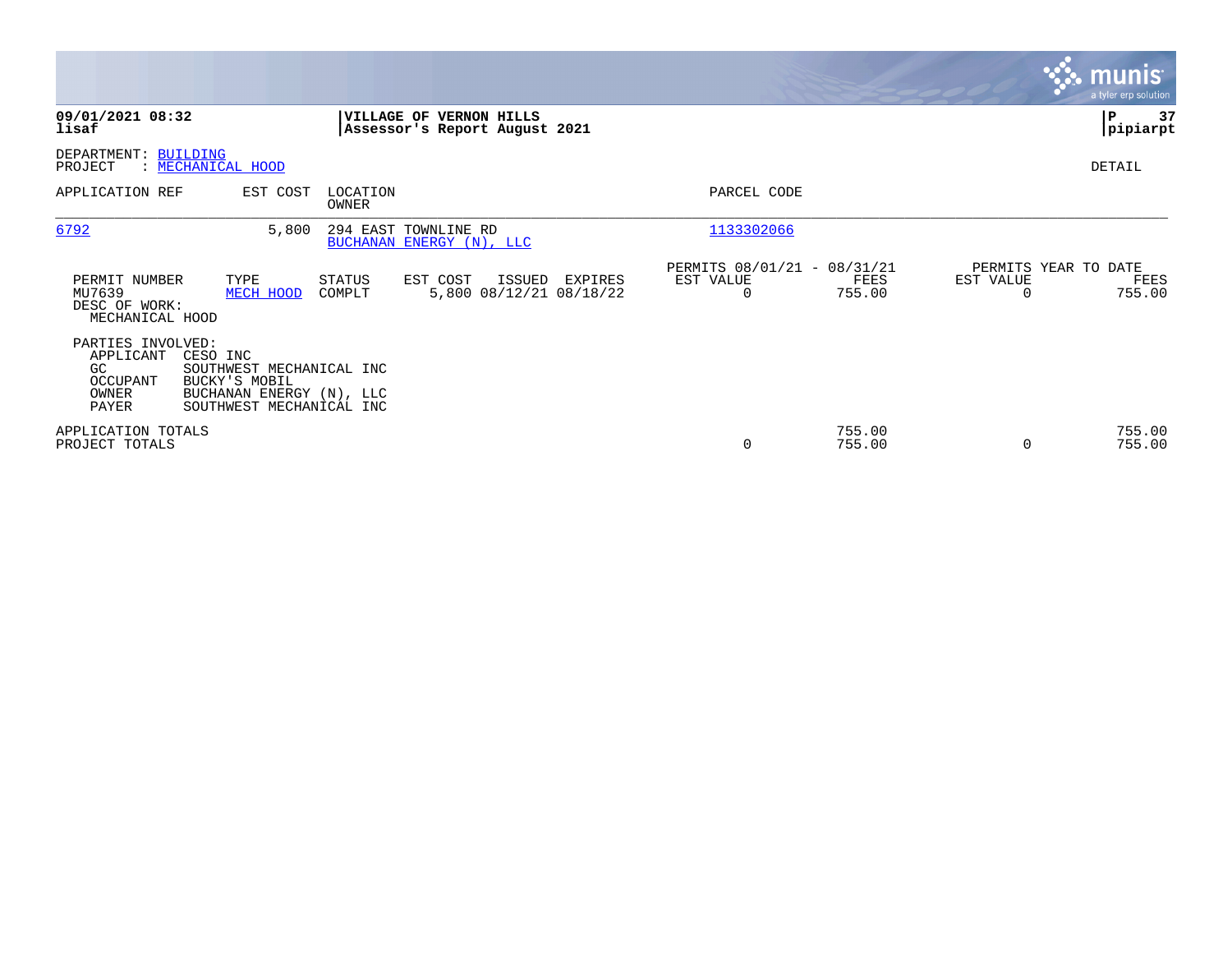|                                                                                                                     |                                                                                                                                         |                          |                                                          |                |                                               |                       |                          | munis<br>a tyler erp solution          |
|---------------------------------------------------------------------------------------------------------------------|-----------------------------------------------------------------------------------------------------------------------------------------|--------------------------|----------------------------------------------------------|----------------|-----------------------------------------------|-----------------------|--------------------------|----------------------------------------|
| 09/01/2021 08:32<br>lisaf                                                                                           |                                                                                                                                         |                          | VILLAGE OF VERNON HILLS<br>Assessor's Report August 2021 |                |                                               |                       |                          | ΙP<br>38<br> pipiarpt                  |
| DEPARTMENT: BUILDING<br>PROJECT                                                                                     | : MISC COMMERCIAL                                                                                                                       |                          |                                                          |                |                                               |                       |                          | DETAIL                                 |
| APPLICATION REF                                                                                                     | EST COST                                                                                                                                | LOCATION<br><b>OWNER</b> |                                                          |                | PARCEL CODE                                   |                       |                          |                                        |
| 7395                                                                                                                | 60,000                                                                                                                                  | VAN VLISSINGEN & CO      | 780 CORPORATE WOODS PKY                                  |                | 1509401065                                    |                       |                          |                                        |
| PERMIT NUMBER<br>MU7640<br>DESC OF WORK:<br>RACKING                                                                 | TYPE<br>MISC COMM                                                                                                                       | <b>STATUS</b><br>ISSUED  | EST COST<br>60,000 08/13/21 08/13/22                     | ISSUED EXPIRES | PERMITS 08/01/21 - 08/31/21<br>EST VALUE<br>0 | <b>FEES</b><br>930.00 | EST VALUE<br>$\mathbf 0$ | PERMITS YEAR TO DATE<br>FEES<br>930.00 |
| PARTIES INVOLVED:<br>APPLICANT COLLINS CONSTRUCTION SERV<br>GC.<br>MISCELLANE EQUIPMENT DEPOT LTD<br>OWNER<br>PAYER | COLLINS CONSTRUCTION SERV<br>VAN VLISSINGEN & CO<br>COLLINS CONSTRUCTION SERV                                                           |                          |                                                          |                |                                               |                       |                          |                                        |
| APPLICATION TOTALS                                                                                                  |                                                                                                                                         |                          |                                                          |                |                                               | 930.00                |                          | 930.00                                 |
| 7504                                                                                                                | 30,000                                                                                                                                  | 0 DARLING DRIVE          | CP LOGISTICS VERNON HILLS, LLC                           |                | 1510300002                                    |                       |                          |                                        |
| PERMIT NUMBER<br>MU7594<br>DESC OF WORK:<br>POND AERATOR                                                            | TYPE<br>MISC COMM                                                                                                                       | <b>STATUS</b><br>ISSUED  | EST COST<br>30,000 08/03/21 08/03/22                     | ISSUED EXPIRES | PERMITS 08/01/21 - 08/31/21<br>EST VALUE<br>0 | FEES<br>300.00        | EST VALUE<br>$\Omega$    | PERMITS YEAR TO DATE<br>FEES<br>300.00 |
| PARTIES INVOLVED:<br>APPLICANT<br>GC.<br>OCCUPANT<br>OWNER<br><b>PAYER</b>                                          | ABCO ELECTRICAL CONSTRUCTION<br>ALSTON<br>SOUTHLAKE INDUSTRIAL CENTER<br>CP LOGISTICS VERNON HILLS, LLC<br>ABCO ELECTRICAL CONSTRUCTION |                          |                                                          |                |                                               |                       |                          |                                        |
| APPLICATION TOTALS<br>PROJECT TOTALS                                                                                |                                                                                                                                         |                          |                                                          |                | 0                                             | 300.00<br>1,230.00    | $\Omega$                 | 300.00<br>1,230.00                     |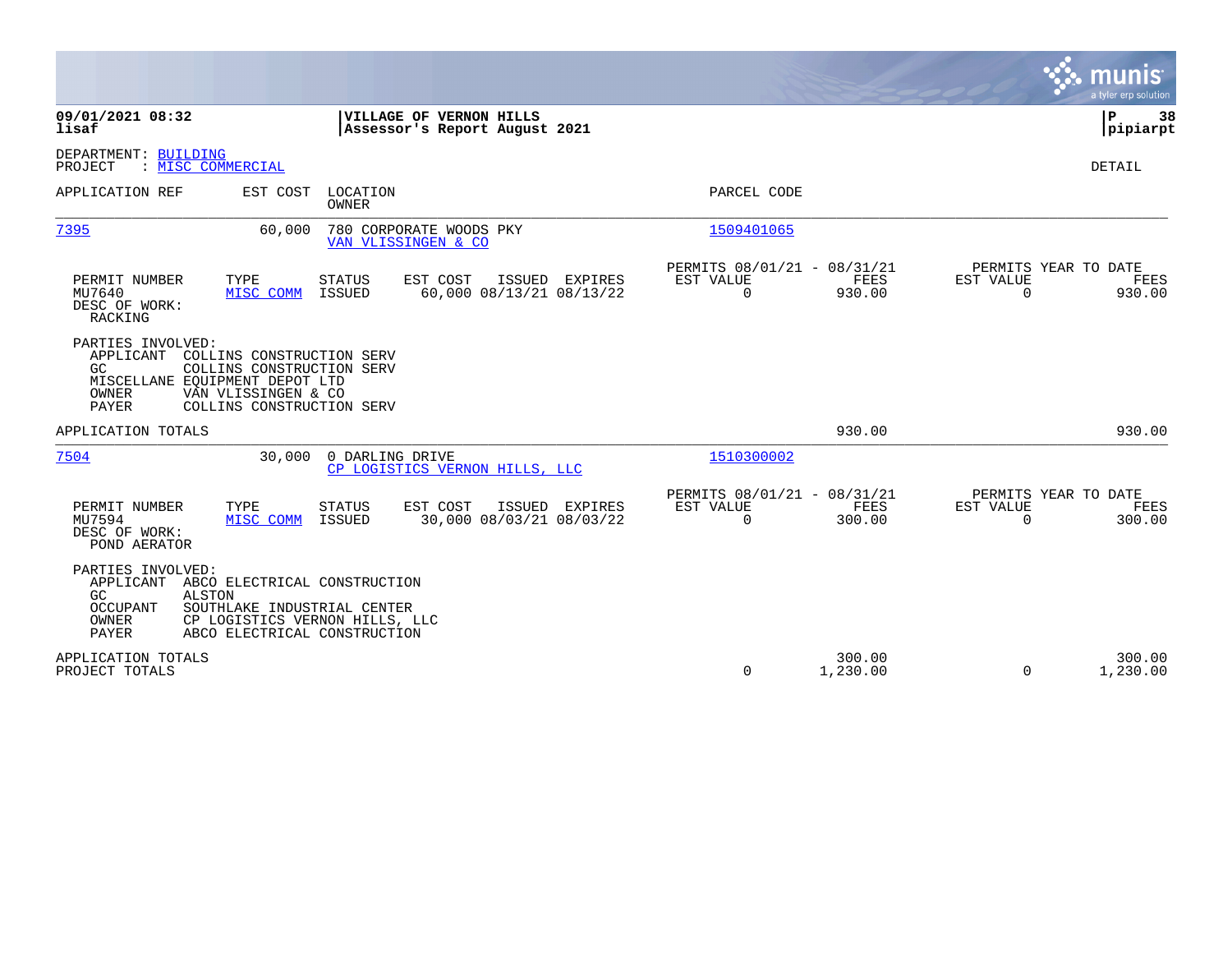|                                                                                                                                                                               |                                                                                          |                                                                           | munis<br>a tyler erp solution                                      |
|-------------------------------------------------------------------------------------------------------------------------------------------------------------------------------|------------------------------------------------------------------------------------------|---------------------------------------------------------------------------|--------------------------------------------------------------------|
| 09/01/2021 08:32<br>lisaf                                                                                                                                                     | VILLAGE OF VERNON HILLS<br>Assessor's Report August 2021                                 |                                                                           | l P<br>-39<br> pipiarpt                                            |
| DEPARTMENT: BUILDING<br>: MIS ELEC RESIDENTIAL<br>PROJECT                                                                                                                     |                                                                                          |                                                                           | DETAIL                                                             |
| APPLICATION REF                                                                                                                                                               | EST COST LOCATION<br><b>OWNER</b>                                                        | PARCEL CODE                                                               |                                                                    |
| <u>7430</u><br>25,520                                                                                                                                                         | 1107 GRANT PL<br>FERNANDO GODOY                                                          | 1132203003                                                                |                                                                    |
| PERMIT NUMBER<br>TYPE<br>ELEC RES<br>MU7652<br>DESC OF WORK:<br>SOLAR PANELS                                                                                                  | <b>STATUS</b><br>EST COST<br>ISSUED EXPIRES<br><b>ISSUED</b><br>25,520 08/17/21 08/17/22 | PERMITS 08/01/21 - 08/31/21<br>EST VALUE<br>FEES<br>$\mathbf 0$<br>255.20 | PERMITS YEAR TO DATE<br>EST VALUE<br>FEES<br>$\mathbf 0$<br>255.20 |
| PARTIES INVOLVED:<br>APPLICANT<br>SUNRUN INSTALLATION SERVICES<br>ELECTRICIA SUNRUN INSTALLATION SERVICES<br>FERNANDO GODOY<br>OWNER<br>PAYER<br>SUNRUN INSTALLATION SERVICES |                                                                                          |                                                                           |                                                                    |
| APPLICATION TOTALS                                                                                                                                                            |                                                                                          | 255.20                                                                    | 255.20                                                             |
| 7539                                                                                                                                                                          | 1,250 356 COLONIAL DR<br>VISHAL AGRAWAL                                                  | 1128111004                                                                |                                                                    |
| PERMIT NUMBER<br>TYPE<br>MU7596<br><b>ELEC RES</b><br>DESC OF WORK:<br>CAR CHARGER                                                                                            | EST COST<br>ISSUED EXPIRES<br>STATUS<br>COMPLT<br>1,250 08/03/21 08/16/22                | PERMITS 08/01/21 - 08/31/21<br>EST VALUE<br>FEES<br>$\Omega$<br>30.00     | PERMITS YEAR TO DATE<br>EST VALUE<br>FEES<br>0<br>30.00            |
| PARTIES INVOLVED:<br>APPLICANT VISHAL AGRAWAL<br>ELECTRICIA ZENITH ELECTRIC<br>VISHAL AGRAWAL<br>OWNER<br>PAYER<br>VISHAL AGRAWAL                                             |                                                                                          |                                                                           |                                                                    |
| APPLICATION TOTALS                                                                                                                                                            |                                                                                          | 30.00                                                                     | 30.00                                                              |
| 7569<br>1,875                                                                                                                                                                 | 111 LANCASTER PL<br>BRANKO & OLGA JUKOVICH                                               | 1132408040                                                                |                                                                    |
| PERMIT NUMBER<br>TYPE<br>MU7609<br>ELEC RES<br>DESC OF WORK:<br>ELECTRICAL PANEL REPLACEMENT                                                                                  | EST COST<br>ISSUED EXPIRES<br>STATUS<br>1,875 08/05/21 08/12/22<br><b>ISSUED</b>         | PERMITS 08/01/21 - 08/31/21<br>EST VALUE<br>FEES<br>0<br>50.00            | PERMITS YEAR TO DATE<br>EST VALUE<br>FEES<br>$\mathbf 0$<br>50.00  |
| PARTIES INVOLVED:<br>APPLICANT EXON ELECTRIC INC<br>ELECTRICIA EXON ELECTRIC INC<br>OWNER<br>BRANKO & OLGA JUKOVICH<br>PAYER<br>EXON ELECTRIC INC                             |                                                                                          |                                                                           |                                                                    |
| APPLICATION TOTALS                                                                                                                                                            |                                                                                          | 50.00                                                                     | 50.00                                                              |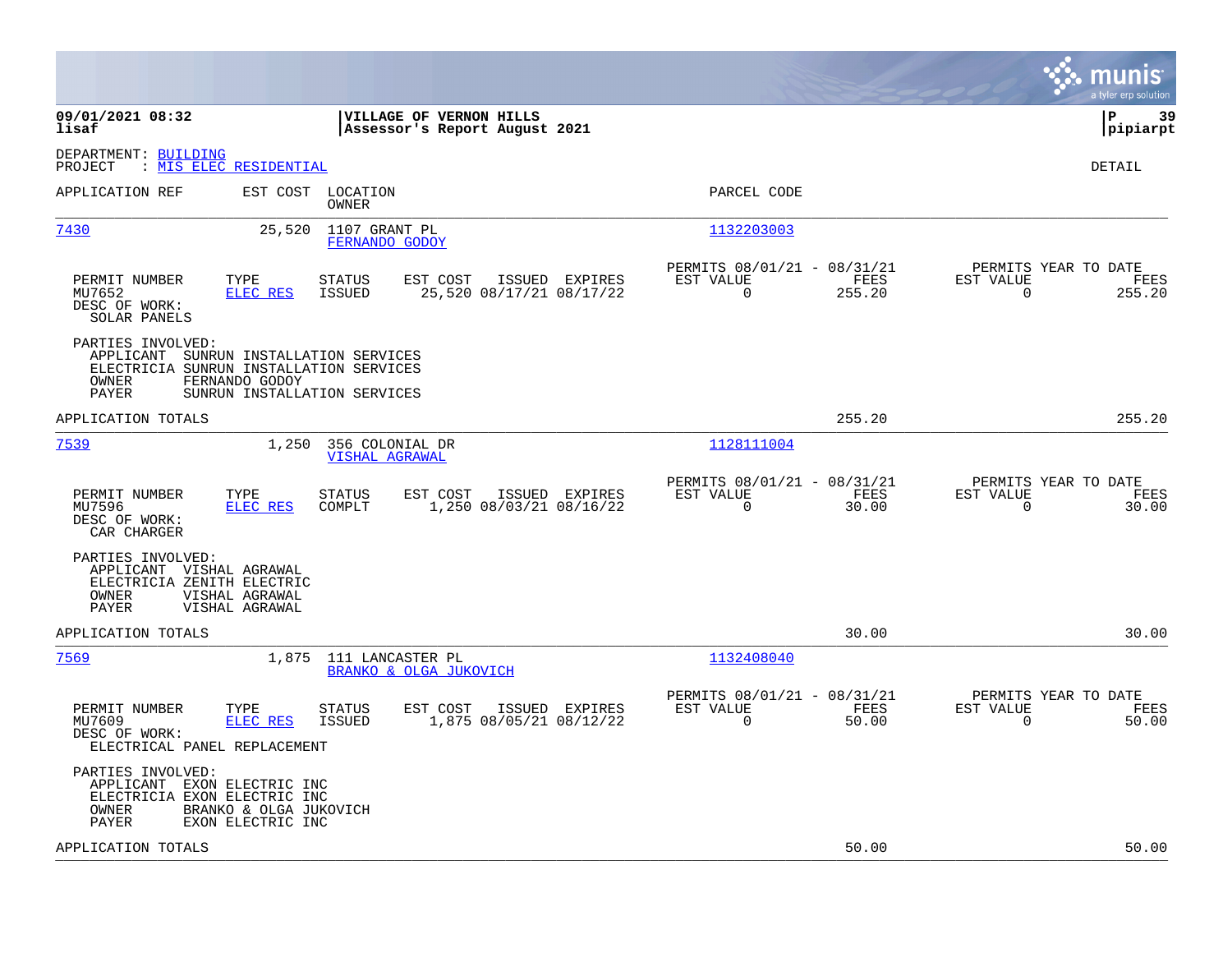|                                                                                                                          |                                                                                       |                                         |                                                                                                                       |        |                                            |                                               |                 |                          | munis<br>a tyler erp solution          |
|--------------------------------------------------------------------------------------------------------------------------|---------------------------------------------------------------------------------------|-----------------------------------------|-----------------------------------------------------------------------------------------------------------------------|--------|--------------------------------------------|-----------------------------------------------|-----------------|--------------------------|----------------------------------------|
| 09/01/2021 08:32<br>lisaf<br>7616                                                                                        | 16,445                                                                                |                                         | <b>VILLAGE OF VERNON HILLS</b><br>Assessor's Report August 2021<br>504 TORREY PINES WAY<br>MR. & MRS. MICHAEL TOMBACK |        |                                            | 1132105006                                    |                 |                          | P<br>40<br> pipiarpt                   |
| PERMIT NUMBER                                                                                                            | TYPE                                                                                  | STATUS                                  | EST COST                                                                                                              | ISSUED | EXPIRES                                    | PERMITS 08/01/21 - 08/31/21<br>EST VALUE      | FEES            | EST VALUE                | PERMITS YEAR TO DATE<br>FEES           |
| DEPARTMENT: BUILDING<br>PROJECT                                                                                          | : MIS ELEC RESIDENTIAL                                                                |                                         |                                                                                                                       |        |                                            |                                               |                 |                          | DETAIL                                 |
| APPLICATION REF                                                                                                          |                                                                                       | EST COST LOCATION                       |                                                                                                                       |        |                                            | PARCEL CODE                                   |                 |                          |                                        |
| MU7706<br>DESC OF WORK:<br>SOLAR PANELS                                                                                  | ELEC RES                                                                              | OWNER<br>ISSUED                         |                                                                                                                       |        | 16,445 08/26/21 08/26/22                   | $\mathsf{O}$                                  | 164.45          | $\Omega$                 | 164.45                                 |
| PARTIES INVOLVED:<br>APPLICANT VIVINT SOLAR DEVELOPEMENT<br>ELECTRICIA VIVINT SOLAR DEVELOPEMENT<br>GC<br>OWNER<br>PAYER | VIVINT SOLAR DEVELOPEMENT<br>MR. & MRS. MICHAEL TOMBACK<br>VIVINT SOLAR DEVELOPEMENT  |                                         |                                                                                                                       |        |                                            |                                               |                 |                          |                                        |
| APPLICATION TOTALS                                                                                                       |                                                                                       |                                         |                                                                                                                       |        |                                            |                                               | 164.45          |                          | 164.45                                 |
| 7633                                                                                                                     |                                                                                       | 10,725 9 MONTEREY DR                    | BRIAN & CINDY COLLIER                                                                                                 |        |                                            | 1505415003                                    |                 |                          |                                        |
| PERMIT NUMBER<br>MU7718<br>DESC OF WORK:<br>SOLAR PANELS                                                                 | TYPE<br>ELEC RES                                                                      | <b>STATUS</b><br>ISSUED                 | EST COST                                                                                                              |        | ISSUED EXPIRES<br>10,725 08/30/21 08/30/22 | PERMITS 08/01/21 - 08/31/21<br>EST VALUE<br>0 | FEES<br>107.25  | EST VALUE<br>$\mathbf 0$ | PERMITS YEAR TO DATE<br>FEES<br>107.25 |
| PARTIES INVOLVED:<br>APPLICANT<br>ELECTRICIA SUNRUN INSTALLATION SERVICES<br>OWNER<br><b>PAYER</b>                       | SUNRUN INSTALLATION SERVICES<br>BRIAN & CINDY COLLIER<br>SUNRUN INSTALLATION SERVICES |                                         |                                                                                                                       |        |                                            |                                               |                 |                          |                                        |
| APPLICATION TOTALS                                                                                                       |                                                                                       |                                         |                                                                                                                       |        |                                            |                                               | 107.25          |                          | 107.25                                 |
| 7643                                                                                                                     | 1,300                                                                                 | 249 SOUTHFIELD DR<br>ZAKARY P KURZAWSKI |                                                                                                                       |        |                                            | 1506402005                                    |                 |                          |                                        |
| PERMIT NUMBER<br>MU7679<br>DESC OF WORK:<br>CAR CHARGER                                                                  | TYPE<br><b>ELEC RES</b>                                                               | STATUS<br>ISSUED                        | EST COST                                                                                                              |        | ISSUED EXPIRES<br>1,300 08/23/21 08/23/22  | PERMITS 08/01/21 - 08/31/21<br>EST VALUE<br>0 | FEES<br>30.00   | EST VALUE<br>$\Omega$    | PERMITS YEAR TO DATE<br>FEES<br>30.00  |
| PARTIES INVOLVED:<br>APPLICANT IKON ELECTRIC<br>ELECTRICIA IKON ELECTRIC<br>OWNER<br>PAYER                               | ZAKARY P KURZAWSKI<br>IKON ELECTRIC                                                   |                                         |                                                                                                                       |        |                                            |                                               |                 |                          |                                        |
| APPLICATION TOTALS<br>PROJECT TOTALS                                                                                     |                                                                                       |                                         |                                                                                                                       |        |                                            | $\mathbf 0$                                   | 30.00<br>636.90 | $\overline{0}$           | 30.00<br>636.90                        |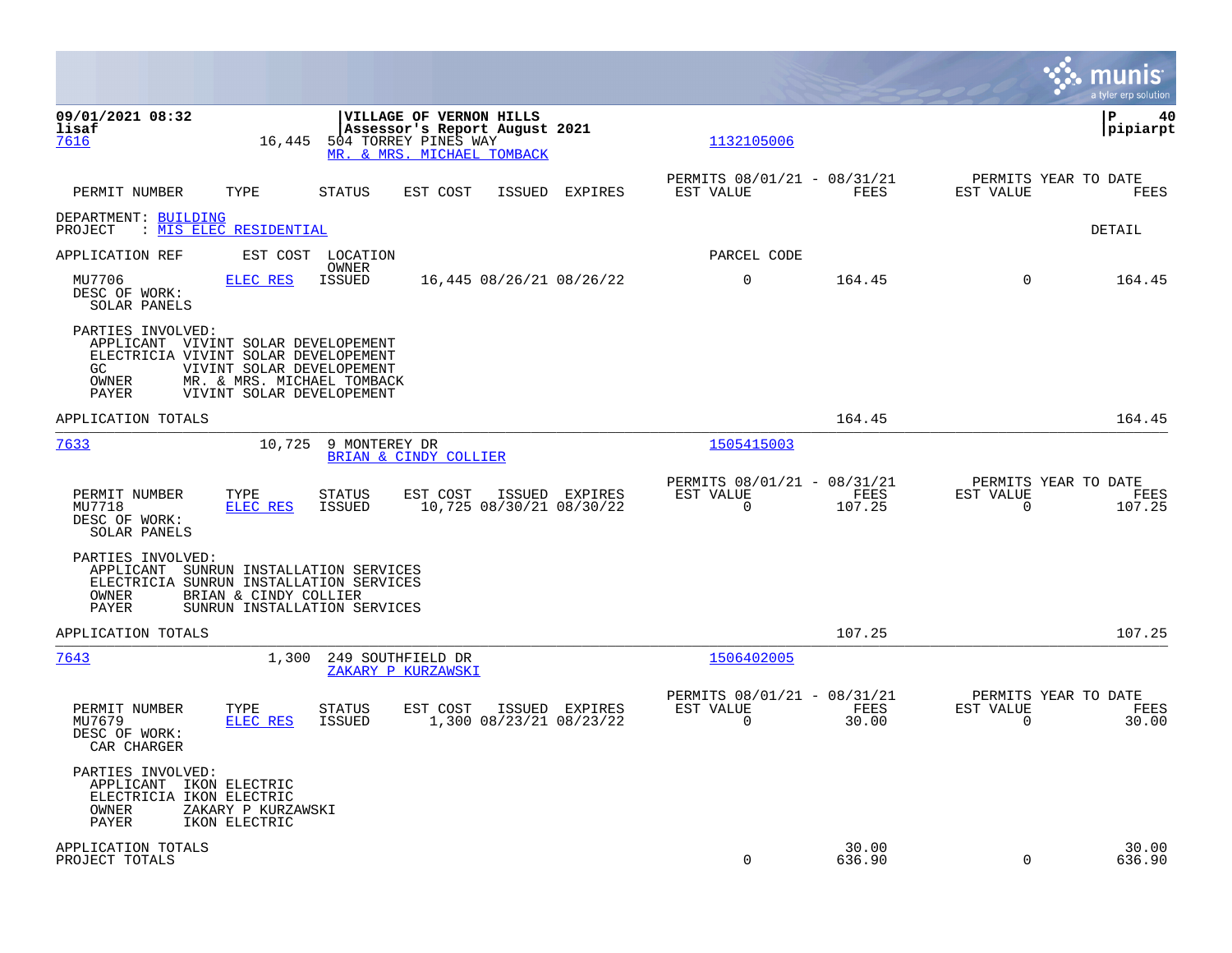**09/01/2021 08:32 |VILLAGE OF VERNON HILLS |P 41 lisaf |Assessor's Report August 2021 |pipiarpt**

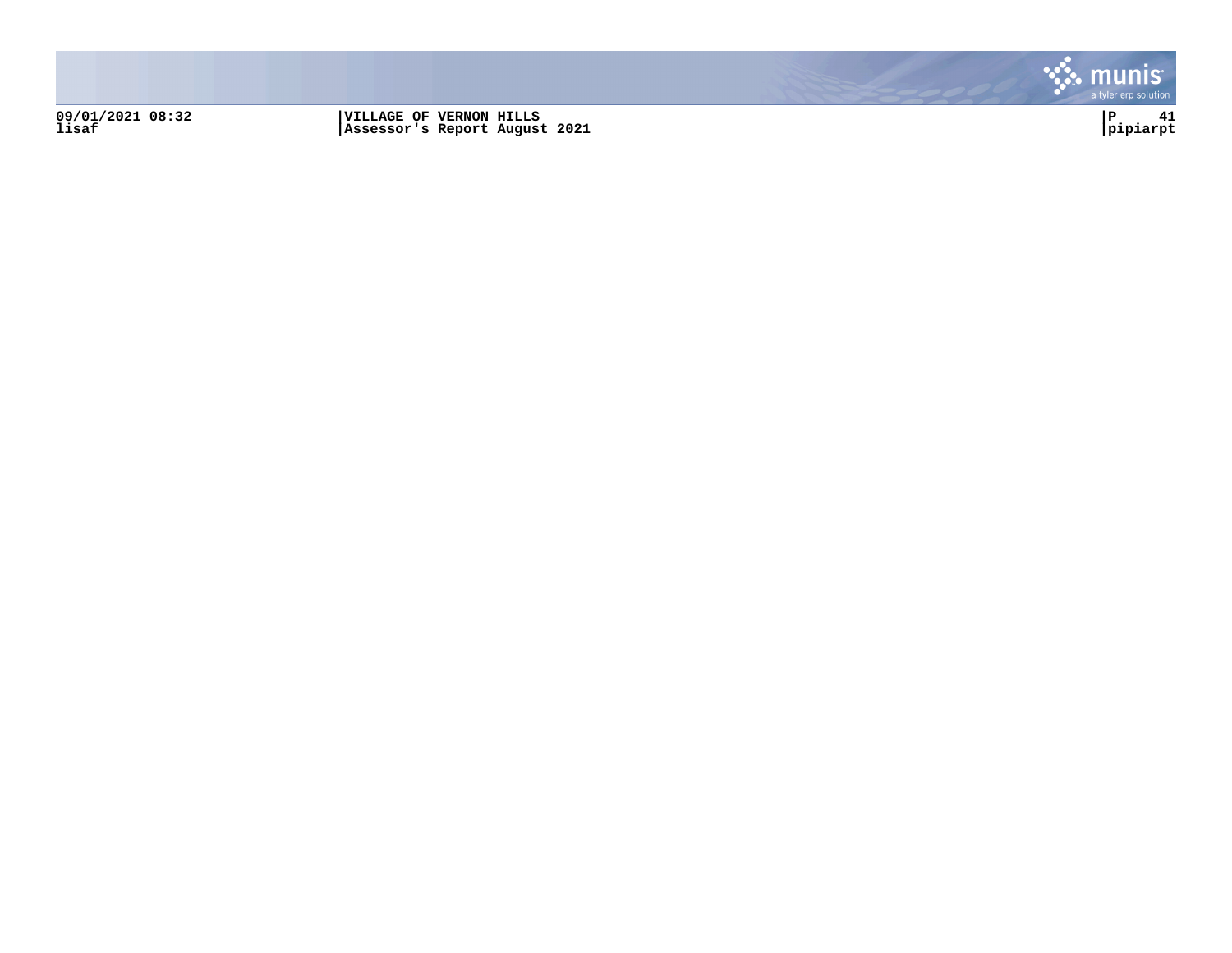|                                                                                                                                                                                          |                                                                                                                                                                  |                                                                        | a tyler erp solution                                               |
|------------------------------------------------------------------------------------------------------------------------------------------------------------------------------------------|------------------------------------------------------------------------------------------------------------------------------------------------------------------|------------------------------------------------------------------------|--------------------------------------------------------------------|
| 09/01/2021 08:32<br>lisaf                                                                                                                                                                | VILLAGE OF VERNON HILLS<br>Assessor's Report August 2021                                                                                                         |                                                                        | ΙP<br>42<br> pipiarpt                                              |
| DEPARTMENT: BUILDING<br>: MISC RESIDENTIAL<br>PROJECT                                                                                                                                    |                                                                                                                                                                  |                                                                        | DETAIL                                                             |
| APPLICATION REF<br>EST COST                                                                                                                                                              | LOCATION<br>OWNER                                                                                                                                                | PARCEL CODE                                                            |                                                                    |
| 7339                                                                                                                                                                                     | 50,000<br>298 SADDLE BACK RD<br>PREET KAMAL SINGH BAWA                                                                                                           | 1504316002                                                             |                                                                    |
| PERMIT NUMBER<br>TYPE<br>MU7664<br>MISC RES<br>DESC OF WORK:<br>KITCHEN REMODEL                                                                                                          | <b>STATUS</b><br>EST COST<br>ISSUED EXPIRES<br>ISSUED<br>50,000 08/19/21 08/19/22                                                                                | PERMITS 08/01/21 - 08/31/21<br>EST VALUE<br>FEES<br>500.00<br>0        | PERMITS YEAR TO DATE<br>EST VALUE<br>FEES<br>$\mathbf 0$<br>500.00 |
| PARTIES INVOLVED:<br>APPLICANT<br>GC.<br>OWNER<br>PREET KAMAL SINGH BAWA<br>PLUMBER<br>PAYER                                                                                             | DYNAMIC CONSTRUCTION AND INTERIOR INC<br>DYNAMIC CONSTRUCTION AND INTERIOR INC<br>H.V.C. PLUMBING aka EX STINK PLUMBING<br>DYNAMIC CONSTRUCTION AND INTERIOR INC |                                                                        |                                                                    |
| APPLICATION TOTALS                                                                                                                                                                       |                                                                                                                                                                  | 500.00                                                                 | 500.00                                                             |
| <u>7375</u>                                                                                                                                                                              | 51,816<br>209 APRIL AVE<br>TIMOTHY & AMANDA BURT                                                                                                                 | 1505422007                                                             |                                                                    |
| PERMIT NUMBER<br>TYPE<br>MU7593<br>MISC RES<br>DESC OF WORK:<br>BATHROOM REMODEL & DECK                                                                                                  | ISSUED EXPIRES<br>STATUS<br>EST COST<br>51,816 08/03/21 08/27/22<br><b>ISSUED</b>                                                                                | PERMITS 08/01/21 - 08/31/21<br>EST VALUE<br>FEES<br>$\Omega$<br>518.16 | PERMITS YEAR TO DATE<br>EST VALUE<br>FEES<br>518.16<br>$\mathbf 0$ |
| PARTIES INVOLVED:<br>APPLICANT HICKEY HOMES<br>ELECTRICIA MIKE VAVRINA<br>HICKEY HOMES<br>GC.<br>OWNER<br>TIMOTHY & AMANDA BURT<br>PLUMBER<br>ANDERSEN PLUMBING<br>PAYER<br>HICKEY HOMES |                                                                                                                                                                  |                                                                        |                                                                    |
| APPLICATION TOTALS                                                                                                                                                                       |                                                                                                                                                                  | 518.16                                                                 | 518.16                                                             |
| 7511                                                                                                                                                                                     | 40,000<br>513 SADDLE BROOK LN<br><b>PLACEHOLDER</b>                                                                                                              | 1133401056                                                             |                                                                    |
| PERMIT NUMBER<br>TYPE<br>MU7634<br>MISC RES<br>DESC OF WORK:<br>KITCHEN REMODEL                                                                                                          | STATUS<br>EST COST ISSUED EXPIRES<br>40,000 08/12/21 08/30/22<br>ISSUED                                                                                          | PERMITS 08/01/21 - 08/31/21<br>EST VALUE<br>FEES<br>$\Omega$<br>400.00 | PERMITS YEAR TO DATE<br>EST VALUE<br>FEES<br>$\Omega$<br>400.00    |
| PARTIES INVOLVED:<br>APPLICANT SM CONSTRUCTION<br>ELECTRICIA ALLSTATE ELECTRIC<br>GC<br>SM CONSTRUCTION<br>OWNER<br>PLACEHOLDER                                                          |                                                                                                                                                                  |                                                                        |                                                                    |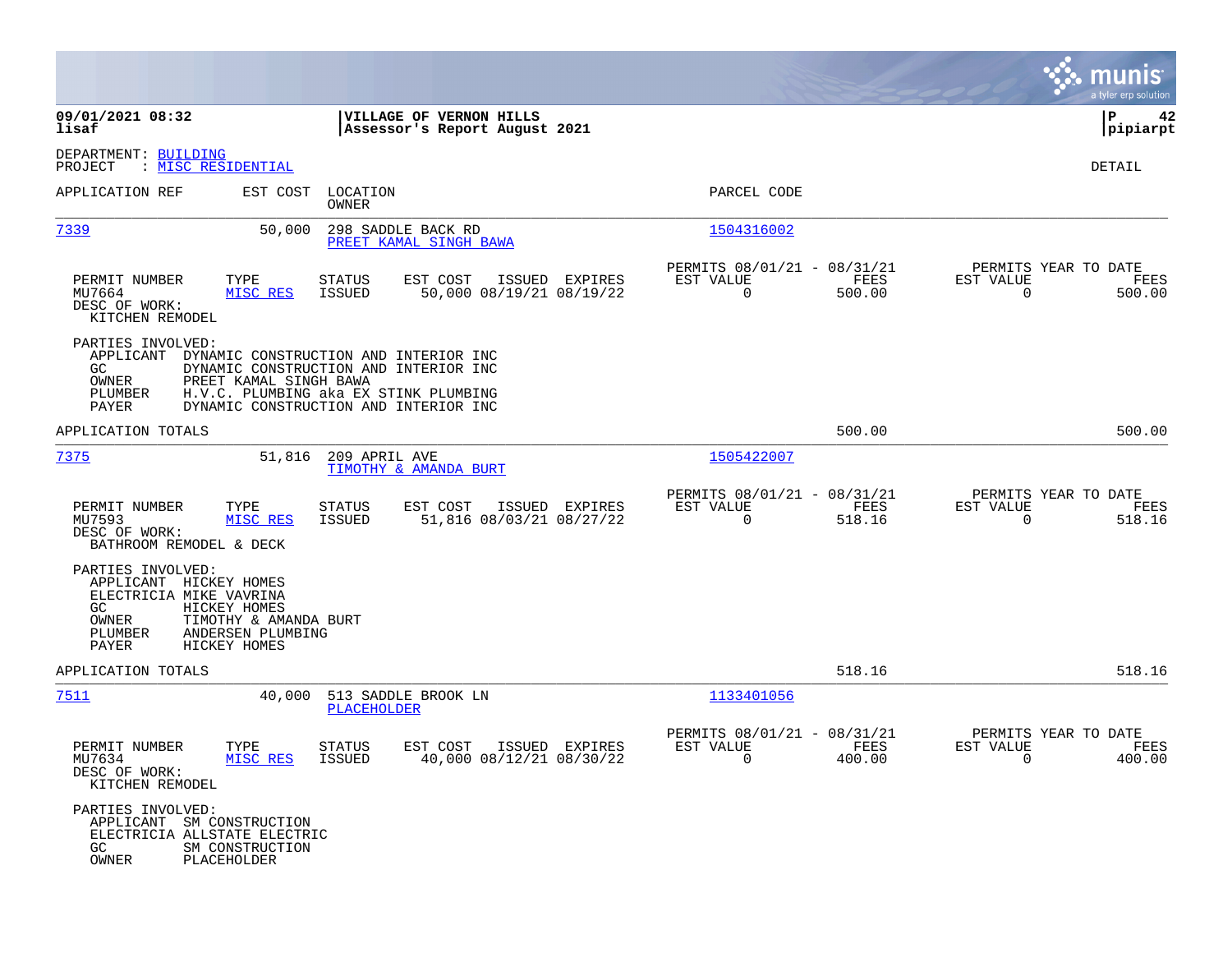|                                                                                                                                                                          |                                                                                                       |                                                                             | munis<br>a tyler erp solution                                     |
|--------------------------------------------------------------------------------------------------------------------------------------------------------------------------|-------------------------------------------------------------------------------------------------------|-----------------------------------------------------------------------------|-------------------------------------------------------------------|
| 09/01/2021 08:32<br>lisaf                                                                                                                                                | VILLAGE OF VERNON HILLS<br>Assessor's Report August 2021                                              |                                                                             | l P<br>43<br> pipiarpt                                            |
| DEPARTMENT: BUILDING<br>: <u>MISC RESIDENTIAL</u><br>PROJECT                                                                                                             |                                                                                                       |                                                                             | DETAIL                                                            |
| APPLICATION REF<br>EST COST                                                                                                                                              | LOCATION                                                                                              | PARCEL CODE                                                                 |                                                                   |
| PAYER<br>SM CONSTRUCTION                                                                                                                                                 | OWNER                                                                                                 |                                                                             |                                                                   |
| APPLICATION TOTALS                                                                                                                                                       |                                                                                                       | 400.00                                                                      | 400.00                                                            |
| 7540<br>3,700                                                                                                                                                            | 293 COVENTRY CIR<br><b>EMILY RUAN</b>                                                                 | 1133101099                                                                  |                                                                   |
| TYPE<br>PERMIT NUMBER<br>MU7597<br>SEWER REP<br>DESC OF WORK:<br>INDOOR PLUMBING REPAIR                                                                                  | ISSUED EXPIRES<br>STATUS<br>EST COST<br>ISSUED<br>3,700 08/02/21 08/16/22                             | PERMITS 08/01/21 - 08/31/21<br>FEES<br>EST VALUE<br>$\overline{0}$<br>50.00 | PERMITS YEAR TO DATE<br>EST VALUE<br>FEES<br>50.00<br>$\mathbf 0$ |
| PARTIES INVOLVED:<br>APPLICANT<br>EMILY RUAN<br>GC.<br>EMILY RUAN<br>OWNER<br>PLUMBER<br>PAYER                                                                           | CARLOS & BROTHERS SEWER & DRAIN<br>CARLOS & BROTHERS SEWER & DRAIN<br>CARLOS & BROTHERS SEWER & DRAIN |                                                                             |                                                                   |
| APPLICATION TOTALS                                                                                                                                                       |                                                                                                       | 50.00                                                                       | 50.00                                                             |
| 7565                                                                                                                                                                     | 2,500 151 NORTH FIORE PKY<br>FRANK G & ANITA E MAROLDA                                                | 1506409019                                                                  |                                                                   |
| PERMIT NUMBER<br>TYPE<br>MISC RES<br>MU7669<br>DESC OF WORK:<br>BAY WINDOW                                                                                               | EST COST<br>ISSUED EXPIRES<br>STATUS<br>ISSUED<br>2,500 08/19/21 08/19/22                             | PERMITS 08/01/21 - 08/31/21<br>EST VALUE<br>FEES<br>$\overline{0}$<br>50.00 | PERMITS YEAR TO DATE<br>EST VALUE<br>FEES<br>0<br>50.00           |
| PARTIES INVOLVED:<br>APPLICANT FRANK G & ANITA E MAROLDA<br>GC.<br>FRANK G & ANITA E MAROLDA<br>FRANK G & ANITA E MAROLDA<br>OWNER<br>PAYER<br>FRANK G & ANITA E MAROLDA |                                                                                                       |                                                                             |                                                                   |
| APPLICATION TOTALS                                                                                                                                                       |                                                                                                       | 50.00                                                                       | 50.00                                                             |
| 7570<br>59,870                                                                                                                                                           | 6 MALVERN LN<br>KEVIN J & KIMBERLY D MCAULIFFE                                                        | 1504313005                                                                  |                                                                   |
| PERMIT NUMBER<br>TYPE<br>MISC RES<br>MU7695<br>DESC OF WORK:<br>KITCHEN REMODEL                                                                                          | STATUS<br>EST COST ISSUED EXPIRES<br>ISSUED<br>59,870 08/26/21 08/26/22                               | PERMITS 08/01/21 - 08/31/21<br>EST VALUE<br>FEES<br>$\Omega$<br>598.70      | PERMITS YEAR TO DATE<br>EST VALUE<br>FEES<br>$\Omega$<br>598.70   |
| PARTIES INVOLVED:<br>APPLICANT WALDRON CONSTRUCTION<br>ELECTRICIA CHICAGO LIGHTING<br>GC<br>WALDRON CONSTRUCTION                                                         |                                                                                                       |                                                                             |                                                                   |

 $\mathcal{L}^{\text{max}}$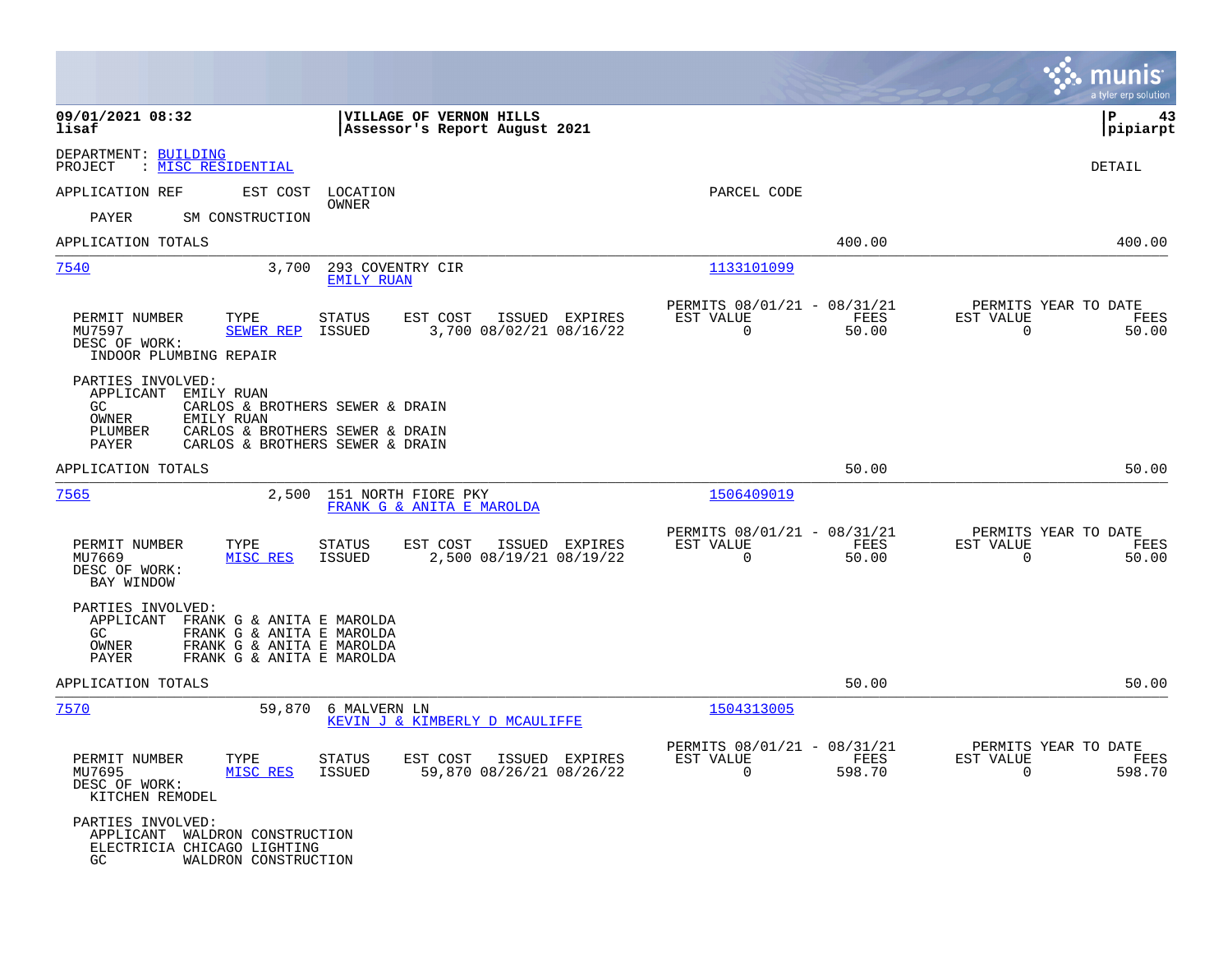|                                                                                                                                                                                                                                                |                                                                           | munis<br>a tyler erp solution                                       |
|------------------------------------------------------------------------------------------------------------------------------------------------------------------------------------------------------------------------------------------------|---------------------------------------------------------------------------|---------------------------------------------------------------------|
| 09/01/2021 08:32<br>VILLAGE OF VERNON HILLS<br>lisaf<br>Assessor's Report August 2021                                                                                                                                                          |                                                                           | P<br>44<br> pipiarpt                                                |
| DEPARTMENT: BUILDING<br>PROJECT<br>: MISC RESIDENTIAL                                                                                                                                                                                          |                                                                           | <b>DETAIL</b>                                                       |
| APPLICATION REF<br>EST COST LOCATION<br>OWNER<br>OWNER<br>KEVIN J & KIMBERLY D MCAULIFFE<br>PLUMBER<br>ANDERSEN PLUMBING<br>PAYER<br>WALDRON CONSTRUCTION                                                                                      | PARCEL CODE                                                               |                                                                     |
| APPLICATION TOTALS                                                                                                                                                                                                                             | 598.70                                                                    | 598.70                                                              |
| 7571<br>80,000<br>523 COUNCIL CIRCLE<br>SHANTHI PUDOTA, ROBER KURAPATTI                                                                                                                                                                        | 1133213014                                                                |                                                                     |
| PERMIT NUMBER<br>TYPE<br><b>STATUS</b><br>EST COST<br>ISSUED EXPIRES<br>MU7677<br>ELEC RES<br><b>ISSUED</b><br>80,000 08/20/21 08/20/22<br>DESC OF WORK:<br>BASEMENT REMODEL                                                                   | PERMITS 08/01/21 - 08/31/21<br>FEES<br>EST VALUE<br>$\mathbf 0$<br>800.00 | PERMITS YEAR TO DATE<br>EST VALUE<br>FEES<br>$\mathsf{O}$<br>800.00 |
| PARTIES INVOLVED:<br>APPLICANT MATRIX HOME SOLUTIONS<br>ELECTRICIA TCS ELECTRIC CONTRACTOR<br>GC<br>MATRIX HOME SOLUTIONS<br>OWNER<br>SHANTHI PUDOTA, ROBER KURAPATTI<br>PLUMBER<br>MC PLUMBING SERVICES INC<br>PAYER<br>MATRIX HOME SOLUTIONS |                                                                           |                                                                     |
| APPLICATION TOTALS                                                                                                                                                                                                                             | 800.00                                                                    | 800.00                                                              |
| 7578<br>43,000<br>208 LASALLE ST<br><b>SEAN D MCAULIFFE</b>                                                                                                                                                                                    | 1509302003                                                                |                                                                     |
| PERMIT NUMBER<br>TYPE<br><b>STATUS</b><br>EST COST<br>ISSUED EXPIRES<br>MISC RES<br>ISSUED<br>43,000 08/26/21 08/26/22<br>MU7698<br>DESC OF WORK:<br>KITCHEN & POWDER ROOM                                                                     | PERMITS 08/01/21 - 08/31/21<br>EST VALUE<br>FEES<br>$\Omega$<br>430.00    | PERMITS YEAR TO DATE<br>EST VALUE<br>FEES<br>$\Omega$<br>430.00     |
| PARTIES INVOLVED:<br>APPLICANT AC HOME DESIGN<br>ELECTRICIA R&J ELECTRICAL CONTRACTOR<br>AC HOME DESIGN<br>GC.<br>OWNER<br>SEAN D MCAULIFFE<br>PLUMBER<br>APEX PLUMBING PROS, LLC                                                              |                                                                           |                                                                     |
| APPLICATION TOTALS                                                                                                                                                                                                                             | 430.00                                                                    | 430.00                                                              |
| 7610<br>100<br>306E AQUA CT<br>VICTORIA E & MICHAEL E GOLDMAN                                                                                                                                                                                  | 1505425019                                                                |                                                                     |
| PERMIT NUMBER<br>TYPE<br><b>STATUS</b><br>EST COST<br>ISSUED EXPIRES<br>MU7645<br>MISC RES<br>ISSUED<br>100 08/13/21 08/13/22<br>DESC OF WORK:<br>PATIO GASLINE INSTALLATION                                                                   | PERMITS 08/01/21 - 08/31/21<br>EST VALUE<br>FEES<br>0<br>30.00            | PERMITS YEAR TO DATE<br>EST VALUE<br>FEES<br>$\mathbf 0$<br>30.00   |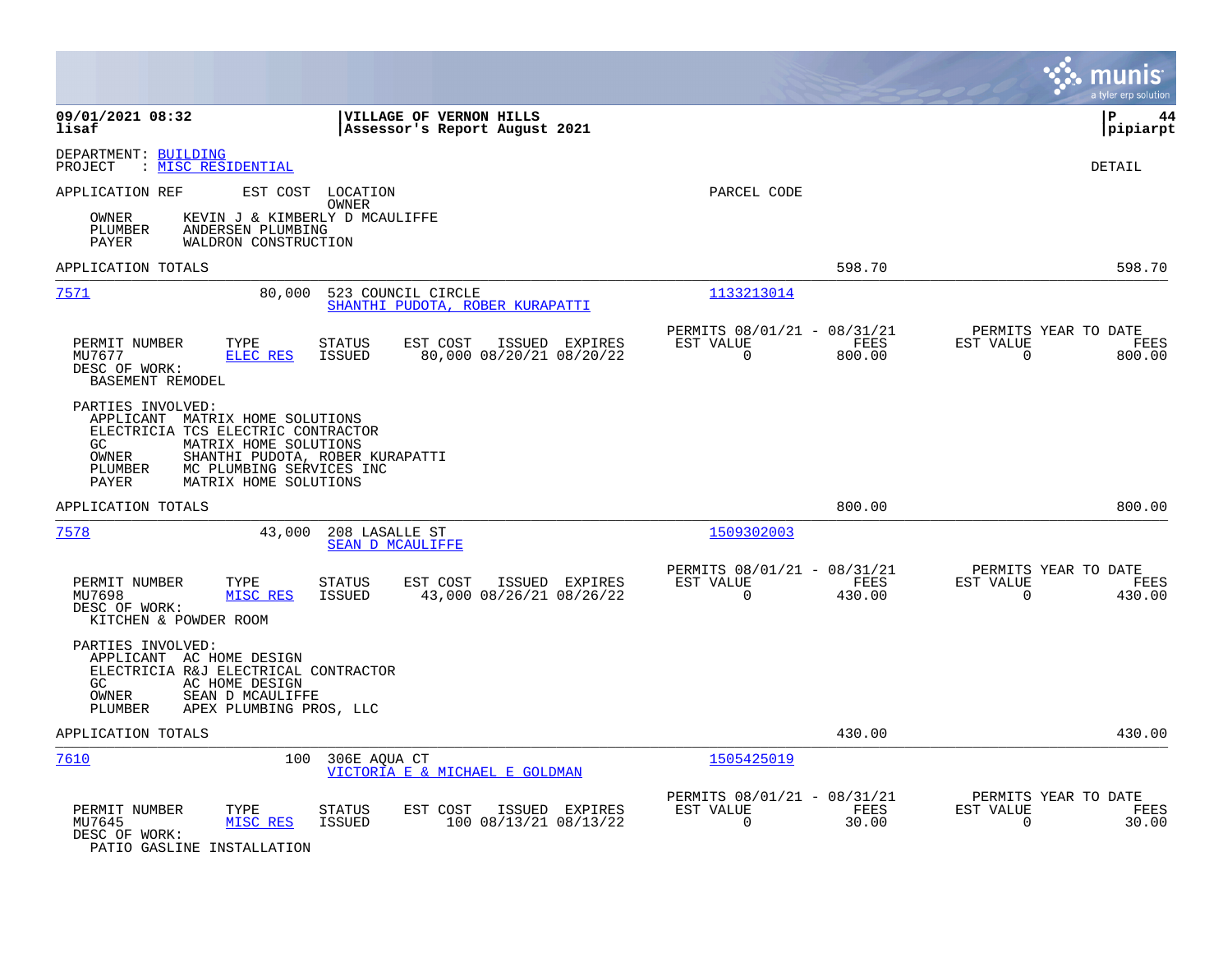|                                                                                                                                                                                                                                            |                                                                             | munis<br>a tyler erp solution                                        |
|--------------------------------------------------------------------------------------------------------------------------------------------------------------------------------------------------------------------------------------------|-----------------------------------------------------------------------------|----------------------------------------------------------------------|
| 09/01/2021 08:32<br><b> VILLAGE OF VERNON HILLS</b><br>lisaf<br>Assessor's Report August 2021                                                                                                                                              |                                                                             | l P<br>45<br> pipiarpt                                               |
| DEPARTMENT: BUILDING<br>: MISC RESIDENTIAL<br>PROJECT                                                                                                                                                                                      |                                                                             | <b>DETAIL</b>                                                        |
| APPLICATION REF<br>EST COST<br>LOCATION<br>OWNER                                                                                                                                                                                           | PARCEL CODE                                                                 |                                                                      |
| PARTIES INVOLVED:<br>APPLICANT VICTORIA E & MICHAEL E GOLDMAN<br>GC.<br>VICTORIA E & MICHAEL E GOLDMAN<br>VICTORIA E & MICHAEL E GOLDMAN<br>OWNER<br>PAYER<br>VICTORIA E & MICHAEL E GOLDMAN                                               |                                                                             |                                                                      |
| APPLICATION TOTALS                                                                                                                                                                                                                         | 30.00                                                                       | 30.00                                                                |
| 7612<br>18,200<br>6 MONTAUK LN<br>DOUGLAS C & JACKI M HALLENDORFF                                                                                                                                                                          | 1505414019                                                                  |                                                                      |
| PERMIT NUMBER<br>TYPE<br><b>STATUS</b><br>EST COST<br>ISSUED EXPIRES<br>18,200 08/26/21 09/01/22<br>MU7699<br>MISC RES<br>ISSUED<br>DESC OF WORK:<br>BATHROOMS & MISC ELECT UPGRADE                                                        | PERMITS 08/01/21 - 08/31/21<br>FEES<br>EST VALUE<br>$\mathbf 0$<br>182.00   | PERMITS YEAR TO DATE<br>EST VALUE<br>FEES<br>$\Omega$<br>182.00      |
| PARTIES INVOLVED:<br>APPLICANT MODERN CONTRACTORS<br>ELECTRICIA LONE STAR ELECTRIC<br>GC<br>MODERN CONTRACTORS<br>OWNER<br>DOUGLAS C & JACKI M HALLENDORFF<br>PLUMBER<br>WATERBENDER ENTERPRISWS, LLC<br>PAYER<br>MODERN CONTRACTORS       |                                                                             |                                                                      |
| APPLICATION TOTALS                                                                                                                                                                                                                         | 182.00                                                                      | 182.00                                                               |
| 7626<br>124,700<br>354 SOUTH OLD CREEK RD<br>BRIAN WEINTRAUB & JODIE FRIEDMAN                                                                                                                                                              | 1509106022                                                                  |                                                                      |
| PERMIT NUMBER<br><b>STATUS</b><br>EST COST<br>ISSUED EXPIRES<br>TYPE<br>124,700 08/31/21 08/31/22<br>MU7729<br>MISC RES<br>ISSUED<br>DESC OF WORK:<br>KITCHEN REMODEL                                                                      | PERMITS 08/01/21 - 08/31/21<br>EST VALUE<br>FEES<br>$\mathbf 0$<br>1,247.00 | PERMITS YEAR TO DATE<br>EST VALUE<br>FEES<br>$\mathbf 0$<br>1,247.00 |
| PARTIES INVOLVED:<br>APPLICANT REGENCY HOME REMODELING<br>ELECTRICIA POWER SOURCE ELECTRIC<br>GC.<br>REGENCY HOME REMODELING<br>OWNER<br>BRIAN WEINTRAUB & JODIE FRIEDMAN<br>PLUMBER<br>SPEED PLUMBING<br>PAYER<br>REGENCY HOME REMODELING |                                                                             |                                                                      |
| APPLICATION TOTALS                                                                                                                                                                                                                         | 1,247.00                                                                    | 1,247.00                                                             |
| 7638<br>6,816<br>320 WESTWOOD CT<br>PLACEHOLDER                                                                                                                                                                                            | 1505428004                                                                  |                                                                      |
| PERMIT NUMBER<br>TYPE<br>EST COST<br>ISSUED EXPIRES<br><b>STATUS</b><br>MU7674<br>MISC RES<br><b>ISSUED</b><br>6,816 08/20/21 08/20/22                                                                                                     | PERMITS 08/01/21 - 08/31/21<br>EST VALUE<br>FEES<br>0<br>68.16              | PERMITS YEAR TO DATE<br>EST VALUE<br>FEES<br>0<br>68.16              |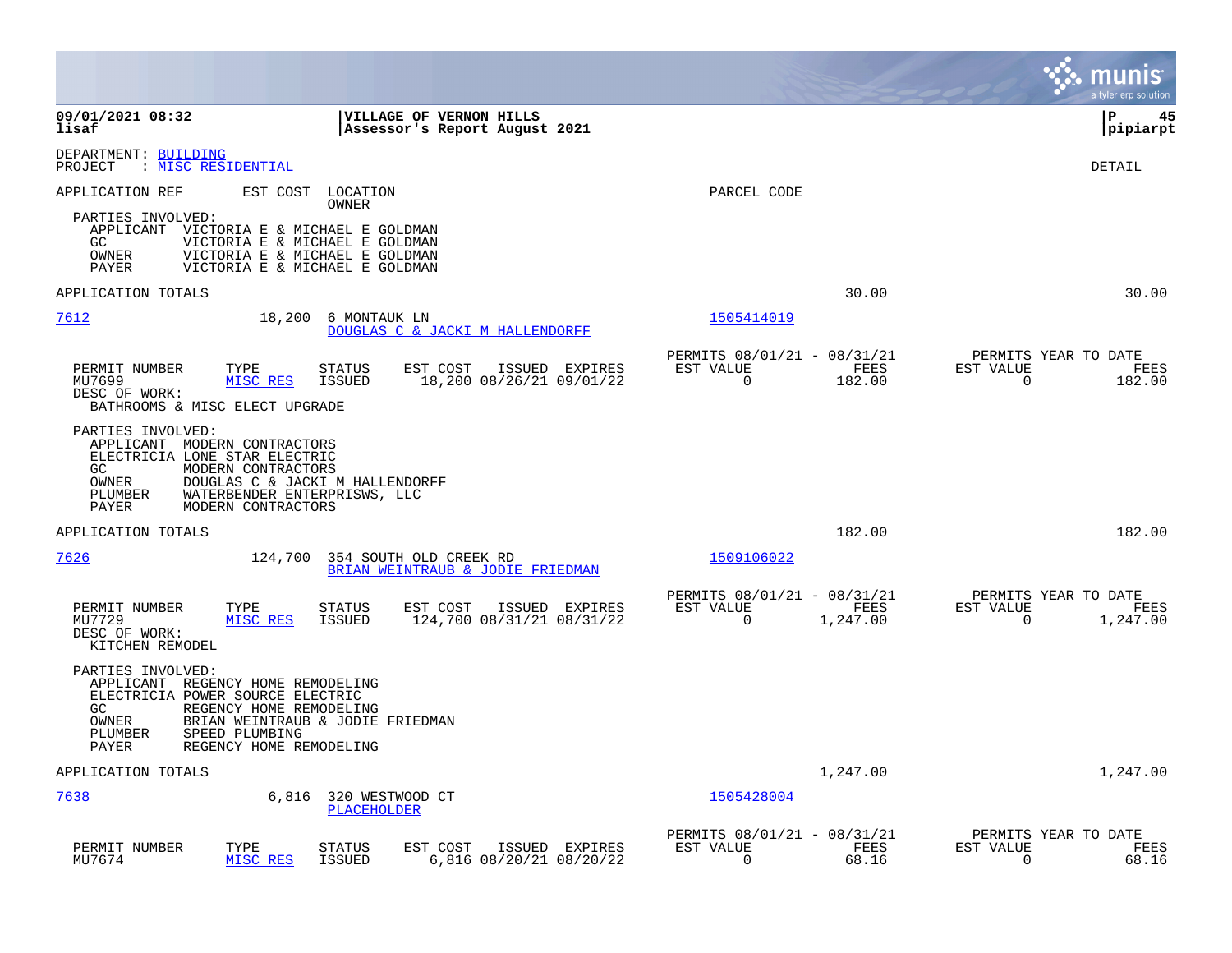|                                                                                                                                                                                            |                                                                                  | munis<br>a tyler erp solution                                  |
|--------------------------------------------------------------------------------------------------------------------------------------------------------------------------------------------|----------------------------------------------------------------------------------|----------------------------------------------------------------|
| 09/01/2021 08:32<br>VILLAGE OF VERNON HILLS<br>lisaf<br>Assessor's Report August 2021                                                                                                      |                                                                                  | ${\bf P}$<br>46<br> pipiarpt                                   |
| DEPARTMENT: BUILDING<br>: MISC RESIDENTIAL<br>PROJECT                                                                                                                                      |                                                                                  | DETAIL                                                         |
| APPLICATION REF<br>LOCATION<br>EST COST<br>OWNER<br>DESC OF WORK:<br><b>BALCONY</b>                                                                                                        | PARCEL CODE                                                                      |                                                                |
| PARTIES INVOLVED:<br>APPLICANT<br>FRANCIS J. FERRARO INC<br>CARPENTER<br>FRANCIS J. FERRARO INC<br>GC<br>FRANCIS J. FERRARO INC<br>PLACEHOLDER<br>OWNER<br>PAYER<br>FRANCIS J. FERRARO INC |                                                                                  |                                                                |
| APPLICATION TOTALS                                                                                                                                                                         | 68.16                                                                            | 68.16                                                          |
| 7639<br>6,816<br>307 CHERRYWOOD COURT<br><b>PLACEHOLDER</b>                                                                                                                                | 1505428052                                                                       |                                                                |
| EST COST<br>PERMIT NUMBER<br>TYPE<br>STATUS<br>MU7675<br>6,816 08/20/21 08/20/22<br><b>ISSUED</b><br>MISC RES<br>DESC OF WORK:<br><b>BALCONY</b>                                           | PERMITS 08/01/21 - 08/31/21<br>ISSUED EXPIRES<br>EST VALUE<br>FEES<br>0<br>68.16 | PERMITS YEAR TO DATE<br>EST VALUE<br>FEES<br>68.16<br>$\Omega$ |
| PARTIES INVOLVED:<br>APPLICANT<br>FRANCIS J. FERRARO INC<br>GC<br>FRANCIS J. FERRARO INC<br>PLACEHOLDER<br>OWNER<br>PAYER<br>JORDAN JONES INC                                              |                                                                                  |                                                                |
| APPLICATION TOTALS<br>PROJECT TOTALS                                                                                                                                                       | 68.16<br>4,942.18<br>0                                                           | 68.16<br>4,942.18<br>$\Omega$                                  |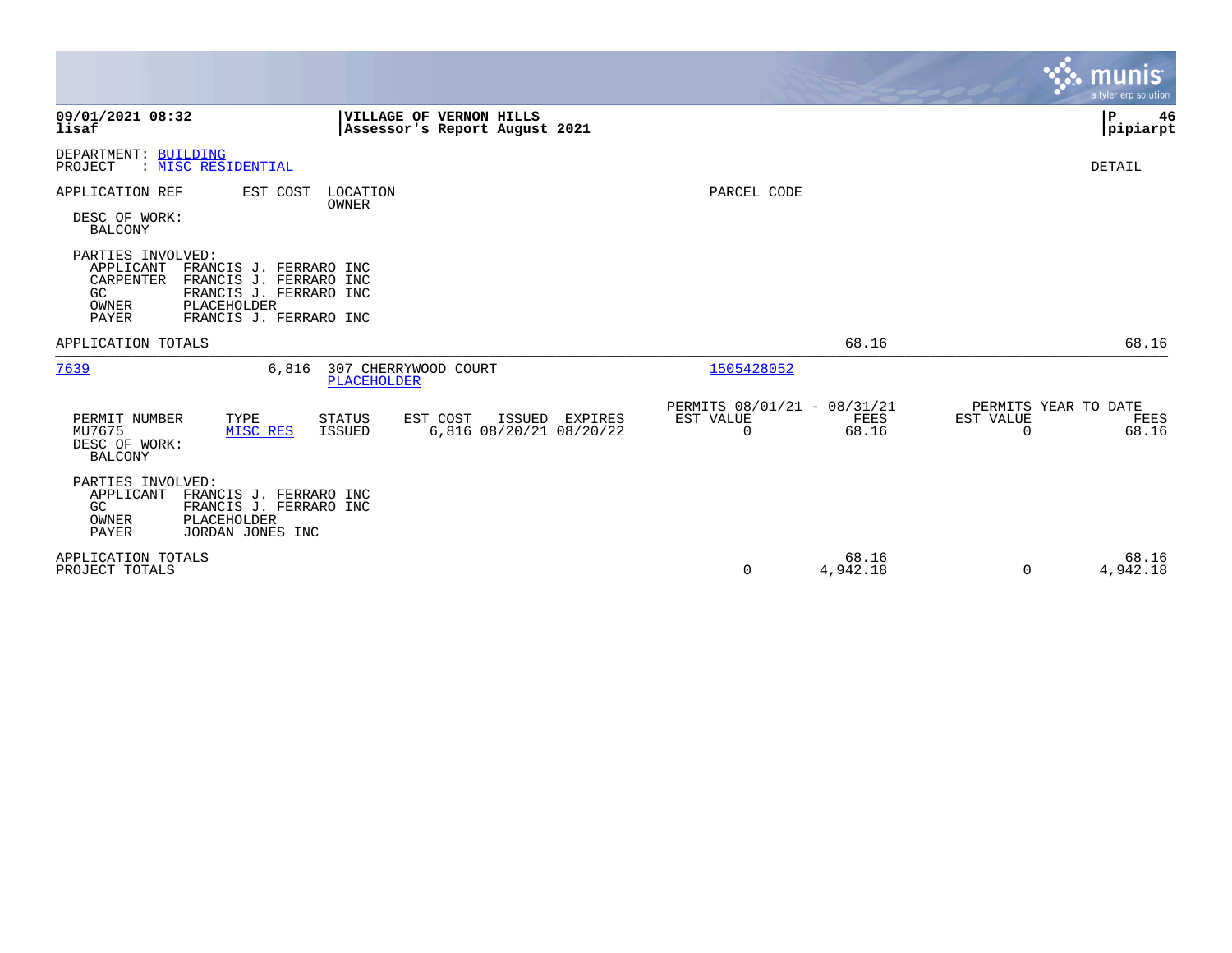|                                                                                                                                                                   |                                                                                                                                               |                                                                           | munis<br>a tyler erp solution                                      |
|-------------------------------------------------------------------------------------------------------------------------------------------------------------------|-----------------------------------------------------------------------------------------------------------------------------------------------|---------------------------------------------------------------------------|--------------------------------------------------------------------|
| 09/01/2021 08:32<br>lisaf                                                                                                                                         | VILLAGE OF VERNON HILLS<br>Assessor's Report August 2021                                                                                      |                                                                           | l P<br>47<br> pipiarpt                                             |
| DEPARTMENT: BUILDING<br>: PARKING LOT<br>PROJECT                                                                                                                  |                                                                                                                                               |                                                                           | <b>DETAIL</b>                                                      |
| APPLICATION REF                                                                                                                                                   | EST COST LOCATION<br>OWNER                                                                                                                    | PARCEL CODE                                                               |                                                                    |
| <u>7422</u>                                                                                                                                                       | 21,700<br>325 NORTH MILWAUKEE AVENUE<br>ESS PRISA II LLC                                                                                      | 1503301030                                                                |                                                                    |
| TYPE<br>PERMIT NUMBER<br>MU7613<br>PKG LOT<br>DESC OF WORK:                                                                                                       | <b>STATUS</b><br>EST COST<br>ISSUED EXPIRES<br><b>ISSUED</b><br>21,700 08/06/21 08/06/22<br>ASPHALT PATCHING, CRACK FILL, SEALCOAT, RE-STRIPE | PERMITS 08/01/21 - 08/31/21<br>EST VALUE<br>FEES<br>$\mathbf 0$<br>700.00 | PERMITS YEAR TO DATE<br>EST VALUE<br>FEES<br>$\mathbf 0$<br>700.00 |
| PARTIES INVOLVED:<br>APPLICANT MURPHY CONSTRUCTION SERVICES<br>GC<br>OWNER<br>ESS PRISA II LLC<br>PAYER                                                           | MURPHY CONSTRUCTION SERVICES<br>MURPHY CONSTRUCTION SERVICES                                                                                  |                                                                           |                                                                    |
| APPLICATION TOTALS                                                                                                                                                |                                                                                                                                               | 700.00                                                                    | 700.00                                                             |
| 7564                                                                                                                                                              | 6,380<br>271 EVERGREEN DR<br>MR & MRS GEORGE KONTOS                                                                                           | 1508200029                                                                |                                                                    |
| PERMIT NUMBER<br>TYPE<br>MU7648<br>PKG LOT<br>DESC OF WORK:<br>CONCRETE COLLAR/CURBS/SEAL COAT & STRIPE                                                           | <b>STATUS</b><br>EST COST<br>ISSUED EXPIRES<br>ISSUED<br>6,380 08/16/21 08/26/22                                                              | PERMITS 08/01/21 - 08/31/21<br>EST VALUE<br>FEES<br>$\mathbf 0$<br>100.00 | PERMITS YEAR TO DATE<br>EST VALUE<br>FEES<br>$\mathbf 0$<br>100.00 |
| PARTIES INVOLVED:<br>APPLICANT RABINE PAVING<br>GC.<br>RABINE PAVING<br>OWNER<br>RABINE PAVING<br>PAYER                                                           | MR & MRS GEORGE KONTOS                                                                                                                        |                                                                           |                                                                    |
| APPLICATION TOTALS                                                                                                                                                |                                                                                                                                               | 100.00                                                                    | 100.00                                                             |
| 7577                                                                                                                                                              | 14,683<br>101 WEST TOWNLINE ROAD<br><b>JOSEPH Z WASCOW</b>                                                                                    | 1505200032                                                                |                                                                    |
| PERMIT NUMBER<br>TYPE<br>MU7727<br>PKG LOT<br>DESC OF WORK:<br>PARKING LOT MAINTENANCE                                                                            | <b>STATUS</b><br>EST COST<br>ISSUED EXPIRES<br>14,683 08/31/21 08/31/22<br>ISSUED                                                             | PERMITS 08/01/21 - 08/31/21<br>EST VALUE<br>FEES<br>0<br>376.00           | PERMITS YEAR TO DATE<br>EST VALUE<br>FEES<br>$\mathbf 0$<br>376.00 |
| PARTIES INVOLVED:<br>APPLICANT KAPLAN PAVING LLC<br>KAPLAN PAVING LLC<br>GC<br>OCCUPANT<br>VERNON PLAZA<br>OWNER<br>JOSEPH Z WASCOW<br>PAYER<br>KAPLAN PAVING LLC |                                                                                                                                               |                                                                           |                                                                    |
| APPLICATION TOTALS                                                                                                                                                |                                                                                                                                               | 376.00                                                                    | 376.00                                                             |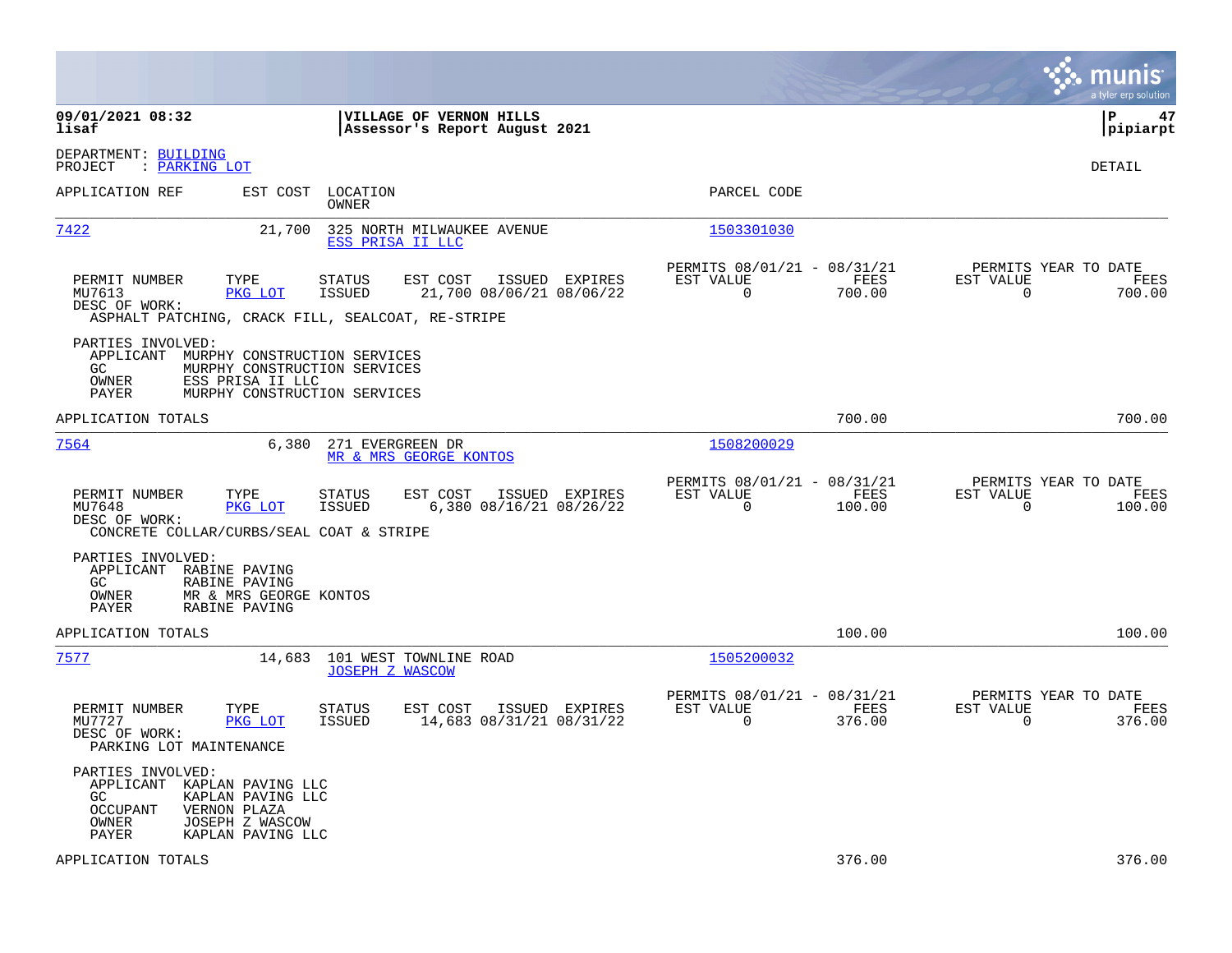|                                                  |          |                                                          |             |          |   | , munis <sup>.</sup><br>a tyler erp solution |
|--------------------------------------------------|----------|----------------------------------------------------------|-------------|----------|---|----------------------------------------------|
| 09/01/2021 08:32<br>lisaf                        |          | VILLAGE OF VERNON HILLS<br>Assessor's Report August 2021 |             |          |   | 48<br>Р<br>pipiarpt                          |
| DEPARTMENT: BUILDING<br>PROJECT<br>: PARKING LOT |          |                                                          |             |          |   | DETAIL                                       |
| APPLICATION REF                                  | EST COST | LOCATION                                                 | PARCEL CODE |          |   |                                              |
| PROJECT TOTALS                                   |          | OWNER                                                    | 0           | 1,176.00 | 0 | 1,176.00                                     |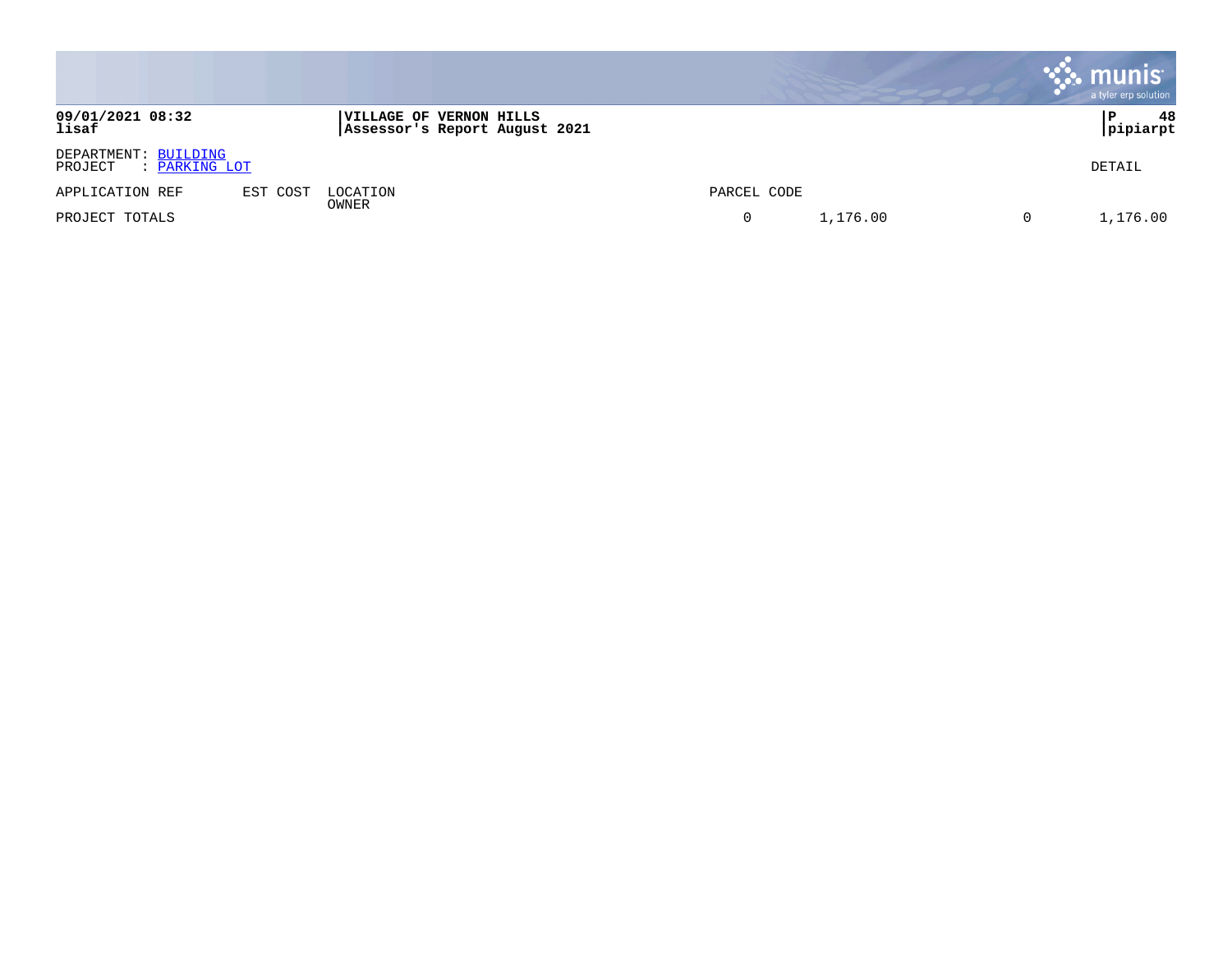|                                                                                                                                                                                                                    |                                                                                  |                                                                             | munis<br>a tyler erp solution                                        |
|--------------------------------------------------------------------------------------------------------------------------------------------------------------------------------------------------------------------|----------------------------------------------------------------------------------|-----------------------------------------------------------------------------|----------------------------------------------------------------------|
| 09/01/2021 08:32<br>lisaf                                                                                                                                                                                          | VILLAGE OF VERNON HILLS<br>Assessor's Report August 2021                         |                                                                             | ΙP<br>49<br> pipiarpt                                                |
| DEPARTMENT: BUILDING<br>PROJECT<br>: PATIO                                                                                                                                                                         |                                                                                  |                                                                             | DETAIL                                                               |
| APPLICATION REF                                                                                                                                                                                                    | EST COST LOCATION<br>OWNER                                                       | PARCEL CODE                                                                 |                                                                      |
| 7425<br>104,420                                                                                                                                                                                                    | 578 CENTRAL PARK PL<br><b>ROB BOWEN</b>                                          | 1509312010                                                                  |                                                                      |
| PERMIT NUMBER<br>TYPE<br>MU6472<br>PATIO<br>DESC OF WORK:<br>PATIO, DRIVEWAY, SIDEWALK AND SEATWALL                                                                                                                | STATUS<br>EST COST<br>ISSUED EXPIRES<br>ISSUED<br>104,420 08/03/21 08/16/22      | PERMITS 08/01/21 - 08/31/21<br>EST VALUE<br>FEES<br>$\mathbf 0$<br>1,044.20 | PERMITS YEAR TO DATE<br>EST VALUE<br>FEES<br>1,044.20<br>$\Omega$    |
| PARTIES INVOLVED:<br>APPLICANT<br>ARCHITERRA, INC<br>CONCRETE<br>CREATIVE CONCRETE<br>CONCRETE<br>GC.<br>ARCHITERRA, INC<br>OWNER<br>ROB BOWEN<br>LEE NAILS<br>PAYER                                               | AMERICAN ASPHALT MAINTENANCE INC                                                 |                                                                             |                                                                      |
| APPLICATION TOTALS                                                                                                                                                                                                 |                                                                                  | 1,044.20                                                                    | 1,044.20                                                             |
| 7445                                                                                                                                                                                                               | 7,210 1055 WEST ROYAL OAK DR<br>RICHARD W & JENNIFER L DAHL                      | 1507209007                                                                  |                                                                      |
| PERMIT NUMBER<br>TYPE<br>MU7614<br><b>PATIO</b><br>DESC OF WORK:<br>PATIO                                                                                                                                          | EST COST<br>ISSUED EXPIRES<br>STATUS<br>ISSUED<br>7,210 08/05/21 08/05/22        | PERMITS 08/01/21 - 08/31/21<br>EST VALUE<br>FEES<br>$\Omega$<br>72.10       | PERMITS YEAR TO DATE<br>EST VALUE<br>FEES<br>$\mathbf 0$<br>72.10    |
| PARTIES INVOLVED:<br>APPLICANT RICHARD W & JENNIFER L DAHL<br>GC.<br>JOE AND TONY LANDSCAPING<br>JOE AND TONY LANDSCAPING<br>MASON<br>OWNER<br>RICHARD W & JENNIFER L DAHL<br>PAYER<br>RICHARD W & JENNIFER L DAHL |                                                                                  |                                                                             |                                                                      |
| APPLICATION TOTALS                                                                                                                                                                                                 |                                                                                  | 72.10                                                                       | 72.10                                                                |
| 7482                                                                                                                                                                                                               | 9,638 1695 PEBBLE BEACH WAY<br><b>MARUS BURCH</b>                                | 1129402036                                                                  |                                                                      |
| PERMIT NUMBER<br>TYPE<br>MU7591<br>PATIO<br>DESC OF WORK:<br>PATIO                                                                                                                                                 | <b>STATUS</b><br>EST COST<br>ISSUED EXPIRES<br>ISSUED<br>9,638 08/03/21 08/03/22 | PERMITS 08/01/21 - 08/31/21<br>EST VALUE<br>FEES<br>$\sim$ 0<br>96.38       | PERMITS YEAR TO DATE<br>EST VALUE<br>FEES<br>$\overline{0}$<br>96.38 |
| PARTIES INVOLVED:<br>APPLICANT MARUS BURCH<br>CONCRETE<br>DAVE'S CONCRETE<br>GC<br>DAVE'S CONCRETE<br>OWNER<br>MARUS BURCH                                                                                         |                                                                                  |                                                                             |                                                                      |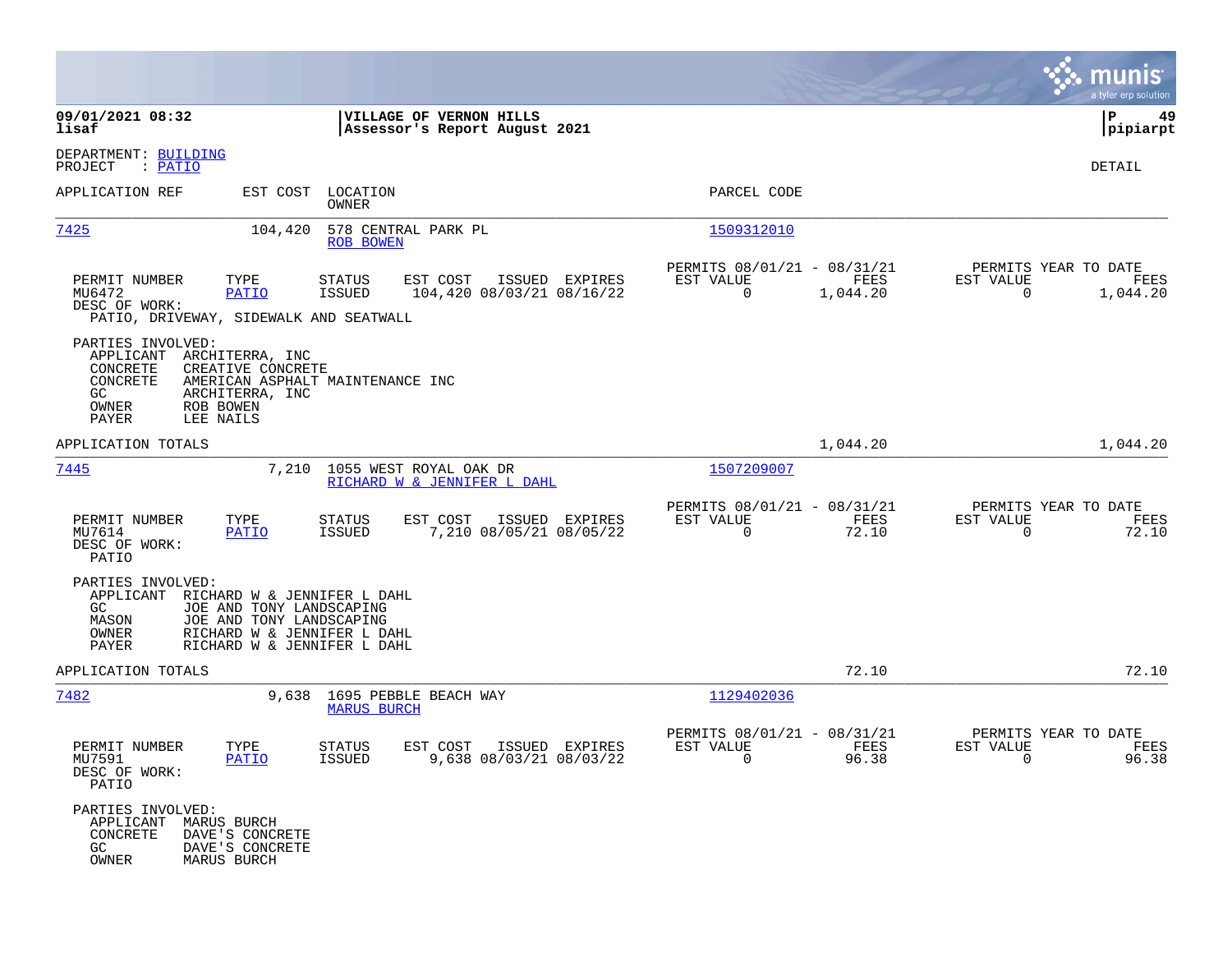|                                                                                                                                                               |                                                                                   |                                                                              | munis<br>a tyler erp solution                                         |
|---------------------------------------------------------------------------------------------------------------------------------------------------------------|-----------------------------------------------------------------------------------|------------------------------------------------------------------------------|-----------------------------------------------------------------------|
| 09/01/2021 08:32<br>lisaf                                                                                                                                     | VILLAGE OF VERNON HILLS<br>Assessor's Report August 2021                          |                                                                              | ΙP<br>50<br> pipiarpt                                                 |
| DEPARTMENT: BUILDING<br>PROJECT<br>: <u>PATIO</u>                                                                                                             |                                                                                   |                                                                              | DETAIL                                                                |
| APPLICATION REF<br>EST COST                                                                                                                                   | LOCATION                                                                          | PARCEL CODE                                                                  |                                                                       |
| PAYER<br>MARUS BURCH                                                                                                                                          | OWNER                                                                             |                                                                              |                                                                       |
| APPLICATION TOTALS                                                                                                                                            |                                                                                   | 96.38                                                                        | 96.38                                                                 |
| 7513<br>38,410                                                                                                                                                | 2112 BEAVER CREEK DR<br>RAJESH PATIL                                              | 1129201082                                                                   |                                                                       |
| TYPE<br>PERMIT NUMBER<br>MU7631<br>PATIO<br>DESC OF WORK:<br>PATIO/SEATWALL/FIRE PIT                                                                          | <b>STATUS</b><br>EST COST<br>ISSUED EXPIRES<br>ISSUED<br>38,410 08/12/21 08/12/22 | PERMITS 08/01/21 - 08/31/21<br>FEES<br>EST VALUE<br>384.10<br>$\overline{0}$ | PERMITS YEAR TO DATE<br>EST VALUE<br>FEES<br>$\overline{0}$<br>384.10 |
| PARTIES INVOLVED:<br>APPLICANT<br>RAMON & RAMON LANDSCAPING<br>GC<br>RAMON & RAMON LANDSCAPING<br>RAJESH PATIL<br>OWNER<br>PAYER<br>RAMON & RAMON LANDSCAPING |                                                                                   |                                                                              |                                                                       |
| APPLICATION TOTALS                                                                                                                                            |                                                                                   | 384.10                                                                       | 384.10                                                                |
| 7538                                                                                                                                                          | 17,500 4 MONTAUK LN<br><b>JAYDEEP KULKARNI</b>                                    | 1505414020                                                                   |                                                                       |
| PERMIT NUMBER<br>TYPE<br>MU7647<br>PATIO<br>DESC OF WORK:<br>PAVER PATIO                                                                                      | <b>STATUS</b><br>EST COST<br>ISSUED EXPIRES<br>ISSUED<br>17,500 08/16/21 08/26/22 | PERMITS 08/01/21 - 08/31/21<br>FEES<br>EST VALUE<br>$\mathbf 0$<br>175.00    | PERMITS YEAR TO DATE<br>EST VALUE<br>FEES<br>$\overline{0}$<br>175.00 |
| PARTIES INVOLVED:<br>APPLICANT<br>JOSE POPOCA<br>GC<br><b>JOSE POPOCA</b><br>OWNER<br>JAYDEEP KULKARNI<br>PAYER<br>JOSE POPOCA                                |                                                                                   |                                                                              |                                                                       |
| APPLICATION TOTALS                                                                                                                                            |                                                                                   | 175.00                                                                       | 175.00                                                                |
| 7561<br>16,800                                                                                                                                                | 208 SOUTH DEERPATH DR<br><b>SEAN AINES</b>                                        | 1508209016                                                                   |                                                                       |
| PERMIT NUMBER<br>TYPE<br>MU7676<br><u>PATIO</u><br>DESC OF WORK:<br>PATIO, SEATWALL, STOOP                                                                    | <b>STATUS</b><br>EST COST<br>ISSUED EXPIRES<br>ISSUED<br>16,800 08/20/21 08/31/22 | PERMITS 08/01/21 - 08/31/21<br>EST VALUE<br>FEES<br>168.00<br>U              | PERMITS YEAR TO DATE<br>EST VALUE<br>FEES<br>0<br>168.00              |
| PARTIES INVOLVED:<br>APPLICANT APEX LANDSCAPING<br>GC<br>APEX LANDSCAPING<br>OWNER<br>SEAN AINES<br>PAYER<br>APEX LANDSCAPING                                 |                                                                                   |                                                                              |                                                                       |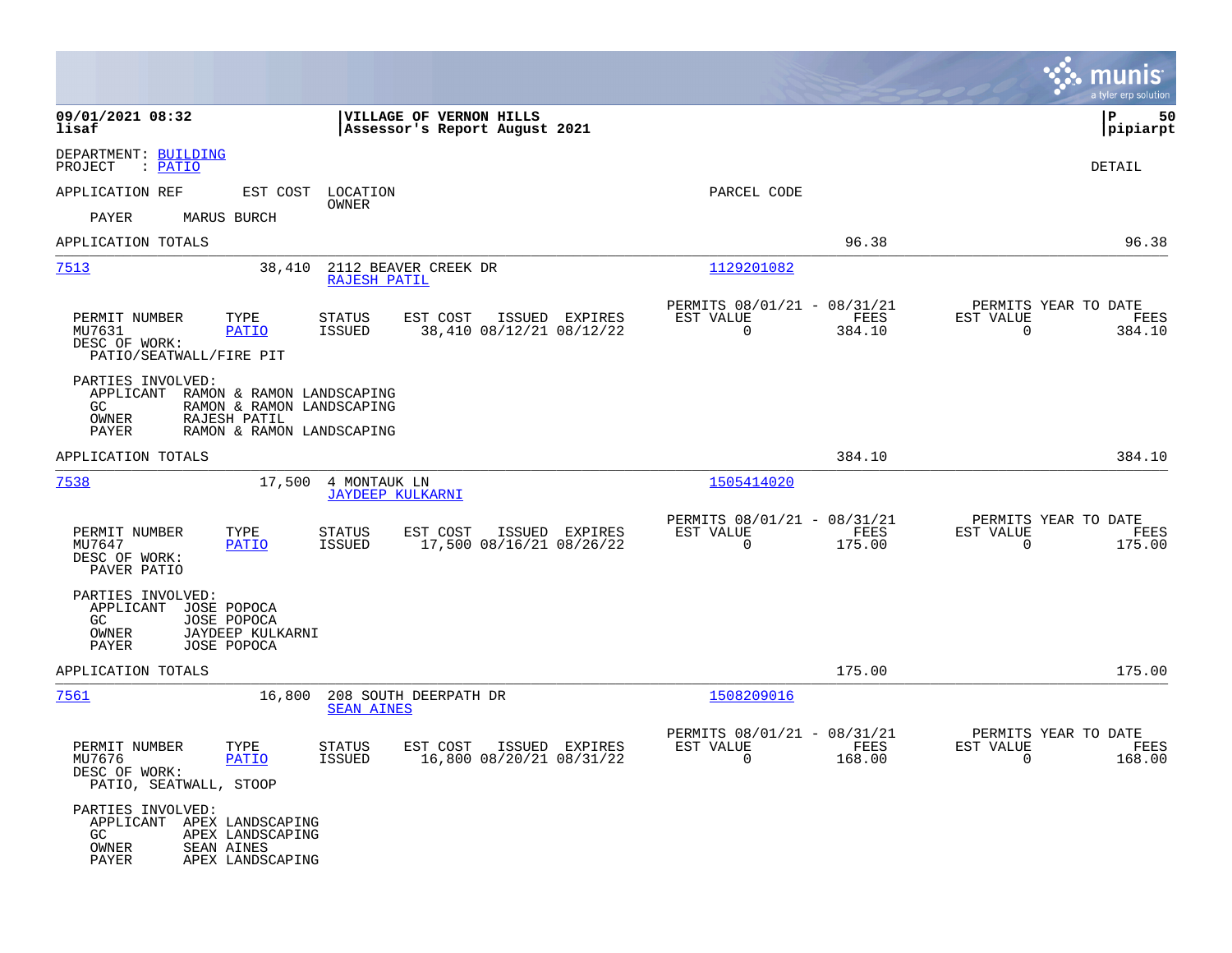|                                                                                                                                                                             | munis<br>a tyler erp solution                                                                                                                                                                  |
|-----------------------------------------------------------------------------------------------------------------------------------------------------------------------------|------------------------------------------------------------------------------------------------------------------------------------------------------------------------------------------------|
| 09/01/2021 08:32<br>VILLAGE OF VERNON HILLS<br>lisaf<br>Assessor's Report August 2021                                                                                       | P<br> pipiarpt                                                                                                                                                                                 |
| DEPARTMENT: BUILDING<br>PROJECT<br>: PATIO                                                                                                                                  | DETAIL                                                                                                                                                                                         |
| APPLICATION REF<br>LOCATION<br>EST COST<br>OWNER                                                                                                                            | PARCEL CODE                                                                                                                                                                                    |
| APPLICATION TOTALS                                                                                                                                                          | 168.00<br>168.00                                                                                                                                                                               |
| 7573<br>26,393 1306 GARDEN VIEW DRIVE<br><b>DAVID FLORES</b>                                                                                                                | 1133205067                                                                                                                                                                                     |
| PERMIT NUMBER<br>TYPE<br><b>STATUS</b><br>EST COST<br>MU7668<br><b>PATIO</b><br>ISSUED<br>DESC OF WORK:<br>PATIO W/ PLANTER                                                 | PERMITS 08/01/21 - 08/31/21<br>PERMITS YEAR TO DATE<br>ISSUED EXPIRES<br>EST VALUE<br>FEES<br>EST VALUE<br>FEES<br>$\mathbf 0$<br>26,393 08/19/21 08/19/22<br>263.93<br>$\Omega$<br>263.93     |
| PARTIES INVOLVED:<br>APPLICANT<br>POUL'S LANDSCAPING<br>GC<br>POUL'S LANDSCAPING<br>OWNER<br>DAVID FLORES<br>PAYER<br>POUL'S LANDSCAPING                                    |                                                                                                                                                                                                |
| APPLICATION TOTALS                                                                                                                                                          | 263.93<br>263.93                                                                                                                                                                               |
| 7576<br>14,985<br>1680 PEBBLE BEACH WAY<br>PRASHANT & PRADNYA PURANIK                                                                                                       | 1129405017                                                                                                                                                                                     |
| TYPE<br>EST COST<br>PERMIT NUMBER<br><b>STATUS</b><br>MU7667<br>ISSUED<br>PATIO<br>DESC OF WORK:<br>PATIO                                                                   | PERMITS 08/01/21 - 08/31/21<br>PERMITS YEAR TO DATE<br>EST VALUE<br><b>FEES</b><br>EST VALUE<br>ISSUED EXPIRES<br>FEES<br>149.85<br>149.85<br>14,985 08/19/21 08/19/22<br>$\Omega$<br>$\Omega$ |
| PARTIES INVOLVED:<br>APPLICANT<br>PRASHANT & PRADNYA PURANIK<br>GC.<br>V&G LANDSCAPING<br>OWNER<br>PRASHANT & PRADNYA PURANIK<br><b>PAYER</b><br>PRASHANT & PRADNYA PURANIK |                                                                                                                                                                                                |
| APPLICATION TOTALS<br>PROJECT TOTALS                                                                                                                                        | 149.85<br>149.85<br>2,353.56<br>0<br>2,353.56<br>$\Omega$                                                                                                                                      |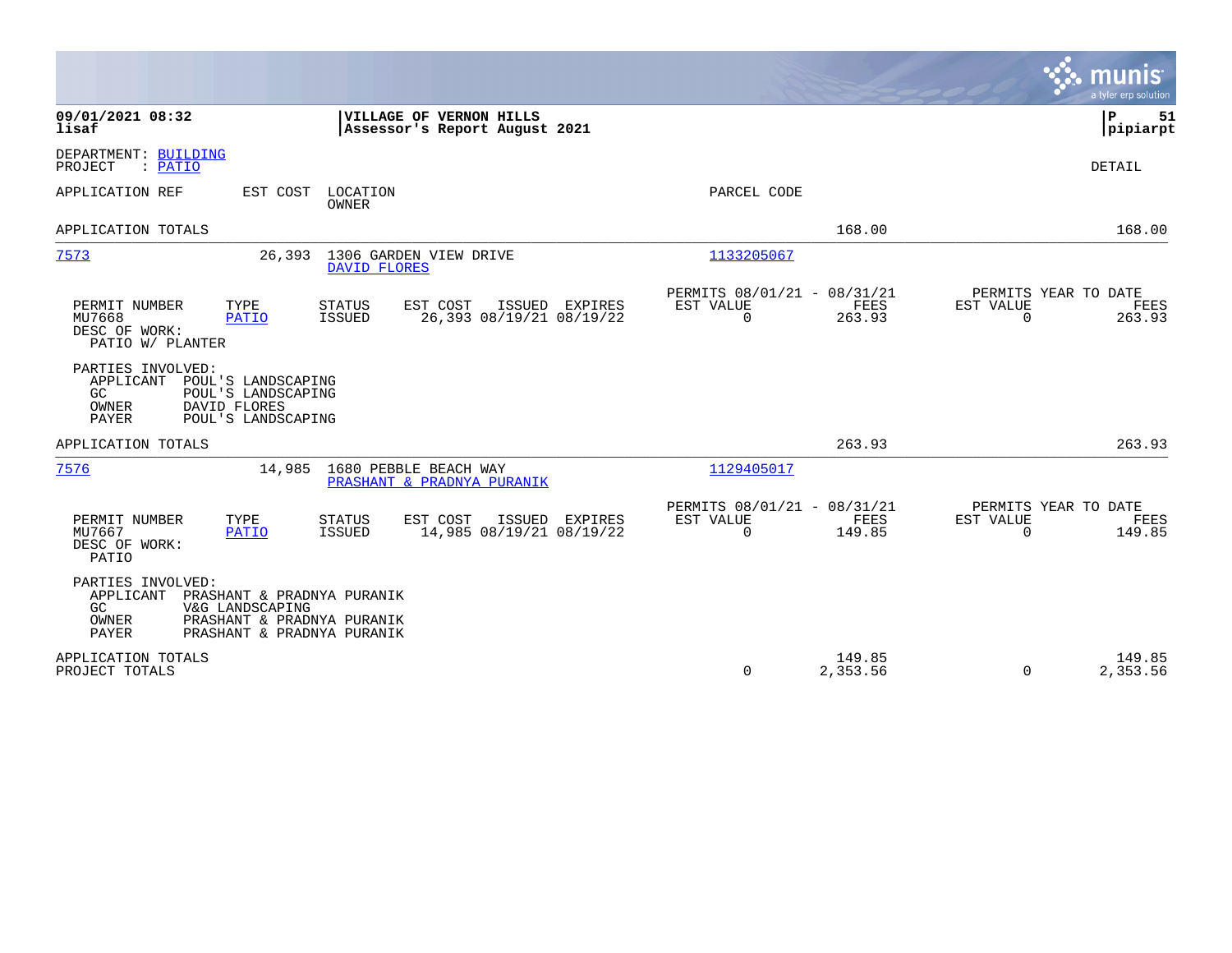|                                                               |                         |                                                                                                                            |          |        |                                    |                                                      |                |                                        | <b>munis</b><br>a tyler erp solution |
|---------------------------------------------------------------|-------------------------|----------------------------------------------------------------------------------------------------------------------------|----------|--------|------------------------------------|------------------------------------------------------|----------------|----------------------------------------|--------------------------------------|
| 09/01/2021 08:32<br>lisaf                                     |                         | <b>VILLAGE OF VERNON HILLS</b><br>Assessor's Report August 2021                                                            |          |        |                                    |                                                      |                |                                        | 52<br>P<br> pipiarpt                 |
| DEPARTMENT: BUILDING<br>PROJECT<br>: SIDEWALK                 |                         |                                                                                                                            |          |        |                                    |                                                      |                |                                        | DETAIL                               |
| APPLICATION REF                                               | EST COST                | LOCATION<br>OWNER                                                                                                          |          |        |                                    | PARCEL CODE                                          |                |                                        |                                      |
| 7521                                                          | 7,500                   | 664 MARSHALL STREET<br>PLACEHOLDER                                                                                         |          |        |                                    | 1133205049                                           |                |                                        |                                      |
| PERMIT NUMBER<br>MU7722<br>DESC OF WORK:<br>SIDWALK AND STOOP | TYPE<br><b>SIDEWALK</b> | STATUS<br>ISSUED                                                                                                           | EST COST | ISSUED | EXPIRES<br>7,500 08/30/21 08/30/22 | PERMITS 08/01/21 - 08/31/21<br>EST VALUE<br>$\Omega$ | FEES<br>75.00  | PERMITS YEAR TO DATE<br>EST VALUE<br>0 | FEES<br>75.00                        |
| PARTIES INVOLVED:<br>APPLICANT<br>GC<br>OWNER<br>PAYER        | PLACEHOLDER             | D & D LANDSCAPE AND SPRINKLER SERVICES<br>D & D LANDSCAPE AND SPRINKLER SERVICES<br>D & D LANDSCAPE AND SPRINKLER SERVICES |          |        |                                    |                                                      |                |                                        |                                      |
| APPLICATION TOTALS<br>PROJECT TOTALS                          |                         |                                                                                                                            |          |        |                                    | 0                                                    | 75.00<br>75.00 | $\Omega$                               | 75.00<br>75.00                       |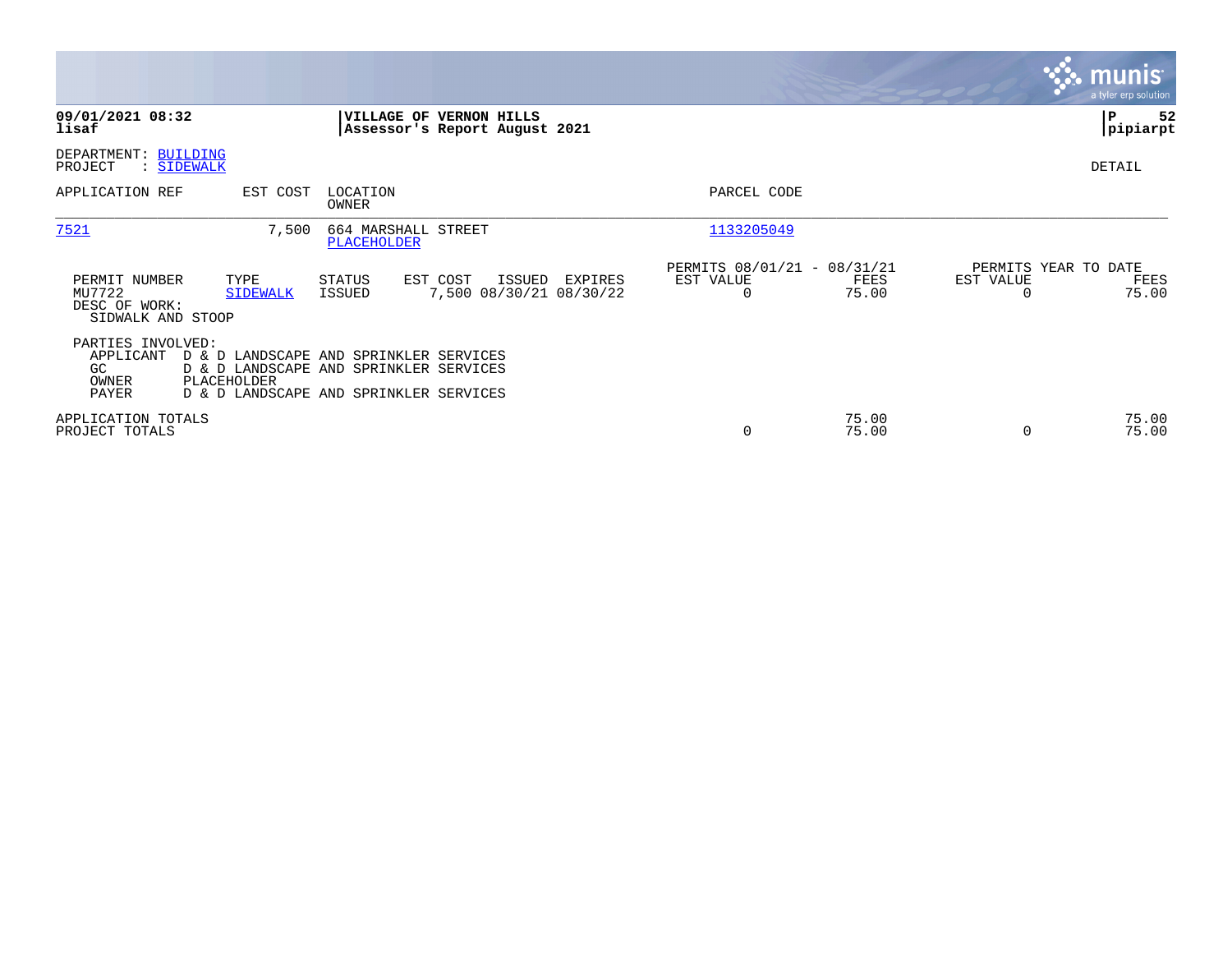|                                                                                                   |                                                                                                                                      |                                                                  |                |                                                         |                       |                                                  | munis<br>a tyler erp solution |
|---------------------------------------------------------------------------------------------------|--------------------------------------------------------------------------------------------------------------------------------------|------------------------------------------------------------------|----------------|---------------------------------------------------------|-----------------------|--------------------------------------------------|-------------------------------|
| 09/01/2021 08:32<br>lisaf                                                                         |                                                                                                                                      | VILLAGE OF VERNON HILLS<br>Assessor's Report August 2021         |                |                                                         |                       |                                                  | P<br>53<br> pipiarpt          |
| DEPARTMENT: BUILDING<br>PROJECT<br>: REROOF                                                       |                                                                                                                                      |                                                                  |                |                                                         |                       |                                                  | DETAIL                        |
| APPLICATION REF                                                                                   | LOCATION<br>EST COST<br>OWNER                                                                                                        |                                                                  |                | PARCEL CODE                                             |                       |                                                  |                               |
| 7542                                                                                              | 21,619                                                                                                                               | 306 CONGRESSIONAL CT<br>RUSSELL & DEBORAH BRYANT                 |                | 1132209014                                              |                       |                                                  |                               |
| PERMIT NUMBER<br>TYPE<br>MU7598<br>DESC OF WORK:<br>REROOF                                        | <b>STATUS</b><br><b>REROOF</b><br>COMPLT                                                                                             | EST COST<br>21,619 08/03/21 08/20/22                             | ISSUED EXPIRES | PERMITS 08/01/21 - 08/31/21<br>EST VALUE<br>$\mathbf 0$ | FEES<br>216.19        | PERMITS YEAR TO DATE<br>EST VALUE<br>$\Omega$    | FEES<br>216.19                |
| PARTIES INVOLVED:<br>APPLICANT AFH CONSTRUCTION INC<br>GC.<br>OWNER<br>PAYER<br><b>ROOFER</b>     | AFH CONSTRUCTION INC<br>RUSSELL & DEBORAH BRYANT<br>AFH CONSTRUCTION INC<br>AFH CONSTRUCTION INC                                     |                                                                  |                |                                                         |                       |                                                  |                               |
| APPLICATION TOTALS                                                                                |                                                                                                                                      |                                                                  |                |                                                         | 216.19                |                                                  | 216.19                        |
| 7562                                                                                              | 10,900                                                                                                                               | 1734 SHOAL CREEK TER<br>SUVIT KULVARANON & EMERENTIANA SIANAWATI |                | 1129313017                                              |                       |                                                  |                               |
| PERMIT NUMBER<br>TYPE<br>MU7605<br>DESC OF WORK:<br>REROOF                                        | <b>STATUS</b><br><b>REROOF</b><br>ISSUED                                                                                             | EST COST<br>10,900 08/04/21 08/04/22                             | ISSUED EXPIRES | PERMITS 08/01/21 - 08/31/21<br>EST VALUE<br>0           | FEES<br>109.00        | PERMITS YEAR TO DATE<br>EST VALUE<br>$\mathbf 0$ | FEES<br>109.00                |
| PARTIES INVOLVED:<br>APPLICANT<br>GC.<br>OWNER<br>PAYER<br>ROOFER                                 | JM SUPERIOR ROOFING<br>JM SUPERIOR ROOFING<br>SUVIT KULVARANON & EMERENTIANA SIANAWATI<br>JM SUPERIOR ROOFING<br>JM SUPERIOR ROOFING |                                                                  |                |                                                         |                       |                                                  |                               |
| APPLICATION TOTALS                                                                                |                                                                                                                                      |                                                                  |                |                                                         | 109.00                |                                                  | 109.00                        |
| 7566                                                                                              | 11,966                                                                                                                               | 14 SOUTH STERLING HEIGHTS RD<br>ANDREW & MICHELLE L KABOFF       |                | 1507211014                                              |                       |                                                  |                               |
| PERMIT NUMBER<br>TYPE<br>MU7606<br>DESC OF WORK:<br>RE-ROOF                                       | <b>STATUS</b><br><b>REROOF</b><br>COMPLT                                                                                             | EST COST<br>11,966 08/05/21 08/12/22                             | ISSUED EXPIRES | PERMITS 08/01/21 - 08/31/21<br>EST VALUE<br>0           | <b>FEES</b><br>119.66 | PERMITS YEAR TO DATE<br>EST VALUE<br>0           | FEES<br>119.66                |
| PARTIES INVOLVED:<br>APPLICANT ECS ROOFING PROFESSIONALS<br>GC<br>OWNER<br>PAYER<br><b>ROOFER</b> | ECS ROOFING PROFESSIONALS<br>ANDREW & MICHELLE L KABOFF<br>ECS ROOFING PROFESSIONALS<br>ECS ROOFING PROFESSIONALS                    |                                                                  |                |                                                         |                       |                                                  |                               |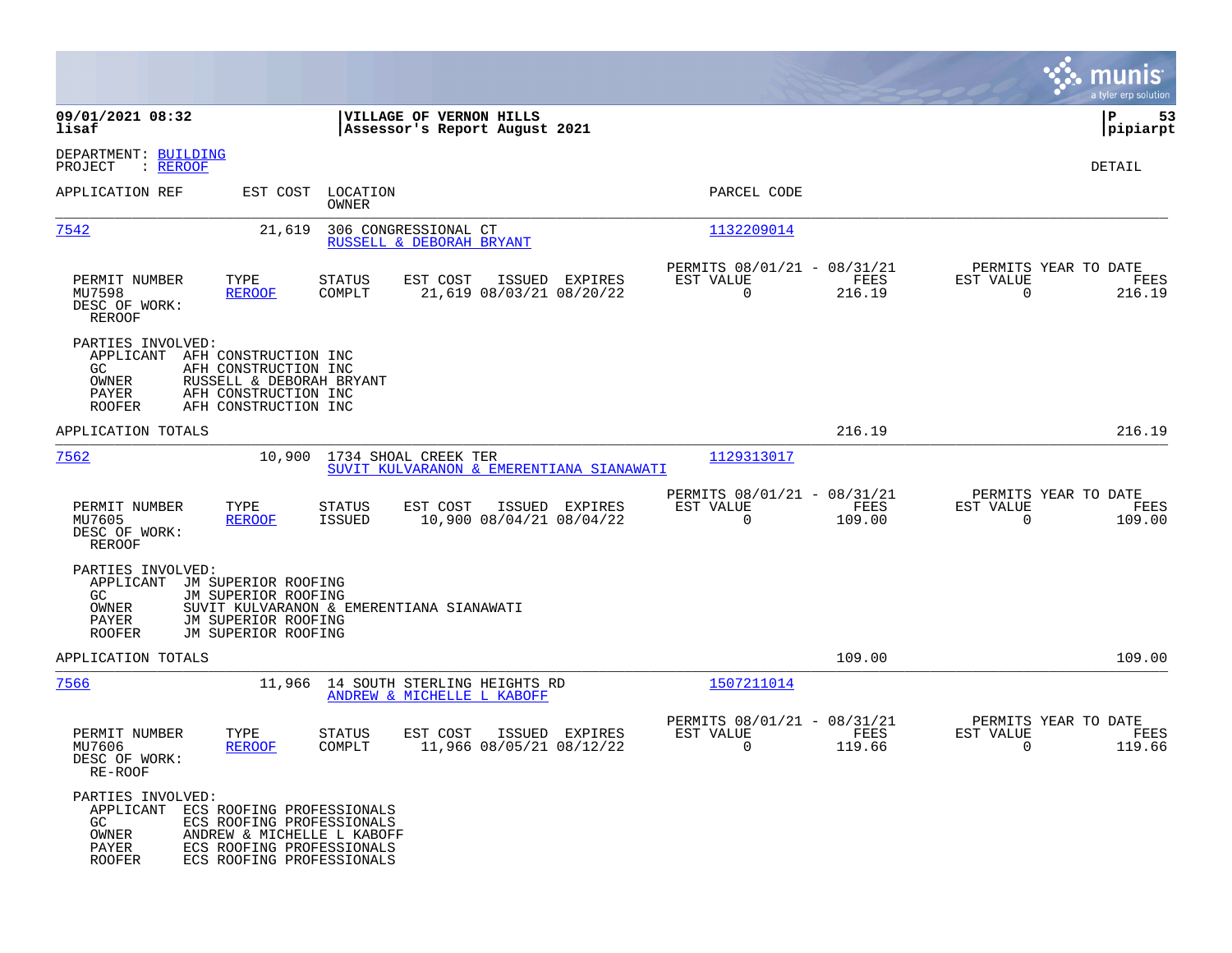|                                                                                                                                                                             |                                                                                   |                                                            |                |                                                     | munis<br>a tyler erp solution |
|-----------------------------------------------------------------------------------------------------------------------------------------------------------------------------|-----------------------------------------------------------------------------------|------------------------------------------------------------|----------------|-----------------------------------------------------|-------------------------------|
| 09/01/2021 08:32<br>lisaf                                                                                                                                                   | VILLAGE OF VERNON HILLS<br>Assessor's Report August 2021                          |                                                            |                |                                                     | P<br>54<br> pipiarpt          |
| DEPARTMENT: BUILDING<br>PROJECT<br>: <u>REROOF</u>                                                                                                                          |                                                                                   |                                                            |                |                                                     | DETAIL                        |
| APPLICATION REF<br>EST COST                                                                                                                                                 | LOCATION<br>OWNER                                                                 | PARCEL CODE                                                |                |                                                     |                               |
| APPLICATION TOTALS                                                                                                                                                          |                                                                                   |                                                            | 119.66         |                                                     | 119.66                        |
| 7568<br>23,000                                                                                                                                                              | 206 ABILENE LANE<br>JAMES N & CHONG SOOK FURUKAWA                                 | 1504305013                                                 |                |                                                     |                               |
| PERMIT NUMBER<br>TYPE<br>MU7608<br><b>REROOF</b><br>DESC OF WORK:<br>ASPHALT SHINGLES REROOF                                                                                | <b>STATUS</b><br>EST COST<br>ISSUED EXPIRES<br>23,000 08/05/21 08/05/22<br>ISSUED | PERMITS 08/01/21 - 08/31/21<br>EST VALUE<br>0              | FEES<br>230.00 | PERMITS YEAR TO DATE<br>EST VALUE<br>0              | FEES<br>230.00                |
| PARTIES INVOLVED:<br>APPLICANT<br>BETTER HOME CONSTRUCTION<br>GC<br>BETTER HOME CONSTRUCTION<br>OWNER<br>JAMES N & CHONG SOOK FURUKAWA<br>PAYER<br>BETTER HOME CONSTRUCTION |                                                                                   |                                                            |                |                                                     |                               |
| APPLICATION TOTALS                                                                                                                                                          |                                                                                   |                                                            | 230.00         |                                                     | 230.00                        |
| 7575<br>15,500                                                                                                                                                              | 2289 SARAZEN DR<br><b>CARL E GLENN</b>                                            | 1129207011                                                 |                |                                                     |                               |
| PERMIT NUMBER<br>TYPE<br>MU7616<br><b>REROOF</b><br>DESC OF WORK:<br>REROOF                                                                                                 | EST COST<br>ISSUED EXPIRES<br>STATUS<br>15,500 08/09/21 08/23/22<br>COMPLT        | PERMITS 08/01/21 - 08/31/21<br>EST VALUE<br>$\mathbf 0$    | FEES<br>155.00 | PERMITS YEAR TO DATE<br>EST VALUE<br>$\Omega$       | FEES<br>155.00                |
| PARTIES INVOLVED:<br>AMERIPRO ROOFING<br>APPLICANT<br>GC.<br>AMERIPRO ROOFING<br>CARL E GLENN<br>OWNER<br>PAYER<br>AMERIPRO ROOFING<br><b>ROOFER</b><br>AMERIPRO ROOFING    |                                                                                   |                                                            |                |                                                     |                               |
| APPLICATION TOTALS                                                                                                                                                          |                                                                                   |                                                            | 155.00         |                                                     | 155.00                        |
| 7583<br>7,900                                                                                                                                                               | 18 MAYFLOWER RD<br>SANDRA & JEFF EPSTEIN                                          | 1504102018                                                 |                |                                                     |                               |
| PERMIT NUMBER<br>TYPE<br>MU7624<br><b>REROOF</b><br>DESC OF WORK:<br>REROOF                                                                                                 | <b>STATUS</b><br>EST COST<br>ISSUED EXPIRES<br>COMPLT<br>7,900 08/10/21 08/26/22  | PERMITS 08/01/21 - 08/31/21<br>EST VALUE<br>$\overline{0}$ | FEES<br>79.00  | PERMITS YEAR TO DATE<br>EST VALUE<br>$\overline{0}$ | FEES<br>79.00                 |
| PARTIES INVOLVED:<br>APPLICANT<br>SARGON CONSTRUCTION<br>GC<br>SARGON CONSTRUCTION<br>OWNER<br>SANDRA & JEFF EPSTEIN<br>PAYER<br>SARGON CONSTRUCTION                        |                                                                                   |                                                            |                |                                                     |                               |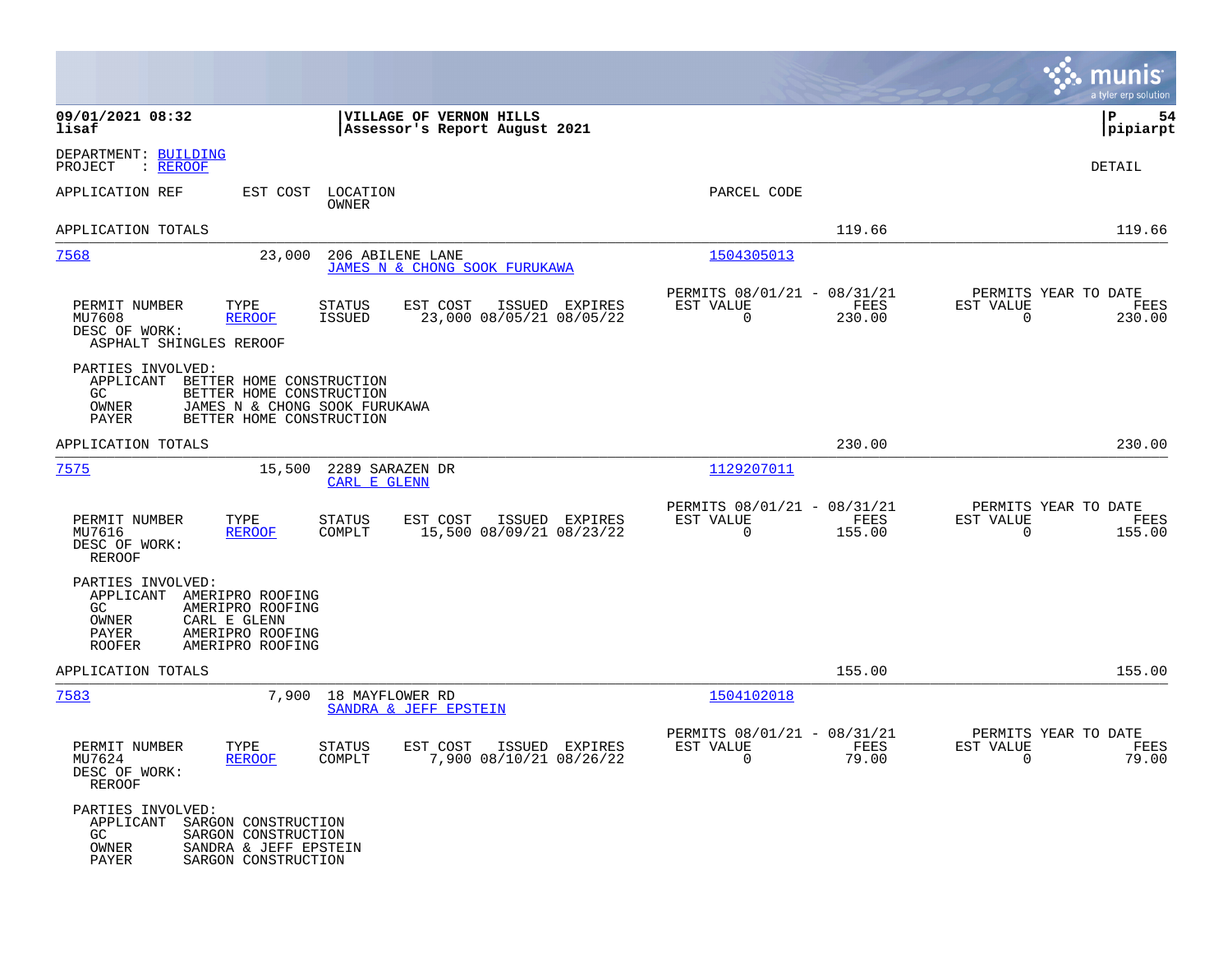|                                                                                                                                                                                                              |                                                                                         |                                                                           | munis<br>a tyler erp solution                                         |
|--------------------------------------------------------------------------------------------------------------------------------------------------------------------------------------------------------------|-----------------------------------------------------------------------------------------|---------------------------------------------------------------------------|-----------------------------------------------------------------------|
| 09/01/2021 08:32<br>lisaf                                                                                                                                                                                    | VILLAGE OF VERNON HILLS<br>Assessor's Report August 2021                                |                                                                           | l P<br>55<br> pipiarpt                                                |
| DEPARTMENT: BUILDING<br>: REROOF<br>PROJECT                                                                                                                                                                  |                                                                                         |                                                                           | <b>DETAIL</b>                                                         |
| APPLICATION REF                                                                                                                                                                                              | EST COST LOCATION                                                                       | PARCEL CODE                                                               |                                                                       |
| SARGON CONSTRUCTION<br><b>ROOFER</b>                                                                                                                                                                         | <b>OWNER</b>                                                                            |                                                                           |                                                                       |
| APPLICATION TOTALS                                                                                                                                                                                           |                                                                                         | 79.00                                                                     | 79.00                                                                 |
| 7585<br>24,000                                                                                                                                                                                               | 1866 TURTLE BAY RD<br>MICHAEL H FRANTZ                                                  | 1129401007                                                                |                                                                       |
| PERMIT NUMBER<br>TYPE<br><b>REROOF</b><br>MU7626<br>DESC OF WORK:<br><b>REROOF</b>                                                                                                                           | EST COST<br>ISSUED EXPIRES<br>STATUS<br>COMPLT<br>24,000 08/10/21 08/12/22              | PERMITS 08/01/21 - 08/31/21<br>EST VALUE<br>FEES<br>$\mathbf 0$<br>240.00 | PERMITS YEAR TO DATE<br>EST VALUE<br>FEES<br>$\overline{0}$<br>240.00 |
| PARTIES INVOLVED:<br>APPLICANT<br>WESTSKY INC<br>WESTSKY INC<br>GC<br>OWNER<br>MICHAEL H FRANTZ<br>WESTSKY INC<br>PAYER<br><b>ROOFER</b><br>WESTSKY INC                                                      |                                                                                         |                                                                           |                                                                       |
| APPLICATION TOTALS                                                                                                                                                                                           |                                                                                         | 240.00                                                                    | 240.00                                                                |
| 7590<br>9,900                                                                                                                                                                                                | 1696 HAIG POINT LANE<br>YVONNE I OCOKOLJICH                                             | 1128304016                                                                |                                                                       |
| PERMIT NUMBER<br>TYPE<br>MU7628<br><b>REROOF</b><br>DESC OF WORK:<br><b>REROOF</b>                                                                                                                           | <b>STATUS</b><br>EST COST<br>ISSUED EXPIRES<br><b>ISSUED</b><br>9,900 08/11/21 08/11/22 | PERMITS 08/01/21 - 08/31/21<br>EST VALUE<br>FEES<br>$\Omega$<br>99.00     | PERMITS YEAR TO DATE<br>EST VALUE<br>FEES<br>$\Omega$<br>99.00        |
| PARTIES INVOLVED:<br>APPLICANT A&D HOME IMPROVEMENT LLC<br>GC.<br>A&D HOME IMPROVEMENT LLC<br>YVONNE I OCOKOLJICH<br>OWNER<br>A&D HOME IMPROVEMENT LLC<br>PAYER<br>A&D HOME IMPROVEMENT LLC<br><b>ROOFER</b> |                                                                                         |                                                                           |                                                                       |
| APPLICATION TOTALS                                                                                                                                                                                           |                                                                                         | 99.00                                                                     | 99.00                                                                 |
| 7591<br>18,545                                                                                                                                                                                               | 2340 HAZELTIME DR<br>LINDSAY & MIKE KENDRICK                                            | 1129207005                                                                |                                                                       |
| PERMIT NUMBER<br>TYPE<br><b>REROOF</b><br>MU7630<br>DESC OF WORK:<br><b>REROOF</b>                                                                                                                           | EST COST<br><b>STATUS</b><br>ISSUED EXPIRES<br>ISSUED<br>18,545 08/11/21 08/11/22       | PERMITS 08/01/21 - 08/31/21<br>EST VALUE<br>FEES<br>$\mathbf 0$<br>185.45 | PERMITS YEAR TO DATE<br>EST VALUE<br>FEES<br>$\overline{0}$<br>185.45 |
| PARTIES INVOLVED:<br>APPLICANT<br>STYLE BY CARDEN EXTERIORS<br>GC<br>STYLE BY CARDEN EXTERIORS                                                                                                               |                                                                                         |                                                                           |                                                                       |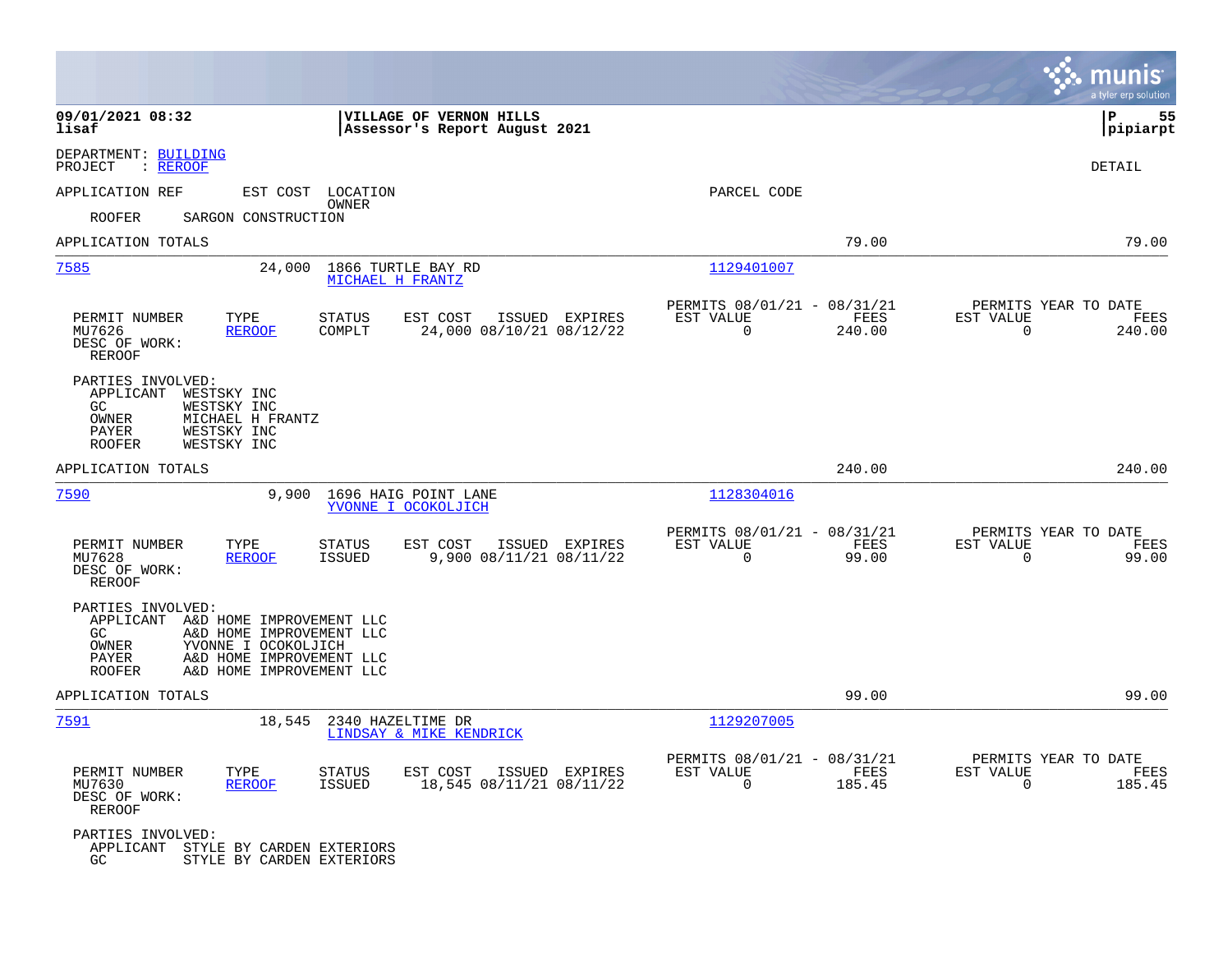|                                                                                                                                                                                                                                         |                                                          |                                                                           | munis<br>a tyler erp solution                                         |
|-----------------------------------------------------------------------------------------------------------------------------------------------------------------------------------------------------------------------------------------|----------------------------------------------------------|---------------------------------------------------------------------------|-----------------------------------------------------------------------|
| 09/01/2021 08:32<br>lisaf                                                                                                                                                                                                               | VILLAGE OF VERNON HILLS<br>Assessor's Report August 2021 |                                                                           | Þ<br>56<br> pipiarpt                                                  |
| DEPARTMENT: BUILDING<br>PROJECT<br>: REROOF                                                                                                                                                                                             |                                                          |                                                                           | DETAIL                                                                |
| APPLICATION REF<br>EST COST LOCATION<br>OWNER<br>LINDSAY & MIKE KENDRICK<br>OWNER<br>PAYER<br>STYLE BY CARDEN EXTERIORS<br><b>ROOFER</b><br>STYLE BY CARDEN EXTERIORS                                                                   |                                                          | PARCEL CODE                                                               |                                                                       |
| APPLICATION TOTALS                                                                                                                                                                                                                      |                                                          | 185.45                                                                    | 185.45                                                                |
| 7613<br>49,292                                                                                                                                                                                                                          | 836 CREEK BEND DR<br>STEVEN YANG & HONGYI DU             | 1516101007                                                                |                                                                       |
| PERMIT NUMBER<br>TYPE<br><b>STATUS</b><br>ISSUED<br>MU7649<br><b>REROOF</b><br>DESC OF WORK:<br><b>REROOF</b>                                                                                                                           | EST COST<br>ISSUED EXPIRES<br>49,292 08/16/21 08/16/22   | PERMITS 08/01/21 - 08/31/21<br>EST VALUE<br>FEES<br>$\mathbf 0$<br>492.92 | PERMITS YEAR TO DATE<br>EST VALUE<br>FEES<br>$\overline{0}$<br>492.92 |
| PARTIES INVOLVED:<br>APPLICANT GLOBAL CONSTRUCTION SERVICES<br>GC.<br>GLOBAL CONSTRUCTION SERVICES<br>STEVEN YANG & HONGYI DU<br>OWNER<br>GLOBAL CONSTRUCTION SERVICES<br><b>PAYER</b><br><b>ROOFER</b><br>GLOBAL CONSTRUCTION SERVICES |                                                          |                                                                           |                                                                       |
| APPLICATION TOTALS                                                                                                                                                                                                                      |                                                          | 492.92                                                                    | 492.92                                                                |
| 7617<br>13,380                                                                                                                                                                                                                          | 2331 SARAZEN DR<br><b>MARY JUSTEN</b>                    | 1129207006                                                                |                                                                       |
| PERMIT NUMBER<br>TYPE<br><b>STATUS</b><br>MU7658<br><b>REROOF</b><br>ISSUED<br>DESC OF WORK:<br><b>REROOF</b>                                                                                                                           | EST COST<br>ISSUED EXPIRES<br>13,380 08/17/21 08/17/22   | PERMITS 08/01/21 - 08/31/21<br>EST VALUE<br>FEES<br>$\Omega$<br>133.80    | PERMITS YEAR TO DATE<br>EST VALUE<br>FEES<br>$\mathbf 0$<br>133.80    |
| PARTIES INVOLVED:<br>APPLICANT<br>SMART ROOFING<br>SMART ROOFING<br>GC<br>MARY JUSTEN<br>OWNER<br>PAYER<br>SMART ROOFING<br>SMART ROOFING<br><b>ROOFER</b>                                                                              |                                                          |                                                                           |                                                                       |
| APPLICATION TOTALS                                                                                                                                                                                                                      |                                                          | 133.80                                                                    | 133.80                                                                |
| 7618<br>18,000                                                                                                                                                                                                                          | 43S SUSSEX CIR<br>HEE W & BOK S KIM                      | 1508401096                                                                |                                                                       |
| PERMIT NUMBER<br>TYPE<br><b>STATUS</b><br>MU7659<br><b>REROOF</b><br><b>ISSUED</b><br>DESC OF WORK:<br>REROOF                                                                                                                           | EST COST<br>ISSUED EXPIRES<br>18,000 08/18/21 08/31/22   | PERMITS 08/01/21 - 08/31/21<br>EST VALUE<br>FEES<br>$\Omega$<br>180.00    | PERMITS YEAR TO DATE<br>EST VALUE<br>FEES<br>$\Omega$<br>180.00       |

PARTIES INVOLVED: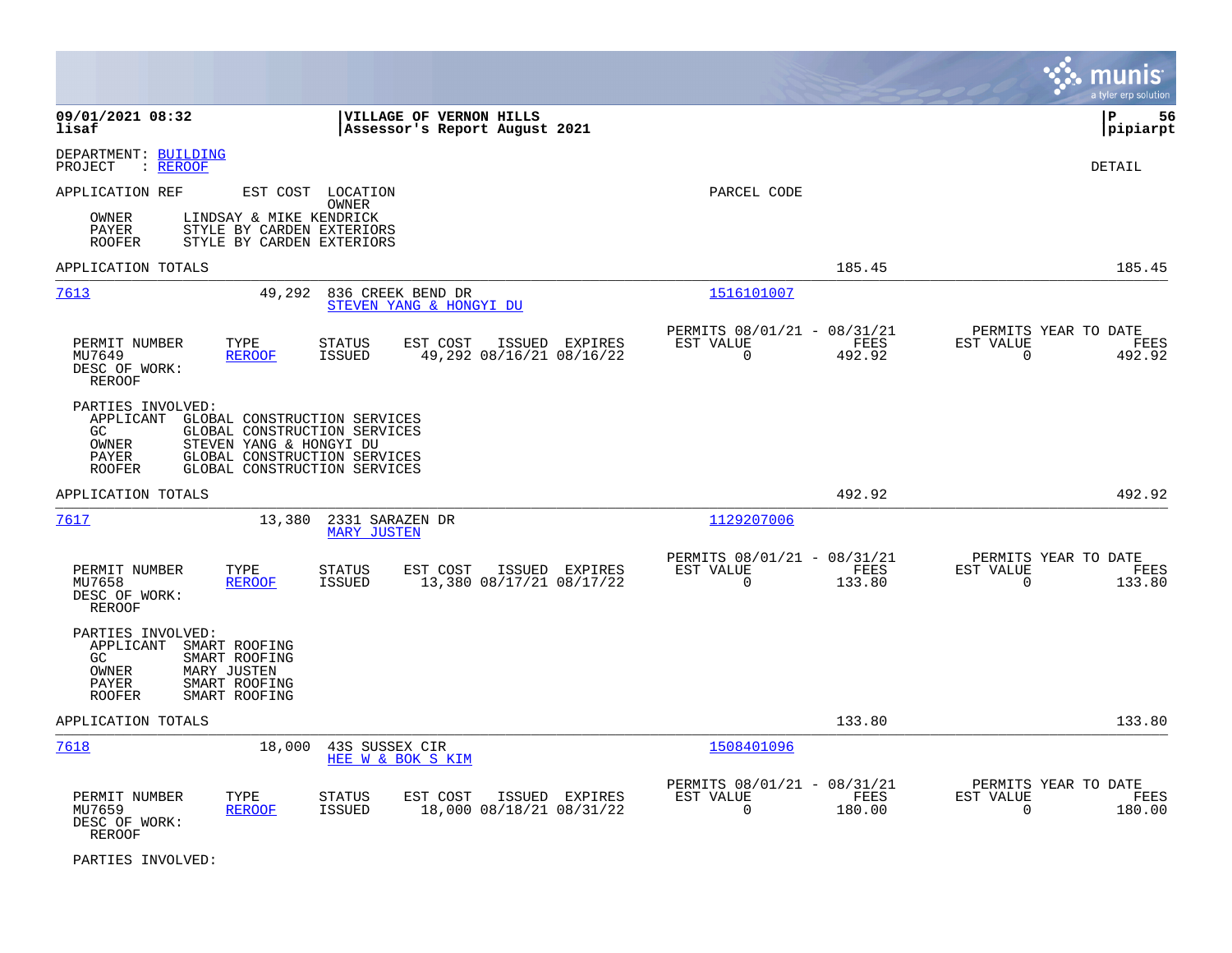|                                                                                                                           |                                                                                                                               |                                                                           | munis<br>a tyler erp solution                                                            |
|---------------------------------------------------------------------------------------------------------------------------|-------------------------------------------------------------------------------------------------------------------------------|---------------------------------------------------------------------------|------------------------------------------------------------------------------------------|
| 09/01/2021 08:32<br>lisaf                                                                                                 | VILLAGE OF VERNON HILLS<br>Assessor's Report August 2021                                                                      |                                                                           | ΙP<br>57<br> pipiarpt                                                                    |
| DEPARTMENT: BUILDING<br>PROJECT<br>: REROOF                                                                               |                                                                                                                               |                                                                           | <b>DETAIL</b>                                                                            |
| APPLICATION REF                                                                                                           | EST COST LOCATION<br>OWNER                                                                                                    | PARCEL CODE                                                               |                                                                                          |
| APPLICANT AFH CONSTRUCTION INC<br>GC<br>OWNER<br>HEE W & BOK S KIM<br>PAYER<br><b>ROOFER</b>                              | AFH CONSTRUCTION INC<br>AFH CONSTRUCTION INC<br>AFH CONSTRUCTION INC                                                          |                                                                           |                                                                                          |
| APPLICATION TOTALS                                                                                                        |                                                                                                                               |                                                                           | 180.00<br>180.00                                                                         |
| 7620                                                                                                                      | 17,141 1346 MAIDSTONE DR<br>DWIGHT M & LYNN E SOUIRES                                                                         | 1132107017                                                                |                                                                                          |
| PERMIT NUMBER<br>TYPE<br><b>REROOF</b><br>MU7661<br>DESC OF WORK:<br><b>REROOF</b>                                        | <b>STATUS</b><br>EST COST<br><b>ISSUED</b><br>17,141 08/18/21 08/18/22                                                        | PERMITS 08/01/21 - 08/31/21<br>ISSUED EXPIRES<br>EST VALUE<br>$\Omega$    | PERMITS YEAR TO DATE<br><b>FEES</b><br>EST VALUE<br>FEES<br>171.41<br>$\Omega$<br>171.41 |
| PARTIES INVOLVED:<br>APPLICANT<br>GC<br>OWNER<br>PAYER<br><b>ROOFER</b>                                                   | RANDALL & SON ROOFING<br>RANDALL & SON ROOFING<br>DWIGHT M & LYNN E SQUIRES<br>RANDALL & SON ROOFING<br>RANDALL & SON ROOFING |                                                                           |                                                                                          |
| APPLICATION TOTALS                                                                                                        |                                                                                                                               |                                                                           | 171.41<br>171.41                                                                         |
| 7621                                                                                                                      | 6,350 4 DEBILL CT<br>A HAUSER R LEVY                                                                                          | 1509103005                                                                |                                                                                          |
| PERMIT NUMBER<br>TYPE<br>MU7662<br><b>REROOF</b><br>DESC OF WORK:<br><b>REROOF</b>                                        | <b>STATUS</b><br>EST COST<br><b>ISSUED</b><br>6,350 08/18/21 08/18/22                                                         | PERMITS 08/01/21 - 08/31/21<br>ISSUED EXPIRES<br>EST VALUE<br>$\mathbf 0$ | PERMITS YEAR TO DATE<br>FEES<br>EST VALUE<br>FEES<br>$\Omega$<br>63.50<br>63.50          |
| PARTIES INVOLVED:<br>APPLICANT AMSTERDAM ENTERPRISES COMPANY<br>GC.<br>OWNER<br>A HAUSER R LEVY<br>PAYER<br><b>ROOFER</b> | AMSTERDAM ENTERPRISES COMPANY<br>AMSTERDAM ENTERPRISES COMPANY<br>AMSTERDAM ENTERPRISES COMPANY                               |                                                                           |                                                                                          |
| APPLICATION TOTALS                                                                                                        |                                                                                                                               |                                                                           | 63.50<br>63.50                                                                           |
| 7622                                                                                                                      | 11,900<br>1914 TURTLE BAY RD<br>DEBRA S RIZZO & KEVIN R DODDRELL                                                              | 1129401003                                                                |                                                                                          |
| PERMIT NUMBER<br>TYPE<br>MU7663<br><b>REROOF</b><br>DESC OF WORK:<br>REROOF                                               | <b>STATUS</b><br>EST COST<br><b>ISSUED</b><br>11,900 08/18/21 08/18/22                                                        | PERMITS 08/01/21 - 08/31/21<br>ISSUED EXPIRES<br>EST VALUE<br>$\mathbf 0$ | PERMITS YEAR TO DATE<br>FEES<br>EST VALUE<br>FEES<br>119.00<br>$\mathbf 0$<br>119.00     |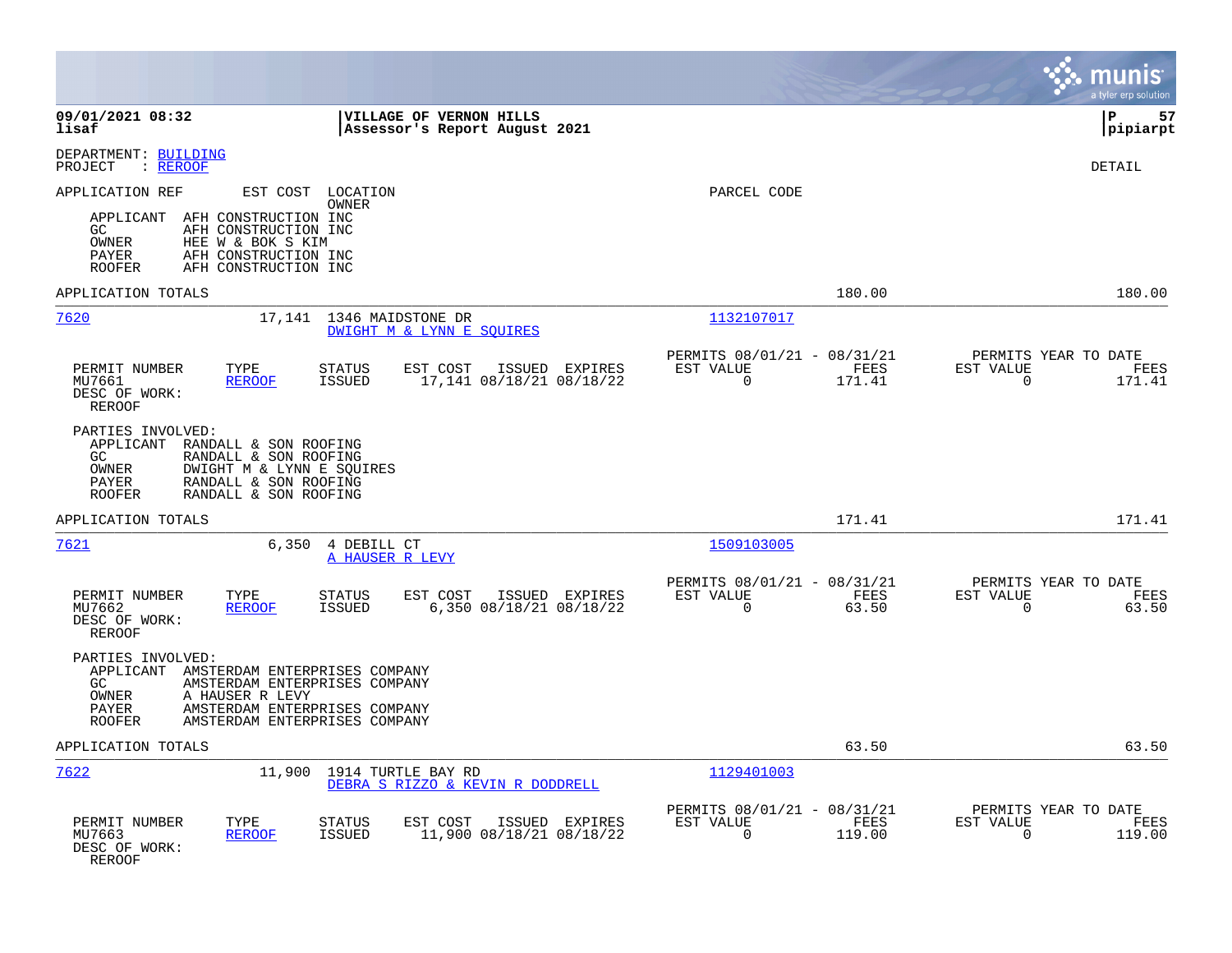|                                                                                                                                                                                                                           |                                                                           | munis<br>a tyler erp solution                                      |
|---------------------------------------------------------------------------------------------------------------------------------------------------------------------------------------------------------------------------|---------------------------------------------------------------------------|--------------------------------------------------------------------|
| 09/01/2021 08:32<br>VILLAGE OF VERNON HILLS<br>lisaf<br>Assessor's Report August 2021                                                                                                                                     |                                                                           | l P<br>58<br> pipiarpt                                             |
| DEPARTMENT: BUILDING<br>: <u>REROOF</u><br>PROJECT                                                                                                                                                                        |                                                                           | DETAIL                                                             |
| APPLICATION REF<br>EST COST<br>LOCATION<br>OWNER                                                                                                                                                                          | PARCEL CODE                                                               |                                                                    |
| PARTIES INVOLVED:<br>APPLICANT A&D HOME IMPROVEMENT LLC<br>GC.<br>A&D HOME IMPROVEMENT LLC<br>OWNER<br>DEBRA S RIZZO & KEVIN R DODDRELL<br>PAYER<br>A&D HOME IMPROVEMENT LLC<br>A&D HOME IMPROVEMENT LLC<br><b>ROOFER</b> |                                                                           |                                                                    |
| APPLICATION TOTALS                                                                                                                                                                                                        | 119.00                                                                    | 119.00                                                             |
| 7627<br>29,360<br>354 RICHARD CT<br>T. KOO AND K. KALUN LO                                                                                                                                                                | 1508108079                                                                |                                                                    |
| EST COST<br>PERMIT NUMBER<br>TYPE<br>STATUS<br>ISSUED EXPIRES<br>29,360 08/19/21 08/19/22<br>MU7666<br><b>REROOF</b><br>ISSUED<br>DESC OF WORK:<br>SIDING AND REROOF                                                      | PERMITS 08/01/21 - 08/31/21<br>FEES<br>EST VALUE<br>$\mathbf 0$<br>293.60 | PERMITS YEAR TO DATE<br>EST VALUE<br>FEES<br>$\mathbf 0$<br>293.60 |
| PARTIES INVOLVED:<br>APPLICANT ACE HOME CONSTRUCTION<br>GC.<br>ACE HOME CONSTRUCTION<br>OWNER<br>T. KOO AND K. KALUN LO<br>PAYER<br>ACE HOME CONSTRUCTION<br>ACE HOME CONSTRUCTION<br>ROOFER                              |                                                                           |                                                                    |
| APPLICATION TOTALS                                                                                                                                                                                                        | 293.60                                                                    | 293.60                                                             |
| 7630<br>46,933<br>296 HOBBLE BUSH LN<br><b>JOHN C MARIANI</b>                                                                                                                                                             | 1509105017                                                                |                                                                    |
| EST COST<br>ISSUED EXPIRES<br>PERMIT NUMBER<br>TYPE<br>STATUS<br>MU7670<br><b>REROOF</b><br>ISSUED<br>46,933 08/19/21 08/19/22<br>DESC OF WORK:<br>REROOF & SIDING                                                        | PERMITS 08/01/21 - 08/31/21<br>EST VALUE<br>FEES<br>$\mathbf 0$<br>469.33 | PERMITS YEAR TO DATE<br>EST VALUE<br>FEES<br>$\mathbf 0$<br>469.33 |
| PARTIES INVOLVED:<br>APPLICANT<br>AMERIPRO ROOFING<br>GC<br>AMERIPRO ROOFING<br>OWNER<br>JOHN C MARIANI<br>PAYER<br>AMERIPRO ROOFING<br><b>ROOFER</b><br>AMERIPRO ROOFING                                                 |                                                                           |                                                                    |
| APPLICATION TOTALS                                                                                                                                                                                                        | 469.33                                                                    | 469.33                                                             |
| 7632<br>7,440<br>126 MARIMAC LN<br>BRIAN & ELIZABETH LINHART                                                                                                                                                              | 1508202053                                                                |                                                                    |
| PERMIT NUMBER<br>TYPE<br>EST COST<br><b>STATUS</b><br>ISSUED EXPIRES<br>7,440 08/19/21 08/19/22<br>MU7671<br><b>REROOF</b><br>ISSUED                                                                                      | PERMITS 08/01/21 - 08/31/21<br>EST VALUE<br>FEES<br>$\Omega$<br>74.40     | PERMITS YEAR TO DATE<br>EST VALUE<br>FEES<br>0<br>74.40            |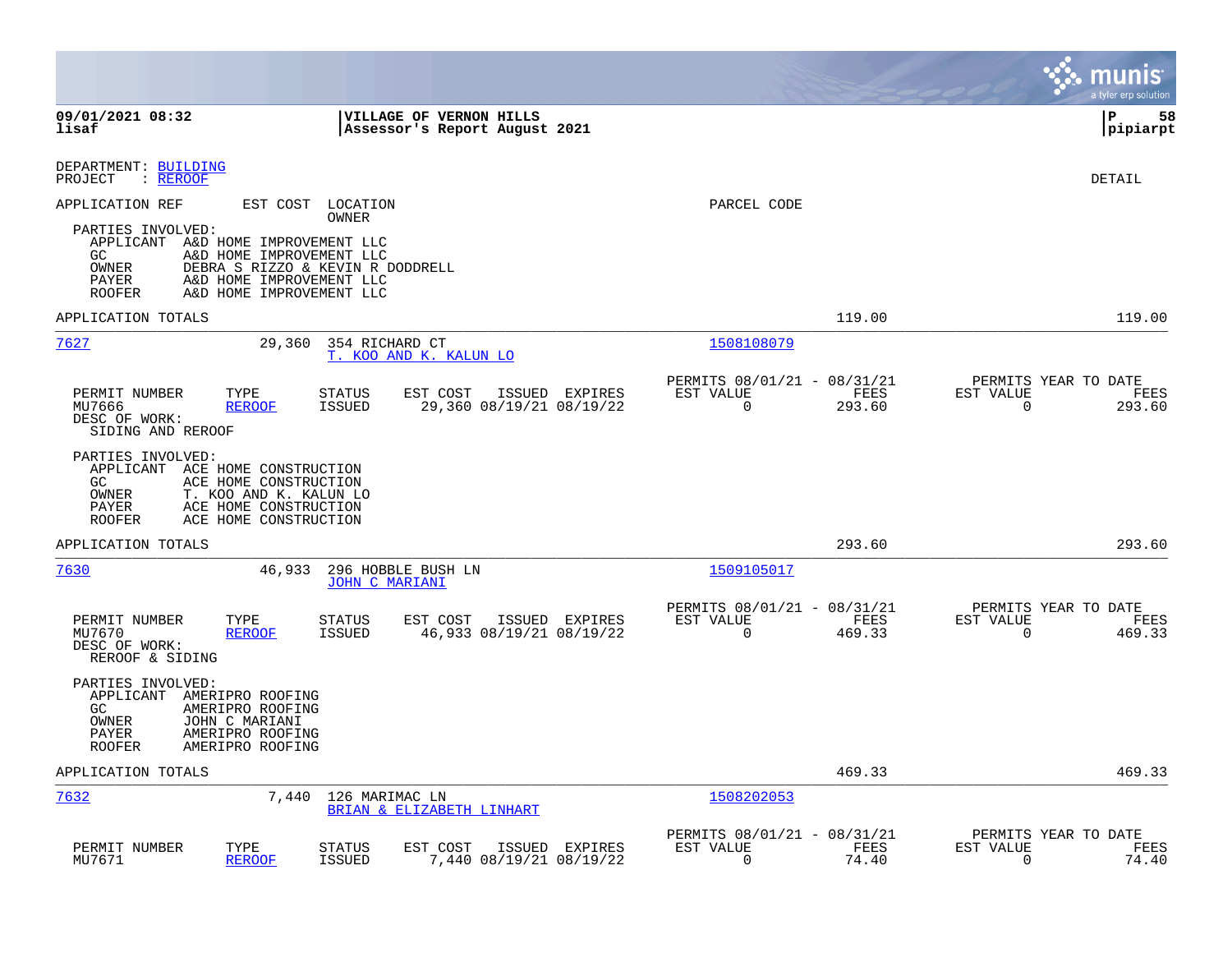|                                                                                                                                                                                                                                                                                   |                                                                 | a tyler erp solution                                               |
|-----------------------------------------------------------------------------------------------------------------------------------------------------------------------------------------------------------------------------------------------------------------------------------|-----------------------------------------------------------------|--------------------------------------------------------------------|
| 09/01/2021 08:32<br>VILLAGE OF VERNON HILLS<br>lisaf<br>Assessor's Report August 2021                                                                                                                                                                                             |                                                                 | l P<br>59<br> pipiarpt                                             |
| DEPARTMENT: BUILDING<br>: REROOF<br>PROJECT                                                                                                                                                                                                                                       |                                                                 | DETAIL                                                             |
| APPLICATION REF<br>EST COST LOCATION<br>OWNER                                                                                                                                                                                                                                     | PARCEL CODE                                                     |                                                                    |
| DESC OF WORK:<br>REROOF                                                                                                                                                                                                                                                           |                                                                 |                                                                    |
| PARTIES INVOLVED:<br>APPLICANT<br>PRESIDENTIAL ROOFING & CONSTRUCTION INC<br>GC.<br>PRESIDENTIAL ROOFING & CONSTRUCTION INC<br>OWNER<br>BRIAN & ELIZABETH LINHART<br>PRESIDENTIAL ROOFING & CONSTRUCTION INC<br>PAYER<br>PRESIDENTIAL ROOFING & CONSTRUCTION INC<br><b>ROOFER</b> |                                                                 |                                                                    |
| APPLICATION TOTALS                                                                                                                                                                                                                                                                | 74.40                                                           | 74.40                                                              |
| 7645<br>18,000<br>346 OLD WOOD CT<br>MINGOIAO & HONGYU PAN                                                                                                                                                                                                                        | 1509108010                                                      |                                                                    |
| ISSUED EXPIRES<br>PERMIT NUMBER<br>TYPE<br>STATUS<br>EST COST<br>18,000 08/23/21 08/23/22<br>MU7682<br><b>ISSUED</b><br><b>REROOF</b><br>DESC OF WORK:<br>REROOF                                                                                                                  | PERMITS 08/01/21 - 08/31/21<br>EST VALUE<br>FEES<br>0<br>180.00 | PERMITS YEAR TO DATE<br>EST VALUE<br>FEES<br>$\mathbf 0$<br>180.00 |
| PARTIES INVOLVED:<br>APPLICANT<br>ING EXTERIORS<br>GC<br>ING EXTERIORS<br>OWNER<br>MINGQIAO & HONGYU PAN<br>ING EXTERIORS<br>PAYER<br><b>ROOFER</b><br>ING EXTERIORS                                                                                                              |                                                                 |                                                                    |
| APPLICATION TOTALS                                                                                                                                                                                                                                                                | 180.00                                                          | 180.00                                                             |
| 7649<br>7,800<br>1744 STANWICH RD<br>ZAKHAR & FAINA SIGAL                                                                                                                                                                                                                         | 1129313008                                                      |                                                                    |
| TYPE<br>ISSUED EXPIRES<br>PERMIT NUMBER<br>STATUS<br>EST COST<br>7,800 08/24/21 08/24/22<br>MU7685<br><b>REROOF</b><br><b>ISSUED</b><br>DESC OF WORK:<br>REROOF                                                                                                                   | PERMITS 08/01/21 - 08/31/21<br>EST VALUE<br>FEES<br>78.00<br>0  | PERMITS YEAR TO DATE<br>EST VALUE<br>FEES<br>78.00<br>0            |
| PARTIES INVOLVED:<br>APPLICANT<br>LAKE SHORE CONSTRUCTION GROUP<br>GC<br>LAKE SHORE CONSTRUCTION GROUP<br>OWNER<br>ZAKHAR & FAINA SIGAL<br>PAYER<br>LAKE SHORE CONSTRUCTION GROUP<br>PAYER<br>LAKE SHORE CONSTRUCTION GROUP                                                       |                                                                 |                                                                    |
| APPLICATION TOTALS                                                                                                                                                                                                                                                                | 78.00                                                           | 78.00                                                              |
| 7650<br>28,931<br>507 TORREY PINES WAY<br>PRATAP & SANDHYA ALLURI                                                                                                                                                                                                                 | 1132104011                                                      |                                                                    |
|                                                                                                                                                                                                                                                                                   | PERMITS 08/01/21 - 08/31/21                                     | PERMITS YEAR TO DATE                                               |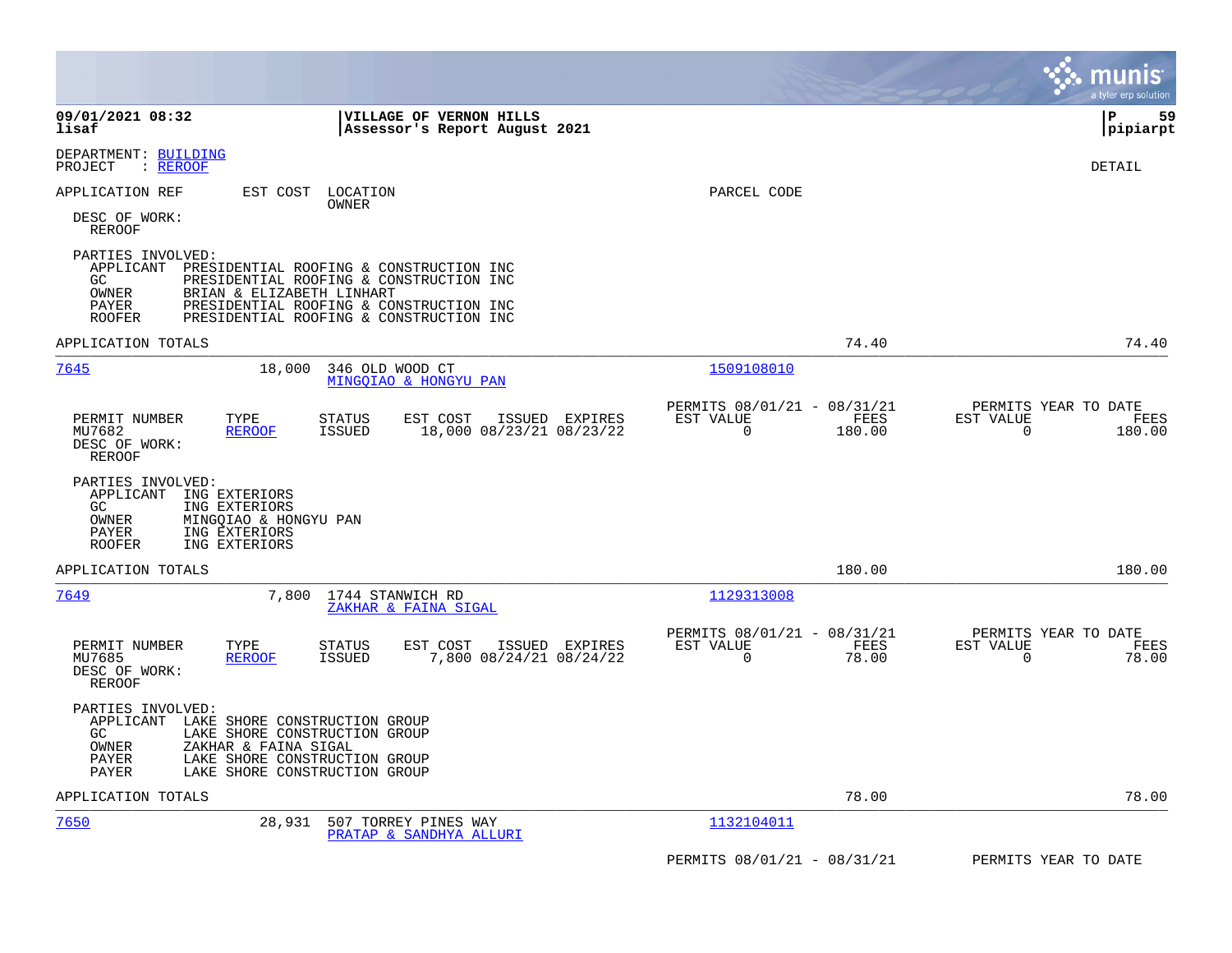|                                                                                                                                                                                                         |                                            |                                                         |                |                                                  | munis<br>a tyler erp solution |
|---------------------------------------------------------------------------------------------------------------------------------------------------------------------------------------------------------|--------------------------------------------|---------------------------------------------------------|----------------|--------------------------------------------------|-------------------------------|
| 09/01/2021 08:32<br>VILLAGE OF VERNON HILLS<br>lisaf<br>Assessor's Report August 2021<br><b>STATUS</b><br>EST COST<br>PERMIT NUMBER<br>TYPE                                                             | ISSUED EXPIRES                             | EST VALUE                                               | <b>FEES</b>    | EST VALUE                                        | 60<br>ΙP<br>pipiarpt<br>FEES  |
| DEPARTMENT: BUILDING<br>: REROOF<br>PROJECT                                                                                                                                                             |                                            |                                                         |                |                                                  | DETAIL                        |
| APPLICATION REF<br>EST COST<br>LOCATION                                                                                                                                                                 |                                            | PARCEL CODE                                             |                |                                                  |                               |
| OWNER<br>MU7686<br><b>REROOF</b><br><b>ISSUED</b><br>DESC OF WORK:<br><b>REROOF</b>                                                                                                                     | 28,931 08/24/21 08/24/22                   | $\mathbf 0$                                             | 289.31         | $\Omega$                                         | 289.31                        |
| PARTIES INVOLVED:<br>APPLICANT<br>MORNING DEW EXTERIORS<br>GC.<br>MORNING DEW EXTERIORS<br>OWNER<br>PRATAP & SANDHYA ALLURI<br>PAYER<br>MORNING DEW EXTERIORS<br>MORNING DEW EXTERIORS<br><b>ROOFER</b> |                                            |                                                         |                |                                                  |                               |
| APPLICATION TOTALS                                                                                                                                                                                      |                                            |                                                         | 289.31         |                                                  | 289.31                        |
| 7651<br>20,000<br>332 COLONIAL DR<br><b>JAY &amp; SARA PATEL</b>                                                                                                                                        |                                            | 1128111008                                              |                |                                                  |                               |
| EST COST<br>PERMIT NUMBER<br>TYPE<br><b>STATUS</b><br>MU7687<br><b>ISSUED</b><br><b>REROOF</b><br>DESC OF WORK:<br><b>REROOF</b>                                                                        | ISSUED EXPIRES<br>20,000 08/24/21 08/24/22 | PERMITS 08/01/21 - 08/31/21<br>EST VALUE<br>$\mathbf 0$ | FEES<br>200.00 | PERMITS YEAR TO DATE<br>EST VALUE<br>$\mathbf 0$ | FEES<br>200.00                |
| PARTIES INVOLVED:<br>APPLICANT<br>MORNING DEW EXTERIORS<br>MORNING DEW EXTERIORS<br>GC.<br>OWNER<br>JAY & SARA PATEL<br>MORNING DEW EXTERIORS<br>PAYER<br>MORNING DEW EXTERIORS<br><b>ROOFER</b>        |                                            |                                                         |                |                                                  |                               |
| APPLICATION TOTALS                                                                                                                                                                                      |                                            |                                                         | 200.00         |                                                  | 200.00                        |
| 7655<br>11,500<br>181 SOUTHGATE DR<br>DAVID P & DE ANN P FIRNBACH                                                                                                                                       |                                            | 1508218011                                              |                |                                                  |                               |
| PERMIT NUMBER<br>TYPE<br><b>STATUS</b><br>EST COST<br>MU7690<br><b>REROOF</b><br><b>ISSUED</b><br>DESC OF WORK:<br><b>REROOF</b>                                                                        | ISSUED EXPIRES<br>11,500 08/25/21 08/25/22 | PERMITS 08/01/21 - 08/31/21<br>EST VALUE<br>$\mathbf 0$ | FEES<br>115.00 | PERMITS YEAR TO DATE<br>EST VALUE<br>$\Omega$    | FEES<br>115.00                |
| PARTIES INVOLVED:<br>GC.<br>C LOMBARDO INSTALLATIONS<br>OWNER<br>DAVID P & DE ANN P FIRNBACH<br>C LOMBARDO INSTALLATIONS<br>PAYER<br>C LOMBARDO INSTALLATIONS<br><b>ROOFER</b>                          |                                            |                                                         |                |                                                  |                               |
| APPLICATION TOTALS                                                                                                                                                                                      |                                            |                                                         | 115.00         |                                                  | 115.00                        |
| 7661<br>10,115<br>284 LASALLE ST<br>ZHENGHUA KONG & LISHU HSIANG                                                                                                                                        |                                            | 1509310006                                              |                |                                                  |                               |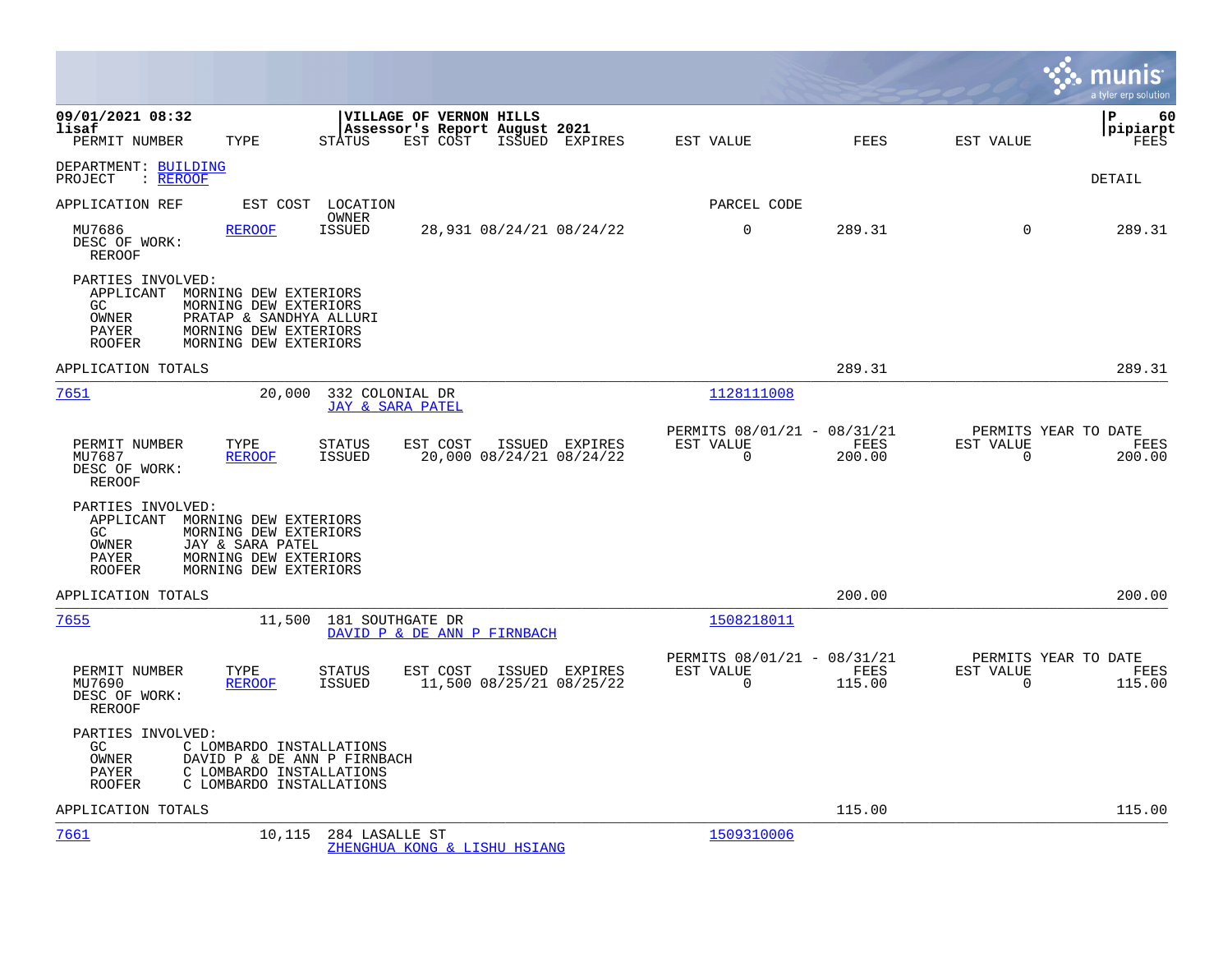|                                                                                                                                                                                                                |                                                          |                           |                |                                               |                      |                       | munis<br>a tyler erp solution                  |
|----------------------------------------------------------------------------------------------------------------------------------------------------------------------------------------------------------------|----------------------------------------------------------|---------------------------|----------------|-----------------------------------------------|----------------------|-----------------------|------------------------------------------------|
| 09/01/2021 08:32<br>lisaf                                                                                                                                                                                      | VILLAGE OF VERNON HILLS<br>Assessor's Report August 2021 |                           |                | PERMITS 08/01/21 - 08/31/21                   |                      |                       | l P<br>61<br> pipiarpt<br>PERMITS YEAR TO DATE |
| PERMIT NUMBER<br>TYPE                                                                                                                                                                                          | <b>STATUS</b><br>EST COST                                | ISSUED                    | <b>EXPIRES</b> | EST VALUE                                     | <b>FEES</b>          | EST VALUE             | <b>FEES</b>                                    |
| DEPARTMENT: BUILDING<br>PROJECT<br>: REROOF                                                                                                                                                                    |                                                          |                           |                |                                               |                      |                       | DETAIL                                         |
| APPLICATION REF<br>EST COST                                                                                                                                                                                    | LOCATION<br>OWNER                                        |                           |                | PARCEL CODE                                   |                      |                       |                                                |
| MU7692<br><b>REROOF</b><br>DESC OF WORK:<br><b>REROOF</b>                                                                                                                                                      | <b>ISSUED</b>                                            | 10,115 08/26/21 08/26/22  |                | $\mathbf 0$                                   | 101.15               | $\mathbf 0$           | 101.15                                         |
| PARTIES INVOLVED:<br>APPLICANT<br>CAPITAL CONSTRUCTION<br>GC<br>CAPITAL CONSTRUCTION<br><b>OWNER</b><br>ZHENGHUA KONG & LISHU HSIANG<br>PAYER<br>CAPITAL CONSTRUCTION<br><b>ROOFER</b><br>CAPITAL CONSTRUCTION |                                                          |                           |                |                                               |                      |                       |                                                |
| APPLICATION TOTALS                                                                                                                                                                                             |                                                          |                           |                |                                               | 101.15               |                       | 101.15                                         |
| 7681<br>237,645                                                                                                                                                                                                | 650 FOREST EDGE DR<br>VAN VLISSINGEN & CO                |                           |                | 1515101025                                    |                      |                       |                                                |
| PERMIT NUMBER<br>TYPE<br>MU7721<br><b>REROOF</b><br>DESC OF WORK:<br><b>REROOF</b>                                                                                                                             | EST COST<br><b>STATUS</b><br><b>ISSUED</b>               | 237,645 08/30/21 08/30/22 | ISSUED EXPIRES | PERMITS 08/01/21 - 08/31/21<br>EST VALUE<br>0 | FEES<br>2,376.45     | <b>EST VALUE</b><br>0 | PERMITS YEAR TO DATE<br>FEES<br>2,376.45       |
| PARTIES INVOLVED:<br>APPLICANT<br>OLSSON ROOFING<br>GC<br>OLSSON ROOFING<br>OWNER<br>VAN VLISSINGEN & CO<br>PAYER<br>OLSSON ROOFING<br>OLSSON ROOFING<br><b>ROOFER</b>                                         |                                                          |                           |                |                                               |                      |                       |                                                |
| APPLICATION TOTALS<br>PROJECT TOTALS                                                                                                                                                                           |                                                          |                           |                | $\mathbf 0$                                   | 2,376.45<br>6,771.17 | $\Omega$              | 2,376.45<br>6,771.17                           |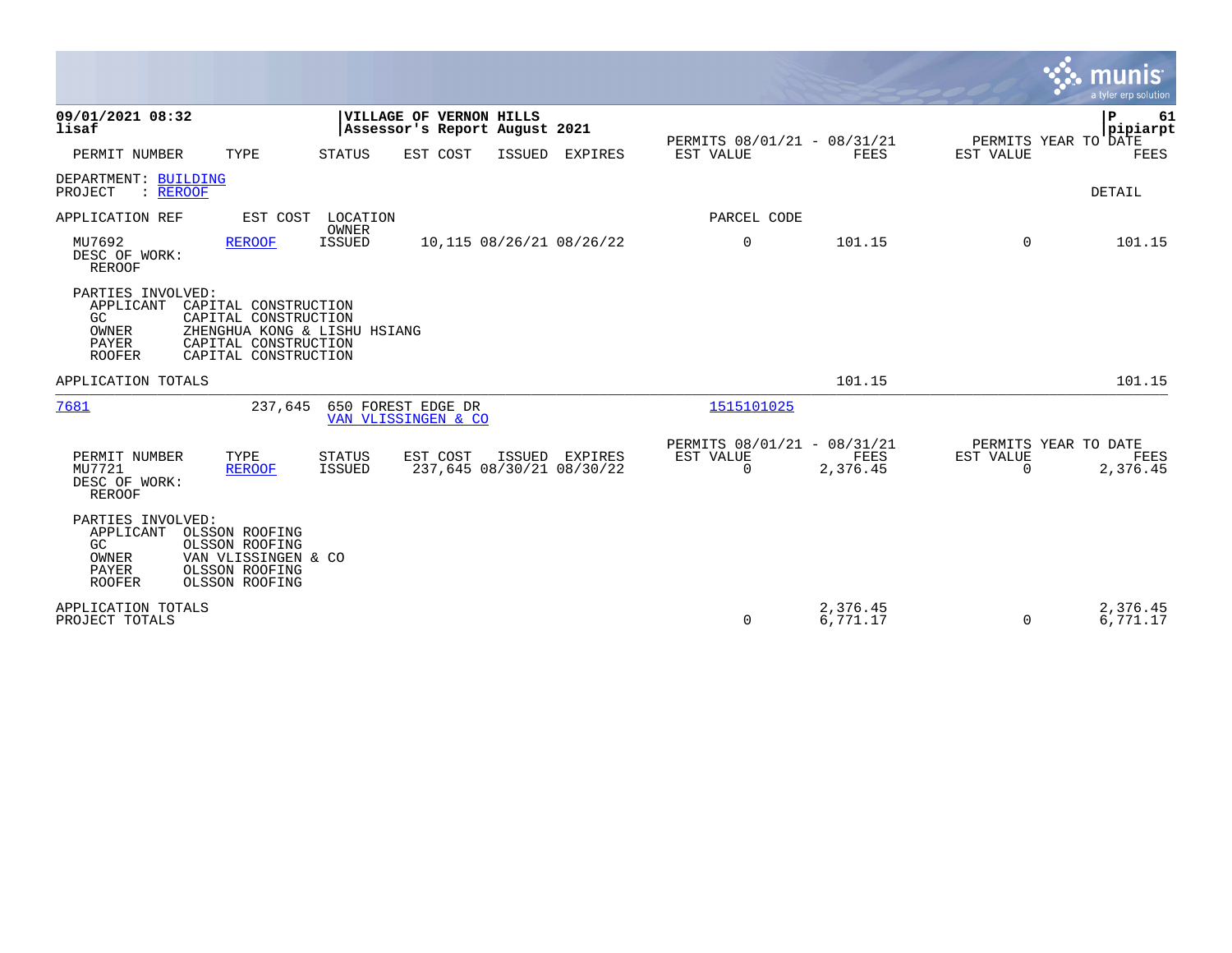|                                                                                                                                                                                                                   |                                                                                                                        | munis<br>a tyler erp solution         |
|-------------------------------------------------------------------------------------------------------------------------------------------------------------------------------------------------------------------|------------------------------------------------------------------------------------------------------------------------|---------------------------------------|
| 09/01/2021 08:32<br>VILLAGE OF VERNON HILLS<br>lisaf<br>Assessor's Report August 2021                                                                                                                             |                                                                                                                        | P<br>62<br> pipiarpt                  |
| DEPARTMENT: BUILDING<br>PROJECT<br>: SHED                                                                                                                                                                         |                                                                                                                        | DETAIL                                |
| APPLICATION REF<br>EST COST LOCATION<br><b>OWNER</b>                                                                                                                                                              | PARCEL CODE                                                                                                            |                                       |
| 7446<br>1,900<br>721 NORTH LAKESIDE DR<br><b>DIONIS GJECI</b>                                                                                                                                                     | 1508106004                                                                                                             |                                       |
| PERMIT NUMBER<br>TYPE<br>EST COST<br><b>STATUS</b><br>MU7601<br><b>SHED</b><br>1,900 08/03/21 08/03/22<br>ISSUED<br>DESC OF WORK:<br><b>SHED</b>                                                                  | PERMITS 08/01/21 - 08/31/21<br>ISSUED EXPIRES<br>EST VALUE<br>FEES<br>EST VALUE<br>$\Omega$<br>50.00<br>$\Omega$       | PERMITS YEAR TO DATE<br>FEES<br>50.00 |
| PARTIES INVOLVED:<br>APPLICANT<br>DIONIS GJECI<br>CARPENTER<br>DIONIS GJECI<br>DIONIS GJECI<br>GC<br>DIONIS GJECI<br>OWNER<br>PAYER<br>DIONIS GJECI                                                               |                                                                                                                        |                                       |
| APPLICATION TOTALS                                                                                                                                                                                                | 50.00                                                                                                                  | 50.00                                 |
| 7488<br>5,100<br>261 NOBLE CIR<br>JAMES R & LYNN Z BRADBURN                                                                                                                                                       | 1508401065                                                                                                             |                                       |
| TYPE<br>EST COST<br>PERMIT NUMBER<br><b>STATUS</b><br>5,100 08/05/21 08/23/22<br>MU7611<br><b>ISSUED</b><br><b>FENCE</b><br>DESC OF WORK:<br>SHED                                                                 | PERMITS 08/01/21 - 08/31/21<br>ISSUED EXPIRES<br>EST VALUE<br>FEES<br>EST VALUE<br>$\mathbf 0$<br>51.00<br>$\mathbf 0$ | PERMITS YEAR TO DATE<br>FEES<br>51.00 |
| PARTIES INVOLVED:<br>APPLICANT<br>JAMES R & LYNN Z BRADBURN<br>FENCE<br>JAMES R & LYNN Z BRADBURN<br>JAMES R & LYNN Z BRADBURN<br>GC.<br>JAMES R & LYNN Z BRADBURN<br>OWNER<br>PAYER<br>JAMES R & LYNN Z BRADBURN |                                                                                                                        |                                       |
| APPLICATION TOTALS<br>PROJECT TOTALS                                                                                                                                                                              | 51.00<br>0<br>101.00<br>$\Omega$                                                                                       | 51.00<br>101.00                       |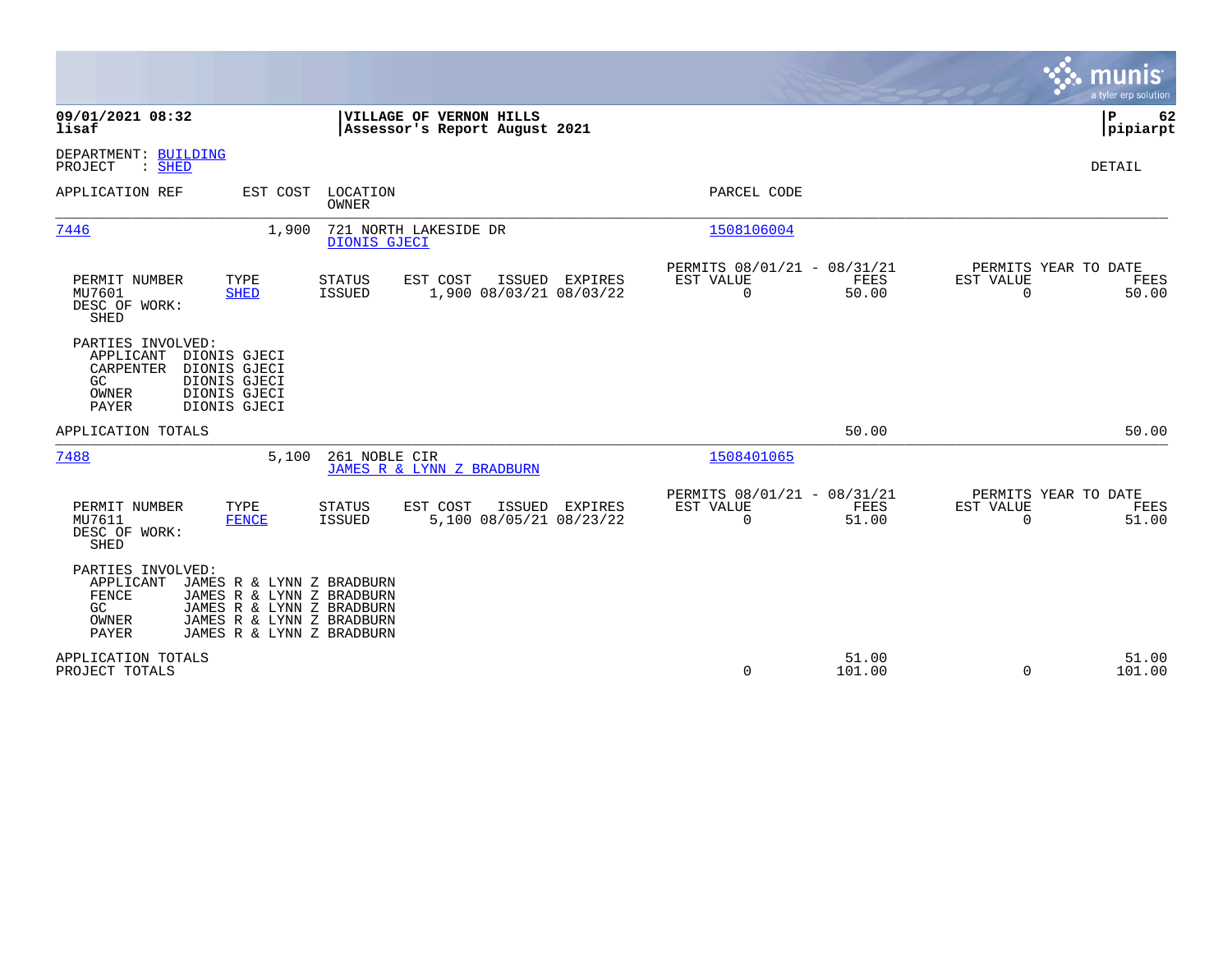|                                                                          |                                                                                                                |                                   |                                                          |                |                                                            |                |                                                  | munis<br>a tyler erp solution |
|--------------------------------------------------------------------------|----------------------------------------------------------------------------------------------------------------|-----------------------------------|----------------------------------------------------------|----------------|------------------------------------------------------------|----------------|--------------------------------------------------|-------------------------------|
| 09/01/2021 08:32<br>lisaf                                                |                                                                                                                |                                   | VILLAGE OF VERNON HILLS<br>Assessor's Report August 2021 |                |                                                            |                |                                                  | P<br>63<br> pipiarpt          |
| DEPARTMENT: BUILDING<br>: SIDING<br>PROJECT                              |                                                                                                                |                                   |                                                          |                |                                                            |                |                                                  | <b>DETAIL</b>                 |
| APPLICATION REF                                                          |                                                                                                                | EST COST LOCATION<br>OWNER        |                                                          |                | PARCEL CODE                                                |                |                                                  |                               |
| 7644                                                                     | 12,848                                                                                                         | 308 AMHERST CT<br>EJNAR BORLONGAN |                                                          |                | 1504302015                                                 |                |                                                  |                               |
| PERMIT NUMBER<br>MU7681<br>DESC OF WORK:<br>SIDING                       | TYPE<br><b>SIDING</b>                                                                                          | <b>STATUS</b><br>ISSUED           | EST COST<br>12,848 08/23/21 08/23/22                     | ISSUED EXPIRES | PERMITS 08/01/21 - 08/31/21<br>EST VALUE<br>$\Omega$       | FEES<br>128.48 | PERMITS YEAR TO DATE<br>EST VALUE<br>$\Omega$    | FEES<br>128.48                |
| PARTIES INVOLVED:<br>APPLICANT<br>GC<br>OWNER<br>PAYER                   | EVERGREEN RENOVATION<br>EVERGREEN RENOVATION<br>EJNAR BORLONGAN<br>EVERGREEN RENOVATION                        |                                   |                                                          |                |                                                            |                |                                                  |                               |
| APPLICATION TOTALS                                                       |                                                                                                                |                                   |                                                          |                |                                                            | 128.48         |                                                  | 128.48                        |
| 7679                                                                     |                                                                                                                | <b>WENJIE XUE</b>                 | 31,128 100 SOUTHFIELD DRIVE                              |                | 1506416012                                                 |                |                                                  |                               |
| PERMIT NUMBER<br>MU7719<br>DESC OF WORK:<br>SIDING AND REROOF            | TYPE<br>SIDING                                                                                                 | STATUS<br><b>ISSUED</b>           | EST COST<br>31,128 08/30/21 08/30/22                     | ISSUED EXPIRES | PERMITS 08/01/21 - 08/31/21<br>EST VALUE<br>$\mathbf 0$    | FEES<br>311.28 | PERMITS YEAR TO DATE<br>EST VALUE<br>$\mathbf 0$ | FEES<br>311.28                |
| PARTIES INVOLVED:<br>APPLICANT<br>GC<br>OWNER<br>PAYER<br><b>ROOFER</b>  | STAFFORD CONSTRUCTION<br>STAFFORD CONSTRUCTION<br>WENJIE XUE<br>STAFFORD CONSTRUCTION<br>N CASTRO INC          |                                   |                                                          |                |                                                            |                |                                                  |                               |
| APPLICATION TOTALS                                                       |                                                                                                                |                                   |                                                          |                |                                                            | 311.28         |                                                  | 311.28                        |
| 7680                                                                     | 33,192                                                                                                         | <b>JEFFERY BIEL</b>               | 210 SOUTHGATE DRIVE                                      |                | 1508218001                                                 |                |                                                  |                               |
| PERMIT NUMBER<br>MU7720<br>DESC OF WORK:<br>SIDING AND REROOF            | TYPE<br><b>SIDING</b>                                                                                          | STATUS<br>ISSUED                  | EST COST<br>33,192 08/30/21 08/30/22                     | ISSUED EXPIRES | PERMITS 08/01/21 - 08/31/21<br>EST VALUE<br>$\overline{0}$ | FEES<br>331.92 | PERMITS YEAR TO DATE<br>EST VALUE<br>0           | FEES<br>331.92                |
| PARTIES INVOLVED:<br>APPLICANT<br>GC.<br>OWNER<br>PAYER<br><b>ROOFER</b> | STAFFORD CONSTRUCTION<br>STAFFORD CONSTRUCTION<br><b>JEFFERY BIEL</b><br>STAFFORD CONSTRUCTION<br>N CASTRO INC |                                   |                                                          |                |                                                            |                |                                                  |                               |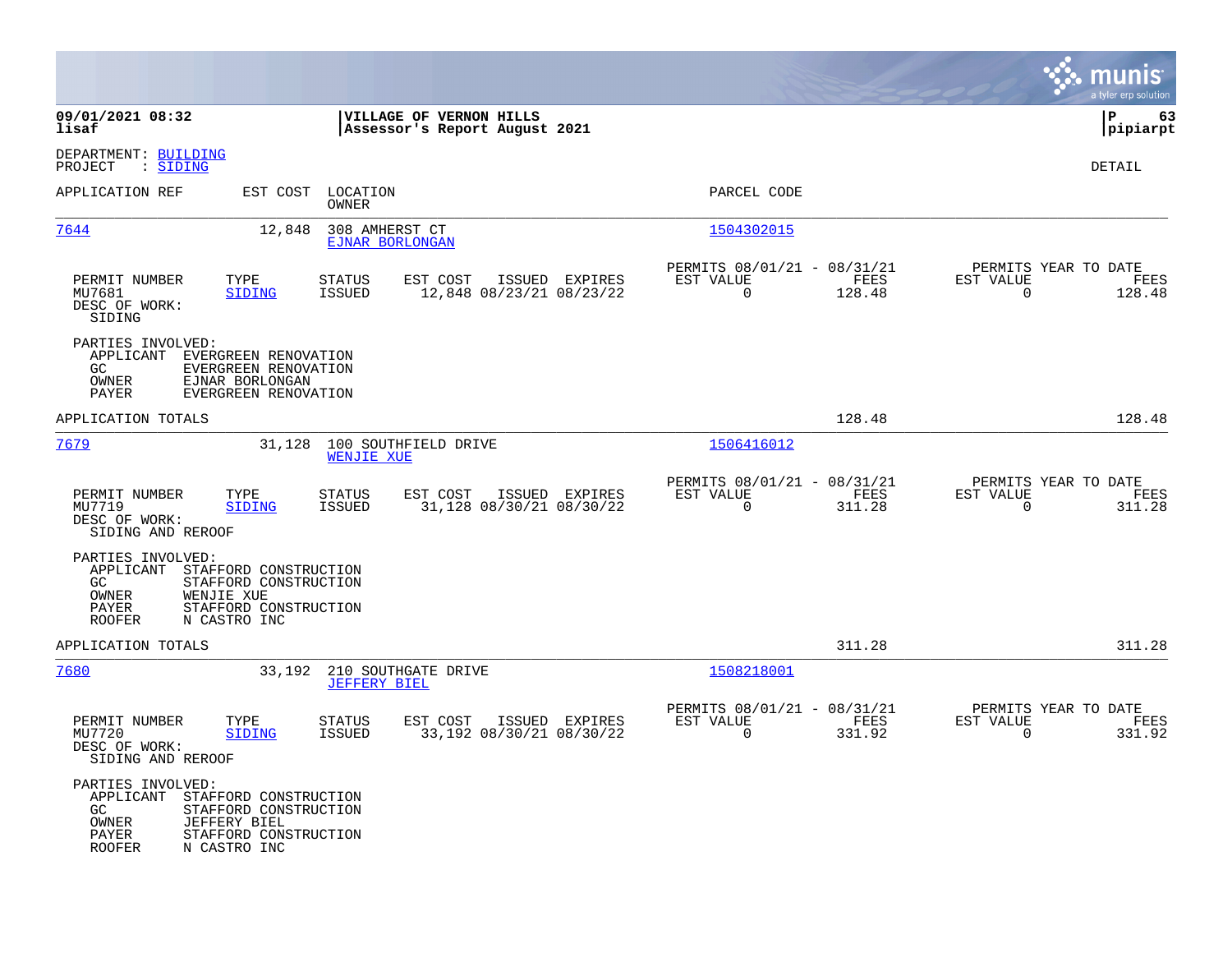|                                                 |          |                                                          |             |        |          | . munis<br>a tyler erp solution                 |
|-------------------------------------------------|----------|----------------------------------------------------------|-------------|--------|----------|-------------------------------------------------|
| 09/01/2021 08:32<br>lisaf<br>APPLICATION TOTALS |          | VILLAGE OF VERNON HILLS<br>Assessor's Report August 2021 |             | 331.92 |          | -64<br>l P<br> pipiarpt<br>$3\bar{3}1.9\bar{2}$ |
| DEPARTMENT: BUILDING<br>PROJECT<br>: SIDING     |          |                                                          |             |        |          | DETAIL                                          |
| APPLICATION REF                                 | EST COST | LOCATION<br>OWNER                                        | PARCEL CODE |        |          |                                                 |
| PROJECT TOTALS                                  |          |                                                          |             | 771.68 | $\Omega$ | 771.68                                          |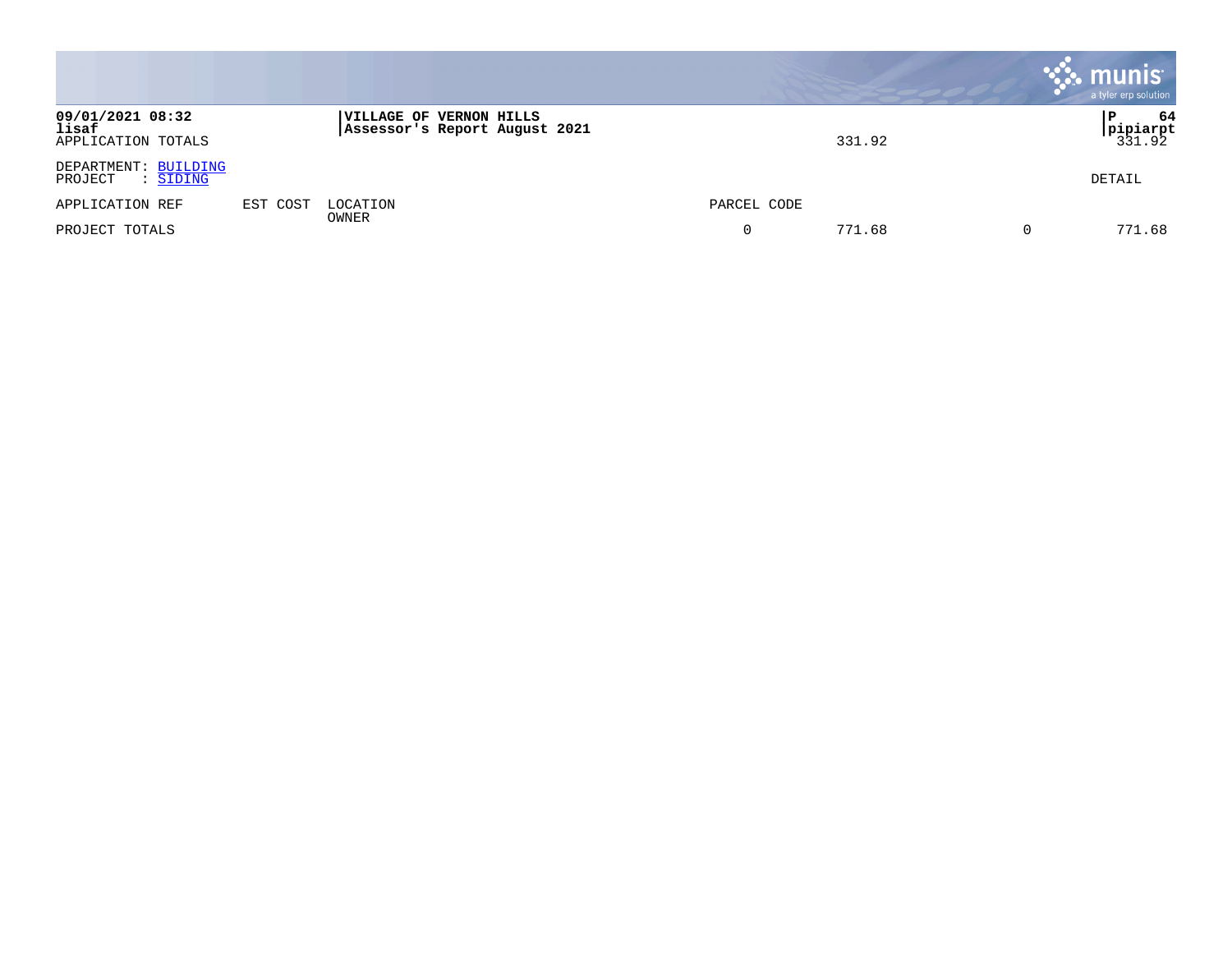|                                                                                                                                                                                                      |                                                                                      |                                                                              | munis<br>a tyler erp solution                                         |
|------------------------------------------------------------------------------------------------------------------------------------------------------------------------------------------------------|--------------------------------------------------------------------------------------|------------------------------------------------------------------------------|-----------------------------------------------------------------------|
| 09/01/2021 08:32<br>lisaf                                                                                                                                                                            | VILLAGE OF VERNON HILLS<br>Assessor's Report August 2021                             |                                                                              | lР<br>65<br> pipiarpt                                                 |
| DEPARTMENT: BUILDING<br>PROJECT<br>: SWIMMING POOL/HOT TUB                                                                                                                                           |                                                                                      |                                                                              | DETAIL                                                                |
| APPLICATION REF                                                                                                                                                                                      | EST COST LOCATION<br>OWNER                                                           | PARCEL CODE                                                                  |                                                                       |
| 6558                                                                                                                                                                                                 | 35,500 1750 LAKE CHARLES DR<br>ROBIN CLEEK, TRUSTEE                                  | 1128302022                                                                   |                                                                       |
| PERMIT NUMBER<br>TYPE<br>MU7604<br>POOL/HOT<br>DESC OF WORK:<br>INGROUND POOL                                                                                                                        | STATUS<br>EST COST<br>ISSUED EXPIRES<br>35,500 08/04/21 08/04/22<br>ISSUED           | PERMITS 08/01/21 - 08/31/21<br>EST VALUE<br>FEES<br>$\overline{0}$<br>355.00 | PERMITS YEAR TO DATE<br>EST VALUE<br>FEES<br>0<br>355.00              |
| PARTIES INVOLVED:<br>APPLICANT<br>CONCRETE<br>POZZI CONSTRUCTION INC<br>ELECTRICIA FORZA ELECTRIC INC<br>FENCE<br>CARDINAL FENCE<br>GC<br>OWNER<br>ROBIN CLEEK, TRUSTEE                              | RUSSO'S POOL INSTALLATION & SERVICES INC<br>RUSSO'S POOL INSTALLATION & SERVICES INC |                                                                              |                                                                       |
| APPLICATION TOTALS                                                                                                                                                                                   |                                                                                      | 355.00                                                                       | 355.00                                                                |
| 7490                                                                                                                                                                                                 | 1,500 190 SOUTHGATE DR<br>ROBERT K & AUDREY D ECHALES                                | 1508218009                                                                   |                                                                       |
| PERMIT NUMBER<br>TYPE<br>MU7592<br>POOL/HOT<br>DESC OF WORK:<br>HOT TUB & MISC ELECT                                                                                                                 | EST COST<br>STATUS<br>ISSUED EXPIRES<br>1,500 08/03/21 08/03/22<br>ISSUED            | PERMITS 08/01/21 - 08/31/21<br>EST VALUE<br>FEES<br>$\overline{0}$<br>50.00  | PERMITS YEAR TO DATE<br>EST VALUE<br>FEES<br>50.00<br>0               |
| PARTIES INVOLVED:<br>APPLICANT ROBERT K & AUDREY D ECHALES<br>ELECTRICIA E H ELECTRIC INC<br>E H ELECTRIC INC<br>GC.<br>OWNER<br>ROBERT K & AUDREY D ECHALES<br>ROBERT K & AUDREY D ECHALES<br>PAYER |                                                                                      |                                                                              |                                                                       |
| APPLICATION TOTALS                                                                                                                                                                                   |                                                                                      | 50.00                                                                        | 50.00                                                                 |
| 7579                                                                                                                                                                                                 | 60,000 151 PALMER CIR<br>SAM GUZZARDO & RENEE GUZZARDO                               | 1129404009                                                                   |                                                                       |
| PERMIT NUMBER<br>TYPE<br>MU7579<br>POOL/HOT<br>DESC OF WORK:<br>INGROUND POOL                                                                                                                        | EST COST<br>ISSUED EXPIRES<br>STATUS<br>ISSUED<br>60,000 08/09/21 08/09/22           | PERMITS 08/01/21 - 08/31/21<br>EST VALUE<br>FEES<br>600.00<br>$\overline{a}$ | PERMITS YEAR TO DATE<br>EST VALUE<br>FEES<br>600.00<br>$\overline{a}$ |
| PARTIES INVOLVED:<br>APPLICANT QUANTUS POOLS<br>ELECTRICIA ALL SOLUTIONS ELECTRICAL<br>FENCE<br>QUANTUS POOLS<br>GC<br>QUANTUS POOLS                                                                 |                                                                                      |                                                                              |                                                                       |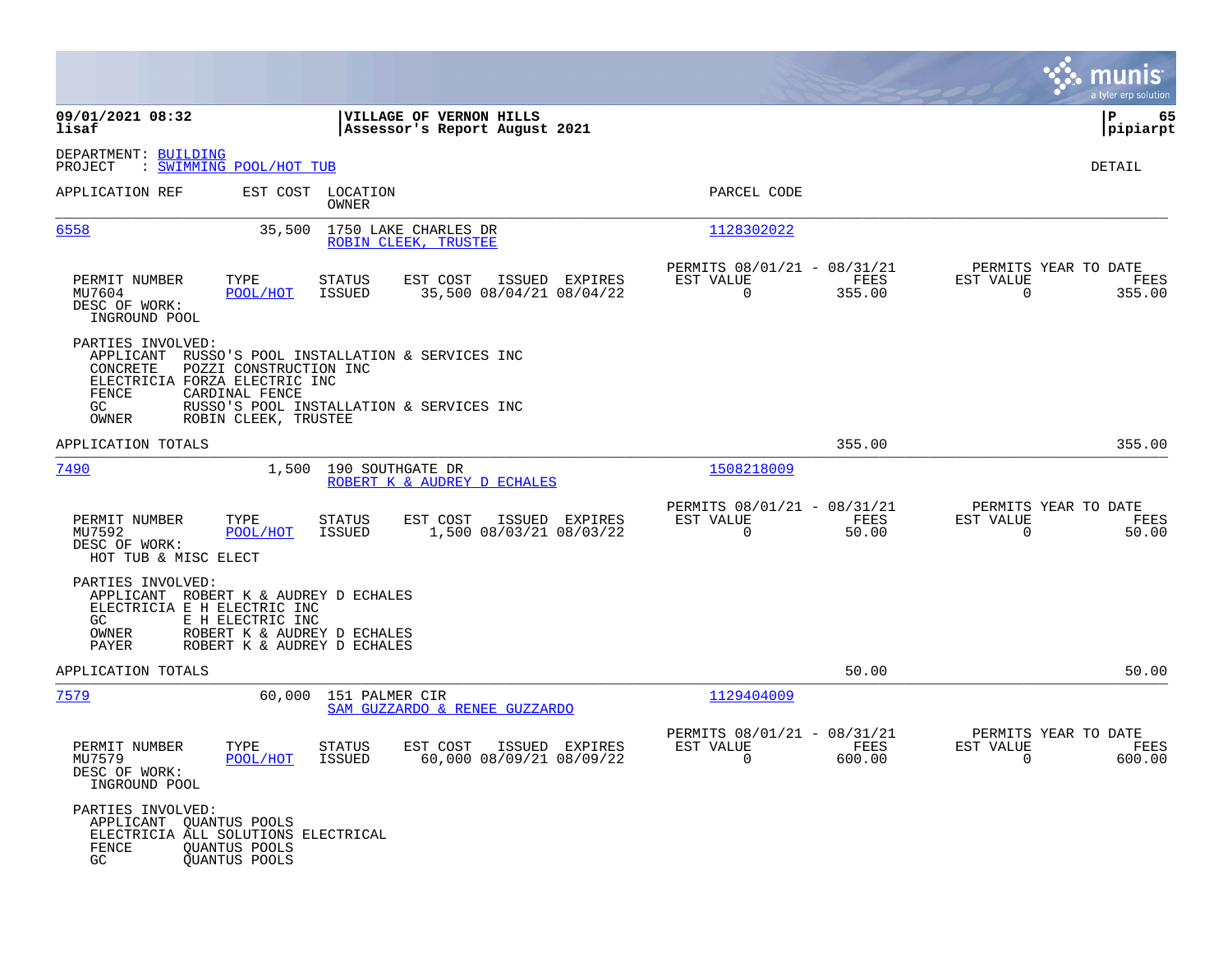|                                                                                                                             |                    | <b>munis</b><br>a tyler erp solution |
|-----------------------------------------------------------------------------------------------------------------------------|--------------------|--------------------------------------|
| 09/01/2021 08:32<br>VILLAGE OF VERNON HILLS<br>lisaf<br>Assessor's Report August 2021                                       |                    | 66<br>P<br> pipiarpt                 |
| DEPARTMENT: BUILDING<br>: SWIMMING POOL/HOT TUB<br>PROJECT                                                                  |                    | DETAIL                               |
| APPLICATION REF<br>EST COST<br>LOCATION<br>OWNER<br>OWNER<br>SAM GUZZARDO & RENEE GUZZARDO<br>PLUMBER<br>ATVANTAGE PLUMBING | PARCEL CODE        |                                      |
| APPLICATION TOTALS<br>PROJECT TOTALS                                                                                        | 600.00<br>1,005.00 | 600.00<br>1,005.00                   |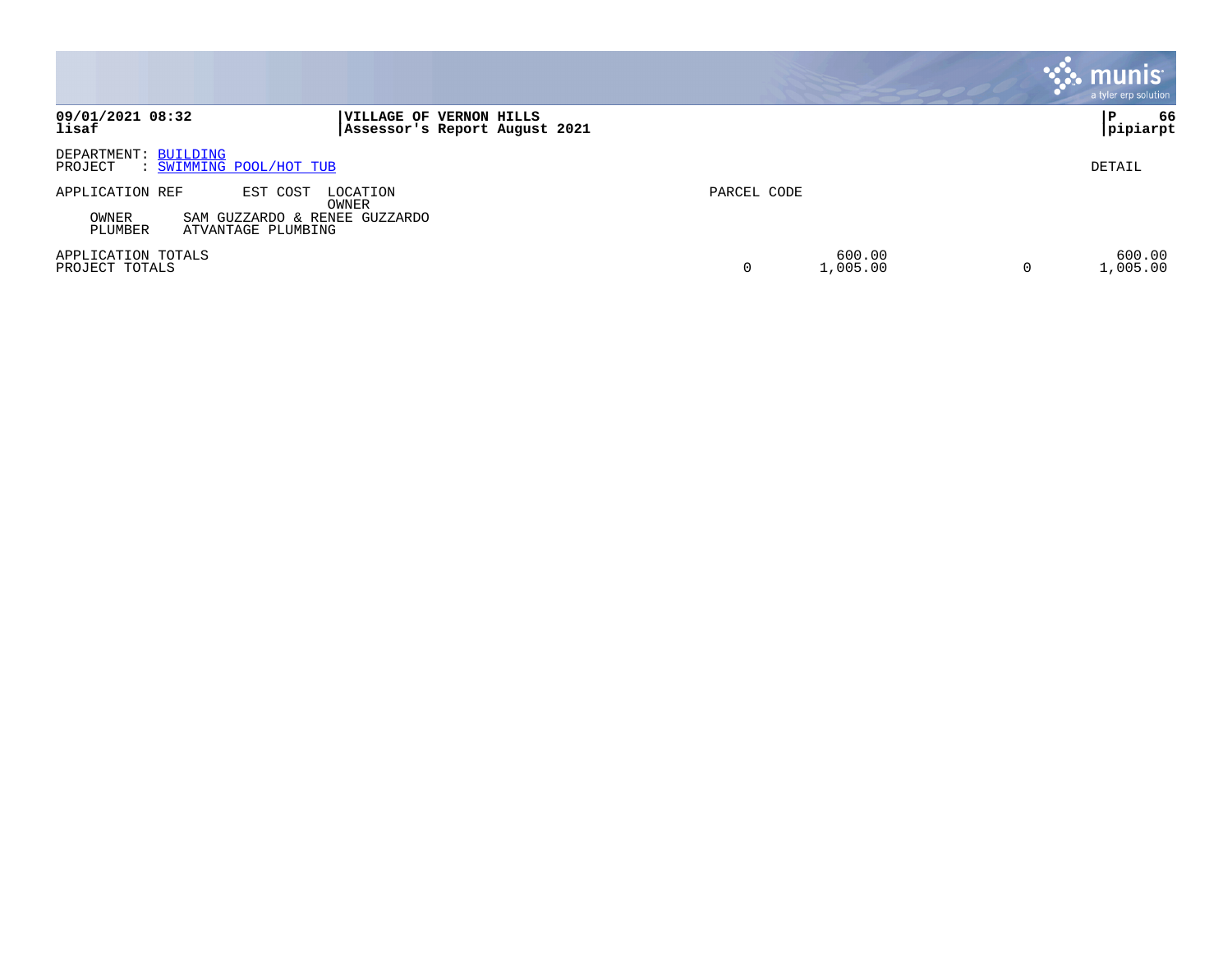|                                                                                  |                                                                                                                                                             |                         |                                           |                     |                                  |                                                      |                  |           | <b>munis</b><br>a tyler erp solution   |
|----------------------------------------------------------------------------------|-------------------------------------------------------------------------------------------------------------------------------------------------------------|-------------------------|-------------------------------------------|---------------------|----------------------------------|------------------------------------------------------|------------------|-----------|----------------------------------------|
| 09/01/2021 08:32<br>lisaf                                                        |                                                                                                                                                             | <b>VILLAGE OF</b>       | Assessor's Report August 2021             | <b>VERNON HILLS</b> |                                  |                                                      |                  |           | 67<br>P<br> pipiarpt                   |
| DEPARTMENT: BUILDING<br>PROJECT<br>$:$ TENT                                      |                                                                                                                                                             |                         |                                           |                     |                                  |                                                      |                  |           | DETAIL                                 |
| APPLICATION REF                                                                  | EST COST                                                                                                                                                    | LOCATION<br>OWNER       |                                           |                     |                                  | PARCEL CODE                                          |                  |           |                                        |
| 7682                                                                             | $\Omega$                                                                                                                                                    |                         | 204 WEST USHY 45<br>STROHMEIER REALTY LLC |                     |                                  | 1508200052                                           |                  |           |                                        |
| PERMIT NUMBER<br>MU7723<br>DESC OF WORK:<br>TENT                                 | TYPE<br><b>TENT</b>                                                                                                                                         | <b>STATUS</b><br>ISSUED | EST COST                                  | ISSUED              | EXPIRES<br>$0$ 08/30/21 08/30/22 | PERMITS 08/01/21 - 08/31/21<br>EST VALUE<br>$\Omega$ | FEES<br>100.00   | EST VALUE | PERMITS YEAR TO DATE<br>FEES<br>100.00 |
| PARTIES INVOLVED:<br>APPLICANT<br>GC<br>GC.<br>OCCUPANT<br>OWNER<br><b>PAYER</b> | CHABAD OF VERNON HILLS<br>TAYLOR RENTAL OF MUNDELEIN<br>CHABAD OF VERNON HILLS<br>CHABAD OF VERNON HILLS<br>STROHMEIER REALTY LLC<br>CHABAD OF VERNON HILLS |                         |                                           |                     |                                  |                                                      |                  |           |                                        |
| APPLICATION TOTALS<br>PROJECT TOTALS                                             |                                                                                                                                                             |                         |                                           |                     |                                  | $\mathbf 0$                                          | 100.00<br>100.00 | $\Omega$  | 100.00<br>100.00                       |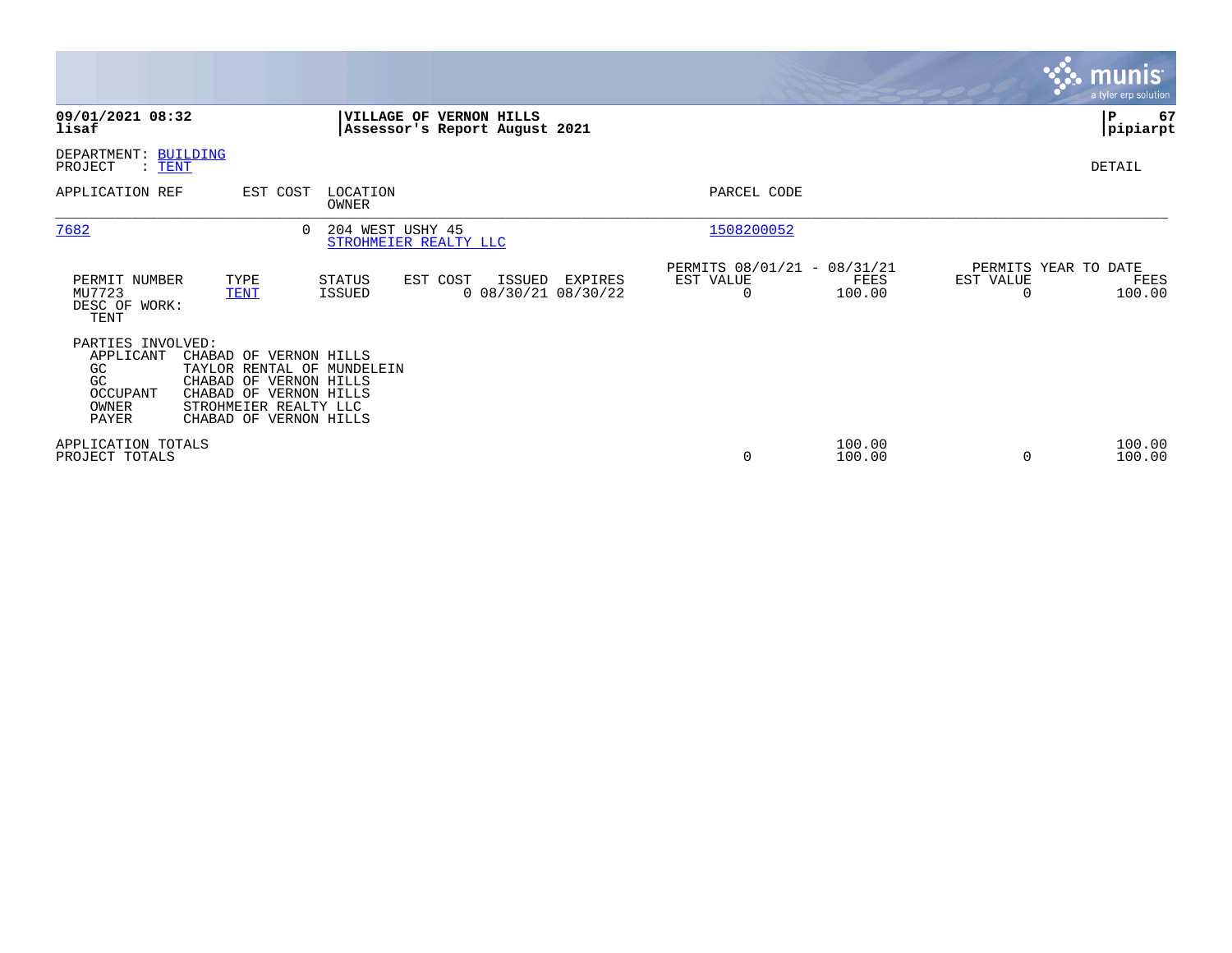|                                                                                         |                                                                                          |                   |                                                                 |                   |                                               |                      |                                   | <b>munis</b><br>a tyler erp solution |
|-----------------------------------------------------------------------------------------|------------------------------------------------------------------------------------------|-------------------|-----------------------------------------------------------------|-------------------|-----------------------------------------------|----------------------|-----------------------------------|--------------------------------------|
| 09/01/2021 08:32<br>lisaf                                                               |                                                                                          |                   | <b>VILLAGE OF VERNON HILLS</b><br>Assessor's Report August 2021 |                   |                                               |                      |                                   | ∣₽<br>68<br> pipiarpt                |
| DEPARTMENT: BUILDING<br>PROJECT<br>: VOICE/DATA                                         |                                                                                          |                   |                                                                 |                   |                                               |                      |                                   | DETAIL                               |
| APPLICATION REF                                                                         | EST COST                                                                                 | LOCATION<br>OWNER |                                                                 |                   | PARCEL CODE                                   |                      |                                   |                                      |
| 7595                                                                                    | 101,800                                                                                  |                   | 313 EAST TOWNLINE RD<br>TARGET CORPORATION T-0833               |                   | 1504110008                                    |                      |                                   |                                      |
| PERMIT NUMBER<br>MU7632<br>DESC OF WORK:<br>V & D                                       | TYPE<br><b>VOICE/DATA ISSUED</b>                                                         | STATUS            | EST COST<br>101,800 08/12/21 08/12/22                           | ISSUED<br>EXPIRES | PERMITS 08/01/21 - 08/31/21<br>EST VALUE<br>0 | FEES<br>1,018.00     | PERMITS YEAR TO DATE<br>EST VALUE | FEES<br>1,018.00                     |
| PARTIES INVOLVED:<br>APPLICANT<br>GC.<br>LOW VOLTAG GURTZ ELECTRIC CO<br>OWNER<br>PAYER | GURTZ ELECTRIC CO<br>GURTZ ELECTRIC CO<br>TARGET CORPORATION T-0833<br>GURTZ ELECTRIC CO |                   |                                                                 |                   |                                               |                      |                                   |                                      |
| APPLICATION TOTALS<br>PROJECT TOTALS                                                    |                                                                                          |                   |                                                                 |                   | 0                                             | 1,018.00<br>1,018.00 |                                   | 1,018.00<br>1,018.00                 |

**Contract**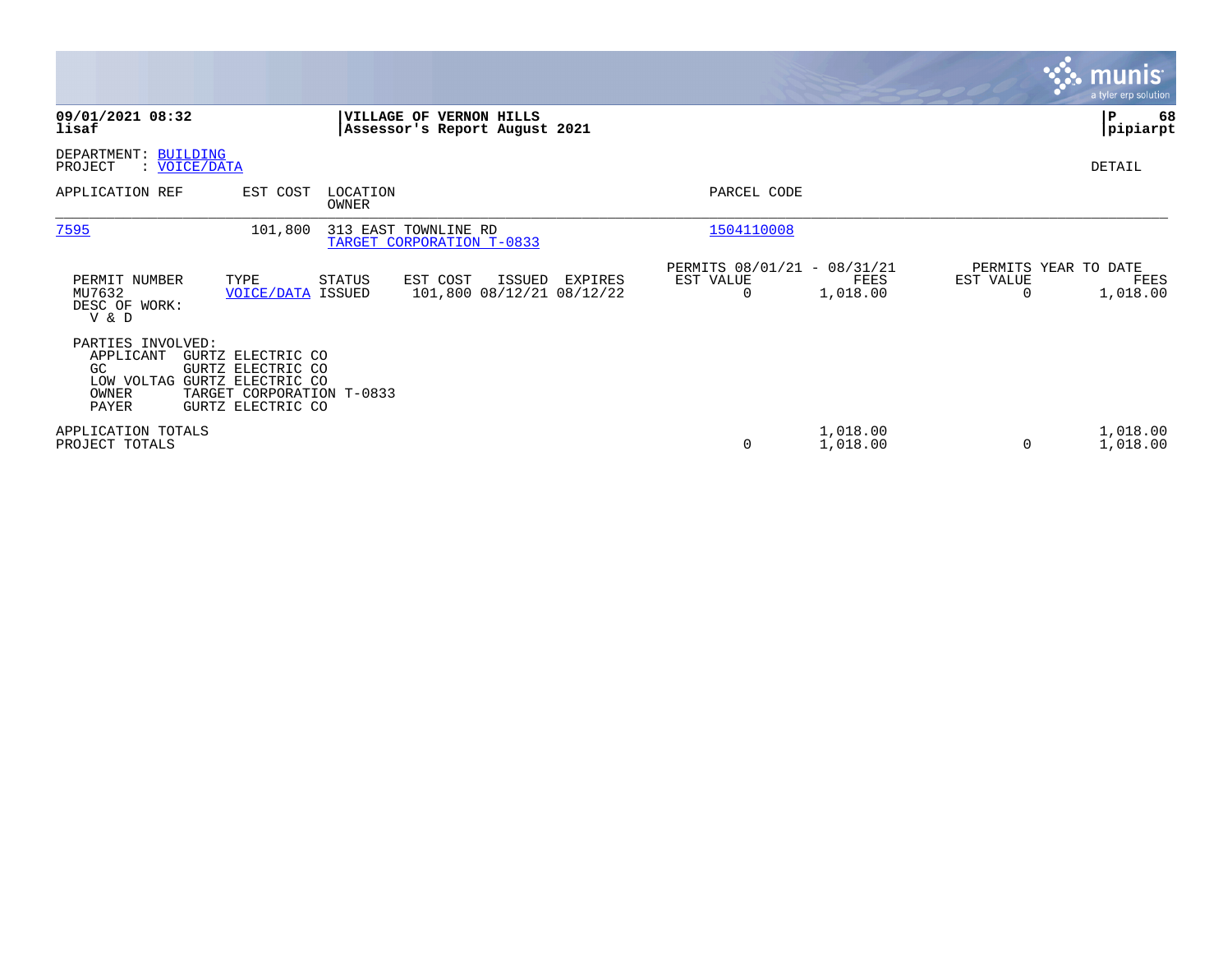|                                                                                               |                                                                             |                                                          |                |                                                         |                    |                          | munis<br>a tyler erp solution       |
|-----------------------------------------------------------------------------------------------|-----------------------------------------------------------------------------|----------------------------------------------------------|----------------|---------------------------------------------------------|--------------------|--------------------------|-------------------------------------|
| 09/01/2021 08:32<br>lisaf                                                                     |                                                                             | VILLAGE OF VERNON HILLS<br>Assessor's Report August 2021 |                |                                                         |                    |                          | l P<br>69<br> pipiarpt              |
| DEPARTMENT: BUILDING<br>: WATER HEATER<br>PROJECT                                             |                                                                             |                                                          |                |                                                         |                    |                          | DETAIL                              |
| APPLICATION REF                                                                               | EST COST LOCATION<br>OWNER                                                  |                                                          |                | PARCEL CODE                                             |                    |                          |                                     |
| 7218                                                                                          | 1,151                                                                       | 308 ALBERT DRIVE<br>MIKE D & JEANIE C KIM                |                | 1505425012                                              |                    |                          |                                     |
| PERMIT NUMBER<br>MU7258<br>DESC OF WORK:                                                      | TYPE<br>STATUS<br>WATER HEAT COMPLT<br>GAS WATER HEATER - 40 GALLON SIZE    | EST COST<br>1,151 08/02/21 08/02/22                      | ISSUED EXPIRES | PERMITS 08/01/21 - 08/31/21<br>EST VALUE<br>0           | FEES<br>.00        | EST VALUE<br>0           | PERMITS YEAR TO DATE<br>FEES<br>.00 |
| PARTIES INVOLVED:<br>GC<br>ABT<br>OWNER<br>PAYER                                              | MIKE D & JEANIE C KIM<br>MIKE D & JEANIE C KIM                              |                                                          |                |                                                         |                    |                          |                                     |
| APPLICATION TOTALS                                                                            |                                                                             |                                                          |                |                                                         | .00                |                          | .00                                 |
| 7433                                                                                          | 1,542<br>PLACEHOLDER                                                        | 880 NORTH LAKESIDE DR 1-A                                |                | 1507200121                                              |                    |                          |                                     |
| PERMIT NUMBER<br>MU7476<br>DESC OF WORK:                                                      | TYPE<br>STATUS<br>WATER HEAT COMPLT                                         | EST COST<br>1,542 08/11/21 08/11/22                      | ISSUED EXPIRES | PERMITS 08/01/21 - 08/31/21<br>EST VALUE<br>$\mathbf 0$ | FEES<br>.00        | EST VALUE<br>$\mathbf 0$ | PERMITS YEAR TO DATE<br>FEES<br>.00 |
| WATER HEATER<br>PARTIES INVOLVED:<br>APPLICANT LORI GIOLLI<br>GC<br>OWNER<br>PLUMBER<br>PAYER | LORI GIOLLI<br>PLACEHOLDER<br>DRF TRUSTED PROPERTY SOLUTIONS<br>LORI GIOLLI |                                                          |                |                                                         |                    |                          |                                     |
| APPLICATION TOTALS                                                                            |                                                                             |                                                          |                |                                                         | .00                |                          | .00                                 |
| 7574                                                                                          | 2,100                                                                       | 435 PINE LAKE CIR<br>HARAMIA PARRY                       |                | 1133112032                                              |                    |                          |                                     |
| PERMIT NUMBER<br>MU7615<br>DESC OF WORK:<br>WATER HEATER                                      | TYPE<br>STATUS<br>WATER HEAT COMPLT                                         | EST COST<br>2,100 08/11/21 08/11/22                      | ISSUED EXPIRES | PERMITS 08/01/21 - 08/31/21<br>EST VALUE<br>0           | <b>FEES</b><br>.00 | EST VALUE<br>0           | PERMITS YEAR TO DATE<br>FEES<br>.00 |
| PARTIES INVOLVED:<br>APPLICANT HEREMIA PERRY<br>GC<br>ABT<br>OWNER<br>PLUMBER<br>ABT<br>PAYER | HARAMIA PARRY<br>HEREMIA PERRY                                              |                                                          |                |                                                         |                    |                          |                                     |
| APPLICATION TOTALS                                                                            |                                                                             |                                                          |                |                                                         | .00                |                          | .00                                 |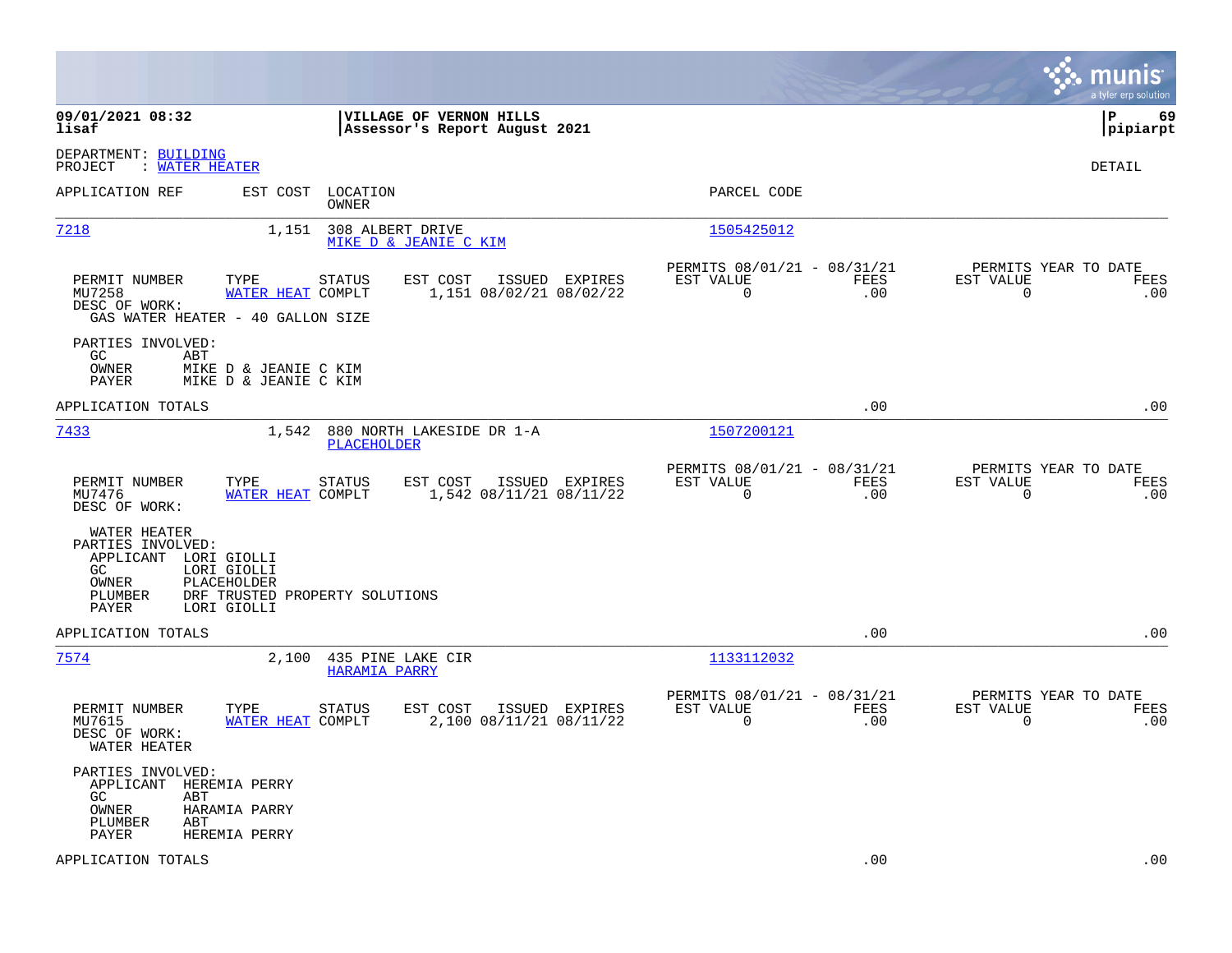|                                                                    |                                                                                                |                                |                                                          |         |                                               |             |                                   | <b>munis</b><br>a tyler erp solution |
|--------------------------------------------------------------------|------------------------------------------------------------------------------------------------|--------------------------------|----------------------------------------------------------|---------|-----------------------------------------------|-------------|-----------------------------------|--------------------------------------|
| 09/01/2021 08:32<br>lisaf                                          |                                                                                                |                                | VILLAGE OF VERNON HILLS<br>Assessor's Report August 2021 |         |                                               |             |                                   | ∣P<br>70<br> pipiarpt                |
| DEPARTMENT: BUILDING<br>PROJECT                                    | <b>WATER HEATER</b>                                                                            |                                |                                                          |         |                                               |             |                                   | DETAIL                               |
| APPLICATION REF                                                    | EST COST                                                                                       | LOCATION<br>OWNER              |                                                          |         | PARCEL CODE                                   |             |                                   |                                      |
| 7687                                                               | 1,000                                                                                          | 406 HARRISON CT<br>PLACEHOLDER |                                                          |         | 1132303040                                    |             |                                   |                                      |
| PERMIT NUMBER<br>MU7726<br>DESC OF WORK:<br>WATER HEATER           | TYPE<br>WATER HEAT ISSUED                                                                      | STATUS                         | EST COST<br>ISSUED<br>1,000 08/31/21 08/31/22            | EXPIRES | PERMITS 08/01/21 - 08/31/21<br>EST VALUE<br>0 | FEES<br>.00 | PERMITS YEAR TO DATE<br>EST VALUE | FEES<br>.00                          |
| PARTIES INVOLVED:<br>APPLICANT<br>GC.<br>OWNER<br>PLUMBER<br>PAYER | GEMMA HULAR<br>HOME DEPOT<br>PLACEHOLDER<br>LITTLE TOMMY'S PLUMBING SHOP<br><b>GEMMA HULAR</b> |                                |                                                          |         |                                               |             |                                   |                                      |
| APPLICATION TOTALS<br>PROJECT TOTALS                               |                                                                                                |                                |                                                          |         | $\mathbf 0$                                   | .00<br>.00  | $\Omega$                          | .00<br>.00                           |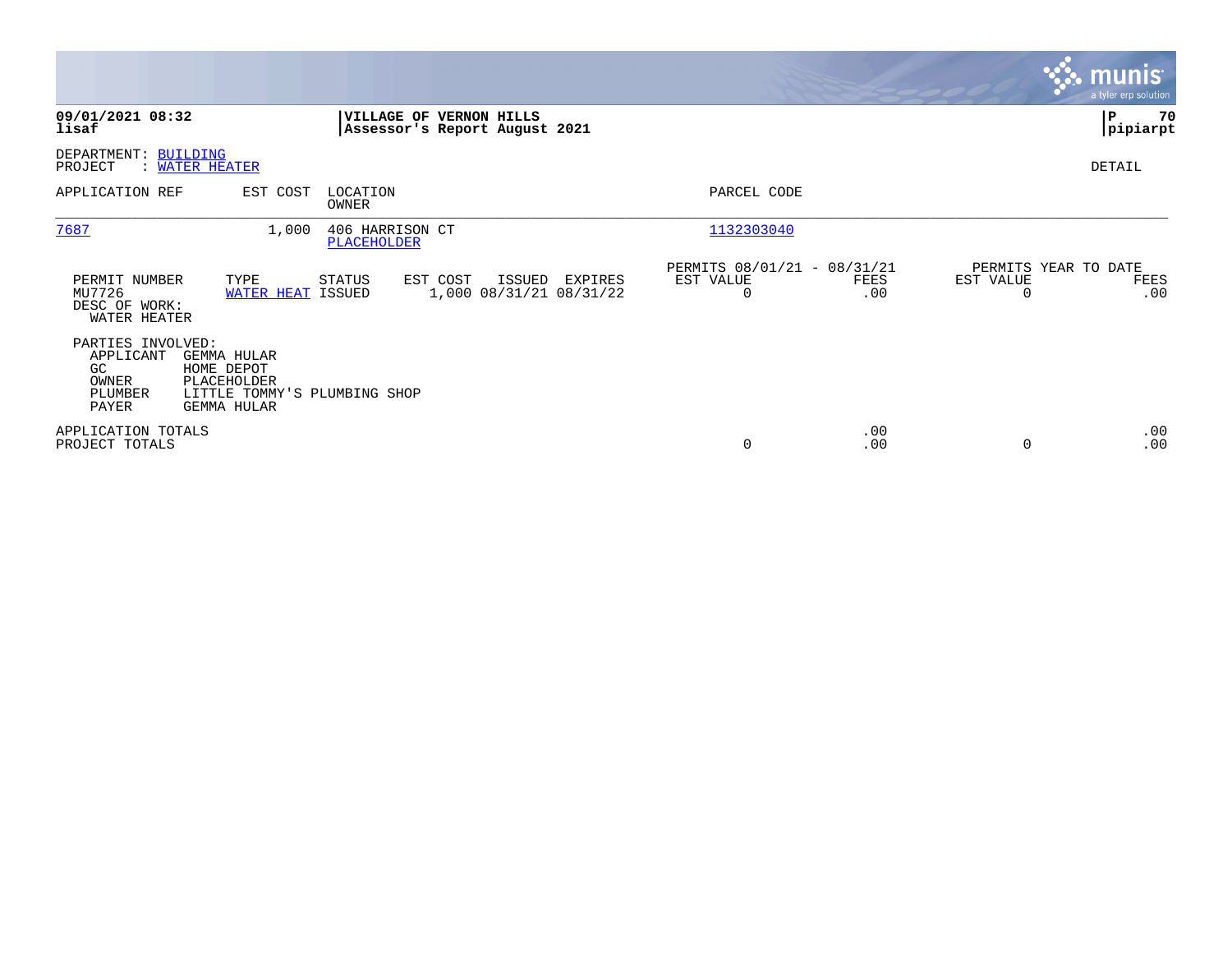|                                                                                                                 |                                                                                                                                                          |                      |                                                          |                |                                                            |                |                                                     | munis<br>a tyler erp solution |
|-----------------------------------------------------------------------------------------------------------------|----------------------------------------------------------------------------------------------------------------------------------------------------------|----------------------|----------------------------------------------------------|----------------|------------------------------------------------------------|----------------|-----------------------------------------------------|-------------------------------|
| 09/01/2021 08:32<br>lisaf                                                                                       |                                                                                                                                                          |                      | VILLAGE OF VERNON HILLS<br>Assessor's Report August 2021 |                |                                                            |                |                                                     | ΙP<br>71<br> pipiarpt         |
| DEPARTMENT: BUILDING<br>: SIGN<br>PROJECT                                                                       |                                                                                                                                                          |                      |                                                          |                |                                                            |                |                                                     | DETAIL                        |
| APPLICATION REF                                                                                                 | EST COST LOCATION<br>OWNER                                                                                                                               |                      |                                                          |                | PARCEL CODE                                                |                |                                                     |                               |
| 7486                                                                                                            | 30,000                                                                                                                                                   | 294 EAST TOWNLINE RD | BUCHANAN ENERGY (N), LLC                                 |                | 1133302066                                                 |                |                                                     |                               |
| PERMIT NUMBER<br>MU7618<br>DESC OF WORK:<br>SIGN - CASEY'S                                                      | TYPE<br><b>STATUS</b><br>ISSUED<br><b>SIGN</b>                                                                                                           | EST COST             | 30,000 08/09/21 08/20/22                                 | ISSUED EXPIRES | PERMITS 08/01/21 - 08/31/21<br>EST VALUE<br>$\mathbf 0$    | FEES<br>523.00 | PERMITS YEAR TO DATE<br>EST VALUE<br>$\Omega$       | FEES<br>523.00                |
| PARTIES INVOLVED:<br>APPLICANT ALL RIGHT SIGN<br>ELECTRICIA ALL RIGHT SIGN<br>GC.<br>OCCUPANT<br>OWNER<br>PAYER | ALL RIGHT SIGN<br>CASEY'S GENERAL STORE<br>BUCHANAN ENERGY (N), LLC<br>ALL RIGHT SIGN                                                                    |                      |                                                          |                |                                                            |                |                                                     |                               |
| APPLICATION TOTALS                                                                                              |                                                                                                                                                          |                      |                                                          |                |                                                            | 523.00         |                                                     | 523.00                        |
| 7581                                                                                                            | 15,300                                                                                                                                                   | 600 DARLING DRIVE    | CP LOGISTICS VERNON HILLS, LLC                           |                | 1510300002                                                 |                |                                                     |                               |
| PERMIT NUMBER<br>MU7708<br>DESC OF WORK:<br>SIGN                                                                | TYPE<br>STATUS<br>ISSUED<br><b>SIGN</b>                                                                                                                  | EST COST             | 15,300 08/26/21 08/26/22                                 | ISSUED EXPIRES | PERMITS 08/01/21 - 08/31/21<br>EST VALUE<br>$\Omega$       | FEES<br>213.00 | PERMITS YEAR TO DATE<br>EST VALUE<br>0              | FEES<br>213.00                |
| PARTIES INVOLVED:<br>GC.<br>OCCUPANT<br>OWNER<br>PAYER<br>SIGN                                                  | PARVIN-CLAUSS SIGN COMPANY<br>SOUTH LAKE INDUSTRIAL CENTER<br>CP LOGISTICS VERNON HILLS, LLC<br>PARVIN-CLAUSS SIGN COMPANY<br>PARVIN-CLAUSS SIGN COMPANY |                      |                                                          |                |                                                            |                |                                                     |                               |
| APPLICATION TOTALS                                                                                              |                                                                                                                                                          |                      |                                                          |                |                                                            | 213.00         |                                                     | 213.00                        |
| 7582                                                                                                            | 17,000                                                                                                                                                   | 640 DARLING DRIVE    | CP LOGISTICS VERNON HILLS, LLC                           |                | 1510300002                                                 |                |                                                     |                               |
| PERMIT NUMBER<br>MU7707<br>DESC OF WORK:<br>2 -SIGN 6X10 & 3X 4 GROUND                                          | TYPE<br><b>STATUS</b><br>ISSUED<br><b>SIGN</b>                                                                                                           | EST COST             | 17,000 08/26/21 08/26/22                                 | ISSUED EXPIRES | PERMITS 08/01/21 - 08/31/21<br>EST VALUE<br>$\overline{0}$ | FEES<br>230.00 | PERMITS YEAR TO DATE<br>EST VALUE<br>$\overline{0}$ | FEES<br>230.00                |
| PARTIES INVOLVED:<br>APPLICANT PARVIN-CLAUSS SIGN COMPANY<br>GC<br><b>OCCUPANT</b><br>OWNER                     | PARVIN-CLAUSS SIGN COMPANY<br>SOUTH LAKE INDUSTRIAL CENTER<br>CP LOGISTICS VERNON HILLS, LLC                                                             |                      |                                                          |                |                                                            |                |                                                     |                               |

 $\mathcal{L}^{\text{max}}$